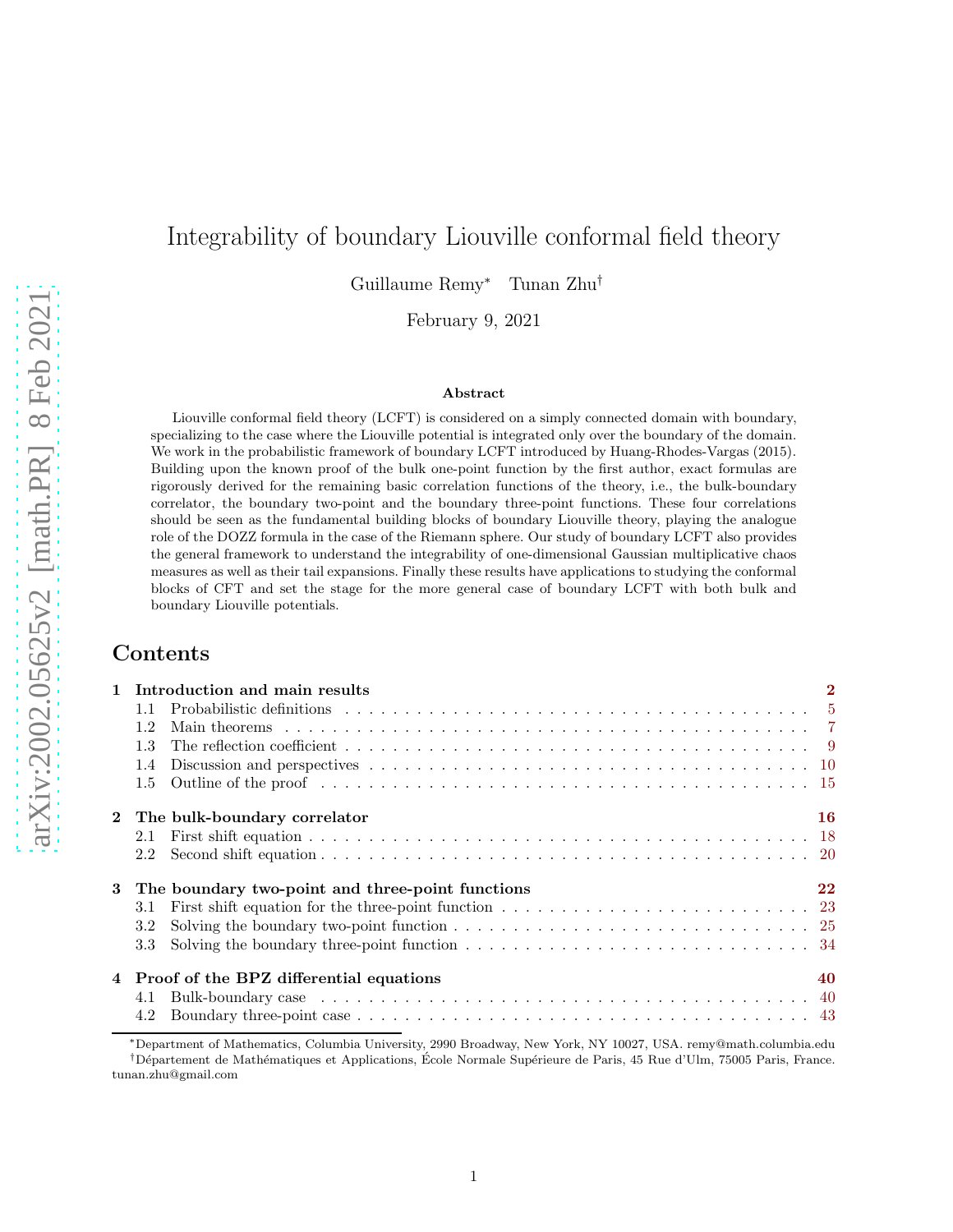| 5 Appendix |  | -44 |
|------------|--|-----|
|            |  |     |
|            |  |     |
|            |  |     |
|            |  |     |

# <span id="page-1-0"></span>1 Introduction and main results

Liouville conformal field theory - LCFT henceforth - first appeared in Polyakov's seminal 1981 paper [\[26\]](#page-65-0) where he introduces a theory of summation over the space of Riemannian metrics on a given two-dimensional surface. As a fundamental building block of non-critical string theory, the necessity to solve Liouville theory led Belavin, Polyakov, and Zamolodchikov (BPZ) to introduce in [\[3\]](#page-64-0) conformal field theory (CFT), a powerful framework to study quantum field theories possessing conformal symmetry. On surfaces without boundary, solving Liouville theory amounts to computing the three-point function on the sphere - which is given by the DOZZ formula proposed in [\[7,](#page-64-1) [37\]](#page-65-1) - and arguing that correlation functions of higher order or in higher genus can be obtained from it using the conformal bootstrap method of [\[3\]](#page-64-0). A similar program can be pursued for surfaces with boundary, where the basic correlations have been derived in the physics literature in [\[9,](#page-64-2) [15,](#page-64-3) [29\]](#page-65-2) and the conformal bootstrap is also applicable.

We work here in the probabilistic framework of LCFT first introduced by David-Kupiainen-Rhodes-Vargas on the Riemann sphere in [\[5\]](#page-64-4), and later followed by companion works for the boundary case [\[16\]](#page-64-5) and in higher genus [\[6,](#page-64-6) [14,](#page-64-7) [31\]](#page-65-3). The strength of this framework lies in the fact it allows to put Liouville theory on solid mathematical grounds and to rigorously carry out the program of solving the theory as described above. Indeed, in the case of the Riemann sphere, the BPZ differential equations expressing the constraints of the local conformal invariance of CFT were shown to hold in [\[18\]](#page-64-8). Building on this work a proof of the DOZZ formula was then given in [\[19\]](#page-64-9). Very shortly after, the same procedure was implemented by the first author [\[30\]](#page-65-4) in the case of boundary LCFT to prove the Fyodorov-Bouchaud formula proposed in [\[10\]](#page-64-10) that can also be interpreted as a bulk one-point function of boundary LCFT.

The purpose of the present work is to pursue solving Liouville theory on a simply connected domain with boundary, in the special case where the Liouville potential is only present on the boundary, see the Liouville action [\(1.2\)](#page-2-0) below. In the study of boundary LCFT there are four basic correlation functions that must be computed: the bulk one-point function, the bulk-boundary correlator, and the boundary two-point and three-point functions. For the last two correlations we allow the freedom to choose different cosmological constants for each connected component of the boundary, see equation [\(1.19\)](#page-5-0) in Definition [1.5](#page-5-1) below. See also Figure [1](#page-3-0) for an illustration of the four cases. Taking as an input our previous works [\[30,](#page-65-4) [32\]](#page-65-5), we will thus compute all the basic correlations of boundary LCFT. In a future work we plan to address the same problem in the more general setting where there is also a bulk Liouville potential in the action. Lastly for finding higher order correlations or correlations in higher genus one needs in principle to apply the conformal bootstrap method of [\[3\]](#page-64-0). At the level of mathematics the case of the Riemann sphere has been solved in a recent breakthrough [\[13\]](#page-64-11) but the boundary case still remains an open problem. See Sections [1.4.4](#page-12-0) and [1.4.5](#page-13-0) for more on these two outlooks.

The key probabilistic object required to define LCFT probabilistically is the Gaussian multiplicative chaos (GMC) measure, which formally corresponds to exponentiating a log-correlated Gaussian field. Since the pioneering work of Kahane [\[17\]](#page-64-12), it is well understood how to define this object using a suitable regularization procedure [\[4,](#page-64-13) [33\]](#page-65-6). GMC measures are now an extremely well studied object in probability theory and appear in many apparently unrelated problems such as 3d turbulence, mathematical finance, statistical physics, two-dimensional random geometry and probabilistic LCFT. One illustration is the Fyodorov-Bouchaud formula giving the law of the total mass of the GMC measure on the unit circle that was first proposed in statistical physics [\[10\]](#page-64-10) in the context of random energy models. It was proved in [\[30\]](#page-65-4) by viewing it as the bulk one-point function of boundary LCFT - a quantity derived in theoretical physics in [\[9\]](#page-64-2) - and by implementing the BPZ differential equations of CFT in a probabilistic framework. This connection between [\[9\]](#page-64-2) and [\[10\]](#page-64-10) was unknown to physicists. Along the same lines, our previous work [\[32\]](#page-65-5) gives the distribution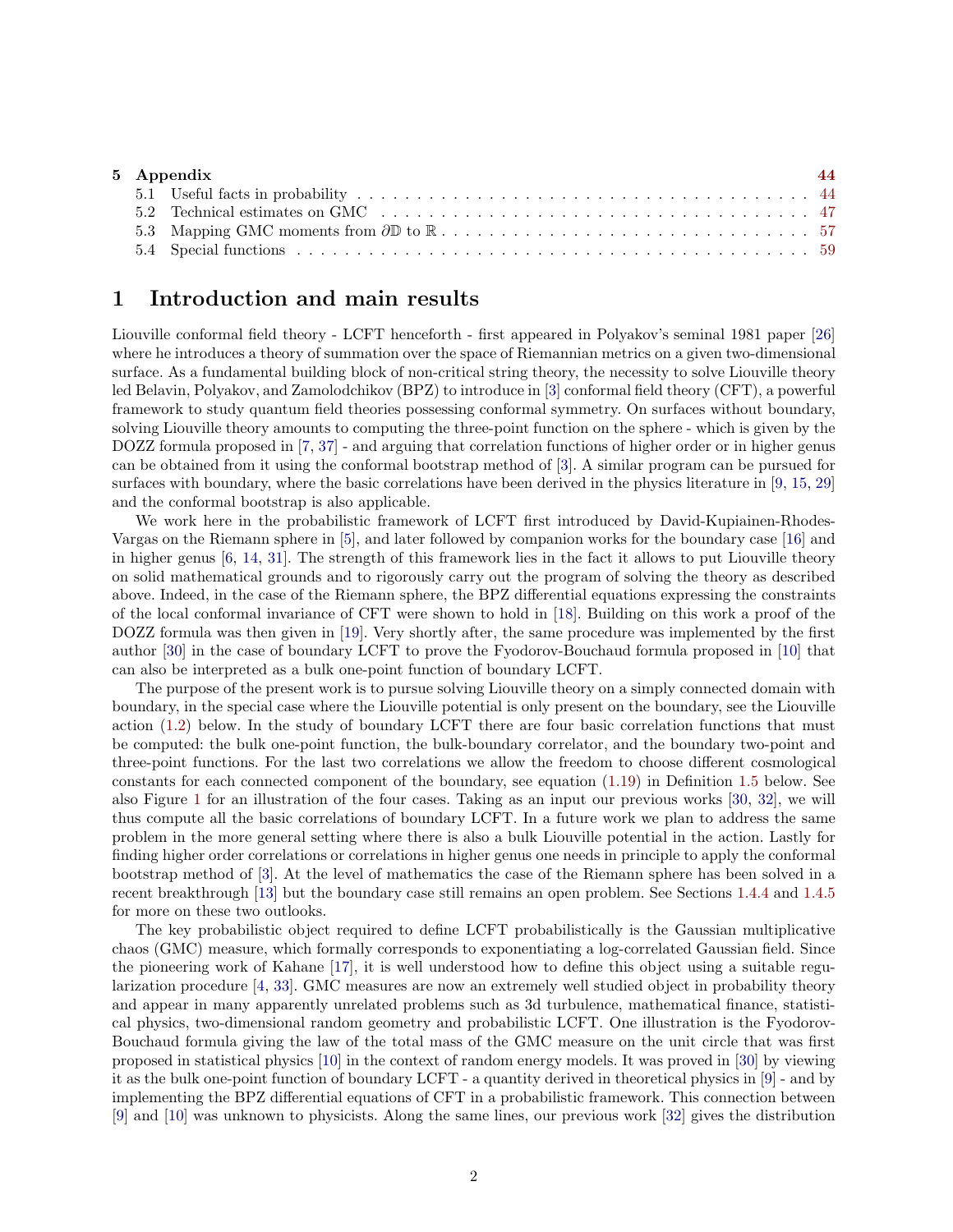of the mass of GMC on the unit interval making again rigorous predictions of statistical physicists [\[11,](#page-64-14) [23\]](#page-64-15) using once more the BPZ equations (see also the related works [\[24,](#page-65-7) [25\]](#page-65-8)). Finally there is a link between these results on GMC and the behavior of the maximum of log-correlated fields and random matrix theory, see the discussions in [\[30,](#page-65-4) [32\]](#page-65-5) and the references therein.

In the present paper we further uncover these connections between the theory of GMC measures and Liouville CFT. We show how the law of the total mass of GMC on the unit interval with insertions at the boundaries proved in [\[32\]](#page-65-5) can be viewed as a special case of the boundary three-point function [\(1.28\)](#page-7-0). Similarly the exact formula we derived for the bulk-boundary correlator [\(1.26\)](#page-7-1) gives the law of the total mass of GMC on the unit circle with an insertion, solving a conjecture of Ostrovsky [\[24\]](#page-65-7). Our third formula, the boundary two-point function [\(1.27\)](#page-7-2), gives a very general result on the tail expansion of one-dimensional GMC measures. These connections are detailed in Sections [1.4.1](#page-9-1) and [1.4.2.](#page-10-0) The study of boundary LCFT with boundary Liouville potential is thus the most general framework to understand the integrability of one-dimensional GMC measures. On another note, these results are connected to the study of Liouville conformal blocks, the most fundamental functions in the conformal bootstrap program of [\[3\]](#page-64-0). The formula [\(1.27\)](#page-7-2) for the boundary two-point function was a crucial input in the recent work [\[12\]](#page-64-16) studying the one-point conformal block on the torus. In a follow-up work studying the modular invariance of these same conformal blocks, the formula [\(1.28\)](#page-7-0) for the boundary three-point will be required. See Section [1.4.3](#page-11-0) for more details on this connection.

Let us now introduce the framework of our paper. By conformal invariance we can work equivalently on the upper half plane  $\mathbb{H} = \{z \in \mathbb{C} \mid \text{Im}(z) > 0\}$  or on the unit disk  $\mathbb{D} = \{z \in \mathbb{C} \mid |z| < 1\}$  but for almost all of this paper we will work on  $\mathbb{H}$ . We use the notations  $\overline{\mathbb{H}} = \mathbb{H} \cup \mathbb{R}$ ,  $\partial \mathbb{D}$  for the unit circle and similarly  $\overline{\mathbb{D}} = \mathbb{D} \cup \partial \mathbb{D}$ . In theoretical physics Liouville theory is defined using the path integral formalism. Let us fix N bulk insertion points  $z_i \in \mathbb{H}$  of associated weights  $\alpha_i \in \mathbb{R}$  and M boundary insertions points  $s_i \in \mathbb{R}$  with weight  $\beta_j \in \mathbb{R}$ . In physics the correlation function of LCFT at these points is defined using the following infinite dimensional integral on the space of maps  $X : \mathbb{H} \to \mathbb{R}$ ,

<span id="page-2-1"></span>
$$
\left\langle \prod_{i=1}^{N} e^{\alpha_i \phi(z_i)} \prod_{j=1}^{M} e^{\frac{\beta_j}{2} \phi(s_j)} \right\rangle = \int_{X : \mathbb{H} \to \mathbb{R}} DX \prod_{i=1}^{N} e^{\alpha_i X(z_i)} \prod_{j=1}^{M} e^{\frac{\beta_j}{2} X(s_j)} e^{-S_L(X)}, \tag{1.1}
$$

where DX is a formal uniform measure on the maps X and  $S_L(X)$  is the Liouville action given by:

<span id="page-2-0"></span>
$$
S_L(X) = \frac{1}{4\pi} \int_{\mathbb{H}} \left( |\partial^g X|^2 + QR_g X \right) d\lambda_g + \frac{1}{2\pi} \int_{\mathbb{R}} \left( QK_g X + 2\pi \mu_B e^{\frac{\gamma}{2} X} \right) d\lambda_{\partial g}.
$$
 (1.2)

The most fundamental parameter is  $\gamma \in (0, 2)$ , which is related to Q and to the central charge  $c<sub>L</sub>$  by:

$$
Q = \frac{\gamma}{2} + \frac{2}{\gamma}, \qquad c_L = 1 + 6Q^2.
$$
 (1.3)

For a choice g of background Riemannian metric on  $\mathbb{H}$ ,  $\partial^g$ ,  $R_g$ ,  $K_g$ ,  $d\lambda_g$ ,  $d\lambda_{\partial g}$  respectively stand for the gradient, Ricci curvature, geodesic curvature of the boundary, volume form and line element in the metric g. The precise choice of g is irrelevant thanks to the Weyl anomaly proven in [\[16\]](#page-64-5), see also the proof of Lemma [5.9](#page-56-1) for a concrete change of metrics.  $\mu_B$  is the boundary cosmological constant tuning the interaction strength of the Liouville potential  $e^{\frac{\gamma}{2}X}$  integrated over the boundary. It will be chosen either to be a fixed positive number or more generally a function  $\mu_B : \mathbb{R} \to \mathbb{C}$  constraint to be constant in between two consecutive insertion points  $s_j$  on R, see equation [\(1.19\)](#page-5-0). In a more general setup there would also be a bulk cosmological constant but we set it here to zero, see Section [1.4.4](#page-12-0) for more details. Of course since the path integral [\(1.1\)](#page-2-1) does not make rigorous sense we will rely on the construction of [\[16\]](#page-64-5) to obtain a valid probabilistic definition for these correlation functions. A sufficient requirement for a correlation to be well-defined is that the following Seiberg bounds must hold,

<span id="page-2-2"></span>
$$
\sum_{i=1}^{N} \alpha_i + \sum_{j=1}^{M} \frac{\beta_j}{2} > Q, \quad \forall j, \ \beta_j < Q,\tag{1.4}
$$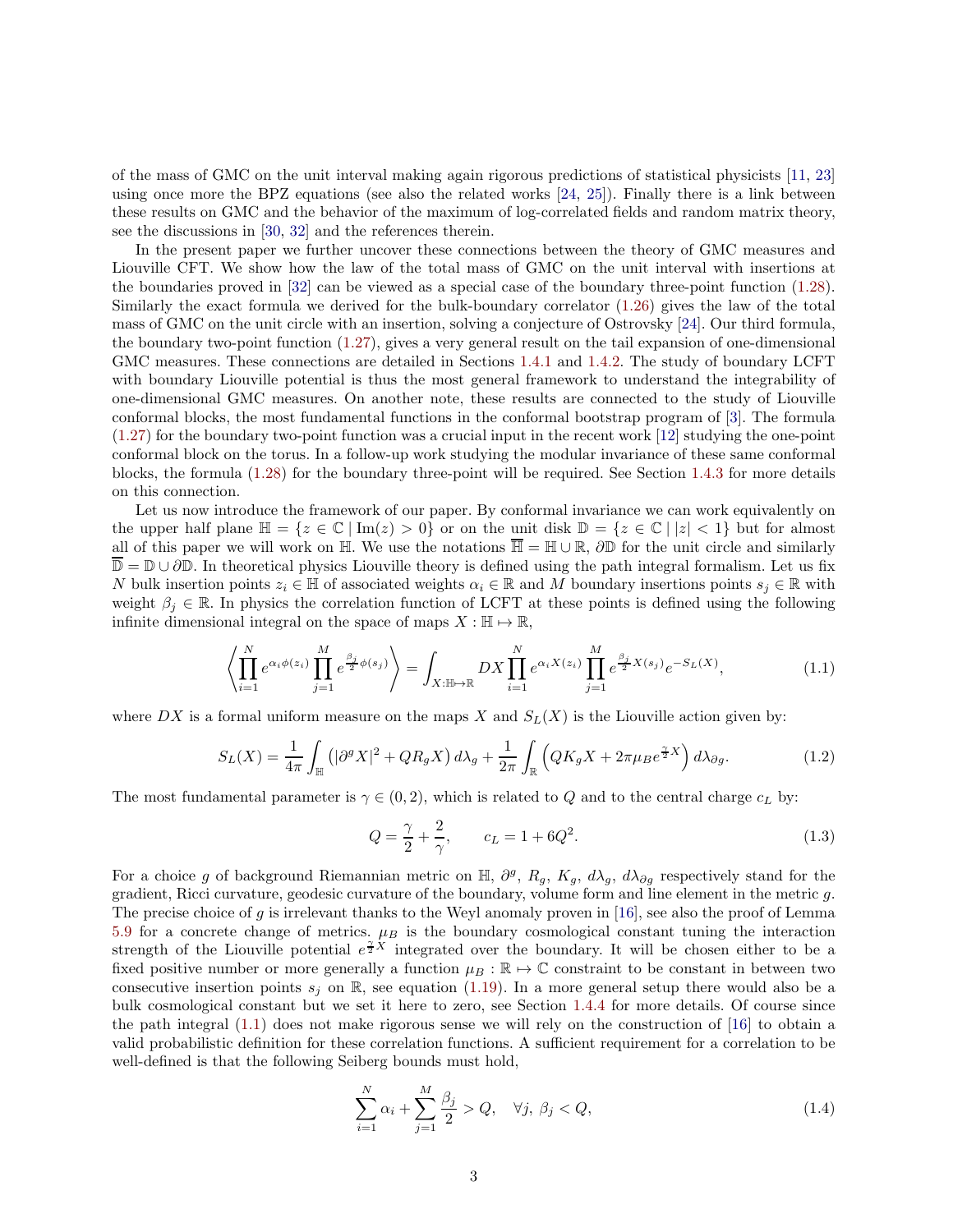although this can be lifted in some sense by analytic continuation, see the explanations below Definition [1.5.](#page-5-1) Notice here that we do not have the condition  $\alpha_i < Q$  present in [\[16\]](#page-64-5) as we do not have a bulk Liouville potential. One of the key properties of a CFT is that its correlations behave as conformal tensors under conformal automorphism. This has indeed been checked for the probabilistic LCFT in [\[5,](#page-64-4) Theorem 3.5.] and [\[16,](#page-64-5) Theorem 3.5.]. Since our correlation functions of interest contain at most one bulk and one boundary or three boundary points, this behavior under conformal maps immediately determines the dependence on the position of the marked points of the correlations. This is also precisely the reason why these are the basic correlations of the theory, as in a case with more marked points the conformal automorphisms would not suffice to pin down the dependence on the position of the points. We thus perform this reduction for our four basic correlations and reduce their expression to single constant known as a structure constant.

• Bulk one-point function. For  $z \in \mathbb{H}$ :

$$
\left\langle e^{\alpha\phi(z)}\right\rangle = \frac{U(\alpha)}{|z-\overline{z}|^{2\Delta_{\alpha}}}.\tag{1.5}
$$

• Bulk-boundary correlator. For  $z \in \mathbb{H}$ ,  $s \in \mathbb{R}$ :

$$
\left\langle e^{\alpha\phi(z)}e^{\frac{\beta}{2}\phi(s)}\right\rangle = \frac{G(\alpha,\beta)}{|z-\overline{z}|^{2\Delta_{\alpha}-\Delta_{\beta}}|z-s|^{2\Delta_{\beta}}}.\tag{1.6}
$$

• Boundary two-point function. For  $s_1, s_2 \in \mathbb{R}$ :

$$
\left\langle e^{\frac{\beta}{2}\phi(s_1)}e^{\frac{\beta}{2}\phi(s_2)} \right\rangle = \frac{R(\beta, \mu_1, \mu_2)}{|s_1 - s_2|^{2\Delta_{\beta}}}.\tag{1.7}
$$

• Boundary three-point function. For  $s_1, s_2, s_3 \in \mathbb{R}$ :

$$
\left\langle e^{\frac{\beta_1}{2}\phi(s_1)}e^{\frac{\beta_2}{2}\phi(s_2)}e^{\frac{\beta_3}{2}\phi(s_3)}\right\rangle = \frac{H_{(\mu_1,\mu_2,\mu_3)}^{(\beta_1,\beta_2,\beta_3)}}{|s_1-s_2|^{\Delta_1+\Delta_2-\Delta_3}|s_1-s_3|^{\Delta_1+\Delta_3-\Delta_2}|s_2-s_3|^{\Delta_2+\Delta_3-\Delta_1}}.\tag{1.8}
$$

<span id="page-3-0"></span>We have used the notations  $\Delta_{\alpha} = \frac{\alpha}{2}(Q - \frac{\alpha}{2}), \Delta_{\beta} = \frac{\beta}{2}(Q - \frac{\beta}{2}),$  and  $\Delta_i = \frac{\beta_i}{2}(Q - \frac{\beta_i}{2}).$  The parameters  $\mu_1, \mu_2, \mu_3$  will correspond to the values taken by  $\mu_B$  in between boundary insertions, see [\(1.19\)](#page-5-0). Each of the four structure constants  $U, G, R, H$  will then have a definition involving GMC given in Definition [1.5.](#page-5-1) Our main results Theorem [1.7](#page-7-3) and Theorem [1.8](#page-7-4) state that these probabilistic definitions using GMC match the exact formulas predicted in physics in [\[9,](#page-64-2) [24,](#page-65-7) [15,](#page-64-3) [29\]](#page-65-2). The picture below summarizes these four cases. We have drawn it on the disk for more clarity.



Figure 1: Structure constants for boundary Liouville theory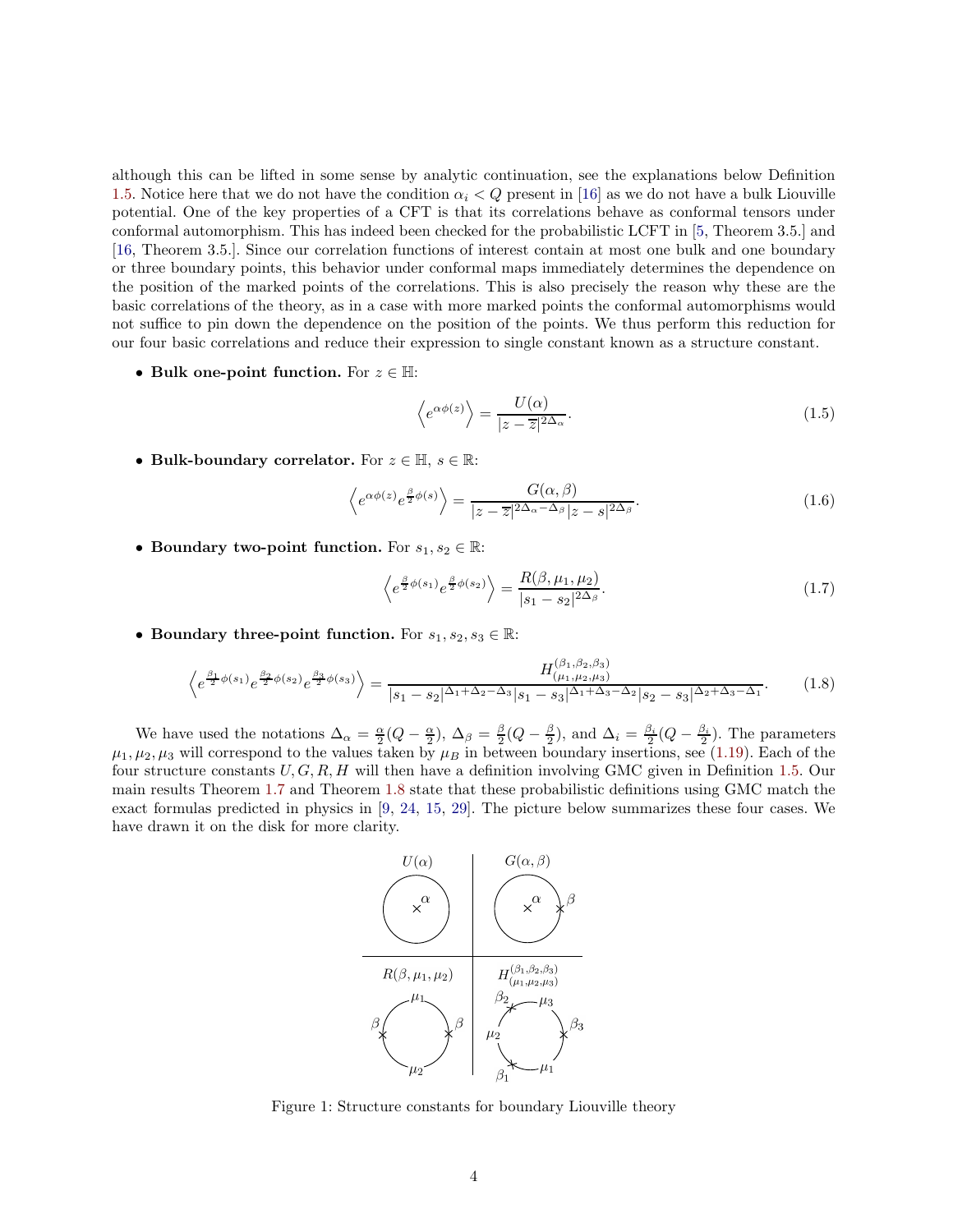## <span id="page-4-0"></span>1.1 Probabilistic definitions

We will now introduce the two probabilistic objects required to rigorously define the four structure constants  $U, G, R, H$ , namely the Gaussian free field (GFF) and the Gaussian multiplicative chaos (GMC). We work on the domain  $\mathbb{H}$ , viewing  $\mathbb{H}$  as being equipped with the following background metric q, written here in diagonal form  $g = g(x)dx^2$  with,

<span id="page-4-2"></span>
$$
g(x) = \frac{1}{|x|_{+}^{4}}, \quad \text{where} \quad |x|_{+} := \max(|x|, 1). \tag{1.9}
$$

This choice is convenient to work with because it will make the computations work in the same way as in [\[19\]](#page-64-9) and [\[32\]](#page-65-5). The next definition introduces our GFF.

Definition 1.1. *(Gaussian free field on* H*) The Gaussian free field* X *is the centered Gaussian process on*  $\mathbb{H}$  *with covariance given by, for*  $x, y \in \mathbb{H}$ *:* 

<span id="page-4-3"></span>
$$
\mathbb{E}[X(x)X(y)] = \ln \frac{1}{|x-y||x-\bar{y}|} - \frac{1}{2}\ln g(x) - \frac{1}{2}\ln g(y).
$$
\n(1.10)

*Since the variance at each point is infinite,* X *is not defined pointwise and exists as a random distribution. It also satisfies:*

$$
\int_0^\pi X(e^{i\theta})d\theta = 0.
$$
\n(1.11)

See Section [5.1](#page-43-1) for how to construct this GFF X from the standard Neumann boundary (or free boundary) GFF on the disk  $\mathbb D$ . We now define the GMC measure on  $\mathbb R$ , the boundary of our domain  $\mathbb H$ .

<span id="page-4-4"></span>**Definition 1.2.** *(Gaussian multiplicative chaos) Fix a*  $\gamma \in (0, 2)$ *. The Gaussian multiplicative chaos measure associated to the field* X *is defined by the following limit,*

$$
e^{\frac{\gamma}{2}X(x)}dx = \lim_{\epsilon \to 0} e^{\frac{\gamma}{2}X_{\epsilon}(x) - \frac{\gamma^2}{8}\mathbb{E}[X_{\epsilon}(x)^2]}dx,
$$
\n(1.12)

*where the convergence is in probability and in the sense of weak convergence of measures on*  $\mathbb{R}$ *. Here*  $X_{\epsilon}$  *is a suitable regularization of the field. More precisely, for a continuous compactly supported function* f *on* R*, the following convergence holds in probability:*

$$
\int_{\mathbb{R}} f(x)e^{\frac{\gamma}{2}X(x)}dx = \lim_{\epsilon \to 0} \int_{\mathbb{R}} f(x)e^{\frac{\gamma}{2}X_{\epsilon}(x) - \frac{\gamma^2}{8}\mathbb{E}[X_{\epsilon}(x)^2]}dx.
$$
\n(1.13)

For an elementary proof of this convergence and examples of smoothings of the field  $X_{\epsilon}$ , see for instance [\[4\]](#page-64-13) and references therein.

In order to define the boundary two-point and three-point functions we will consider parameters  $\mu_1, \mu_2, \mu_3$ in C corresponding to the values taken by  $\mu_B$  in the Liouville action [\(1.2\)](#page-2-0) on the different arcs in between insertion points (see also Figure [1\)](#page-3-0). To be able to choose a suitable branch cut of the logarithm to define the moment of GMC below, we introduce the following condition on the parameters  $\mu_1, \mu_2, \mu_3$  which we will refer to as the half-space condition.

<span id="page-4-1"></span>**Definition 1.3.** *(Half-space condition for the*  $\mu_i$ *) Consider*  $\mu_1, \mu_2, \mu_3 \in \mathbb{C}$ *. We say that*  $(\mu_i)_{i=1,2,3}$  *satisfies the half-space condition if there exists a half-space* H *of* C *whose boundary is a line passing through the origin not equal to the real axis and satisfying the following. The half-space* H *does not contain the half-line*  $(-\infty, 0)$ *. Each*  $\mu_i$  *is contained in*  $\overline{\mathcal{H}}$  *(the half-space with its boundary included) and the sum*  $\mu_1 + \mu_2 + \mu_3$ *is strictly contained in* H. We will also refer to the half-space condition for a pair  $\mu_1, \mu_2 \in \mathbb{C}$  which will be *the condition above with*  $\mu_3$  *set to* 0*.* 

The point of having this condition is two-fold. First we can always choose unambiguously the argument of each  $\mu_i$  by choosing as branch cut the line  $(-\infty, 0)$ , since the half-space H avoids this line. Second, any positive linear combination of the  $\mu_i$  will always be contained in  $\mathcal{H}$ , and therefore such a linear combination is a complex number whose argument can also be defined using the brach cut  $(-\infty, 0)$ . It will be very convenient to introduce variables  $\sigma_i$  corresponding to the argument of the  $\mu_i$  defined in the following way.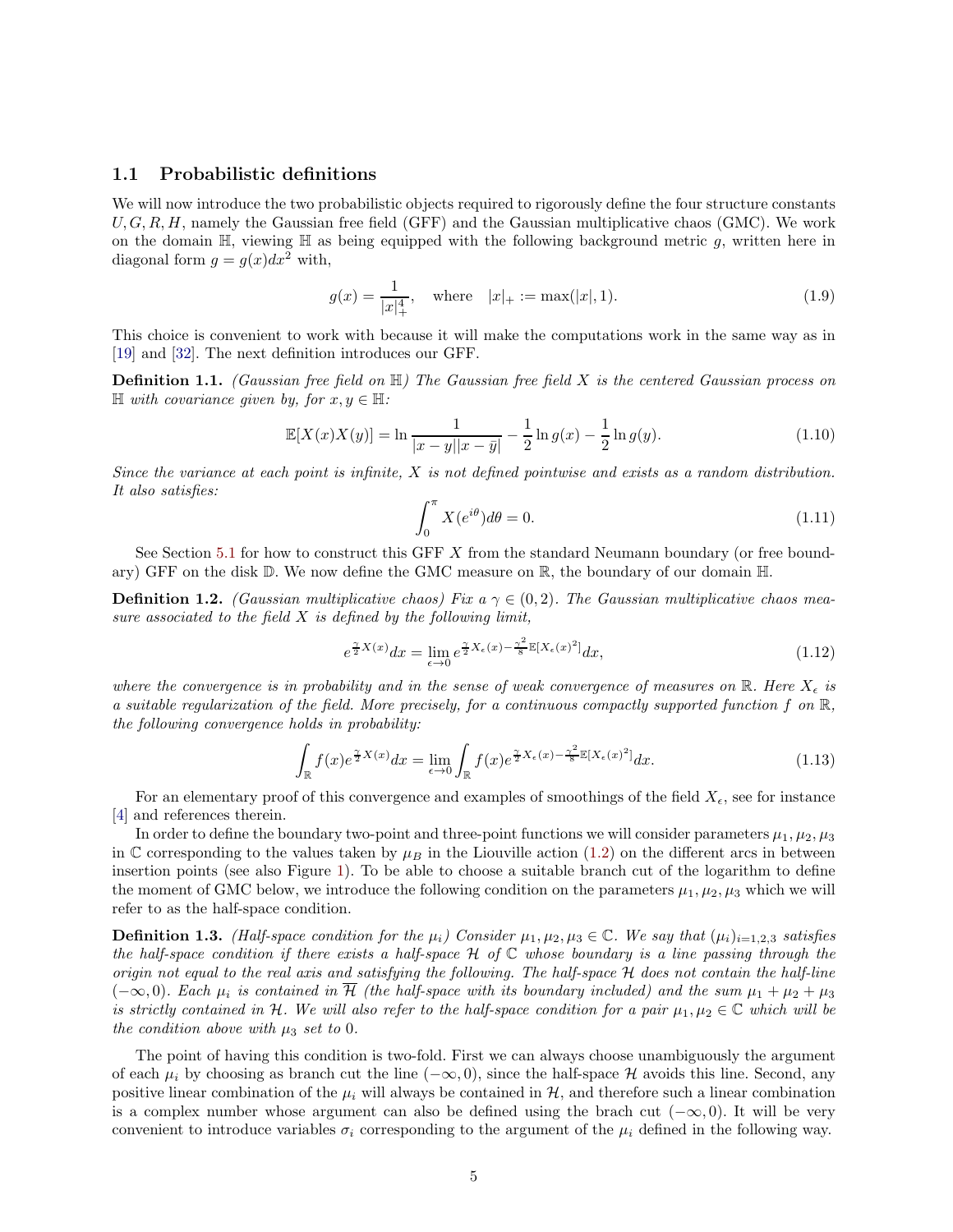**Definition 1.4.** *Consider*  $\mu_1, \mu_2, \mu_3 \in \mathbb{C}$  *obeying the half-space condition of Definition [1.3.](#page-4-1)* We introduce *the variables*  $\sigma_1, \sigma_2, \sigma_3 \in \mathbb{C}$  *defined by the relations* 

$$
\mu_1 = e^{i\pi\gamma(\sigma_1 - \frac{Q}{2})}, \quad \mu_2 = e^{i\pi\gamma(\sigma_2 - \frac{Q}{2})}, \quad \mu_3 = e^{i\pi\gamma(\sigma_3 - \frac{Q}{2})}, \tag{1.14}
$$

with the convention that for positive  $\mu_i$  one has  $\text{Re}(\sigma_i) = \frac{Q}{2}$ .

With this definition at hand, remark that if  $\sigma_i \in \left(-\frac{1}{2\gamma} + \frac{Q}{2}, \frac{1}{2\gamma} + \frac{Q}{2}\right)$  for  $i = 1, 2, 3$ , then  $\text{Re}(\mu_i) > 0$  and thus the half-space condition is satisfied with  $H$  being the right half-space of  $\mathbb{C}$ . We can now introduce the probabilistic definition of the four structure constants  $U, G, R, H$  using moments of GMC on R. Following the notations of [\[19\]](#page-64-9), it is convenient to work with the four quantities  $\overline{U}, \overline{G}, \overline{R}, \overline{H}$  which will be purely defined as moment of GMC on  $\mathbb R$  and be each related to the corresponding  $U, G, R, H$  by an explicit prefactor.

<span id="page-5-1"></span>**Definition 1.5.** *(Correlation functions of Liouville theory on*  $\mathbb{H}$ ) *Fix*  $\gamma \in (0, 2)$ *. Consider parameters*  $\alpha, \beta, \beta_1, \beta_2, \beta_3 \in \mathbb{R}, \mu_B \in (0, +\infty)$ , and  $\mu_1, \mu_2, \mu_3 \in \mathbb{C}$ . The four correlation functions  $U, G, R, H$  have the *following probabilistic definitions.*

• 
$$
U(\alpha) = \frac{2}{\gamma} \Gamma(\frac{2(\alpha - Q)}{\gamma}) \left(\mu_B^{\frac{2(Q - \alpha)}{\gamma}}\right) \overline{U}(\alpha)
$$
 where for  $\alpha > \frac{\gamma}{2}$ :  

$$
\overline{U}(\alpha) = \mathbb{E}\left[\left(\int_{\mathbb{R}} \frac{g(x)^{\frac{\gamma}{4}}(\frac{2}{\gamma} - \alpha)}{|x - i|^{\gamma \alpha}} e^{\frac{\gamma}{2} X(x)} dx\right)^{\frac{2(Q - \alpha)}{\gamma}}\right].
$$
(1.15)

• 
$$
G(\alpha, \beta) = \frac{2}{\gamma} \Gamma(\frac{2\alpha + \beta - 2Q}{\gamma}) \left(\mu_B^{\frac{2Q - 2\alpha - \beta}{\gamma}}\right) \overline{G}(\alpha, \beta)
$$
 where for  $\beta < Q$ ,  $\frac{\gamma}{2} - \alpha < \frac{\beta}{2} < \alpha$ :  

$$
\overline{G}(\alpha, \beta) = \mathbb{E}\left[\left(\int_{\mathbb{R}} \frac{g(x)^{\frac{\gamma}{4}}(\frac{2}{\gamma} - \alpha - \frac{\beta}{2})}{|x - i|^{\gamma \alpha}} e^{\frac{\gamma}{2}X(x)} dx\right)^{\frac{2}{\gamma}(Q - \alpha - \frac{\beta}{2})}\right].
$$
(1.16)

 $\bullet$   $H^{(\beta_1,\beta_2,\beta_3)}_{(\mu_1,\mu_2,\mu_3)} = \frac{2}{\gamma} \Gamma(\frac{\beta_1+\beta_2+\beta_3-2Q}{\gamma}) \overline{H}^{(\beta_1,\beta_2,\beta_3)}_{(\mu_1,\mu_2,\mu_3)}$  where in the following range of parameters,

$$
(\mu_i)_{i=1,2,3} \quad satisfies \quad Definition \quad 1.3, \quad \beta_i < Q, \quad \frac{1}{\gamma} (2Q - \sum_{i=1}^3 \beta_i) < \frac{4}{\gamma^2} \land \min_i \frac{2}{\gamma} (Q - \beta_i), \tag{1.17}
$$

*one can define:*

$$
\overline{H}^{(\beta_1, \beta_2, \beta_3)}_{(\mu_1, \mu_2, \mu_3)} = \mathbb{E}\left[ \left( \int_{\mathbb{R}} \frac{g(x)^{\frac{\gamma}{8}(\frac{4}{\gamma} - \sum_{i=1}^3 \beta_i)}}{|x|^{\frac{\gamma \beta_1}{2}} |x-1|^{\frac{\gamma \beta_2}{2}}} e^{\frac{\gamma}{2} X(x)} d\mu(x) \right)^{\frac{1}{\gamma}(2Q - \sum_{i=1}^3 \beta_i)} \right].
$$
\n(1.18)

*The dependence on the parameters*  $\mu_1, \mu_2, \mu_3$  *appears through the measure:* 

<span id="page-5-3"></span><span id="page-5-0"></span>
$$
d\mu(x) = \mu_1 \mathbf{1}_{(-\infty,0)}(x) dx + \mu_2 \mathbf{1}_{(0,1)}(x) dx + \mu_3 \mathbf{1}_{(1,\infty)}(x) dx.
$$
 (1.19)

*The GMC integral inside the expectation is a complex number avoiding* (−∞, 0)*. To define its fractional power we choose its argument in*  $(-\pi, \pi)$ *.* 

•  $R(\beta, \mu_1, \mu_2) = -\Gamma(1 - \frac{2(Q-\beta)}{\gamma})\overline{R}(\beta, \mu_1, \mu_2)$ , where  $\overline{R}(\beta, \mu_1, \mu_2)$  is defined for  $\beta \in (\frac{\gamma}{2}, Q)$  and  $\mu_1, \mu_2$ *obeying the constraint of Definition [1.3](#page-4-1) by the following limiting procedure. Consider*  $\frac{\gamma}{2} < \beta_2 < \beta < Q$ and  $\beta - \beta_2 < \beta_3 < Q$ . Then the following limits exists and we set:

<span id="page-5-2"></span>
$$
\overline{R}(\beta, \mu_1, \mu_2) := \frac{1}{2(Q - \beta)} \lim_{\beta_3 \downarrow \beta - \beta_2} (\beta_2 + \beta_3 - \beta) \overline{H}^{(\beta, \beta_2, \beta_3)}_{(\mu_1, \mu_2, \mu_3)}.
$$
(1.20)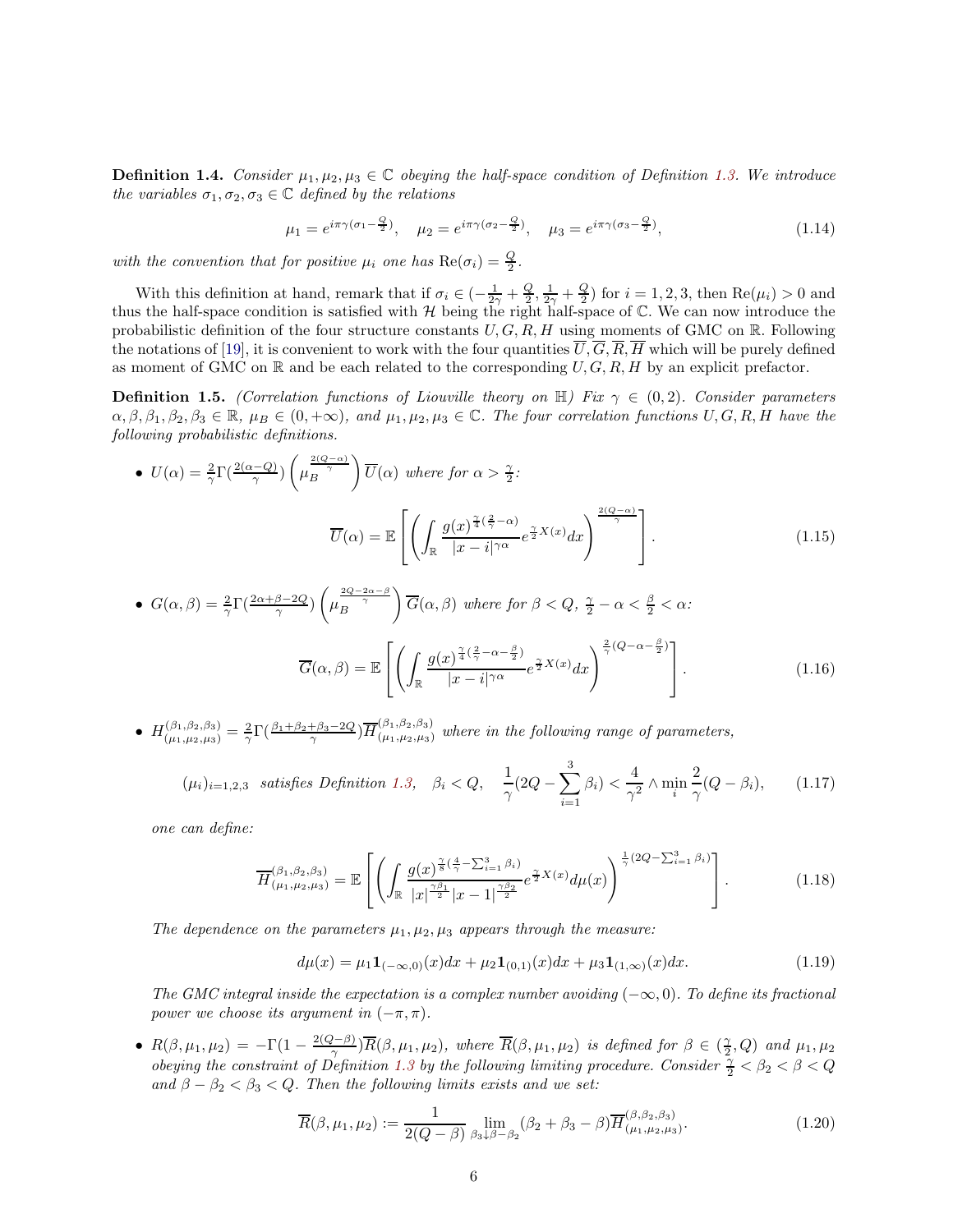Let us explain the logic behind these definitions. The reason why these moments of the GMC measure are the correct probabilistic interpretation of the formal path integral [\(1.1\)](#page-2-1) has been described in [\[16\]](#page-64-5). From the framework of [\[16\]](#page-64-5), to obtain the expressions above ones needs to first write everything on  $\mathbb{H}$  (with boundary given by  $\mathbb{R}$ ) equipped with a background metric g given by [\(1.9\)](#page-4-2). Then one can set  $\mu = 0$  in the equation of [\[16,](#page-64-5) Proposition 3.2.] which allows to compute the integral over c and gives an explicit constant times a moment of GMC on R. Thanks to the Girsanov Theorem [5.3,](#page-45-0) the insertions then appear as fractional powers integrated against the GMC. See also the proof of Lemma [5.9](#page-56-1) for an illustration of how to write a moment of GMC in the way of [\[16,](#page-64-5) Proposition 3.2.].

In our expressions the locations of the insertions have been chosen as follows. For  $\overline{U}$  and  $\overline{G}$  the bulk insertion is at i and the boundary insertion of  $\overline{G}$  is at infinity. For  $\overline{H}$  the three boundary insertions have been placed at 0, 1 and infinity. An alternative choice would have been to write everything on the disk D as shown on Figure 1. In this case it is natural to place the bulk insertion of  $\overline{U}$  and  $\overline{G}$  at 0 and the boundary insertion of  $\overline{G}$  at 1. See the statement of Lemma [5.9](#page-56-1) for the expressions of  $\overline{U}$  and  $\overline{G}$  written as moments of GMC on the unit circle.

For  $\overline{H}$  we have allowed the freedom to choose different cosmological constants  $\mu_i$  on each arc of the boundary R in between insertions, namely the segments  $(-\infty, 0)$ ,  $(0, 1)$  and  $(1, +\infty)$ . The precise definition is given by equation [\(1.19\)](#page-5-0) above. This extra degree of freedom is standard in the physics literature [\[9,](#page-64-2) [29\]](#page-65-2) but was not considered in [\[16\]](#page-64-5). In a similar way  $\overline{R}$  will be dependent in the general case on a  $\mu_1$  and  $\mu_2$ . For the correlations  $\overline{U}$  and  $\overline{G}$  since the boundary  $\mathbb R$  is not separated in disjoint components by boundary insertions, we fix  $\mu_B$  to be constant on all R. It then turns out that the dependence of these two correlations on  $\mu_B$  is simply a fractional power of  $\mu_B$  and we directly include it in the definition of U and G. On the other hand the dependence of R and H on the  $\mu_i$  will be non-trivial.

Let us also comment on the bounds of validity of these expressions. A sufficient condition is given by the Seiberg bounds [\(1.4\)](#page-2-2) in introduction. But since the prefactors linking  $U, G, R, H$  and  $\overline{U}, \overline{G}, \overline{R}, \overline{H}$  are meromorphic functions, one can actually extend the parameters to a range required for the moments of GMC in  $U, G, R, H$  to be finite. These are precisely the bounds written on the parameters  $\alpha, \beta, \beta_i$  in Definition [1.5.](#page-5-1) These conditions are known as the extended Seiberg bounds or the unit volume bounds, they are optimal for these probabilistic definitions. The proof of finiteness of the moments of GMC under these bounds has been performed in [\[16\]](#page-64-5), with in our case the additional subtlety that for  $\overline{H}$  the expression involves complex numbers since we can choose the  $\mu_i$  in  $\mathbb C$  satisfying Definition [1.3.](#page-4-1) We give a short adaptation of the proof for this complex case in Section [5.1,](#page-43-1) see Proposition [5.1.](#page-44-0)

Lastly let us discuss the case of the function  $\overline{R}$  which does not exactly fit in the above explanations.  $\overline{R}$ needs to be constructed either by a limiting procedure [\(1.20\)](#page-5-2) starting from  $\overline{H}$  or directly by the probabilistic expression given by [\(1.32\)](#page-8-1). Lemma [1.9](#page-8-2) then asserts these two definitions match. This phenomenon was first studied in [\[19\]](#page-64-9) for the case of the two-point function on the Riemann sphere. See Section [1.3](#page-8-0) for a detailed explanation in our case. Heuristically the limit [\(1.20\)](#page-5-2) corresponds to zooming around a boundary point of  $\overline{H}$  of weight  $\beta$  with parameters  $\mu_1$  to the left and  $\mu_2$  to the right. This also gives a heuristic explanation of why the boundary two-point function R only depends on one parameter  $\beta$  instead of two.

#### <span id="page-6-0"></span>1.2 Main theorems

In order to state our main results, we need to introduce the following special functions. For all  $\gamma \in (0,2)$ and for  $\text{Re}(x) > 0$ ,  $\Gamma_{\frac{\gamma}{2}}(x)$  is defined by the following integral formula:

$$
\ln \Gamma_{\frac{\gamma}{2}}(x) = \int_0^\infty \frac{dt}{t} \left[ \frac{e^{-xt} - e^{-\frac{Qt}{2}}}{(1 - e^{-\frac{\gamma t}{2}})(1 - e^{-\frac{2t}{\gamma}})} - \frac{(\frac{Q}{2} - x)^2}{2} e^{-t} + \frac{x - \frac{Q}{2}}{t} \right].
$$
 (1.21)

This function is a natural generalization of the standard Gamma function. It admits a meromorphic extension to  $\mathbb C$  with simple poles on the lattice  $\{-n\frac{\gamma}{2} - m\frac{2}{\gamma}|n, m \in \mathbb N\}$ . Consider similarly the function  $S_{\frac{\gamma}{2}}(x)$  defined for  $\gamma \in (0, 2)$  and  $\text{Re}(x) \in (0, Q)$  by

$$
S_{\frac{\gamma}{2}}(x) = \frac{\Gamma_{\frac{\gamma}{2}}(x)}{\Gamma_{\frac{\gamma}{2}}(Q-x)},\tag{1.22}
$$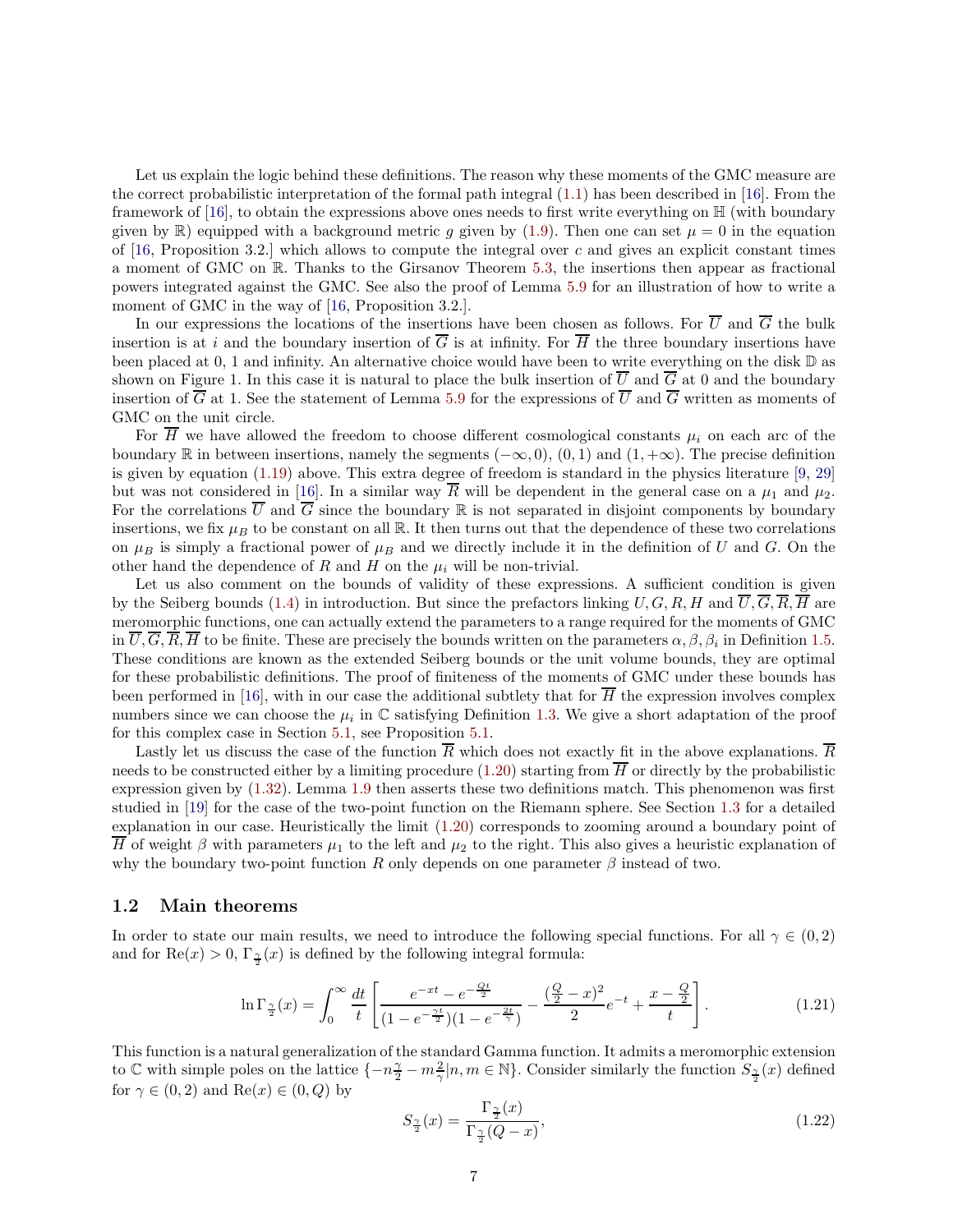which also admits a meromorphic extension to all of  $\mathbb C$ . See Section [5.4](#page-58-0) for more details on  $\Gamma_{\frac{\gamma}{2}}$  and  $S_{\frac{\gamma}{2}}$ . Now let  $\overline{\beta} = \beta_1 + \beta_2 + \beta_3$  and consider the six parameters  $\beta_1, \beta_2, \beta_3, \sigma_1, \sigma_2, \sigma_3 \in \mathbb{C}^6$  constrained to satisfy the condition

<span id="page-7-5"></span>
$$
\operatorname{Re}\left(Q - \sigma_3 + \sigma_2 - \frac{\beta_2}{2}\right) > 0. \tag{1.23}
$$

Under the condition [\(1.23\)](#page-7-5) one can define the function:

$$
\mathcal{I}\begin{pmatrix}\n\beta_{1},\beta_{2},\beta_{3} \\
\sigma_{1},\sigma_{2},\sigma_{3}\n\end{pmatrix}
$$
\n
$$
=\frac{(2\pi)^{\frac{2Q-\overline{\beta}}{\gamma}+1}(\frac{2}{\gamma})(\frac{\gamma}{2}-\frac{2}{\gamma})(Q-\frac{\overline{\beta}}{2})-1}{\Gamma(\frac{2}{\gamma})\Gamma(\frac{\overline{\beta}-2Q}{\gamma})} \frac{\Gamma_{\frac{\gamma}{2}}(2Q-\frac{\overline{\beta}}{2})\Gamma_{\frac{\gamma}{2}}(\frac{\beta_{1}+\beta_{3}-\beta_{2}}{2})\Gamma_{\frac{\gamma}{2}}(Q-\frac{\beta_{1}+\beta_{2}-\beta_{3}}{2})\Gamma_{\frac{\gamma}{2}}(Q-\frac{\beta_{2}+\beta_{3}-\beta_{1}}{2})}{\Gamma(\frac{2}{\gamma})\Gamma(\frac{\gamma}{2}-\frac{\gamma}{2})} \times \frac{e^{i\frac{\pi}{2}(-(2Q-\frac{\beta_{1}}{2}-\sigma_{1}-\sigma_{2})(Q-\frac{\beta_{1}}{2}-\sigma_{1}-\sigma_{2})+(Q+\frac{\beta_{2}}{2}-\sigma_{2}-\sigma_{3})(\frac{\beta_{2}}{2}-\sigma_{2}-\sigma_{3})+(Q+\frac{\beta_{3}}{2}-\sigma_{1}-\sigma_{3})(\frac{\beta_{3}}{2}-\sigma_{1}-\sigma_{3})-2\sigma_{3}(2\sigma_{3}-Q))}{S_{\frac{\gamma}{2}}(\frac{\beta_{1}}{2}+\sigma_{1}-\sigma_{2})S_{\frac{\gamma}{2}}(\frac{\beta_{3}}{2}+\sigma_{3}-\sigma_{1})} \times \int_{C} \frac{S_{\frac{\gamma}{2}}(Q-\frac{\beta_{2}}{2}+\sigma_{3}-\sigma_{2}+r)S_{\frac{\gamma}{2}}(\frac{\beta_{3}}{2}+\sigma_{3}-\sigma_{1}+r)S_{\frac{\gamma}{2}}(Q-\frac{\beta_{3}}{2}+\sigma_{3}-\sigma_{1}+r)S_{\frac{\gamma}{2}}(Q+\frac{\beta_{3}}{2}+\sigma_{3}-\sigma_{1}+r)S_{\frac{\gamma}{2}}(Q+r)} e^{i\pi(-\frac{\beta_{2}}{2}+\sigma_{2}-\sigma_{3})r} \frac{dr}{i}.
$$
\n(1.24)

In the integral appearing above the contour C goes from  $-i\infty$  to  $i\infty$  passing to the right of the poles at  $r=-(Q-\frac{\beta_2}{2}+\sigma_3-\sigma_2)-n\frac{\gamma}{2}-m\frac{2}{\gamma},\, r=-(\frac{\beta_3}{2}+\sigma_3-\sigma_1)-n\frac{\gamma}{2}-m\frac{2}{\gamma},\, r=-(Q-\frac{\beta_3}{2}+\sigma_3-\sigma_1)-n\frac{\gamma}{2}-m\frac{2}{\gamma}$ and to the left of the poles at  $r = -(\frac{\beta_1}{2} - \frac{\beta_2}{2} + \sigma_3 - \sigma_1) + n\frac{\gamma}{2} + m_{\gamma}^2$ ,  $r = -(Q - \frac{\beta_1}{2} - \frac{\beta_2}{2} + \sigma_3 - \sigma_1) + n\frac{\gamma}{2} + m_{\gamma}^2$ ,  $r = n\frac{\gamma}{2} + m\frac{2}{\gamma}$  with  $m, n \in \mathbb{N}$ . See Appendix [5.4.3](#page-60-0) for an in depth study of this formula including the check that the integral over C is converging and an analytic continuation to  $\mathbb{C}^6$  removing the constraint of [\(1.23\)](#page-7-5). We can now state our main results. For the sake of completeness we first recall the result of [\[30\]](#page-65-4).

<span id="page-7-6"></span>**Theorem 1.6.** *(Bulk one-point function, R. 2017 [\[30\]](#page-65-4)) For*  $\gamma \in (0, 2)$ ,  $\alpha > \frac{\gamma}{2}$ *, one has:* 

$$
\overline{U}(\alpha) = \left(\frac{2^{-\frac{\gamma\alpha}{2}} 2\pi}{\Gamma(1 - \frac{\gamma^2}{4})}\right)^{\frac{2}{\gamma}(Q - \alpha)} \Gamma(\frac{\gamma\alpha}{2} - \frac{\gamma^2}{4}).\tag{1.25}
$$

Now the main result of the present work is to provide expressions for the remaining three structure constants. We will indeed prove the following theorems.

<span id="page-7-3"></span>**Theorem 1.7.** *(Bulk-boundary correlator) For*  $\gamma \in (0, 2)$ ,  $\beta < Q$ ,  $\frac{\gamma}{2} - \alpha < \frac{\beta}{2} < \alpha$ , one has:

<span id="page-7-1"></span>
$$
\overline{G}(\alpha,\beta) = \left(\frac{2^{\frac{\gamma}{2}(\frac{\beta}{2}-\alpha)}2\pi}{\Gamma(1-\frac{\gamma^2}{4})}\right)^{\frac{2}{\gamma}(Q-\alpha-\frac{\beta}{2})}\frac{\Gamma(\frac{\gamma\alpha}{2}+\frac{\gamma\beta}{4}-\frac{\gamma^2}{4})\Gamma_{\frac{\gamma}{2}}(\alpha-\frac{\beta}{2})\Gamma_{\frac{\gamma}{2}}(\alpha+\frac{\beta}{2})\Gamma_{\frac{\gamma}{2}}(Q-\frac{\beta}{2})^2}{\Gamma_{\frac{\gamma}{2}}(Q-\beta)\Gamma_{\frac{\gamma}{2}}(\alpha)^2\Gamma_{\frac{\gamma}{2}}(Q)}.
$$
(1.26)

<span id="page-7-4"></span>**Theorem 1.8.** *(Boundary two-point and three-point functions) Consider*  $\gamma \in (0, 2)$ *,*  $\beta \in (\frac{2}{2}, Q)$ *, and*  $\mu_1, \mu_2$ *obeying the condition of Definition [1.3.](#page-4-1) Then one has:*

$$
\overline{R}(\beta,\mu_1,\mu_2) = \frac{(2\pi)^{\frac{2}{\gamma}(Q-\beta)-\frac{1}{2}}(\frac{2}{\gamma})^{\frac{\gamma}{2}(Q-\beta)-\frac{1}{2}}}{(Q-\beta)\Gamma(1-\frac{\gamma^2}{4})^{\frac{2}{\gamma}(Q-\beta)}}\frac{\Gamma_{\frac{\gamma}{2}}(\beta-\frac{\gamma}{2})e^{i\pi(\sigma_1+\sigma_2-Q)(Q-\beta)}}{\Gamma_{\frac{\gamma}{2}}(Q-\beta)S_{\frac{\gamma}{2}}(\frac{\beta}{2}+\sigma_2-\sigma_1)S_{\frac{\gamma}{2}}(\frac{\beta}{2}+\sigma_1-\sigma_2)}.
$$
(1.27)

*Similarly, for*  $\beta_1, \beta_2, \beta_3$  *and*  $\mu_1, \mu_2, \mu_3$  *satisfying the set of conditions* [\(1.17\)](#page-5-3)*,* 

<span id="page-7-2"></span><span id="page-7-0"></span>
$$
\overline{H}^{(\beta_1, \beta_2, \beta_3)}_{(\mu_1, \mu_2, \mu_3)} = \mathcal{I}^{(\beta_1, \beta_2, \beta_3)}_{(\sigma_1, \sigma_2, \sigma_3)}.
$$
\n(1.28)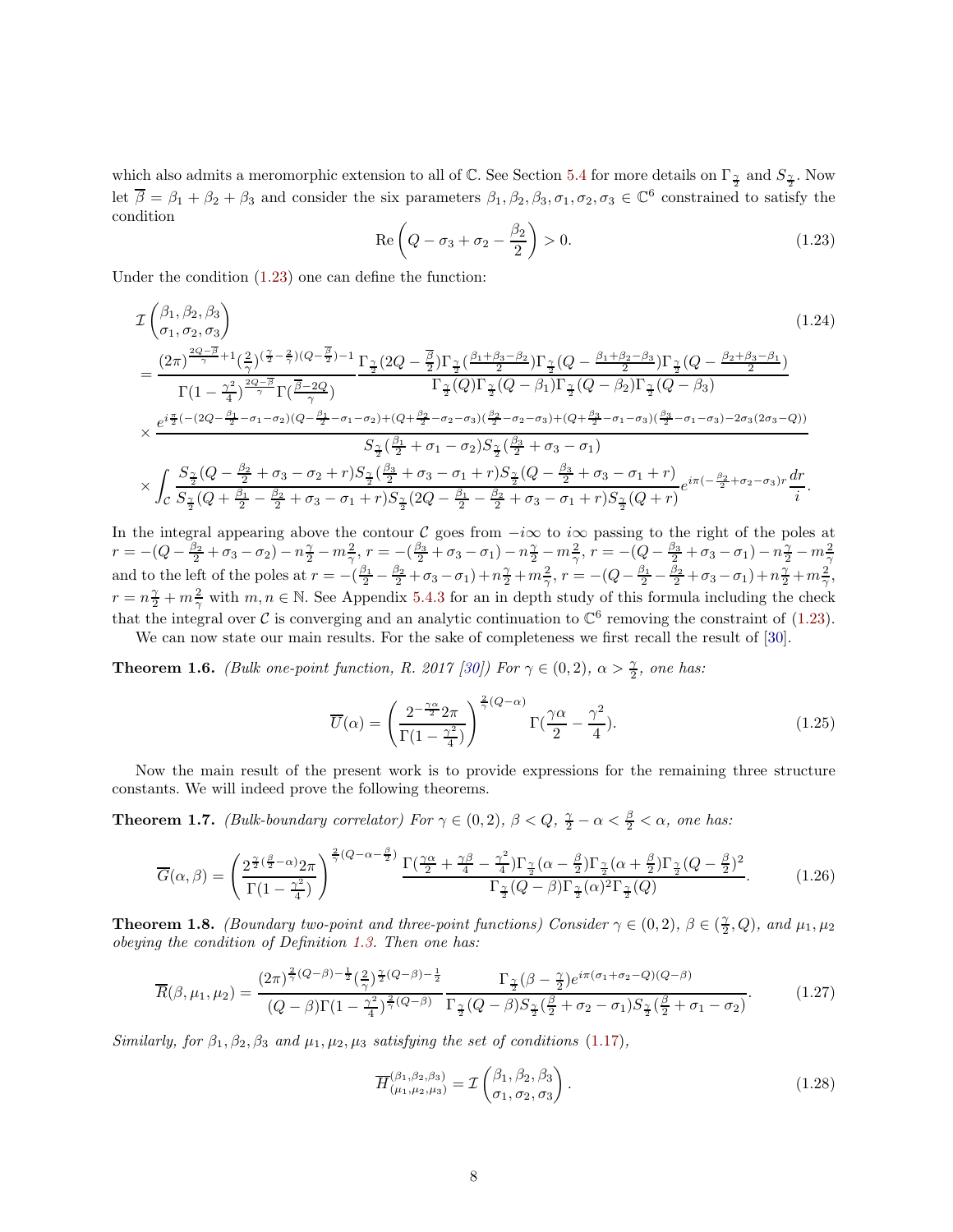For a statement of these results as giving the law of a random variable involving GMC, see Section [1.4.2.](#page-10-0) Let us now mention the physics references were these exact formulas have been proposed. The formulas for  $\overline{U}$  and  $\overline{G}$  appeared in statistical physics respectively in the works [\[10\]](#page-64-10) and [\[24\]](#page-65-7). These formulas also appeared in the works on the Liouville CFT side, respectively in [\[9\]](#page-64-2) and [\[15\]](#page-64-3), provided that one takes a suitable limit to set the bulk cosmological constant  $\mu$  to 0 in the expressions of [\[9,](#page-64-2) [15\]](#page-64-3). To the best of our knowledge the connection between the two sets of works [\[10,](#page-64-10) [24\]](#page-65-7) and [\[9,](#page-64-2) [15\]](#page-64-3) was unknown to physicists. Lastly the formulas for R and H were found respectively in [\[9\]](#page-64-2) and [\[29\]](#page-65-2), taking again the limit  $\mu \to 0$ .

An important remark is that these exact formulas now provide an analytic continuation of the probabilistic definitions to the whole complex plane in all of the parameters  $\alpha, \beta, \beta_i, \sigma_i$ . Notice also this shows that the variables  $\sigma_i$  are the correct parametrization of the boundary cosmological constants  $\mu_i$  in order to obtain a meromorphic function (as in the original  $\mu_i$  parameters the functions  $\overline{R}$  and  $\overline{H}$  are multivalued).

Before moving on to the proof of these results we will explain in the next three subsections how the boundary two-point function  $\overline{R}$  can be viewed as a reflection coefficient, detail the applications and outlooks of our work, and lastly present an outline of our proof strategy.

#### <span id="page-8-0"></span>1.3 The reflection coefficient

We explain here how the boundary two-point function  $\overline{R}(\beta, \mu_1, \mu_2)$ , also known as the reflection coefficient, provides a tail expansion result for one-dimensional Gaussian multiplicative chaos measures. A more detailed discussion of this phenomenon is provided in [\[32\]](#page-65-5). We start by explaining how we can give a direct probabilistic definition to  $\overline{R}(\beta, \mu_1, \mu_2)$  without using the limit of [\(1.20\)](#page-5-2). Following [\[8\]](#page-64-17) we use the standard radial decomposition of the covariance [\(1.10\)](#page-4-3) of X around the point 0, i.e. we write for  $s \geq 0$ ,

<span id="page-8-3"></span>
$$
X(e^{-s/2}) = B_s + Y(e^{-s/2}), \quad X(-e^{-s/2}) = B_s + Y(-e^{-s/2}), \tag{1.29}
$$

where  $B_s$  is a standard Brownian motion and Y is an independent Gaussian process that can be defined on the whole plane with covariance given for  $x, y \in \mathbb{C}$  by:

$$
\mathbb{E}[Y(x)Y(y)] = 2\ln\frac{|x| \vee |y|}{|x - y|}.
$$
\n(1.30)

We introduce for  $\lambda > 0$  the process that will be used in the definition below,

$$
\mathcal{B}_s^{\lambda} := \begin{cases} \hat{B}_s - \lambda s & s \ge 0 \\ \bar{B}_{-s} + \lambda s & s < 0, \end{cases}
$$
\n(1.31)

where  $(\hat{B}_s - \lambda s)_{s \geq 0}$  and  $(\bar{B}_s - \lambda s)_{s \geq 0}$  are two independent Brownian motions with negative drift conditioned to stay negative. Now for  $\beta \in (\frac{\gamma}{2}, Q)$  and  $\mu_1, \mu_2$  satisfying the constraint of Definition [1.3](#page-4-1) we can give an alternative definition of  $\overline{R}(\beta, \mu_1, \mu_2)$ :

<span id="page-8-1"></span>
$$
\overline{R}(\beta, \mu_1, \mu_2) = \mathbb{E}\left[ \left( \frac{1}{2} \int_{-\infty}^{\infty} e^{\frac{\gamma}{2} \mathcal{B}_s^{\frac{Q-\beta}{2}}} \left( \mu_2 e^{\frac{\gamma}{2} Y (e^{-s/2})} + \mu_1 e^{\frac{\gamma}{2} Y (-e^{-s/2})} \right) \right)^{\frac{2}{\gamma}(Q-\beta)} \right].
$$
 (1.32)

We now provide a lemma proven in Section [5.2.3](#page-54-0) that shows that both definitions [\(1.20\)](#page-5-2) and [\(1.32\)](#page-8-1) of  $\overline{R}(\beta, \mu_1, \mu_2)$  are equivalent.

<span id="page-8-2"></span>**Lemma 1.9.** *Assume that*  $\mu_1, \mu_2, \mu_3 \in \mathbb{C}$  *obey the constraint of Definition [1.3.](#page-4-1) Consider*  $\frac{\gamma}{2} \vee \beta_2 < \beta_1 < Q$ *and*  $\beta_1 - \beta_2 < \beta_3 < Q$ . Taking [\(1.32\)](#page-8-1) as the definition of  $\overline{R}(\beta, \mu_1, \mu_2)$  the following limit holds:

$$
\lim_{\beta_3 \downarrow \beta_1 - \beta_2} (\beta_2 + \beta_3 - \beta_1) \overline{H}_{(\mu_1, \mu_2, \mu_3)}^{(\beta_1, \beta_2, \beta_3)} = 2(Q - \beta_1) \overline{R}(\beta_1, \mu_1, \mu_2).
$$
\n(1.33)

*A similar result holds when*  $\beta_1 = \beta_2$  *and*  $0 < \beta_3 < Q$ *:* 

$$
\lim_{\beta_3 \downarrow 0} \beta_3 \overline{H}^{(\beta_1, \beta_2, \beta_3)}_{(\mu_1, \mu_2, \mu_3)} = 2(Q - \beta_1) \left( \overline{R}(\beta_1, \mu_1, \mu_2) + \overline{R}(\beta_1, \mu_2, \mu_3) \right). \tag{1.34}
$$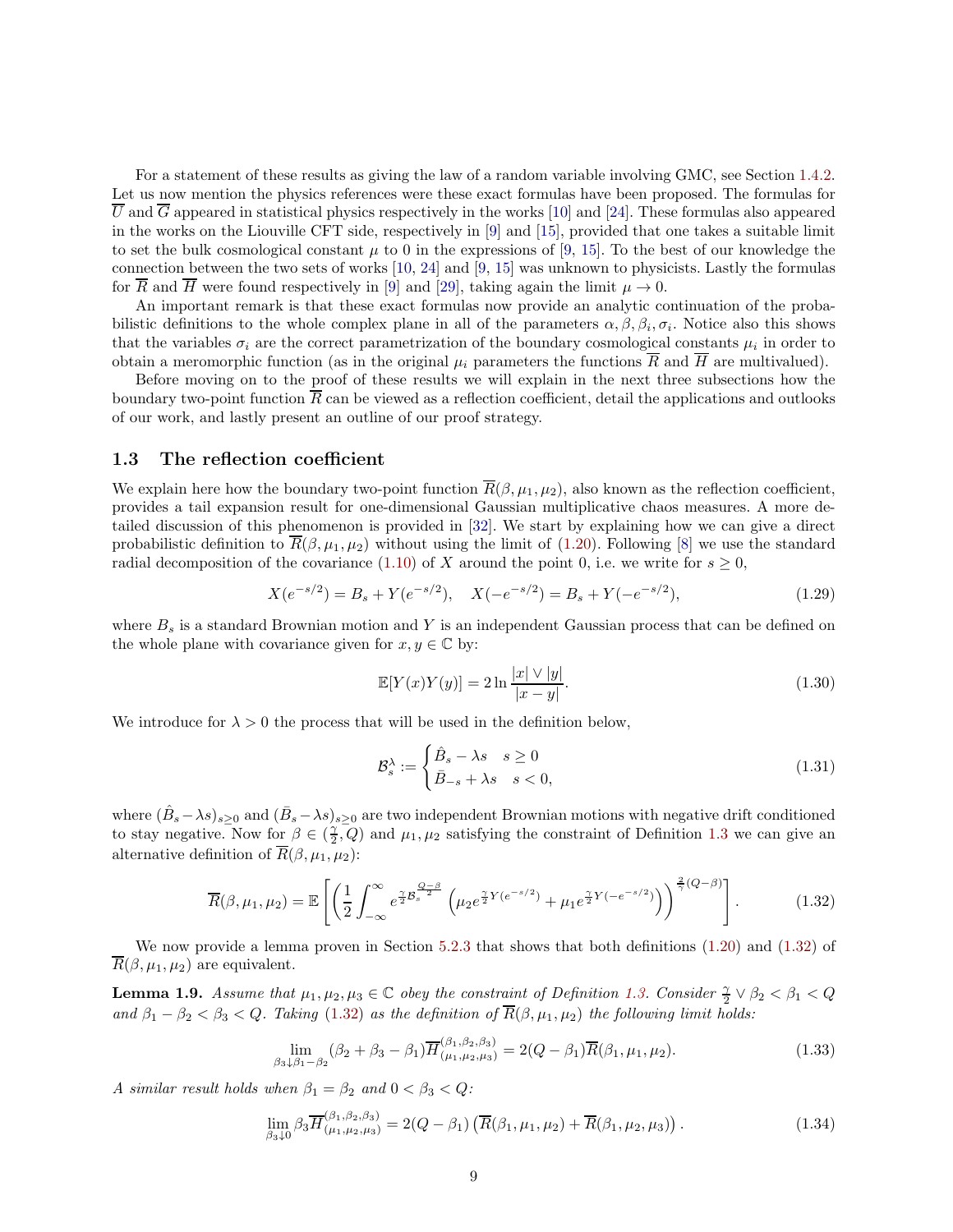Let us now state how the value of  $\overline{R}(\beta, \mu_1, \mu_2)$  provides a very general first order tail expansion for the probability of a one-dimensional GMC measure to be large. For this discussion we choose  $\mu_1, \mu_2 \in [0, \infty)$ with at most one of the two parameters being 0, and we introduce the notation:

$$
I_{\eta_1,\eta_2}(\beta) := \int_{-\eta_1}^{\eta_2} \frac{1}{|x|^{\frac{\beta\gamma}{2}}} e^{\frac{\gamma}{2}X(x)} \left(\mu_1 \mathbf{1}_{\{x<0\}} + \mu_2 \mathbf{1}_{\{x>0\}}\right) dx. \tag{1.35}
$$

In the above  $\eta_1, \eta_2 \in (0, 1)$ . Now the tail expansion result is the following:

**Proposition 1.10.** For  $\beta \in (\frac{\gamma}{2}, Q)$  and any  $\eta_1, \eta_2 \in (0, 1)$ , we have the following tail expansion for  $I_{\eta_1, \eta_2}(\beta)$ *as*  $u \to \infty$  *and for some*  $\nu > 0$ *:* 

$$
\mathbb{P}(I_{\eta_1,\eta_2}(\beta) > u) = \frac{\overline{R}(\beta,\mu_1,\mu_2)}{u^{\frac{2}{\gamma}(Q-\beta)}} + O(\frac{1}{u^{\frac{2}{\gamma}(Q-\beta)+\nu}}). \tag{1.36}
$$

The proof of this proposition follows exactly the same steps as for the case of  $\mu_1 = 0, \mu_2 > 0$  considered in [\[32\]](#page-65-5). Notice that we impose the condition  $\beta \in (\frac{\gamma}{2}, Q)$ . This is crucial for the tail behavior of  $I_{\eta_1, \eta_2}(\beta)$ to be dominated by the insertion and this is precisely why the asymptotic expansion is independent of the choice of  $\eta_1$  and  $\eta_2$ . It also explains why the radial decomposition [\(1.29\)](#page-8-3) is natural as it is well suited to study X around a particular point. If one is interested in the case where  $\beta < \frac{\gamma}{2}$  (or simply  $\beta = 0$ ), a different argument known as the localization trick is required to obtain the tail expansion, see [\[34\]](#page-65-9) for more details.



Figure 2:  $\overline{R}(\beta,\mu_1,\mu_2)$ 

The above picture summarizes what the reflection coefficient computes. In the range  $\beta \in (\frac{\gamma}{2}, Q)$ , the tail expansion of the GMC is dominated by the insertion. The parameters  $\mu_1, \mu_2$  tune the weights of both sides as we approach the insertion. For more details and results on tail expansions of GMC measures with the reflection coefficients see the works [\[20,](#page-64-18) [34,](#page-65-9) [36\]](#page-65-10).

#### <span id="page-9-0"></span>1.4 Discussion and perspectives

In the following subsections we provide details about applications of our work as well as future directions of research.

#### <span id="page-9-1"></span>1.4.1 Link with our previous work [\[32\]](#page-65-5) on the unit interval

We first detail here the precise correspondence between our previous work [\[32\]](#page-65-5) and the results of this paper. In [\[32\]](#page-65-5) we derived an exact formula for the following quantity

<span id="page-9-2"></span>
$$
M(\gamma, p, a, b) := \mathbb{E}\left[\left(\int_0^1 x^a (1-x)^b e^{\frac{\gamma}{2}X(x)} dx\right)^p\right],\tag{1.37}
$$

using a method involving observables and differential equations similar to the one of the present paper. After writing the paper [\[32\]](#page-65-5), it remained a mystery to us how this result and its proof strategy fitted into the framework of Liouville CFT. It turns out that the formula for [\(1.37\)](#page-9-2) is actually a special case of equation [\(1.28\)](#page-7-0) of Theorem [1.8,](#page-7-4) under the following choice of parameters

<span id="page-9-3"></span>
$$
a = -\frac{\gamma \beta_1}{2}, \quad b = -\frac{\gamma \beta_2}{2}, \quad p = \frac{1}{\gamma} (2Q - \sum_{i=1}^3 \beta_i), \quad \mu_1 = \mu_3 = 0, \quad \mu_2 = 1. \tag{1.38}
$$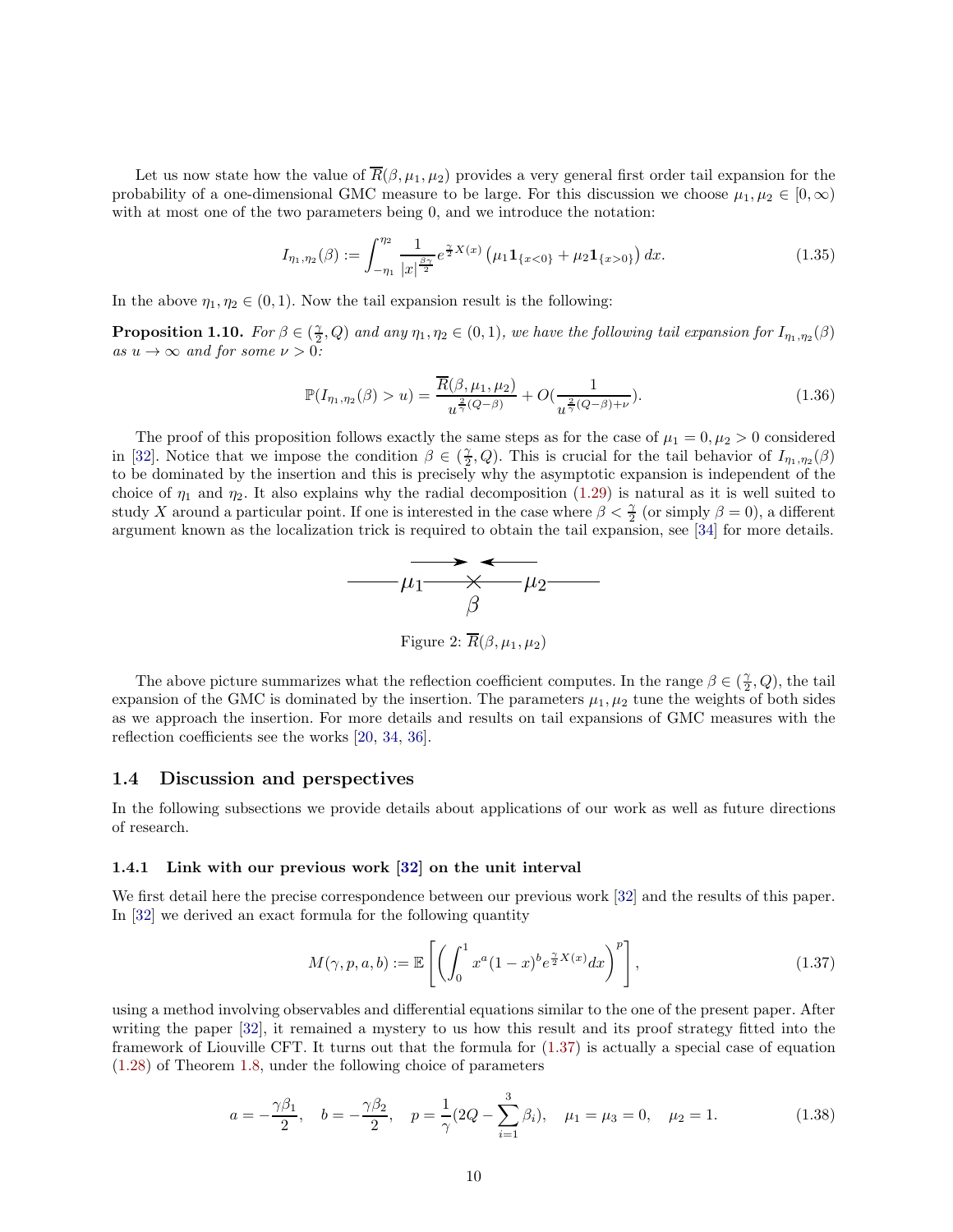Indeed by setting  $\mu_1 = \mu_3 = 0$ ,  $\mu_2 = 1$ , one only keeps the portion of the GMC measure on the unit interval [0, 1] (notice also  $g(x) = 1$  for  $x \in [0, 1]$ ). The precise computational check that the exact formula I for  $\overline{H}$  reduces to the formula of [\[32\]](#page-65-5) for [\(1.37\)](#page-9-2) is performed in Section [3.3.4.](#page-38-0) The result of [32] is therefore giving a special case of the boundary three-point function of boundary Liouville CFT. This connection was to the best of our knowledge unknown to physicists.

An additional mystery of [\[32\]](#page-65-5) concerns the observables introduced in the proof that satisfy the hyper-geometric equation. In the present paper, as explained in Section [1.5,](#page-14-0) we introduce the observables  $G_{\chi}(t)$ and  $H_{\chi}(t)$  that correspond to adding in the integrand of the GMC integral the fractional power  $(t-x)^{\frac{\gamma}{2}}$ , where  $\chi = \frac{\gamma}{2}$  or  $\frac{2}{\gamma}$ . The function  $H_{\chi}(t)$  reduces to the observable used in [\[32\]](#page-65-5) under a similar choice of parameters as [\(1.38\)](#page-9-3). Using the understanding of the present paper, we can now see that these observables correspond to adding a degenerate boundary insertion to a correlation function of boundary LCFT. The term degenerate means the weight of the added boundary insertion needs to be equal to  $-\chi$  for  $\chi = \frac{\gamma}{2}$  or  $\frac{2}{\gamma}$ . A similar procedure has been used in the works [\[18,](#page-64-8) [19,](#page-64-9) [30\]](#page-65-4) up to one subtlety, which is that in our present case there are no absolute values around  $(t-x)^{\frac{\lambda_X}{2}}$ .

Indeed, if one adds an insertion on the boundary at the location t of weight  $-\chi$ , thanks to the Girsanov Theorem [5.3,](#page-45-0) one should be getting a term  $|t-x|^{\frac{\gamma_X}{2}}$  inside the GMC integral. This is the situation of the works [\[18,](#page-64-8) [19,](#page-64-9) [30\]](#page-65-4), but with the difference that in those references the degenerate insertion is added in the bulk of the domain. The reason why in our case with the boundary degenerate insertion one needs to remove the absolute values is actually present in the physics literature on LCFT, although again the link to the GMC models was unknown to physicists and unknown to us at the time we wrote [\[32\]](#page-65-5). In [\[9\]](#page-64-2) it is claimed that in order for the second order BPZ equation to hold for boundary LCFT in the case where the degenerate insertion is placed on the boundary, a relation needs to hold between the two cosmological constants  $\mu_i, \mu_{i+1}$  to the left and right of the degenerate insertion. In the case where the bulk cosmological constant is not present, meaning  $\mu = 0$ , this condition simply reduces to  $\mu_{i+1} = e^{\pm i\pi \frac{\gamma x}{2}} \mu_i$ . Therefore it is easy to see that an equivalent way to encode this condition is simply to remove the absolute values around  $|t-x|^{\frac{\gamma_X}{2}}$ , which is precisely what is done in [\[32\]](#page-65-5) and in the present paper. Let us mentioned we have also checked that if one does add the absolute values the differential equations of Section [4](#page-39-0) do not hold.

Lastly a similar link can be established for the reflection coefficient  $\overline{R}(\beta,\mu_1,\mu_2)$ . By setting  $\mu_1 = 0$ ,  $\mu_2 =$ 1, our formula [\(1.27\)](#page-7-2) reduces to the formula given in [\[32,](#page-65-5) Proposition 1.5.]. The notation used in [\[32\]](#page-65-5) for  $\overline{R}(\beta,0,1)$  is  $\overline{R}_{1}^{\partial}$  $\int_1^{\infty}$ ( $\alpha$ ).

#### <span id="page-10-0"></span>1.4.2 Laws for one-dimensional GMC

It is illustrative to state our results not as exact formulas for moments of GMC but as giving the law of a random variable involving GMC. We give here a summary of all the laws of one-dimensional GMC that can be derived from our results. Using Lemma [5.9,](#page-56-1) we first write  $\overline{G}$  as a moment of GMC on the unit circle, which will then give the law of the total mass of GMC on the unit circle with an insertion at 1 of weight  $\beta$ . The formula for  $\overline{U}$  then corresponds to the special case with no insertion. To extract a law of GMC from the exact formula for  $\overline{H}$ , as explained in the previous Section [1.4.1,](#page-9-1) we need to restrict ourselves to the special case  $\mu_1 = \mu_3 = 0$  and  $\mu_2 = 1$ . We will then obtain the law of the total mass of GMC on the unit interval [0, 1] with insertions at both endpoints. Let us start by stating the laws on the circle.

<span id="page-10-1"></span>Corollary 1.11. *(Result of [\[30\]](#page-65-4)) The following equality in law holds*

$$
\frac{1}{2\pi} \int_0^{2\pi} e^{\frac{\gamma}{2}X_{\mathbb{D}}(e^{i\theta})} d\theta = \frac{1}{\Gamma(1 - \frac{\gamma^2}{4})} \mathcal{E}(1)^{-\frac{\gamma^2}{4}}.
$$
\n(1.39)

*Here*  $X_{\mathbb{D}}$  *is the GFF on*  $\mathbb{D}$  *with covariance given by* [\(5.1\)](#page-43-2) *and*  $\mathcal{E}(1)$  *is an exponential law of parameter* 1*.* 

<span id="page-10-2"></span>Corollary 1.12. *The following equality in law holds*

$$
\frac{1}{2\pi} \int_0^{2\pi} \frac{1}{|e^{i\theta} - 1|^{\frac{\gamma \beta}{2}}} e^{\frac{\gamma}{2} X_{\mathbb{D}}(e^{i\theta})} d\theta = \left(\frac{4}{\gamma^2}\right)^{\frac{\gamma^2}{4}} \frac{1}{\Gamma(1 - \frac{\gamma^2}{4})} X_1 X_2,\tag{1.40}
$$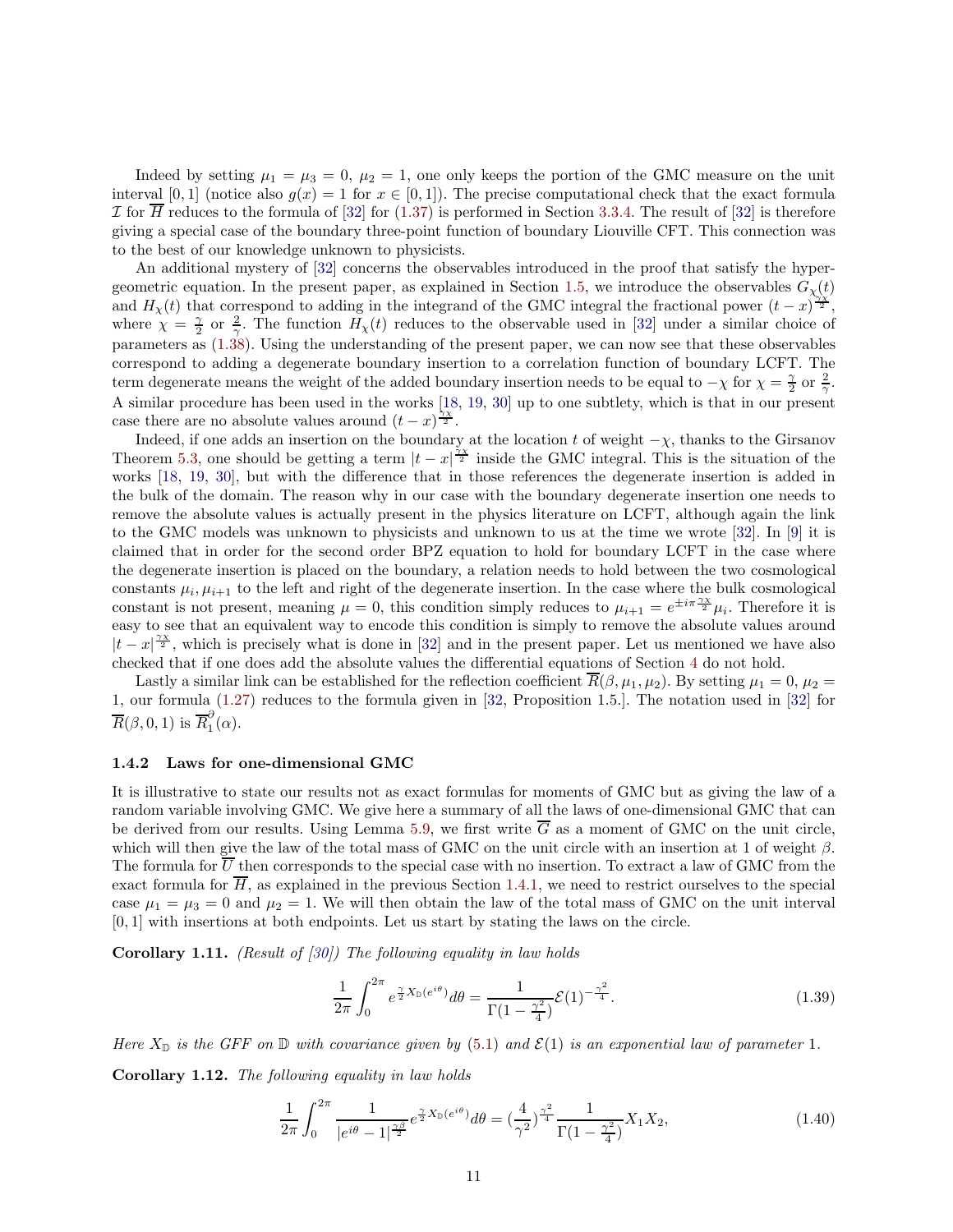*where*  $X_1, X_2$  *are two independent random variables in*  $\mathbb{R}_+$  *with the following laws:* 

$$
X_1 = \beta_{2,2}^{-1} \left( 1, \frac{4}{\gamma^2}; \frac{4}{\gamma^2}, 1 + \frac{\beta}{\gamma}, 1 + \frac{\beta}{\gamma} \right),
$$
  

$$
X_2 = \beta_{1,0}^{-1} \left( \frac{4}{\gamma^2}; \frac{2\beta}{\gamma} + \frac{4}{\gamma^2} + 1 \right).
$$

*Here*  $X_{\mathbb{D}}$  *is again the GFF on*  $\mathbb{D}$  *with covariance given by* [\(5.1\)](#page-43-2)*, and*  $\beta_{1,0}$  *and*  $\beta_{2,2}$  *are special beta laws.*  $\beta_{2,2}$ *is defined in Section* [5.4.2](#page-59-0) *and*  $\beta_{1,0}$  *is a law with moments given by*  $\mathbb{E}[\beta_{1,0}(a;b)^q] = a^{\frac{q}{a}} \frac{\Gamma(\frac{q+b}{a})}{\Gamma(\frac{b}{a})}$  $\frac{\frac{a}{a}}{\Gamma(\frac{b}{a})}$ .

Corollary [1.11](#page-10-1) is an equivalent statement of Theorem [1.6.](#page-7-6) This law was conjectured in [\[10\]](#page-64-10) and proven in [\[30\]](#page-65-4). Similarly Corollary [1.12](#page-10-2) is an equivalent statement of Theorem [1.7.](#page-7-3) This law was conjectured by Ostrovsky in [\[24\]](#page-65-7). Lastly we finish with the law on the unit interval which is equivalent to equation [\(1.28\)](#page-7-0) of Theorem [1.8](#page-7-4) in the special case  $\mu_1 = \mu_3 = 0$  and  $\mu_2 = 1$ . This law was conjectured in [\[11,](#page-64-14) [23\]](#page-64-15) and first proved in [\[32\]](#page-65-5), see also the discussions in [\[32\]](#page-65-5) for more details.

<span id="page-11-3"></span>Corollary 1.13. *(Result of [\[32\]](#page-65-5)) The following equality in law holds*

$$
\int_0^1 x^a (1-x)^b e^{\frac{\gamma}{2}X(x)} dx = 2\pi 2^{-(3(1+\frac{\gamma^2}{4})+2(a+b))} LY_\gamma X_1 X_2 X_3,
$$
\n(1.41)

*where*  $L, Y_\gamma, X_1, X_2, X_3$  *are five independent random variables in*  $\mathbb{R}_+$  *with the following laws:* 

$$
L = \exp(\mathcal{N}(0, \gamma^2 \ln 2)),
$$
  
\n
$$
Y_{\gamma} = \frac{1}{\Gamma(1 - \frac{\gamma^2}{4})} \mathcal{E}(1)^{-\frac{\gamma^2}{4}},
$$
  
\n
$$
X_1 = \beta_{2,2}^{-1}(1, \frac{4}{\gamma^2}; 1 + \frac{4}{\gamma^2}(1 + a), \frac{2(b - a)}{\gamma^2}, \frac{2(b - a)}{\gamma^2}),
$$
  
\n
$$
X_2 = \beta_{2,2}^{-1}(1, \frac{4}{\gamma^2}; 1 + \frac{2}{\gamma^2}(2 + a + b), \frac{1}{2}, \frac{2}{\gamma^2}),
$$
  
\n
$$
X_3 = \beta_{2,2}^{-1}(1, \frac{4}{\gamma^2}; 1 + \frac{4}{\gamma^2}, \frac{1}{2} + \frac{2}{\gamma^2}(1 + a + b), \frac{1}{2} + \frac{2}{\gamma^2}(1 + a + b)).
$$

*Here again*  $\mathcal{E}(1)$  *is an exponential law of parameter* 1 *and*  $\beta_{2,2}$  *is a special beta law defined in Section [5.4.2.](#page-59-0)* 

One can convince oneself that these are the most general laws that can be extracted from the formulas we have proved. In order to obtain laws with more insertion points, or to obtain the joint law of the mass of GMC on several arcs, one needs to compute correlations with more insertion points. This will then require implementing the conformal bootstrap procedure, see Section [1.4.5.](#page-13-0)

#### <span id="page-11-0"></span>1.4.3 Application to toric conformal blocks and the modular kernel

Very recently in [\[12\]](#page-64-16), a GMC expression has been proposed for the one-point conformal block for LCFT on the torus. The main result of [\[12\]](#page-64-16) is that this probabilistic definition matches the formal power series given in physics by Zamolodchikov's recursion and shows convergence of this series. More precisely, the expression of [\[12\]](#page-64-16) for conformal blocks is given by, for parameters  $\beta \in (-\frac{4}{\gamma}, Q)$ ,<sup>[1](#page-11-1)</sup>  $P \in \mathbb{R}$ ,  $q \in (0, 1)$ ,

<span id="page-11-2"></span>
$$
\mathcal{G}^{\beta}_{\gamma,P}(q) := \frac{1}{Z} \mathbb{E}\left[ \left( \int_0^1 e^{\frac{\gamma}{2} Y_\tau(x)} \Theta_\tau(x)^{-\frac{\beta \gamma}{2}} e^{\pi \gamma Px} dx \right)^{-\frac{\beta}{\gamma}} \right]
$$
(1.42)

<span id="page-11-1"></span><sup>&</sup>lt;sup>1</sup>In [\[12\]](#page-64-16) this parameter  $\beta$  is called  $\alpha$ , but we use here the notation  $\beta$  in order to keep the convention of this paper for insertions on the boundary.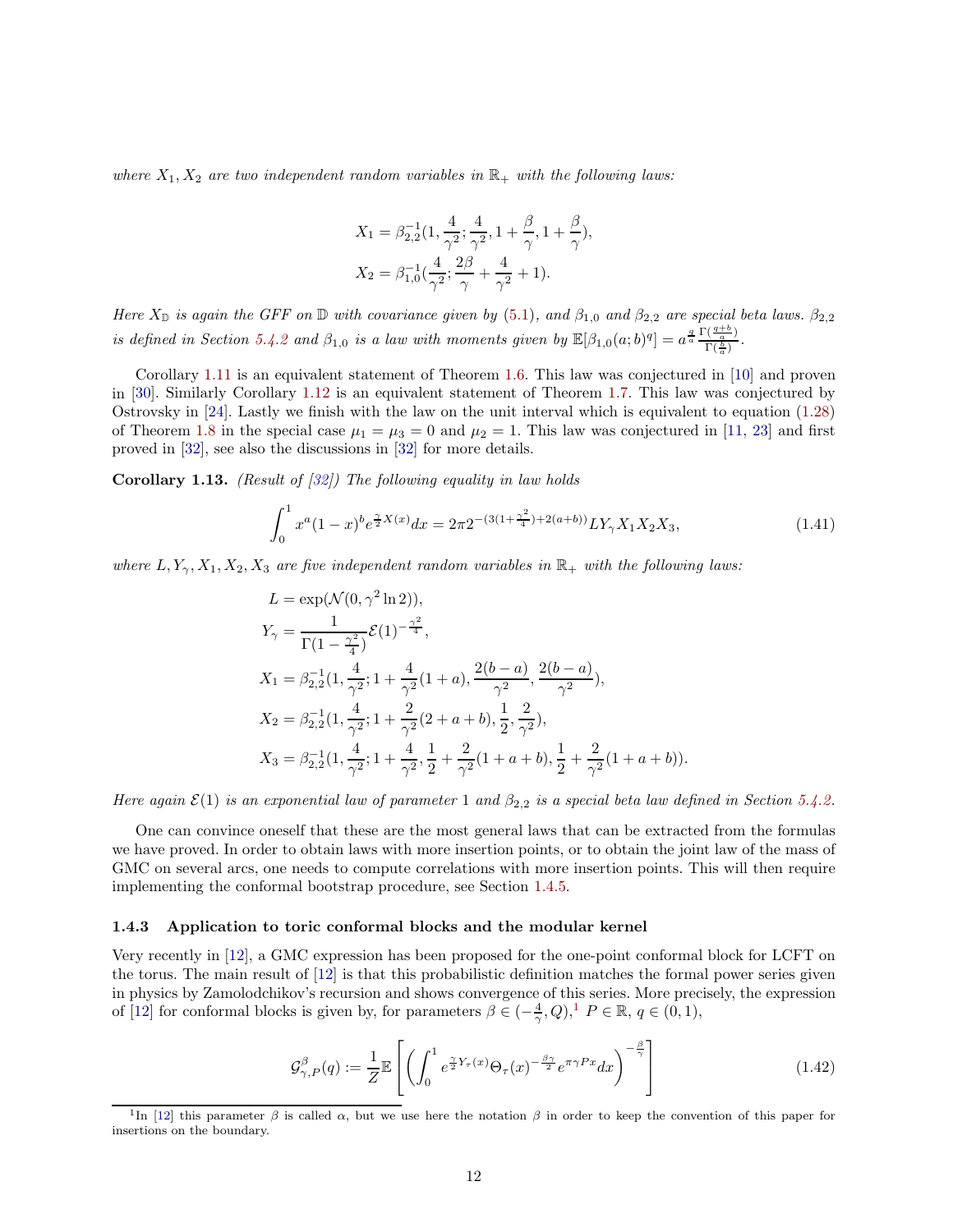where Z is a normalization constant,  $\Theta_{\tau}$  is the Jacobi theta function, and  $Y_{\tau}$  is a log-correlated field which can be thought of as the restriction of a 2d GFF on the torus to one of the loops of the torus (see [\[12\]](#page-64-16) for more details). Both  $\Theta_{\tau}$  and  $Y_{\tau}$  depend on the parameter q related to the moduli  $\tau$  of the torus by  $q=e^{i\pi\tau}$ . The proof strategy of [\[12\]](#page-64-16) contains steps similar to those detailed in Section [1.5](#page-14-0) to prove the results of the current paper. In particular one needs again to perform the operator product expansion with reflection and in order to obtain an explicit answer the formula of Theorem [1.8](#page-7-4) for the boundary two-point function is required in its full generality. Indeed [\[12\]](#page-64-16) uses the following fact coming from Theorem [1.8:](#page-7-4)

$$
\frac{\overline{R}(\beta,1,e^{-i\pi+\pi\gamma P})}{\overline{R}(\beta+\frac{2}{\gamma}-\frac{\gamma}{2},1,e^{-i\pi\frac{\gamma^2}{4}+\pi\gamma P})}=\frac{2(2\pi)^{\frac{4}{\gamma^2}-1}\Gamma(\frac{2\beta}{\gamma})\Gamma(1-\frac{2\beta}{\gamma})}{\gamma(Q-\beta)\Gamma(1-\frac{\gamma^2}{4})^{\frac{4}{\gamma^2}-1}\Gamma(\frac{\gamma\beta}{2}-\frac{\gamma^2}{2})\Gamma(1-\frac{\gamma\beta}{2}+\frac{\gamma^2}{4})}\frac{1-e^{\frac{4\pi P}{\gamma}-\frac{4i\pi}{\gamma^2}+i\pi\frac{2\beta}{\gamma}}}{1+e^{\pi\gamma P-\frac{i\pi\gamma^2}{2}+i\pi\frac{\gamma\beta}{2}}}.
$$

Furthermore, the normalization Z of the conformal block  $\mathcal{G}^{\beta}_{\gamma,P}(q)$  is explicitly given by

$$
Z = q^{\frac{1}{12}(\frac{\beta\gamma}{2} + \frac{\beta^2}{2} - 1)} \eta(q)^{\beta^2 + 1 - \frac{\beta\gamma}{2}} \mathbb{E}\left[ \left( \int_0^1 e^{\frac{\gamma}{2} X_{\mathbb{D}}(e^{2\pi ix})} [-2\sin(\pi x)]^{-\frac{\beta\gamma}{2}} e^{\pi \gamma Px} dx \right)^{-\frac{\beta}{\gamma}} \right]
$$
(1.43)

where  $X_{\mathbb{D}}$  is the GFF on  $\mathbb{D}$  with covariance given by [\(5.1\)](#page-43-2) and  $\eta(q)$  is the Dedekind eta function. As an output of the proof of [\[12\]](#page-64-16), the GMC expectation above is explicitly evaluated, for  $\beta \in (-\frac{4}{\gamma}, Q)$ ,  $P \in \mathbb{R}$ :

$$
\mathbb{E}\left[\left(\int_0^1 e^{\frac{\gamma}{2}X_{\mathbb{D}}(e^{2\pi ix})}[-2\sin(\pi x)]^{-\frac{\beta\gamma}{2}}e^{\pi\gamma Px}dx\right)^{-\frac{\beta}{\gamma}}\right]
$$
\n
$$
=\left(\frac{\gamma}{2}\right)^{\frac{\gamma\beta}{4}}e^{i\pi\frac{\beta^2}{2}-\frac{\pi\beta P}{2}}\Gamma(1-\frac{\gamma^2}{4})^{\frac{\beta}{\gamma}}\frac{\Gamma_{\frac{\gamma}{2}}(Q-\frac{\beta}{2})\Gamma_{\frac{\gamma}{2}}(\frac{2}{\gamma}+\frac{\beta}{2})\Gamma_{\frac{\gamma}{2}}(Q-\frac{\beta}{2}-iP)\Gamma_{\frac{\gamma}{2}}(Q-\frac{\beta}{2}+iP)}{\Gamma_{\frac{\gamma}{2}}(\frac{2}{\gamma})\Gamma_{\frac{\gamma}{2}}(Q-iP)\Gamma_{\frac{\gamma}{2}}(Q+iP)\Gamma_{\frac{\gamma}{2}}(Q-\beta)}.\tag{1.44}
$$

The proof of [\(1.44\)](#page-12-1) follows very closely the techniques used to prove Theorem [1.7](#page-7-3) and relies again on the exact formula for the boundary two-point function [\(1.27\)](#page-7-2). Lastly an observation is that both [\(1.26\)](#page-7-1) and  $(1.44)$  degenerate to the same formula (up to a prefactor due to the mapping of  $\mathbb D$  to  $\mathbb H$  and to a global phase) if one choose  $\alpha = Q$  in [\(1.26\)](#page-7-1) and  $P = 0$  in [\(1.44\)](#page-12-1). Both (1.26) and (1.44) up to trivial prefactors are thus a special case of the following GMC moment, written here with the field  $X_{\mathbb{D}}$  for  $P \in \mathbb{R}, \beta < Q$ ,  $\frac{\gamma}{2} - \alpha < \frac{\beta}{2} < \alpha$ 

<span id="page-12-2"></span><span id="page-12-1"></span>
$$
\mathbb{E}\left[\left(\int_0^1 e^{\frac{\gamma}{2}X_\mathbb{D}(e^{2\pi ix})}|e^{2\pi ix}-1|^{-\frac{\beta\gamma}{2}}e^{\pi\gamma Px}dx\right)^{\frac{2}{\gamma}(Q-\alpha-\frac{\beta}{2})}\right].\tag{1.45}
$$

This quantity is also expected to have an explicit evaluation using  $\Gamma_{\frac{\gamma}{2}}$  which can be conjectured form Selberg integrals. We leave repeating our methods to prove a formula for  $(1.45)$  for a future work.

Lastly, as a follow-up to their work, the authors of [\[12\]](#page-64-16) are looking into the problem of the modular transformation of the one-point toric conformal block. For  $\tau \in \mathbb{H}$ , consider  $q = e^{i\pi\tau}$  and  $\tilde{q} = e^{-i\pi\tau^{-1}}$ . The conjecture transformation rule states that

<span id="page-12-3"></span>
$$
\tilde{q}^{\frac{P^2}{2}}\mathcal{G}^{\beta}_{\gamma,P}(\tilde{q}) = \int_{\mathbb{R}} \mathcal{M}_{\gamma,\beta}(P,P')q^{\frac{P'^2}{2}}\mathcal{G}^{\beta}_{\gamma,P'}(q)dP' \qquad (1.46)
$$

for a certain explicit modular kernel  $\mathcal{M}_{\gamma,\beta}(P,P')$ . It turns out that  $\mathcal{M}_{\gamma,\beta}(P,P')$  is equal up to an explicit prefactor to  $\overline{H}$  for a specific choice of parameters of  $\overline{H}$ . For this reason the formula [\(1.28\)](#page-7-0) will be a crucial input to the work in progress aiming at proving [\(1.46\)](#page-12-3).

#### <span id="page-12-0"></span>1.4.4 Boundary LCFT with bulk and boundary Liouville potentials.

As done in the physics literature [\[9,](#page-64-2) [29\]](#page-65-2), it is actually possible to work with both a bulk and a boundary Liouville potential. The Liouville action will then have the more general form:

$$
S_L(X) = \frac{1}{4\pi} \int_{\mathbb{H}} \left( |\partial^g X|^2 + QR_g X + 4\pi \mu e^{\gamma X} \right) d\lambda_g + \frac{1}{2\pi} \int_{\mathbb{R}} \left( QK_g X + 2\pi \mu_B e^{\frac{\gamma}{2}X} \right) d\lambda_{\partial g}.
$$
 (1.47)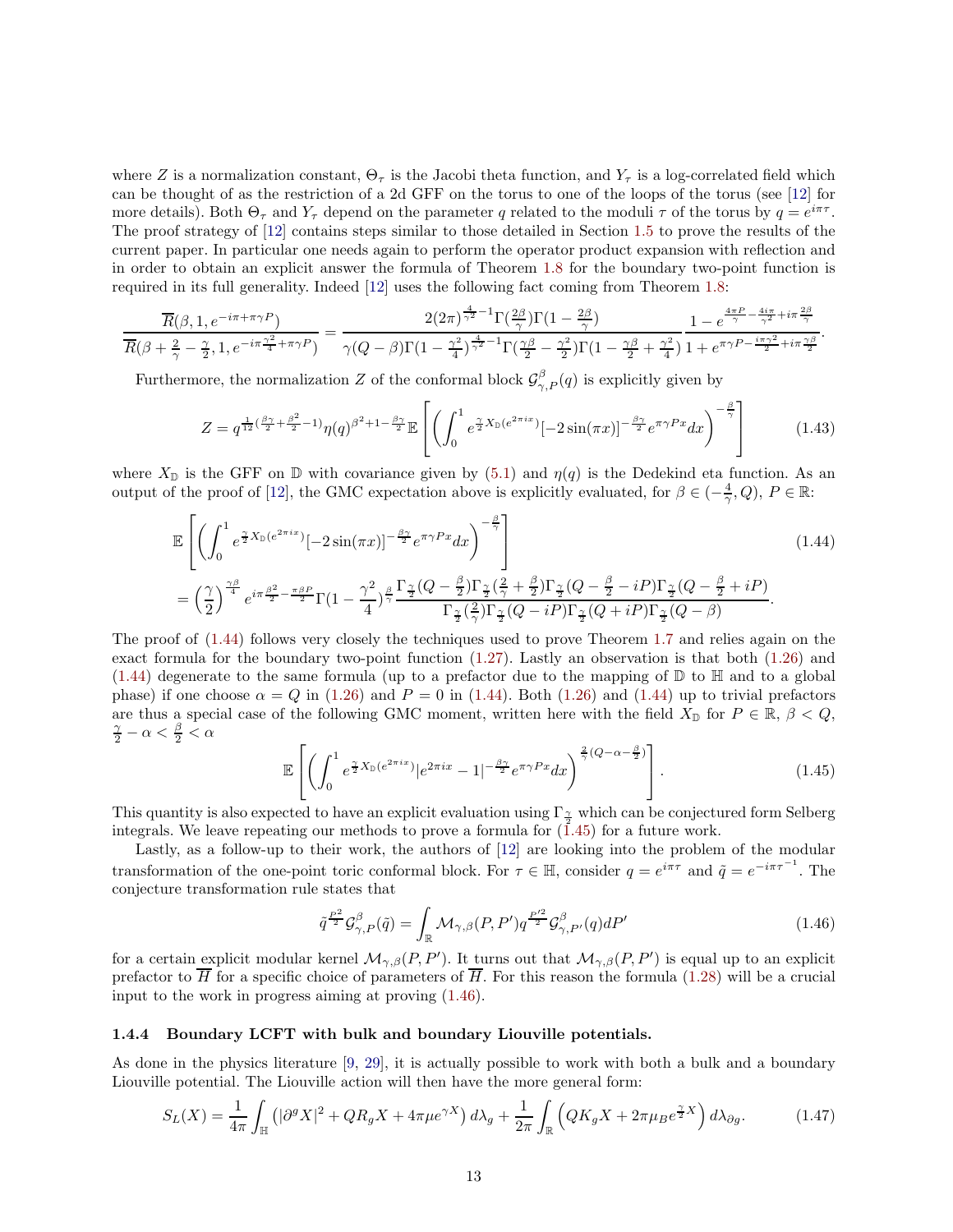The basic correlation functions  $U, G, R, H$  can then also be expressed using the GMC measure following the framework of [\[16\]](#page-64-5). In this case the expressions will not reduce to a simple moment of GMC but involve a more complicated functional containing both a GMC measure integrated over the area and over the boundary of the domain. Physicists have then proposed exact formulas for this general case [\[9,](#page-64-2) [15,](#page-64-3) [29\]](#page-65-2). In order to state the expected results, we must redefine the variables  $\sigma_i$  in this generalized case where  $\mu > 0$ , the definition of the  $\mu_i$  remaining unchanged. The new relation defining the  $\sigma_i$  is given by

<span id="page-13-1"></span>
$$
\mu_i = \sqrt{\frac{\mu}{\sin(\pi \frac{\gamma^2}{4})}} \cos(\pi \gamma (\sigma_i - \frac{Q}{2})).
$$
\n(1.48)

We state here as conjectures the two simplest formulas in this more general case predicted in [\[9\]](#page-64-2).

<span id="page-13-2"></span>**Conjecture 1.** *(Bulk one-point function with*  $\mu, \mu_B > 0$ *). Consider parameters*  $\alpha \in (\frac{\gamma}{2}, Q)$ ,  $\mu, \mu_B > 0$ . The *probabilistic expression for*  $U(\alpha)$  *is equal to the following exact formula* 

$$
U(\alpha) = \frac{4}{\gamma} \left( \pi \mu \frac{\Gamma(\frac{\gamma^2}{4})}{\Gamma(1 - \frac{\gamma^2}{4})} \right)^{\frac{Q - \alpha}{\gamma}} \Gamma(\frac{\alpha \gamma}{2} - \frac{\gamma^2}{4}) \Gamma(\frac{2\alpha}{\gamma} - \frac{4}{\gamma^2} - 1) \cos \left( 2\pi (\alpha - Q)(\sigma - \frac{Q}{2}) \right), \tag{1.49}
$$

*where the parameter*  $\sigma$  *is defined through* [\(1.48\)](#page-13-1) *with*  $\mu_i = \mu_B$  *and*  $\sigma_i = \sigma$ *.* 

Conjecture 2. *(Boundary two-point function with*  $\mu, \mu_1, \mu_2 > 0$ ). Consider parameters  $\beta \in (\frac{\gamma}{2}, Q)$ ,  $\mu, \mu_1, \mu_2 > 0$ , and let  $\sigma_i$  be defined by [\(1.48\)](#page-13-1). The probabilistic expression for  $R(\beta, \sigma_1, \sigma_2)$  is equal to the *following exact formula*

$$
R(\beta, \sigma_1, \sigma_2) = \left(\frac{\pi \mu (\frac{\gamma}{2})^{2-\frac{\gamma^2}{2}} \Gamma(\frac{\gamma^2}{4})}{\Gamma(1-\frac{\gamma^2}{4})}\right)^{\frac{Q-\beta}{\gamma}} \frac{\Gamma_{\frac{\gamma}{2}}(\beta-Q) \Gamma_{\frac{\gamma}{2}}(Q-\beta)^{-1}}{S_{\frac{\gamma}{2}}(\frac{\beta}{2}+\sigma_1+\sigma_2-Q) S_{\frac{\gamma}{2}}(\frac{\beta}{2}-\sigma_1-\sigma_2+Q)} \times \frac{1}{S_{\frac{\gamma}{2}}(\frac{\beta}{2}+\sigma_2-\sigma_1) S_{\frac{\gamma}{2}}(\frac{\beta}{2}+\sigma_1-\sigma_2)}.
$$
\n(1.50)

These formulas as well as the modified condition [\(1.48\)](#page-13-1) can be reduced to the case of the present paper by taking in a suitable way the limit  $\mu \to 0$ . In upcoming works with M. Ang and X. Sun we will prove these two conjectures as well as the generalization of the formulas for  $\overline{G}$  and  $\overline{H}$ . One novelty is that in our work in preparation [\[1\]](#page-63-0) we will prove Conjecture [1](#page-13-2) by using the Schramm-Loewner evolution (SLE) curve, the conformal welding procedure and the framework of the mating of trees [\[8\]](#page-64-17). In another work we will then extend the methods of the current paper to solve  $R, G$ , and  $H$  in the most general case.

#### <span id="page-13-0"></span>1.4.5 Conformal bootstrap for boundary LCFT

With the four basic correlation functions on  $\mathbb H$  computed, to completely solve boundary LCFT one must then compute correlations on H with more insertion points or in higher genus (such as on an annulus). This requires the conformal bootstrap method first proposed in [\[3\]](#page-64-0), which claims that correlations with more points or in higher genus can be expressed in terms of the basic correlations and of the conformal blocks, a universal function completely specified by the representation theory of the Virasoro algebra. In the simpler setup of boundaryless surfaces, an example of a conformal block is given by [\(1.42\)](#page-11-2). This one-point toric conformal block allows conjecturally to compute the one-point function of LCFT on the torus in terms of the three-point function on the sphere, see the discussions in [\[12\]](#page-64-16) for more details. For an example in physics of a bootstrap decomposition in the case of a domain with boundary, see [\[21\]](#page-64-19) for the case of the annulus.

At the level of mathematics the bootstrap problem has recently been solved in the groundbreaking work [\[13\]](#page-64-11) in the case of the N-point function on the Riemann sphere. Adapting the method of [\[13\]](#page-64-11) to the case of a surface with boundary is in principle doable but will require technical work. For a discussion in the probability literature of the bootstrap problem for boundary LCFT see also the section of [\[2\]](#page-63-1) on fusion in boundary LCFT. Lastly let us point out that one reason to pursue the conformal bootstrap on a domain with boundary is that the boundary N-point function should give the joint law of the total masses of a GMC measure on disjoint intervals.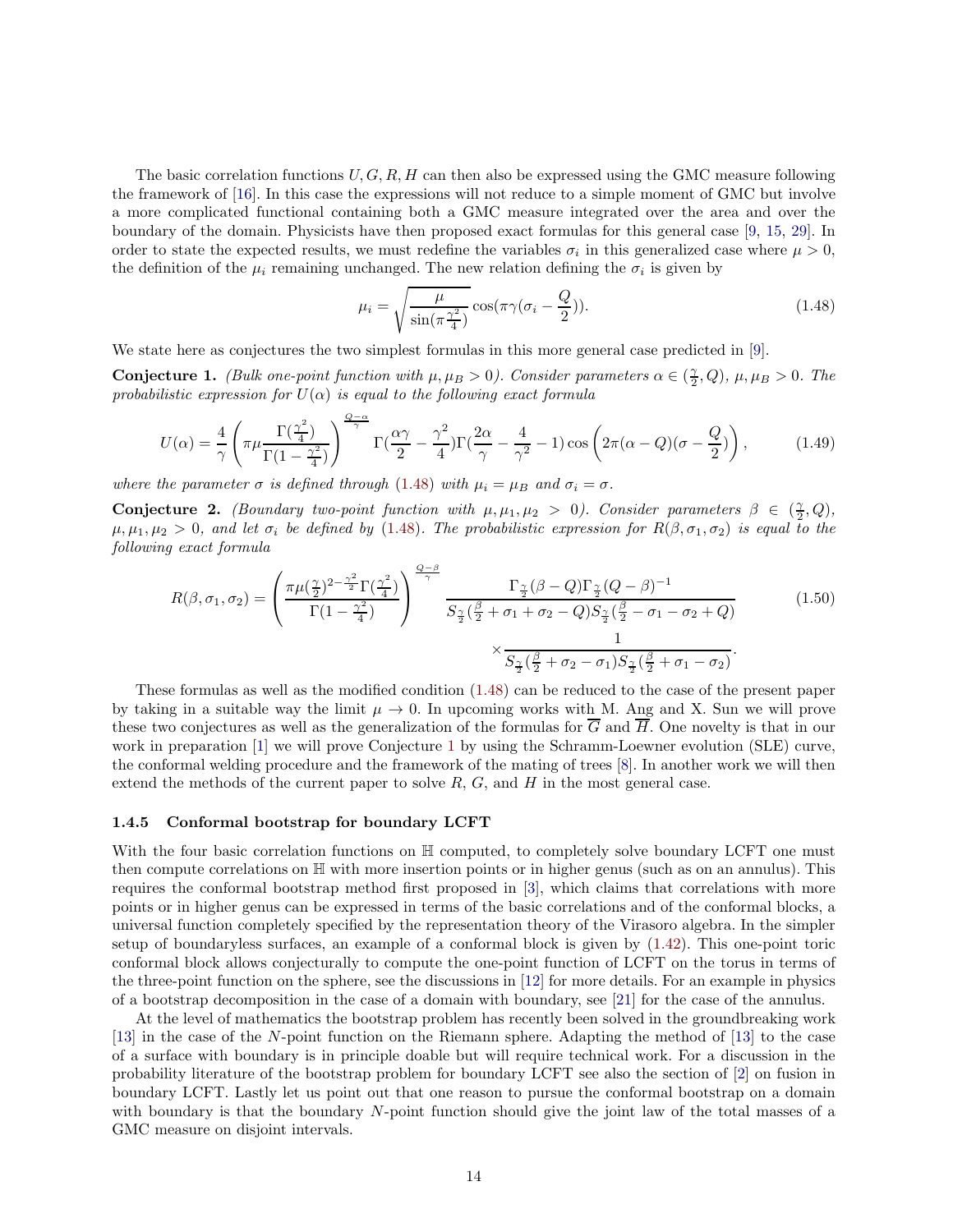## <span id="page-14-0"></span>1.5 Outline of the proof

We summarize here the main steps of the proof and the intermediate results that will lead us to Theorems [1.7](#page-7-3) and [1.8.](#page-7-4) Our proof strategy follows the one of the previous works [\[18,](#page-64-8) [30,](#page-65-4) [32\]](#page-65-5) but there are many novel difficulties that must be resolved due to the fact that we are forced to work with complex valued quantities (instead of positive as in the cited works). The computations are also much more involved.

• BPZ differential equations. Since LCFT is a conformal field theory, correlation functions containing a field with a degenerate insertion are predicted to obey a differential equation known as the BPZ equation. Therefore if one considers a correlation function where one of the boundary insertion points has a weight  $\beta = -\frac{\gamma}{2}$  $\beta = -\frac{\gamma}{2}$  $\beta = -\frac{\gamma}{2}$  or  $-\frac{2}{\gamma}$ , then the whole correlation will obey the BPZ equation.<sup>2</sup> More precisely, for  $\chi = \frac{\gamma}{2}$  or  $\frac{2}{\gamma}$  and  $t \in \mathbb{H}$ , we will consider the following observables,

$$
G_{\chi}(t) = \mathbb{E}\left[\left(\int_{\mathbb{R}}\frac{(t-x)^{\frac{\gamma\chi}{2}}}{|x-i|^{\gamma\alpha}}g(x)^{\frac{\gamma}{8}(p-1)}e^{\frac{\gamma}{2}X(x)}dx\right)^{p}\right] \text{ where } p = \frac{2}{\gamma}(Q - \alpha - \frac{\beta}{2} + \frac{\chi}{2}),
$$
  

$$
H_{\chi}(t) = \mathbb{E}\left[\left(\int_{\mathbb{R}}\frac{(t-x)^{\frac{\gamma\chi}{2}}}{|x|^{\frac{\gamma\beta_1}{2}}|x-1|^{\frac{\gamma\beta_2}{2}}}g(x)^{\frac{\gamma^2}{8}(q-1)}e^{\frac{\gamma}{2}X(x)}d\mu(x)\right)^{q}\right] \text{ where } q = \frac{1}{\gamma}(2Q - \beta_1 - \beta_2 - \beta_3 + \chi).
$$

The functions  $G_{\chi}(t)$  and  $H_{\chi}(t)$  will be used respectively to prove Theorem [1.7](#page-7-3) and Theorem [1.8.](#page-7-4) In Section [4](#page-39-0) we show that  $H<sub>X</sub>(t)$  obeys a hypergeometric equation and similarly for  $G<sub>X</sub>(t)$  after an extra change of variable. It is then possible to write down explicitly the solution space, writing it here to illustrate the discussion for  $H<sub>\chi</sub>(t)$ ,

$$
H_X(t) = C_1 F(A, B, C, t) + C_2 t^{1-C} F(1 + A - C, 1 + B - C, 2 - C, t)
$$
  
= B<sub>1</sub>F(A, B, 1 + A + B - C, 1 - t) + B<sub>2</sub>(1 - t)<sup>C-A-B</sup>F(C - A, C - B, 1 + C - A - B, 1 - t),

where A, B, C are known parameters depending on  $\gamma$ ,  $\beta_1$ ,  $\beta_2$ ,  $\beta_3$  and the  $C_1$ ,  $C_2$ ,  $B_1$ ,  $B_2$  are parameters that parametrize the solution space of the hypergeometric equation. These last four parameters are unknown at this stage of the proof.

• Operator product expansion (OPE). The next step is to perform an asymptotic analysis directly on the probabilistic definition of  $H<sub>X</sub>(t)$  (and similarly for  $G<sub>X</sub>(t)$ ) to identify the constants  $C<sub>1</sub>, C<sub>2</sub>, B<sub>1</sub>, B<sub>2</sub>$ in terms of  $\overline{H}$ , the quantity we are interested in computing. For instance by sending t to 0, one immediately obtains the result

$$
C_1 = \overline{H}^{(\beta_1 - \frac{\gamma}{2}, \beta_2, \beta_3)}_{(\mu_1, e^{\frac{i\pi\gamma^2}{4}}\mu_2, e^{\frac{i\pi\gamma^2}{4}}\mu_3)}.
$$
(1.51)

In the case where  $\chi = \frac{\gamma}{2}$  and for a suitable range of  $\beta_i$  in which  $\beta_1 \in (\frac{\gamma}{2}, \frac{2}{\gamma})$ , one can obtain by a straightforward analysis that:

$$
C_2 = q \frac{\Gamma(-1 + \frac{\gamma \beta_1}{2} - \frac{\gamma^2}{4})\Gamma(1 - \frac{\gamma \beta_1}{2})}{\Gamma(-\frac{\gamma^2}{4})} \left(\mu_1 - \mu_2 e^{i\pi \frac{\gamma \beta_1}{2}}\right) \overline{H}_{(\mu_1, e^{\frac{i\pi \gamma^2}{4}}\mu_2, e^{\frac{i\pi \gamma^2}{4}}\mu_3)}^{(\beta_1 + \frac{\gamma}{2}, \beta_2, \beta_3)}.
$$
(1.52)

• OPE with reflection. The method described above only works for the first degenerate weight  $\chi = \frac{\gamma}{2}$ , and only in a very specific domain of parameters. In the case of  $\chi = \frac{2}{\gamma}$ , or for  $\chi = \frac{\gamma}{2}$  but with  $\beta_1$  chosen close to Q, the asymptotic analysis required to identified  $C_2$  will be much more involved. It is called the OPE with reflection as the boundary two-point function - also called the reflection coefficient will always appear in the asymptotic. Carrying this out one finds the answer:

$$
C_2 = \frac{2(Q - \beta_1)}{\gamma} \frac{\Gamma(\frac{2}{\gamma}(\beta_1 - Q))\Gamma(\frac{2}{\gamma}(Q - \beta_1) - q)}{\Gamma(-q)} \overline{R}(\beta_1, \mu_1, \mu_2) \overline{H}^{(2Q - \beta_1 - \frac{\gamma}{2}, \beta_2, \beta_3)}_{(\mu_1, e^{i\pi} \overline{A}^2 \mu_2, e^{\frac{i\pi \gamma^2}{4}} \mu_3)}.
$$
(1.53)

<span id="page-14-1"></span><sup>2</sup> It is also possible to consider degenerate insertions in the bulk but they will not be used in the present paper. See the discussion in Section [1.4.1](#page-9-1) for more details.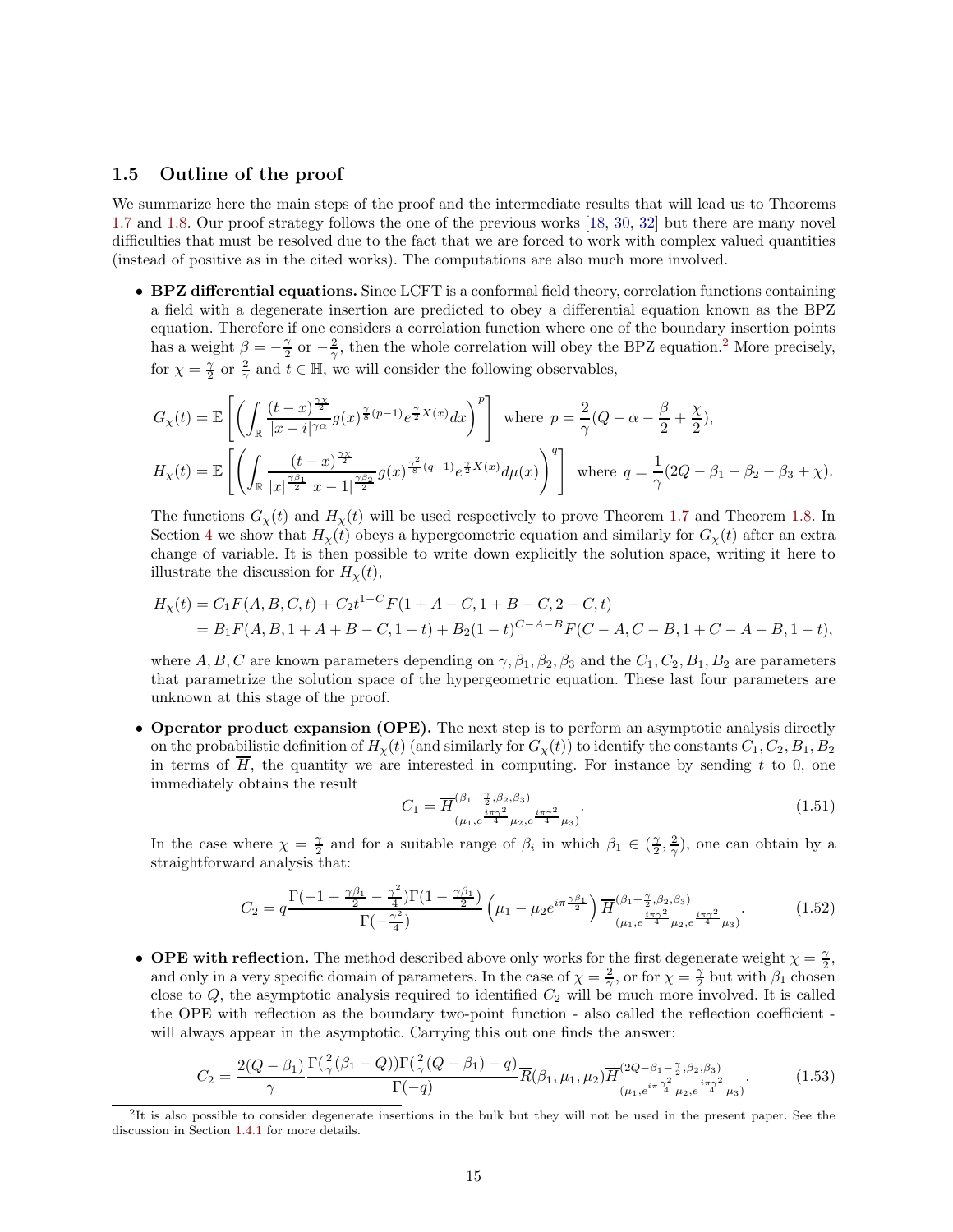This phenomenon was known to physicists and its probabilistic description is one of the major achievements of [\[19\]](#page-64-9). Repeating this in our case requires non-trivial work as we are dealing with complex valued observables and many of the inequalities in [\[19\]](#page-64-9) do not work in our case. We overcome this difficulty in Lemmas [5.6](#page-46-1) and [5.7.](#page-50-0)

• Shift equations and analytic continuation. Once we have derived expressions for the coefficients  $C_1, C_2, B_1, B_2$ , the theory of hypergeometric equations will imply a non trivial relation on our quantities of interest. For instance one has the following relation between  $C_1, C_2, B_1$  in the case of the hypergeometric equation satisfied by the function  $H<sub>x</sub>(t)$ :

$$
B_1 = \frac{\Gamma(\chi(\beta_1 - \chi))\Gamma(1 - \chi\beta_2 + \chi^2)}{\Gamma(\chi(\beta_1 - \chi + q\frac{\gamma}{2})\Gamma(1 - \chi\beta_2 + \chi^2 - q\frac{\gamma\chi}{2})}C_1 + \frac{\Gamma(2 - \chi\beta_1 + \chi^2)\Gamma(1 - \chi\beta_2 + \chi^2)}{\Gamma(1 + \frac{q\gamma\chi}{2})\Gamma(2 - \chi(\beta_1 + \beta_2 - 2\chi + q\frac{\gamma}{2}))}C_2.
$$
\n(1.54)

These equations will then translate to functional equations on  $\overline{G}$  and  $\overline{H}$  that we will refer to as shift equations because they will involve our functions of interest at shifted values of the insertion weight, the shift being  $\pm \chi$  for  $\chi = \frac{\gamma}{2}$  or  $\frac{2}{\gamma}$ . A key observation is that the shift equation obtained for  $\chi = \frac{\gamma}{2}$ allows to analytically continue our probabilistic definitions of  $\overline{H}$  and  $\overline{G}$  to meromorphic functions defined in a suitable domain. The procedure is analogue to the well-known example of the Gamma function where the functional equation  $\Gamma(x+1) = x\Gamma(x)$  can be used to extend the Gamma function to a meromorphic function of C with prescribed poles. In our case the poles will also be prescribed by the shift equations. Once established this analytic continuation will then be used to derive a second shift equation corresponding to  $\chi = \frac{2}{\gamma}$ .

• Shift equations imply the result. The final step is simply to check that the two shift equations obtained for a specific correlation function completely specify its value. Let us explain this for  $G(\alpha, \beta)$ . Assume  $\gamma^2 \notin \mathbb{Q}$ . The shift equations imply a relation between the correlation at  $\beta$  and  $\beta + \gamma$  and between the correlation at  $\beta$  and  $\beta + \frac{4}{\gamma}$ . Since the ratio of the two periods is not in Q, the shift equations uniquely specify the function up to the knowledge of one value which can be computed when  $\beta = 0$ . One then has  $\overline{G}(\alpha, 0) = \overline{U}(\alpha)$  which is known from the previous work [\[30\]](#page-65-4). By using the special functions  $\Gamma_2$ ,  $S_2$  introduced in Section [5.4,](#page-58-0) it is also possible to explicitly construct an analytic function satisfying the same shift equations. Therefore the correlation function must be equal to this analytic function, and we can extend the result to the case where  $\gamma^2 \in \mathbb{Q}$  by continuity in  $\gamma$ .

The rest of the paper is organized as follows. Section [2](#page-15-0) gives the proof of Theorem [1.7,](#page-7-3) taking as an input the value of the boundary two-point function  $\overline{R}$  plus the fact that the observable  $G<sub>x</sub>(t)$  obeys the BPZ equation. Section [3](#page-21-0) proves Theorem [1.8](#page-7-4) using similarly the fact that  $H<sub>X</sub>(t)$  satisfies the BPZ equation. Section [4](#page-39-0) proves that  $G_{\chi}(t)$  and  $H_{\chi}(t)$  indeed satisfy the BPZ equations. Finally the Appendix [5](#page-43-0) collects probabilistic facts used in the main text, technical estimates on the GMC measures, the relation between moments of GMC on R and  $\partial\mathbb{D}$ , and finally the required facts about the special functions  $\Gamma_{\frac{\gamma}{2}}$ ,  $S_{\frac{\gamma}{2}}$ ,  $\mathcal{I}$ .

**Acknowledgements.** The authors would like to thank Rémi Rhodes and Vincent Vargas for making us discover Liouville CFT. We would also like to thank Morris Ang, Guillaume Baverez, and Xin Sun for many helpful discussions. G.R. was supported by an NSF mathematical sciences postdoctoral research fellowship, NSF Grant DMS-1902804. T.Z. was supported by a grant from Région Ile-de-France.

# <span id="page-15-0"></span>2 The bulk-boundary correlator

In this section we will prove Theorem [1.7.](#page-7-3) To compute our quantity of interest  $\overline{G}(\alpha, \beta)$  we will show it obeys two functional equations that will completely specify its value. We thus need to show:

<span id="page-15-1"></span>**Proposition 2.1.** *(Shift equations for*  $\overline{G}(\alpha, \beta)$ *)* For every fixed  $\alpha > Q$ , the function  $\beta \rightarrow \overline{G}(\alpha, \beta)$  originally *defined for*  $\beta \in (\gamma - 2\alpha, Q)$  *admits a meromorphic extension in a complex neighborhood of the real line and*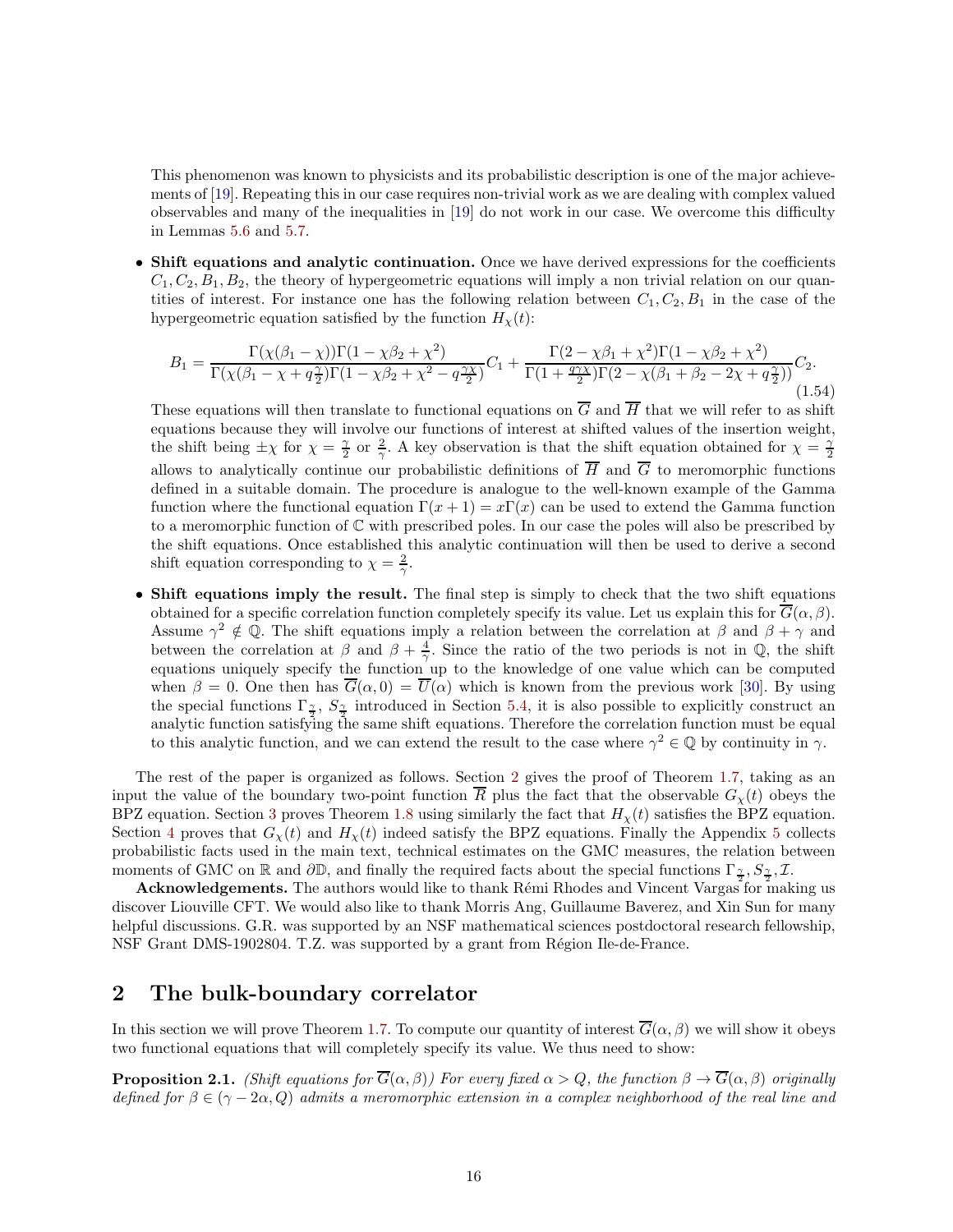*this extension satisfies the following two equations,*

<span id="page-16-1"></span>
$$
\overline{G}(\alpha,\beta+\gamma) = \frac{\Gamma(1-\frac{\gamma^2}{4})}{2^{\frac{\gamma\beta}{2}}\pi} \frac{\Gamma(\frac{\gamma\alpha}{2}-\frac{\gamma\beta}{4}-\frac{\gamma^2}{4})\Gamma(1-\frac{\gamma\beta}{4})^2}{\Gamma(\frac{\gamma\alpha}{2}+\frac{\gamma\beta}{4}-\frac{\gamma^2}{4})\Gamma(1-\frac{\gamma\beta}{2})\Gamma(1-\frac{\gamma\beta}{2}-\frac{\gamma^2}{4})} \overline{G}(\alpha,\beta),\tag{2.1}
$$

$$
\overline{G}(\alpha,\beta+\frac{4}{\gamma})=\frac{\gamma^2\Gamma(1-\frac{\gamma^2}{4})^{\frac{4}{\gamma^2}}}{2^{\frac{2\beta}{\gamma}+1}(2\pi)^{\frac{4}{\gamma^2}}}\frac{\Gamma(\frac{2\alpha}{\gamma}-\frac{\beta}{\gamma}-\frac{4}{\gamma^2})\Gamma(1-\frac{\beta}{\gamma})^2}{\Gamma(-1+\frac{2\alpha}{\gamma}+\frac{\beta}{\gamma})\Gamma(1-\frac{2\beta}{\gamma})\Gamma(1-\frac{2\beta}{\gamma}-\frac{4}{\gamma^2})}\overline{G}(\alpha,\beta),
$$
\n(2.2)

*viewed as equalities of meromorphic functions.*

Using Proposition [2.1](#page-15-1) and the fact that  $\overline{U}(\alpha)$  is known from the previous work [\[30\]](#page-65-4), it is easy to prove the value of  $\overline{G}(\alpha,\beta)$ .

*Proof of Theorem [1.7.](#page-7-3)* Let  $r(\alpha, \beta)$  be defined as  $\overline{G}(\alpha, \beta)$  divided by its expected expression, namely the right hand side of equation [\(1.26\)](#page-7-1). Assume first that  $\gamma^2 \notin \mathbb{Q}$ . Using the two shift equations of Proposition [2.1](#page-15-1) and the shift equations satisfied by  $\Gamma_{\frac{\gamma}{2}}$  given in Section [5.4.2,](#page-59-0) one can check that  $r(\alpha, \beta + \gamma) = r(\alpha, \beta)$ and  $r(\alpha, \beta + \frac{4}{\gamma}) = r(\alpha, \beta)$ . Since  $\gamma^2 \notin \mathbb{Q}$ , these two periodicity relations imply that r is constant in  $\beta$ . Since the value of  $\overline{G}(\alpha,0)$  is given by  $\overline{U}(\alpha)$  which is known, we can check that  $r(\alpha,0) = 1$ . Hence  $r(\alpha,\beta) = 1$  for all  $\beta$  and the constraint on  $\gamma$  can be lifted by a simple continuity argument. Therefore we have proved:

$$
\overline{G}(\alpha,\beta) = \left(\frac{2^{\frac{\gamma}{2}(-\alpha+\frac{\beta}{2})}2\pi}{\Gamma(1-\frac{\gamma^2}{4})}\right)^{\frac{2}{\gamma}(Q-\alpha-\frac{\beta}{2})}\frac{\Gamma(\frac{\gamma\alpha}{2}+\frac{\gamma\beta}{4}-\frac{\gamma^2}{4})\Gamma_{\frac{\gamma}{2}}(\alpha-\frac{\beta}{2})\Gamma_{\frac{\gamma}{2}}(\alpha+\frac{\beta}{2})\Gamma_{\frac{\gamma}{2}}(Q-\frac{\beta}{2})^2}{\Gamma_{\frac{\gamma}{2}}(Q-\beta)\Gamma_{\frac{\gamma}{2}}(\alpha)^2\Gamma_{\frac{\gamma}{2}}(Q)}.
$$
(2.3)

To show Proposition [2.1,](#page-15-1) we will use the solvability coming from the BPZ equations of Liouville theory. For  $\chi = \frac{\gamma}{2}$  or  $\frac{2}{\gamma}$ , we denote:

$$
p = \frac{2}{\gamma}(Q - \alpha - \frac{\beta}{2} + \frac{\chi}{2}).
$$
\n
$$
(2.4)
$$

We now introduce two auxiliary functions corresponding to the two values of  $\chi = \frac{\gamma}{2}$  or  $\frac{2}{\gamma}$ , for  $t \in \mathbb{H}$ :

$$
G_{\chi}(t) = \mathbb{E}\left[\left(\int_{\mathbb{R}} \frac{(t-x)^{\frac{\gamma \chi}{2}}}{|x-i|^{\gamma \alpha}} g(x)^{\frac{\gamma}{8}(p-1)} e^{\frac{\gamma}{2}X(x)} dx\right)^{p}\right].
$$
\n(2.5)

The parameter range where  $G_{\chi}(t)$  is well-defined is:

$$
\beta < Q, \quad \text{and} \quad p < \frac{4}{\gamma^2} \wedge \frac{2}{\gamma} (Q - \beta). \tag{2.6}
$$

Let us justify why  $G_\chi(t)$  is well-defined under these conditions. First for  $\chi = \frac{\gamma}{2}$  since  $(t-x)$  is always contained in the upper-half plane we can define  $(t-x)^{\frac{\gamma^2}{4}}$  by choosing the argument to be in  $[0, \pi]$ . This means for  $t \in \mathbb{H}$  and for either value of  $\chi$ , the GMC integral

<span id="page-16-0"></span>
$$
\int_{\mathbb{R}} \frac{(t-x)^{\frac{\gamma \chi}{2}}}{|x-i|^{\gamma \alpha}} g(x)^{\frac{\gamma}{8}(p-1)} e^{\frac{\gamma}{2}X(x)} dx \tag{2.7}
$$

is a random complex number almost surely contained in  $\overline{\mathbb{H}}$ . We can thus define its p power again by choosing an argument in  $[0, \pi]$ . Finally Proposition [5.1](#page-44-0) given in appendix states the moment p of [\(2.7\)](#page-16-0) is finite.

Assume now  $t \in \{re^{i\theta} \mid r > 0, \theta \in (0, \frac{\pi}{2})\}$  and perform the change of variable  $s = \frac{1}{1+t^2}$ . The variable s then belongs to the set  $s \in -\mathbb{H}$ . We choose the argument of s to be in  $(-\pi, 0)$  and define  $\sqrt{1-s} = t\sqrt{s}$ . Now set:

$$
\tilde{G}_{\chi}(s) = s^{p\frac{\gamma \chi}{4}} G_{\chi}(t). \tag{2.8}
$$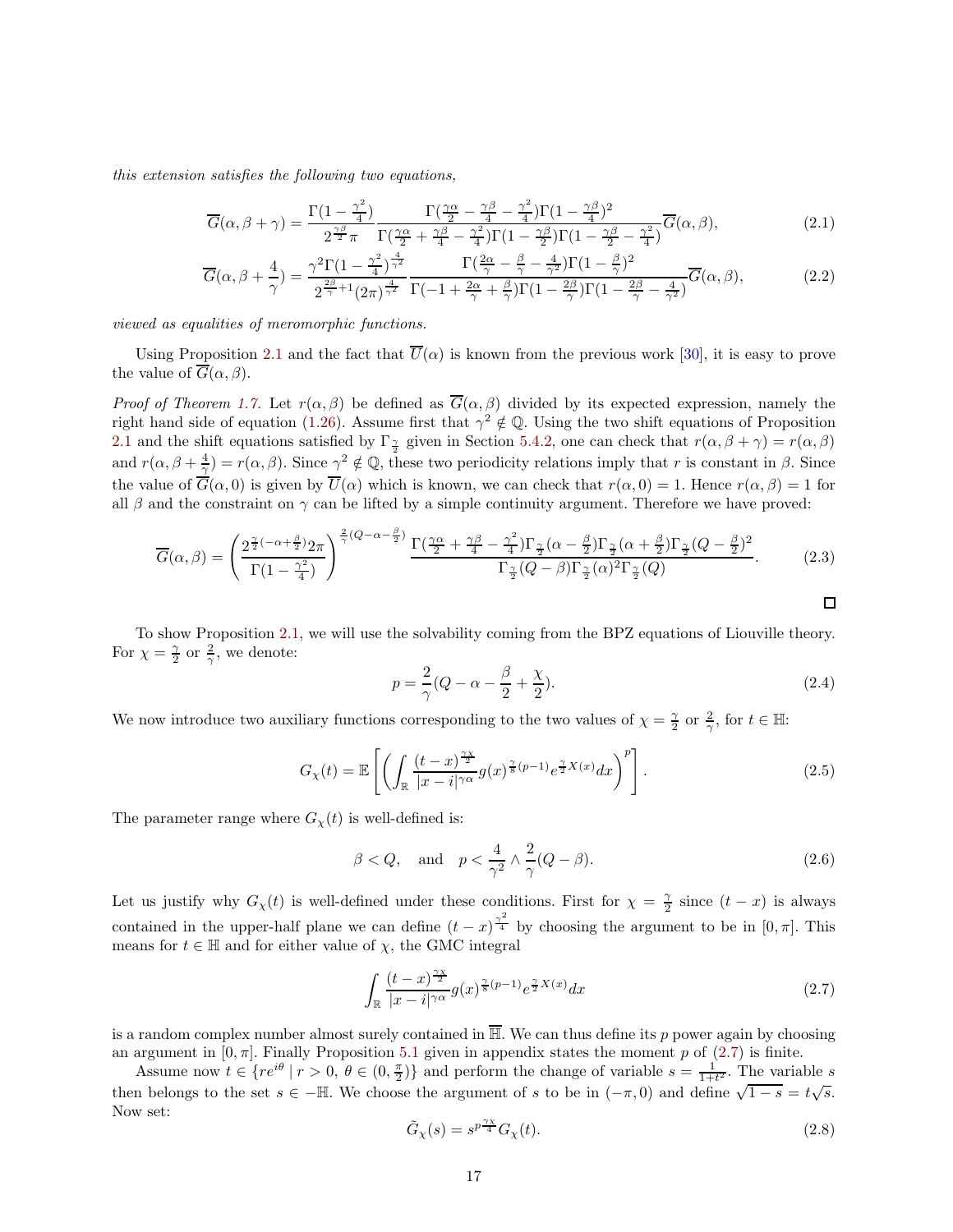Then one has

$$
\tilde{G}_{\chi}(s) = \mathbb{E}\left[\left(\int_{\mathbb{R}} \frac{(\sqrt{1-s}-\sqrt{s}x)^{\frac{\gamma\chi}{2}}}{|x-i|^{\gamma\alpha}} e^{\frac{\gamma}{2}X(x)} g(x)^{\frac{\gamma^2}{8}(p-1)} dx\right)^p\right],\tag{2.9}
$$

where the argument of the GMC integral can be chosen in  $(-\pi, \pi)$ . We will introduce a dual set of auxiliary functions corresponding to, for  $t \in \{re^{i\theta} \mid r > 0, \ \theta \in (-\frac{\pi}{2}, 0)\}, s = \frac{1}{1+t^2}$  with argument this time in  $(0, \pi)$ ,  $\sqrt{1-s} = t\sqrt{s}$ , and:

$$
\hat{G}_{\chi}(s) = s^{p\frac{\gamma\chi}{4}} G_{\chi}(-t). \tag{2.10}
$$

One lands on the expression

$$
\hat{G}_{\chi}(s) = \mathbb{E}\left[\left(\int_{\mathbb{R}} \frac{(-\sqrt{1-s}-\sqrt{s}x)^{\frac{\gamma\chi}{2}}}{|x-i|^{\gamma\alpha}} e^{\frac{\gamma}{2}X(x)} g(x)^{\frac{\gamma^2}{8}(p-1)} dx\right)^p\right].
$$
\n(2.11)

The above GMC integral in the expectation avoids the branch cut  $(0, \infty)$  and its argument is chosen to be in  $(0, 2\pi)$ . We prove in Section [4.1](#page-39-1) that  $\tilde{G}_{\chi}(s)$  obeys the following hypergeometric equation,

$$
s(1-s)\partial_s^2 \tilde{G}_\chi(s) + (C - (A+B+1)s)\partial_s \tilde{G}_\chi(s) - AB \tilde{G}_\chi(s) = 0,\tag{2.12}
$$

with parameters given by:

$$
A = -p\frac{\gamma\chi}{4}, B = 1 + \chi(\chi - \alpha - p\frac{\gamma}{4}), C = \frac{3}{2} + \chi(\chi - \alpha - p\frac{\gamma}{2}).
$$
\n(2.13)

The exact same equation also holds for  $\hat{G}_{\chi}(s)$ . As detailed in Section [5.4,](#page-58-0) one can explicitly write the solution space of the equation around  $s = 0$  and  $s = 1$ , under the assumption that C and  $C - A - B$  are not integers:<sup>[3](#page-17-1)</sup>

$$
\tilde{G}_{\chi}(s) = \tilde{C}_{1}F(A, B, C, s) + \tilde{C}_{2}s^{1-C}F(1 + A - C, 1 + B - C, 2 - C, s)
$$
\n
$$
= \tilde{B}_{1}F(A, B, 1 + A + B - C, 1 - s) + \tilde{B}_{2}(1 - s)^{C - A - B}F(C - A, C - B, 1 + C - A - B, 1 - s),
$$
\n(2.14)

$$
\hat{G}_{\chi}(s) = \hat{C}_1 F(A, B, C, s) + \hat{C}_2 s^{1-C} F(1 + A - C, 1 + B - C, 2 - C, s)
$$
\n
$$
= \hat{B}_1 F(A, B, 1 + A + B - C, 1 - s) + \hat{B}_2 (1 - s)^{C - A - B} F(C - A, C - B, 1 + C - A - B, 1 - s).
$$
\n(2.15)

Here  $\tilde{C}_1, \tilde{C}_2, \tilde{B}_1, \tilde{B}_2, \hat{C}_1, \hat{C}_2, \hat{B}_1, \hat{B}_2$  are all real constants that parametrize the different basis of solutions. Since the solution space is two-dimensional, there is a change of basis formula [\(5.117\)](#page-59-1) that relates  $\tilde{C}_1, \tilde{C}_2$ with  $\tilde{B}_1$ ,  $\tilde{B}_2$  and similarly for  $\hat{C}_1$ ,  $\hat{C}_2$ ,  $\hat{B}_1$ ,  $\hat{B}_2$ . In the following we will relate several of these coefficients to  $\overline{G}$ and it is precisely the change of basis that will lead us to the shift equations of Proposition [2.1.](#page-15-1)

## <span id="page-17-0"></span>2.1 First shift equation

In this section we prove the first shift equation [\(2.1\)](#page-16-1) in the range of parameters where  $\overline{G}(\alpha,\beta)$  is well-defined probabilistically, namely the range  $\beta < Q$ ,  $\frac{\gamma}{2} - \alpha < \frac{\beta}{2} < \alpha$  given in Definition [1.5.](#page-5-1)

<span id="page-17-3"></span>**Lemma 2.2.** For  $\alpha, \beta \in \mathbb{R}$  satisfying  $\beta < \frac{2}{\gamma} - \frac{\gamma}{2}$  and  $\frac{\gamma}{2} - \alpha < \frac{\beta}{2} < \alpha - \frac{\gamma}{2}$ , the following equation holds:

$$
\overline{G}(\alpha,\beta+\gamma) = \frac{1}{2^{\frac{\gamma\beta}{2}}\pi} \frac{\Gamma(1-\frac{\gamma^2}{4})\Gamma(\frac{\gamma\alpha}{2}-\frac{\gamma\beta}{4}-\frac{\gamma^2}{4})\Gamma(1-\frac{\gamma\beta}{4})^2}{\Gamma(\frac{\gamma\alpha}{2}+\frac{\gamma\beta}{4}-\frac{\gamma^2}{4})\Gamma(1-\frac{\gamma\beta}{2})\Gamma(1-\frac{\gamma\beta}{2}-\frac{\gamma^2}{4})} \overline{G}(\alpha,\beta).
$$
(2.16)

*Proof.* We start off with the following parameter choices:

<span id="page-17-2"></span>
$$
\chi = \frac{\gamma}{2}, \quad \alpha > Q, \quad \frac{\gamma}{2} - \frac{2}{\gamma} < \beta < \frac{2}{\gamma}.
$$
\n
$$
(2.17)
$$

<span id="page-17-1"></span><sup>&</sup>lt;sup>3</sup>The values excluded here are recovered by an easy continuity argument.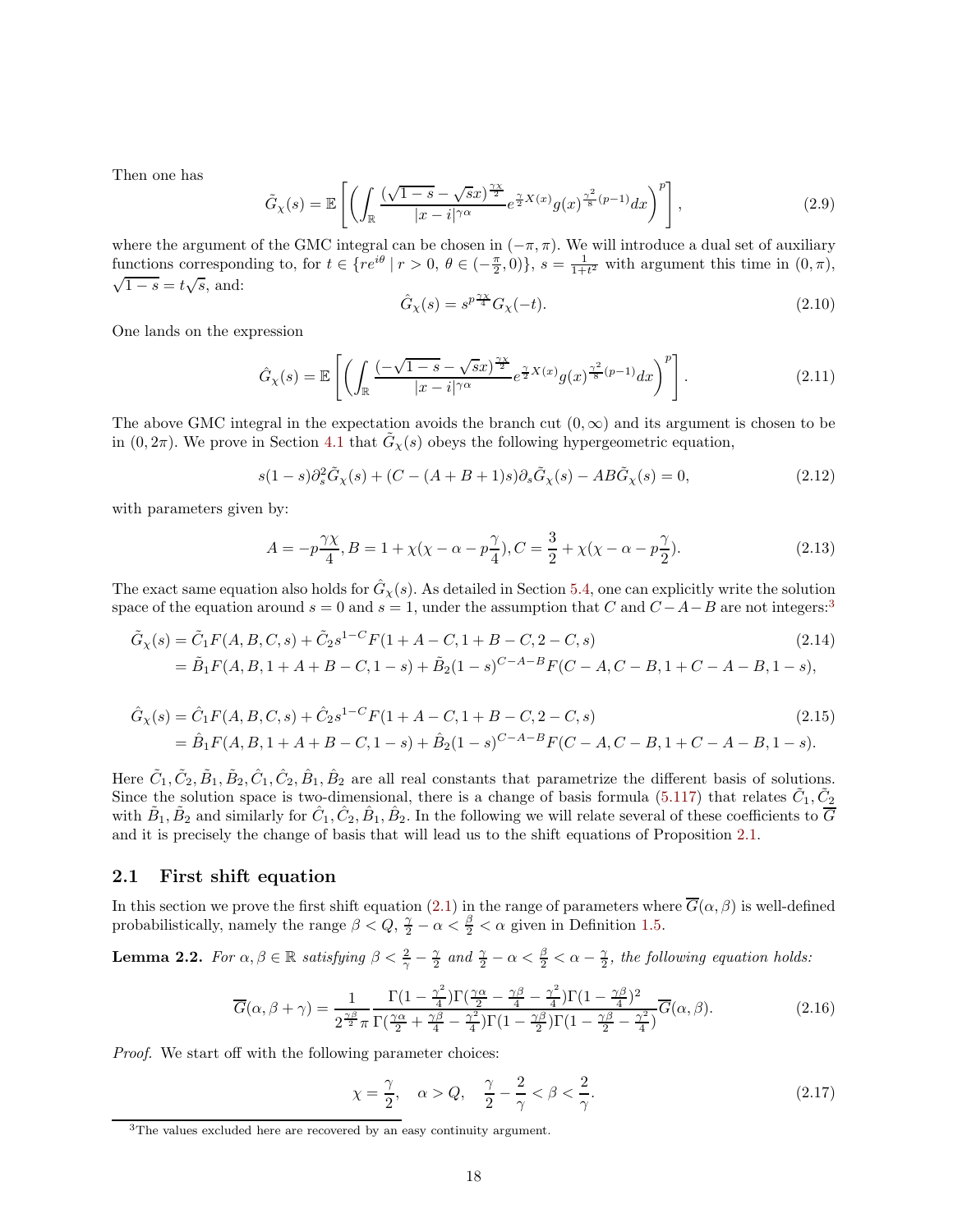In the case of  $\chi = \frac{\gamma}{2}$  we can actually assume  $t \in (0, +\infty)$  which means that  $s \in (0, 1)$ . By sending s to 0 one automatically gets that:

$$
\tilde{C}_1 = \overline{G}(\alpha, \beta - \frac{\gamma}{2}), \quad \hat{C}_1 = e^{i\pi p \frac{\gamma^2}{4}} \overline{G}(\alpha, \beta - \frac{\gamma}{2}). \tag{2.18}
$$

Although we cannot express  $\tilde{B}_1$  and  $\hat{B}_1$  in terms of the bulk-boundary correlator  $\overline{G}$ , by setting  $s=1$  one obtains the equality:

<span id="page-18-0"></span>
$$
\tilde{B}_1 = \hat{B}_1. \tag{2.19}
$$

In order to derive an expression for  $\tilde{C}_2$ , we have to expand  $\tilde{G}_{\frac{\gamma}{2}}(s)$  up to the order  $s^{1-C}$ . In this case  $C = \frac{1}{2} - \frac{\gamma^2}{8} + \frac{\gamma \beta}{4}$ . The parameter choice [\(2.17\)](#page-17-2) implies that  $0 < 1 - C < 1$ . Thus we have to get the leading asymptotic of the difference  $\tilde{G}_{\frac{\gamma}{2}}(s) - \tilde{G}_{\frac{\gamma}{2}}(0)$  as  $s \to 0$ . Following the analysis of [\[32\]](#page-65-5) and applying Theorem [5.3](#page-45-0) we obtain:

$$
\tilde{G}_{\frac{\gamma}{2}}(s) - \tilde{G}_{\frac{\gamma}{2}}(0) \qquad (2.20)
$$
\n
$$
= p \int_{\mathbb{R}} dx_1 \frac{(\sqrt{1-s} - \sqrt{sx_1})^{\frac{\gamma^2}{4}} - 1}{|x_1 - i|^{\gamma \alpha}} \mathbb{E} \left[ e^{\frac{\gamma}{2}X(x_1)} \left( \int_{\mathbb{R}} \frac{g(x)^{\frac{\gamma^2}{8}(p-2)}}{|x - i|^{\gamma \alpha}} e^{\frac{\gamma}{2}X(x)} dx \right)^{p-1} \right] + o(s^{1-C})
$$
\n
$$
= p \int_{\mathbb{R}} dx_1 \frac{(\sqrt{1-s} - \sqrt{sx_1})^{\frac{\gamma^2}{4}} - 1}{|x_1 - i|^{\gamma \alpha}} \mathbb{E} \left[ \left( \int_{\mathbb{R}} \frac{g(x)^{\frac{\gamma^2}{8}(p-2)}}{|x - i|^{\gamma \alpha}|x - x_1|^{\frac{\gamma^2}{2}}} e^{\frac{\gamma}{2}X(x)} dx \right)^{p-1} \right] + o(s^{1-C})
$$
\n
$$
x_1 = \frac{u}{\omega^s} p \int_{\mathbb{R}} dx_1 \frac{(\sqrt{1-s} - u)^{\frac{\gamma^2}{4}} - 1}{|\frac{u}{\sqrt{s}} - i|^{\gamma \alpha}} \mathbb{E} \left[ \left( \int_{\mathbb{R}} \frac{g(x)^{\frac{\gamma^2}{8}(p-2)}}{|x - i|^{\gamma \alpha}|x - \frac{u}{\sqrt{s}}|^{\frac{\gamma^2}{2}}} e^{\frac{\gamma}{2}X(x)} dx \right)^{p-1} \right] + o(s^{1-C})
$$
\n
$$
= s^{1-C} p \left( \int_{\mathbb{R}} du \frac{(1 - u)^{\frac{\gamma^2}{4}} - 1}{|u|^{\gamma \alpha + (p-1)\frac{\gamma^2}{2}}} \right) \overline{G}(\alpha, \beta + \frac{\gamma}{2}) + o(s^{1-C}).
$$
\n(2.20)

The way to obtain the bound in  $o(s^{1-C})$  on the error terms is the same as in [\[32\]](#page-65-5). The correct way to interpret the above integral over  $\mathbb R$  is by writing

$$
\int_{\mathbb{R}} du \frac{(1-u)^{\frac{\gamma^2}{4}} - 1}{|u|^{\gamma \alpha + (p-1)\frac{\gamma^2}{2}}} = \int_{\mathbb{R}_+} du \frac{(1+u)^{\frac{\gamma^2}{4}} - 1}{u^{\gamma \alpha + (p-1)\frac{\gamma^2}{2}}} - e^{i\pi(\gamma \alpha + (p-1)\frac{\gamma^2}{2})} \int_{\mathbb{R}_+ e^{i\pi}} du \frac{(1+u)^{\frac{\gamma^2}{4}} - 1}{u^{\gamma \alpha + (p-1)\frac{\gamma^2}{2}}},\tag{2.21}
$$

where here  $\mathbb{R}_+e^{i\pi}$  means that the integral should be understood as a contour integral on  $(-\infty,0)$  passing just above the point  $u = -1$ . Notice also this integral converges because of the condition  $\beta < \frac{2}{\gamma}$ . In Section [5.4.4](#page-63-2) we give the exact value of this integral in terms of the Gamma function [\(5.130\)](#page-63-3). Putting everything together we have shown,

$$
\tilde{G}_{\frac{\gamma}{2}}(s) - \tilde{G}_{\frac{\gamma}{2}}(0) = s^{1-C} p \frac{\Gamma(2C-2)\Gamma(2-2C-\frac{\gamma^2}{4})}{\Gamma(-\frac{\gamma^2}{4})} (1 - e^{i\pi(3-2C)}) \overline{G}(\alpha, \beta + \frac{\gamma}{2}) + o(s^{1-C})
$$
  
\n
$$
\Rightarrow \tilde{C}_2 = p \frac{\Gamma(2C-2)\Gamma(2-2C-\frac{\gamma^2}{4})}{\Gamma(-\frac{\gamma^2}{4})} (1 - e^{i\pi(3-2C)}) \overline{G}(\alpha, \beta + \frac{\gamma}{2}).
$$
\n(2.22)

 $\hat{C}_2$  can be calculated in a similar manner, using this time:

$$
\int_{\mathbb{R}} du \frac{(-1-u)^{\frac{\gamma^2}{4}} - (-1)^{\frac{\gamma^2}{4}}}{|u|^{\gamma \alpha + (p-1)\frac{\gamma^2}{2}}} = e^{i\pi \frac{\gamma^2}{4}} \left( \int_{\mathbb{R}_+} du \frac{(1+u)^{\frac{\gamma^2}{4}} - 1}{u^{\gamma \alpha + (p-1)\frac{\gamma^2}{2}}} - e^{-i\pi (\gamma \alpha + (p-1)\frac{\gamma^2}{2})} \int_{\mathbb{R}_+ e^{-i\pi}} du \frac{(1+u)^{\frac{\gamma^2}{4}} - 1}{u^{\gamma \alpha + (p-1)\frac{\gamma^2}{2}}} \right)
$$

$$
= p \frac{\Gamma(2C - 2)\Gamma(2 - 2C - \frac{\gamma^2}{4})}{\Gamma(-\frac{\gamma^2}{4})} e^{i\pi p \frac{\gamma^2}{4}} (1 - e^{-i\pi (3 - 2C)}).
$$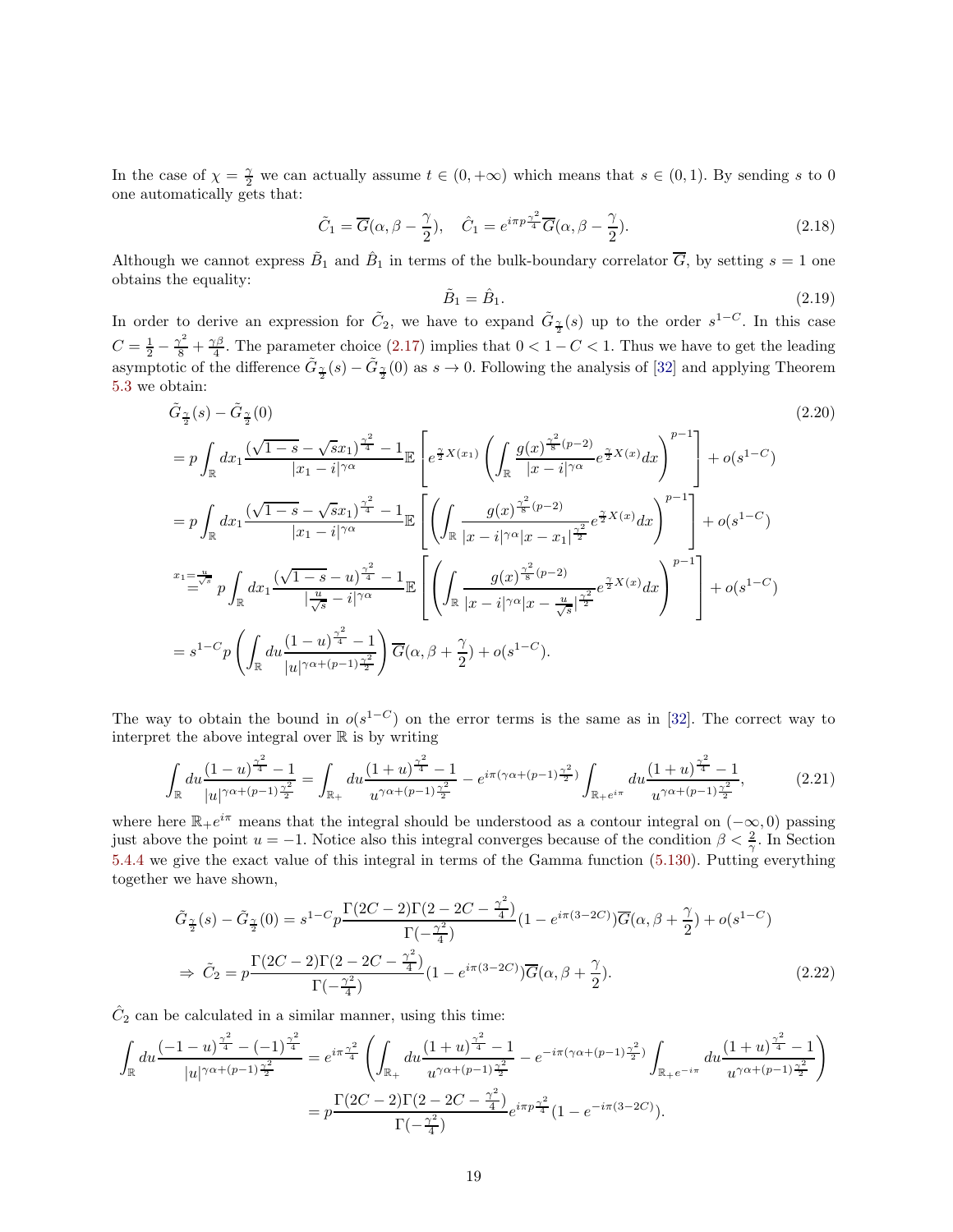Hence:

$$
\hat{C}_2 = p \frac{\Gamma(2C - 2)\Gamma(2 - 2C - \frac{\gamma^2}{4})}{\Gamma(-\frac{\gamma^2}{4})} e^{i\pi p \frac{\gamma^2}{4}} (1 - e^{-i\pi(3 - 2C)}) \overline{G}(\alpha, \beta + \frac{\gamma}{2}).
$$
\n(2.23)

Now we have the connection formula [\(5.117\)](#page-59-1) expressing  $\tilde{B}_1$  in terms of  $\tilde{C}_1, \tilde{C}_2$  and similarly for  $\hat{B}_1, \hat{C}_1, \hat{C}_2$ . Using the fact that  $\tilde{B}_1 = \hat{B}_1$  and our expressions for  $\tilde{C}_1$ ,  $\tilde{C}_2$ ,  $\hat{C}_1$ ,  $\hat{C}_2$  in terms of  $\overline{G}$  we deduce:

$$
\frac{\Gamma(C)\Gamma(C-A-B)}{\Gamma(C-A)\Gamma(C-B)}\overline{G}(\alpha,\beta-\frac{\gamma}{2})(1-e^{-i2\pi A})
$$
\n
$$
+\,p\frac{\Gamma(2-C)\Gamma(C-A-B)}{\Gamma(1-A)\Gamma(1-B)}\frac{\Gamma(2C-2)\Gamma(2-2C-\frac{\gamma^2}{4})}{\Gamma(-\frac{\gamma^2}{4})}\left(1-e^{i\pi(3-2C)}\right)\left(1+e^{i\pi(2B-2)}\right)\overline{G}(\alpha,\beta+\frac{\gamma}{2})=0.
$$

We thus land on the following shift equation, which is simplified using  $(5.110)$ :

$$
\frac{\overline{G}(\alpha,\beta+\frac{\gamma}{2})}{\overline{G}(\alpha,\beta-\frac{\gamma}{2})} = \frac{\Gamma(C)\Gamma(1-A)\Gamma(1-B)}{p\Gamma(2-C)\Gamma(C-A)\Gamma(C-B)} \frac{\Gamma(-\frac{\gamma^2}{4})}{\Gamma(2C-2)\Gamma(2-2C-\frac{\gamma^2}{4})} \frac{\sin(\pi A)}{2\cos(\pi C)\cos(\pi B)}
$$
\n
$$
= \frac{\Gamma(C)\Gamma(1-A)\Gamma(1-B)}{p\Gamma(2-C)\Gamma(\frac{1}{2}+A)\Gamma(\frac{1}{2}+B)} \frac{\Gamma(-\frac{\gamma^2}{4})}{\Gamma(2C-2)\Gamma(2-2C-\frac{\gamma^2}{4})} \frac{\sin(\pi C)\sin(\pi A)}{\sin(2\pi C)\sin(\pi(\frac{1}{2}+B))}
$$
\n
$$
= \frac{\Gamma(\frac{1}{2}-B)\Gamma(1-B)}{p\Gamma(1-C)\Gamma(2-C)\Gamma(A)\Gamma(\frac{1}{2}+A)} \frac{\Gamma(3-2C)\Gamma(-\frac{\gamma^2}{4})}{\Gamma(2-2C-\frac{\gamma^2}{4})}
$$
\n
$$
= \frac{\Gamma(1-\frac{\gamma^2}{4})\Gamma(1-2B)\Gamma(\frac{3}{2}-C)^2}{\Gamma(1+2A)\Gamma(2-2C)\Gamma(2-2C-\frac{\gamma^2}{4})} \frac{1}{2^{2C-1}\pi}
$$
\n
$$
= \frac{\Gamma(1-\frac{\gamma^2}{4})\Gamma(\frac{\gamma\alpha}{2}-\frac{\gamma\beta}{4}-\frac{\gamma^2}{8})\Gamma(1-\frac{\gamma\beta}{4}+\frac{\gamma^2}{8})^2}{\Gamma(\frac{\gamma\alpha}{2}+\frac{\gamma\beta}{4}-\frac{3\gamma^2}{8})\Gamma(1-\frac{\gamma\beta}{2}+\frac{\gamma^2}{4})\Gamma(1-\frac{\gamma\beta}{2})} \frac{1}{2^{\frac{\gamma\beta}{2}-\frac{\gamma^2}{4}-\frac{\gamma^2}{4}}}
$$

Then by replacing  $\beta$  by  $\beta + \frac{\gamma}{2}$  one lands on the equation of Lemma [2.2.](#page-17-3) To extend it to the wider range of validity in  $\alpha$  and  $\beta$  one uses the analycity of  $\overline{G}$  with respect to these parameters shown in Lemma [5.8.](#page-52-0)  $\Box$ 

One consequence of Lemma [2.2](#page-17-3) is that it allows to analytically continue  $\overline{G}$  as a meromorphic function of  $\beta$  defined in a complex neighborhood of the real line.

<span id="page-19-1"></span>**Lemma 2.3.** *Fix*  $\alpha > Q$ . The function  $\beta \mapsto \overline{G}(\alpha, \beta)$  originally defined for  $\beta < Q$ ,  $\frac{\gamma}{2} - \alpha < \frac{\beta}{2} < \alpha$  admits a *meromorphic extension in a complex neighborhood of the real line.*

*Proof.* Lemma [5.8](#page-52-0) shows that  $G(\alpha, \beta)$  is complex analytic in a complex neighborhood of the real domain  $\{(\alpha,\beta)\in\mathbb{R}^2\,|\,\beta< Q,\frac{\gamma}{2}-\alpha<\frac{\beta}{2}<\alpha\}$  where it is defined probabilistically using GMC. For a fixed  $\alpha>Q$ , the shift equation of Lemma [2.2](#page-17-3) then shows  $\beta \mapsto \overline{G}(\alpha, \beta)$  can be meromorphically continued in  $\beta$  to a complex neighborhood of the whole real line, the pole structure being prescribed by the Gamma functions in the shift equation. □

## <span id="page-19-0"></span>2.2 Second shift equation

We will now derive an expression of  $\tilde{C}_2$  in a different manner corresponding to the so-called operator product expansion (OPE) with reflection. This computation will be valid for  $\frac{2}{\gamma} < \beta < Q$ . For  $\chi = \frac{\gamma}{2}$  this will give us the reflection principle and for  $\chi = \frac{2}{\gamma}$  it will allow us to obtain the second shift equation on  $\beta$ . A complete proof of the following steps can be found in [\[19\]](#page-64-9). We first perform a change of variable  $x \to \frac{1}{x}$  on the GMC integral in the expression of  $\tilde{G}_{\chi}(s)$ :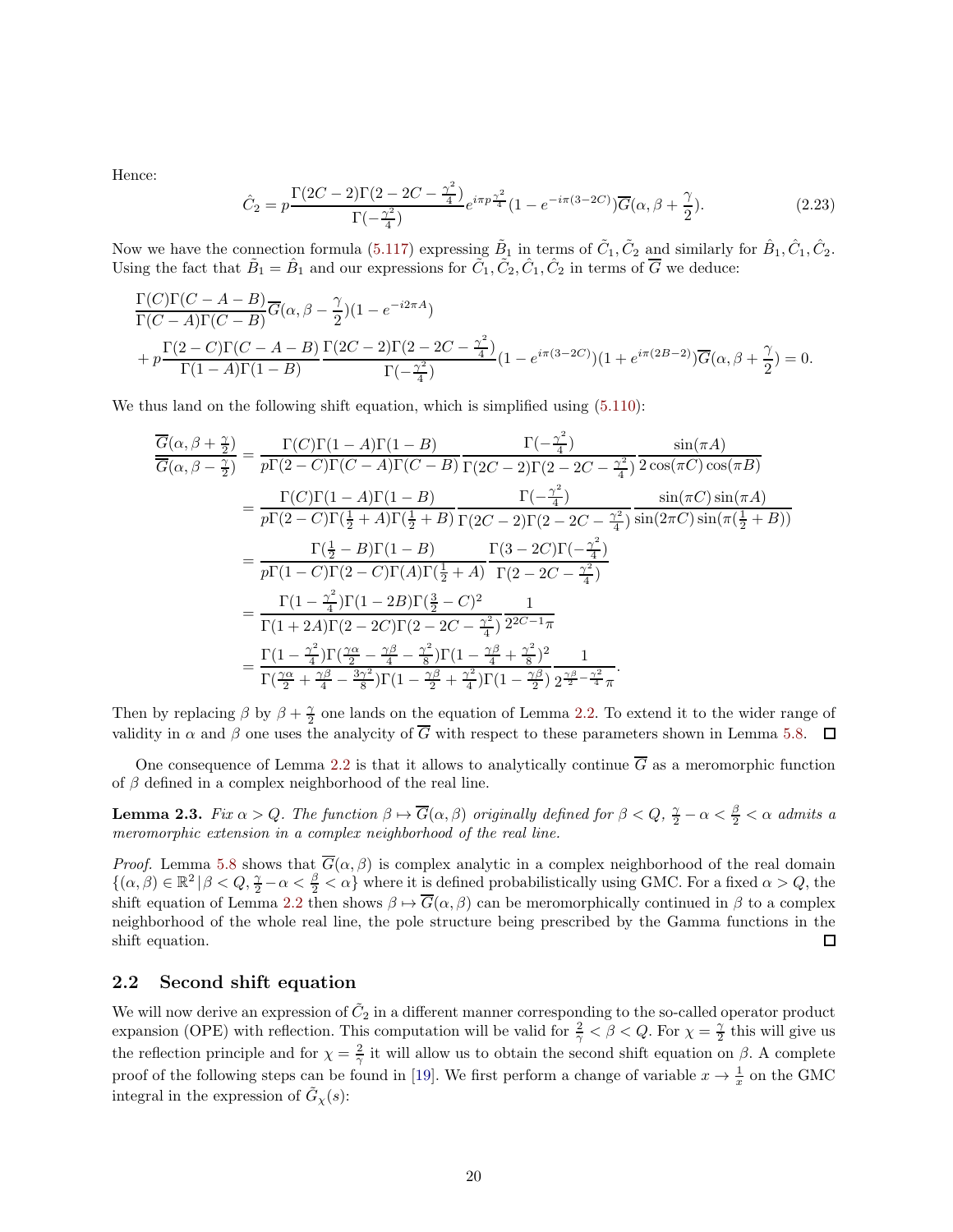$$
\tilde{G}_{\chi}(s) = \mathbb{E}\left[\left(\int_{\mathbb{R}} \frac{(\sqrt{1-s}x - \sqrt{s})^{\frac{\gamma\chi}{2}}}{|x - i|^{\gamma\alpha}|x|^{\frac{\gamma\beta}{2}}} e^{\frac{\gamma}{2}X(x)} g(x)^{\frac{\gamma^2}{8}(p-1)} dx\right)^p\right].
$$
\n(2.24)

Note that  $C = \frac{1}{2} - \frac{\chi^2}{2} + \frac{\chi\beta}{2}$ . For all  $\beta \in (Q - \beta_0, Q)$  where  $\beta_0$  is a small positive number, the following asymptotic is then shown in Lemma [5.6](#page-46-1) for the case  $\chi = \frac{2}{\gamma}$  and in Lemma [5.7](#page-50-0) for the case of  $\chi = \frac{\gamma}{2}$ .

$$
\tilde{G}_{\chi}(s) - \tilde{G}_{\chi}(0) = -s^{1-C} \frac{\Gamma(1 - \frac{2(Q-\beta)}{\gamma})\Gamma(-p + \frac{2}{\gamma}(Q-\beta))}{\Gamma(-p)} \overline{R}(\beta, 1, e^{i\pi \frac{\gamma \chi}{2}}) \overline{G}(\alpha, 2Q - \beta - \chi) + o(s^{1-C}).
$$
\n(2.25)

In the above s is chosen in (0, 1) for  $\chi = \frac{\gamma}{2}$  and in (-1, 0) for  $\chi = \frac{2}{\gamma}$ . From this we can deduce the expression of  $\tilde{C}_2$ , still for  $\beta \in (Q - \beta_0, Q)$ ,

$$
\tilde{C}_2 = -\frac{\Gamma(1 - \frac{2(Q-\beta)}{\gamma})\Gamma(-p + \frac{2}{\gamma}(Q-\beta))}{\Gamma(-p)}\overline{R}(\beta, 1, e^{i\pi \frac{\gamma \chi}{2}})\overline{G}(\alpha, 2Q - \beta - \chi). \tag{2.26}
$$

The range of validity of the above expression can be extended from  $\beta \in (Q-\beta_0, Q)$  to the range  $\beta \in (\frac{2}{\gamma}, Q)$  by using analycity in the parameter  $\beta$ . Indeed, Lemma [5.8](#page-52-0) implies the analycity in  $\beta$  in a complex neighborhood of  $(\frac{2}{\gamma}, Q)$  of both  $\tilde{G}_{\chi}(s)$  and  $\overline{G}(\alpha, 2Q - \beta - \chi)$ . The analycity of  $\tilde{G}_{\chi}(s)$  then implies the analycity of  $\tilde{C}_2$  and the analycity of  $\overline{R}(\beta, 1, e^{i\pi \frac{\gamma_X}{2}})$  is known from the exact formula for  $\overline{R}$  proved in Section [3.](#page-21-0) Thus we extend the equality to  $\beta \in (\frac{2}{\gamma}, Q)$ . From this we can deduce:

<span id="page-20-0"></span>**Lemma 2.4** (Reflection principle for  $\overline{G}(\alpha, \beta)$ ). We can analytically continue the definition of  $\overline{G}(\alpha, \beta)$  in  $\beta$ *beyond the point*  $\beta = Q$  *by using the following formula* 

$$
\overline{G}(\alpha,\beta) = -\frac{\Gamma(\frac{2\beta}{\gamma} - \frac{4}{\gamma^2})\Gamma(\frac{2\alpha}{\gamma} - \frac{\beta}{\gamma})}{\Gamma(-1 + \frac{2\alpha}{\gamma} + \frac{\beta}{\gamma} - \frac{4}{\gamma^2})}\overline{R}(\beta,1,1)\overline{G}(\alpha,2Q-\beta). \tag{2.27}
$$

*This equation should be viewed as an equality of meromorphic functions and it gives a definition of*  $\overline{G}(\alpha,2Q$ *β*) *valid for*  $\alpha, \beta$  *satisfying*  $\beta \in (\frac{\gamma}{2}, Q)$  *and*  $\frac{\gamma}{2} - \alpha < \frac{\beta}{2} < \alpha$ *.* 

*Proof.* We work with  $\chi = \frac{\gamma}{2}$ . We have seen two ways of calculating  $\tilde{C}_2$  based on the value of  $\beta$ :

$$
\tilde{C}_2 = \begin{cases}\np^{\frac{\Gamma(2C-2)\Gamma(2-2C-\frac{\gamma^2}{4})}{\Gamma(-\frac{\gamma^2}{4})}}(1 - e^{i\pi(3-2C)})\overline{G}(\alpha, \beta + \frac{\gamma}{2}), & \beta < \frac{2}{\gamma}, \\
-\frac{\Gamma(1 - \frac{2(Q-\beta)}{\gamma})\Gamma(-p + \frac{2}{\gamma}(Q-\beta))}{\Gamma(-p)}\overline{R}(\beta, 1, e^{i\pi\frac{\gamma^2}{4}})\overline{G}(\alpha, 2Q - \beta - \frac{\gamma}{2}), & \frac{2}{\gamma} < \beta < Q.\n\end{cases}
$$
\n(2.28)

Since  $\tilde{G}_\chi(s)$  is complex analytic in  $\beta$  in a complex neighborhood of  $\frac{2}{\gamma}$ , this implies the analyticity of  $\tilde{C}_2$  around  $\beta = \frac{2}{\gamma}$ . This implies that there is an equality between the two expressions for  $\tilde{C}_2$  viewed as meromorphic functions of  $\beta$  in a neighborhood of  $\frac{2}{\gamma}$ . Lastly from equation [\(3.25\)](#page-25-0) of Section [3](#page-21-0) we have a shift equation that relates  $\overline{R}(\beta+\frac{\gamma}{2},1,1)$  and  $\overline{R}(\beta,1,e^{i\pi\frac{\gamma^2}{4}})$ . Therefore we can rewrite the relation in the desired way claimed in the lemma.  $\Box$ 

With both Lemma [2.3](#page-19-1) and Lemma [2.4](#page-20-0) we can now finish the proof of Proposition [2.1.](#page-15-1)

*Proof of Proposition [2.1.](#page-15-1)* We switch to  $\chi = \frac{2}{\gamma}$  to deduce the second shift equation. Thanks to Lemma [2.3](#page-19-1) we can view  $\beta \to \overline{G}(\alpha, \beta)$  as meromorphic function defined in a complex neighborhood of R. Using again the known shift equations for  $\overline{R}$  we first write:

$$
\frac{\overline{R}(\beta, 1, e^{i\pi})}{\overline{R}(\beta + \frac{2}{\gamma}, 1, 1)} = -\frac{2}{\gamma(Q - \beta)} (2\pi)^{\frac{4}{\gamma^2} - 1} \frac{\Gamma(\frac{2\beta}{\gamma}) \Gamma(1 - \frac{2\beta}{\gamma})}{\Gamma(1 - \frac{\gamma^2}{4})^{\frac{4}{\gamma^2}}} (1 - e^{-i\pi(\frac{2\beta}{\gamma} - \frac{4}{\gamma^2})}).
$$
\n(2.29)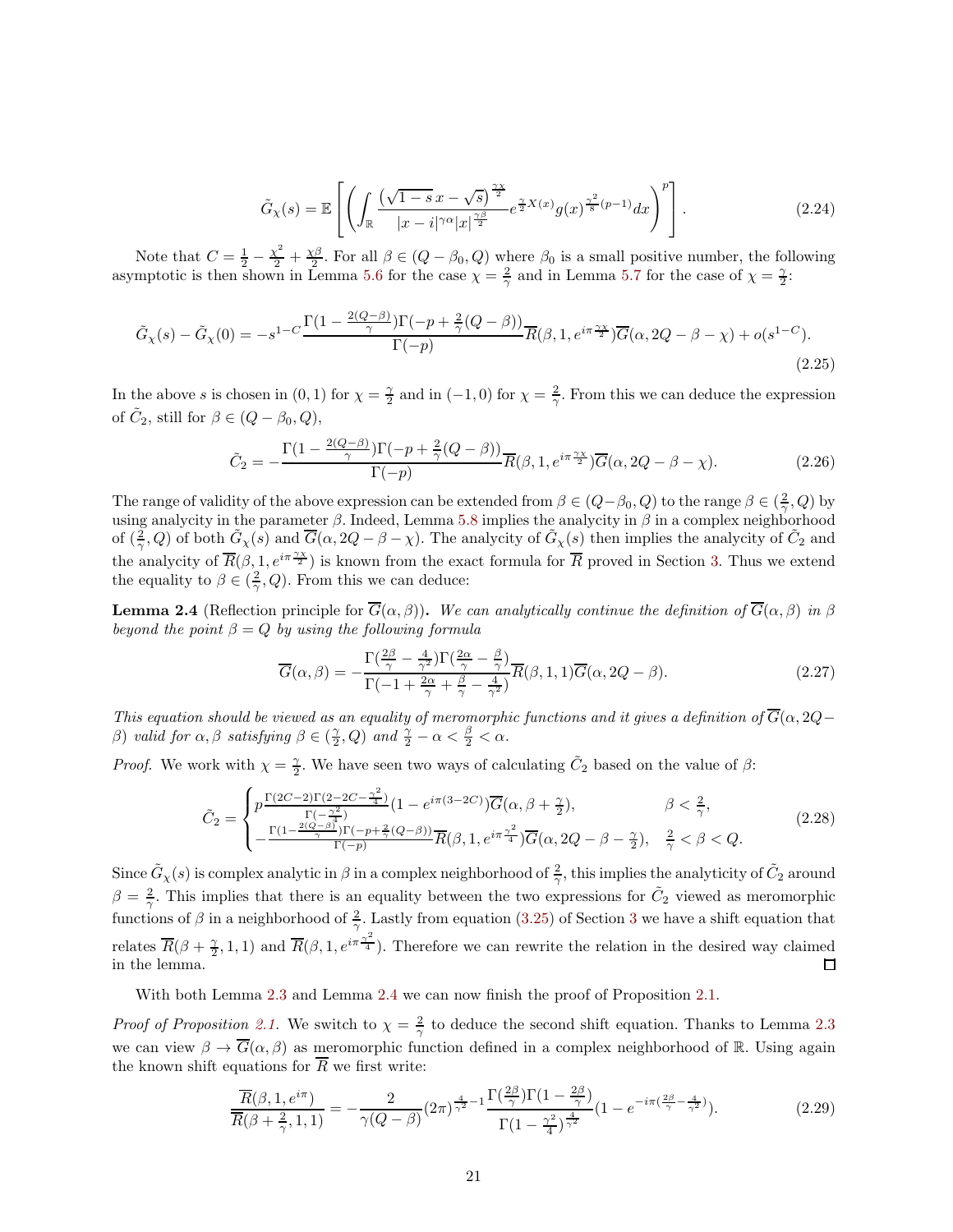By applying Lemma [2.4](#page-20-0) with  $\beta + \frac{2}{\gamma}$ , we obtain:

$$
\tilde{C}_2 = \frac{\frac{4}{\gamma^2} (2\pi)^{\frac{4}{\gamma^2} - 1}}{\Gamma(1 - \frac{\gamma^2}{4})^{\frac{4}{\gamma^2}}} \frac{\Gamma(-1 + \frac{2\beta}{\gamma} - \frac{4}{\gamma^2}) \Gamma(1 - \frac{2\beta}{\gamma}) \Gamma(-1 + \frac{2\alpha}{\gamma} + \frac{\beta}{\gamma} - \frac{2}{\gamma^2})}{\Gamma(-1 + \frac{2\alpha}{\gamma} + \frac{\beta}{\gamma} - \frac{6}{\gamma^2})} (1 - e^{-i\pi(\frac{2\beta}{\gamma} - \frac{4}{\gamma^2})}) \overline{G}(\alpha, \beta + \frac{2}{\gamma}),
$$
\n
$$
= \frac{\frac{4}{\gamma^2} (2\pi)^{\frac{4}{\gamma^2} - 1}}{\Gamma(1 - \frac{\gamma^2}{4})^{\frac{4}{\gamma^2}}} \frac{\Gamma(2C - 2) \Gamma(1 - \frac{2\beta}{\gamma}) \Gamma(-1 + \frac{2\alpha}{\gamma} + \frac{\beta}{\gamma} - \frac{2}{\gamma^2})}{\Gamma(2A)} (1 + e^{i\pi \frac{2}{\gamma} (Q - \beta)}) \overline{G}(\alpha, \beta + \frac{2}{\gamma}).
$$

We can find easily the other coefficients:

$$
\tilde{C}_1 = \overline{G}(\alpha, \beta - \frac{2}{\gamma}), \quad \hat{C}_1 = e^{i\pi p} \overline{G}(\alpha, \beta - \frac{2}{\gamma}), \quad \hat{C}_2 = e^{i\pi(p - \frac{2}{\gamma}(Q - \beta))}\tilde{C}_2, \quad \tilde{B}_1 = \hat{B}_1.
$$

As in the previous subsection we can thus write:

$$
\frac{\Gamma(C)\Gamma(C-A-B)}{\Gamma(C-A)\Gamma(C-B)}\tilde{C}_1(1-e^{i\pi p})+\frac{\Gamma(2-C)\Gamma(C-A-B)}{\Gamma(1-A)\Gamma(1-B)}\tilde{C}_2(1-e^{i\pi(p-\frac{2}{\gamma}(Q-\beta))})=0.
$$

Then we can deduce the shift equation,

$$
\frac{\overline{G}(\alpha,\beta+\frac{2}{\gamma})}{\overline{G}(\alpha,\beta-\frac{2}{\gamma})} = \frac{\frac{\gamma^2}{4}(2\pi)^{1-\frac{4}{\gamma^2}}\Gamma(1-\frac{\gamma^2}{4})^{\frac{4}{\gamma^2}}}{\Gamma(2C-2)\Gamma(1-\frac{2\beta}{\gamma})\Gamma(-1+\frac{2\alpha}{\gamma}+\frac{\beta}{\gamma}-\frac{2}{\gamma^2})}\frac{\Gamma(2A)\Gamma(C)\Gamma(1-A)\Gamma(1-B)}{\Gamma(2-C)\Gamma(A+\frac{1}{2})\Gamma(B+\frac{1}{2})}
$$
\n
$$
\times \frac{\sin(\pi A)}{2\sin(\pi(B+\frac{1}{2}))\sin(\pi(C-\frac{1}{2}))}
$$
\n
$$
= \frac{\frac{\gamma^2}{4}\Gamma(1-\frac{\gamma^2}{4})^{\frac{4}{\gamma^2}}}{(2\pi)^{\frac{4}{\gamma^2}-1}2^{2C-1}\pi}\frac{\Gamma(1-2B)\Gamma(\frac{3}{2}-C)^2}{\Gamma(2-2C)\Gamma(1-\frac{2\beta}{\gamma})\Gamma(-1+\frac{2\alpha}{\gamma}+\frac{\beta}{\gamma}-\frac{2}{\gamma^2})}
$$
\n
$$
= \frac{\frac{\gamma^2}{4}\Gamma(1-\frac{\gamma^2}{4})^{\frac{4}{\gamma^2}}}{(2\pi)^{\frac{4}{\gamma^2}}2^{-1+\frac{2\beta}{\gamma}-\frac{4}{\gamma^2}}}\frac{\Gamma(\frac{2\alpha}{\gamma}-\frac{\beta}{\gamma}-\frac{2}{\gamma^2})\Gamma(1-\frac{\beta}{\gamma}+\frac{2}{\gamma^2})^2}{\Gamma(1-\frac{2\beta}{\gamma}+\frac{4}{\gamma^2})\Gamma(1-\frac{2\beta}{\gamma})\Gamma(-1+\frac{2\alpha}{\gamma}+\frac{\beta}{\gamma}-\frac{2}{\gamma^2})},
$$

and finally:

$$
\frac{\overline{G}(\alpha,\beta+\frac{4}{\gamma})}{\overline{G}(\alpha,\beta)} = \frac{\frac{\gamma^2}{4}\Gamma(1-\frac{\gamma^2}{4})^{\frac{4}{\gamma^2}}}{(2\pi)^{\frac{4}{\gamma^2}}2^{-1+\frac{2\beta}{\gamma}}}\frac{\Gamma(\frac{2\alpha}{\gamma}-\frac{\beta}{\gamma}-\frac{4}{\gamma^2})\Gamma(1-\frac{\beta}{\gamma})^2}{\Gamma(1-\frac{2\beta}{\gamma})\Gamma(1-\frac{2\beta}{\gamma}-\frac{4}{\gamma^2})\Gamma(-1+\frac{2\alpha}{\gamma}+\frac{\beta}{\gamma})}.
$$
\n(2.30)

\nProven Proposition 2.1.

Hence we have proven Proposition [2.1.](#page-15-1)

# <span id="page-21-0"></span>3 The boundary two-point and three-point functions

The goal of this section is to prove Theorem [1.8.](#page-7-4) We follow roughly the same steps as in the previous section, except we will derive explicitly the expression for the boundary two-point function  $\overline{R}$  used in the proof of Theorem [1.7.](#page-7-3) Again we will rely on the hypergeometric equations shown in Section [4](#page-39-0) to obtain shift equations on  $\overline{H}$ . The difference here is that the functional equation obtained will contain 3 terms instead of 2, see for instance equation [\(3.10\)](#page-22-1) below. Throughout this section we will use:

$$
q = \frac{1}{\gamma} (2Q - \beta_1 - \beta_2 - \beta_3 + \chi). \tag{3.1}
$$

We introduce the auxiliary function for  $\chi = \frac{\gamma}{2}$  or  $\frac{2}{\gamma}$  and  $t \in \mathbb{H}$ ,

$$
H_{\chi}(t) = \mathbb{E}\left[\left(\int_{\mathbb{R}} \frac{(t-x)^{\frac{\gamma x}{2}}}{|x|^{\frac{\gamma \beta_1}{2}}|x-1|^{\frac{\gamma \beta_2}{2}}} g(x)^{\frac{\gamma^2}{8}(q-1)} e^{\frac{\gamma}{2}X(x)} d\mu(x)\right)^q\right],\tag{3.2}
$$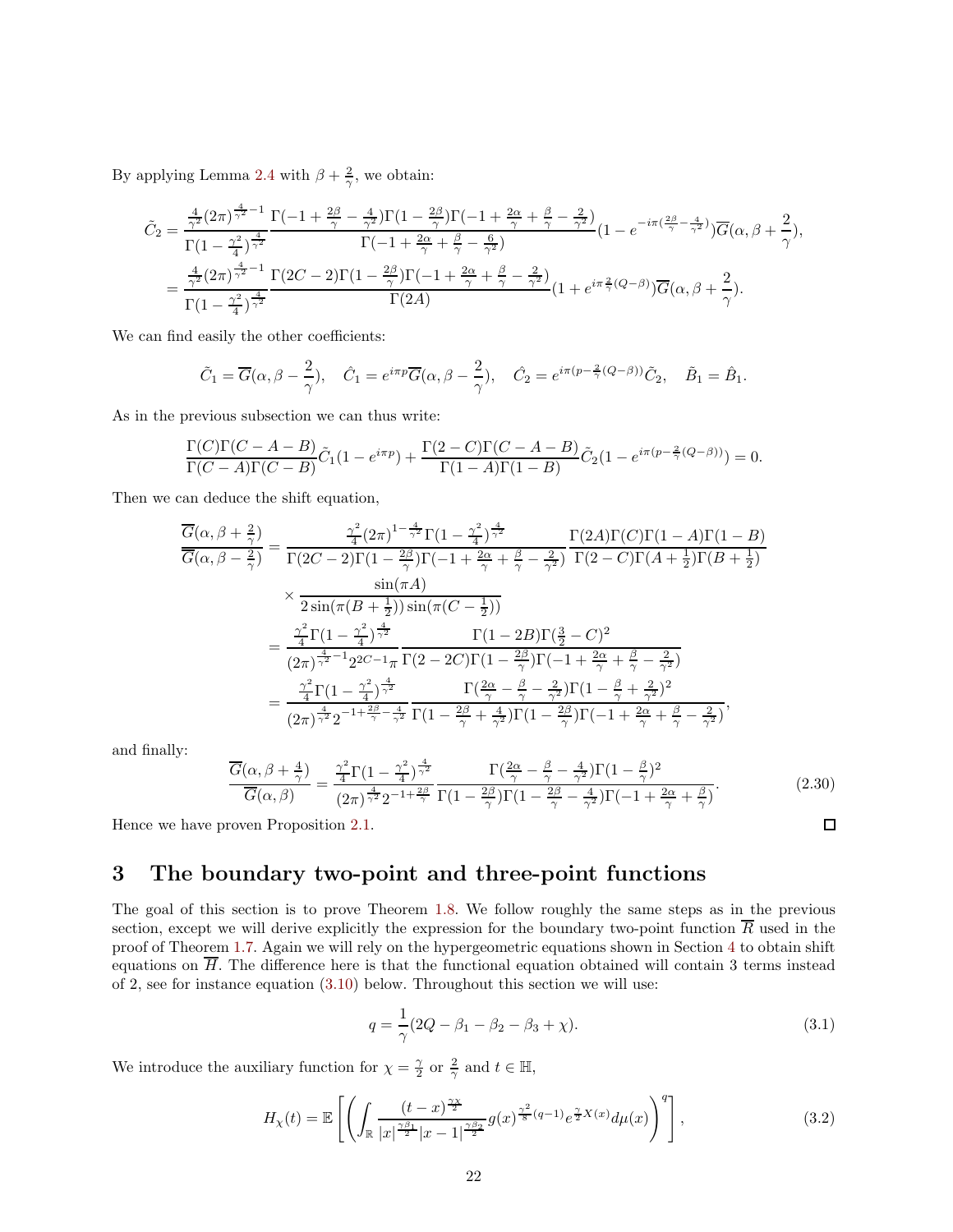where:

$$
d\mu(x) = \mu_1 \mathbf{1}_{(-\infty,0)}(x) dx + \mu_2 \mathbf{1}_{(0,1)}(x) dx + \mu_3 \mathbf{1}_{(1,\infty)}(x) dx.
$$
 (3.3)

To start the range of parameters we want to work with is:

<span id="page-22-2"></span>
$$
\beta_i < Q, \ \mu_1 \in (0, \infty), \ \mu_2, \mu_3 \in -\overline{\mathbb{H}} \quad \text{and} \quad q < \frac{4}{\gamma^2} \land \min_i \frac{2}{\gamma} (Q - \beta_i). \tag{3.4}
$$

By  $\mu_2, \mu_3 \in -\overline{\mathbb{H}}$  we mean that their argument is chosen in  $[-\pi, 0]$ . Furthermore, to define  $(t-x)^{\frac{\gamma_X}{2}}$  in the case  $\chi = \frac{\gamma}{2}$  we choose the argument of  $(t - x)$  in  $[0, \pi]$ . With this choice the GMC integral,

$$
\int_{\mathbb{R}} \frac{(t-x)^{\frac{\gamma x}{2}}}{|x|^{\frac{\gamma \beta_1}{2}} |x-1|^{\frac{\gamma \beta_2}{2}}} g(x)^{\frac{\gamma^2}{8}(q-1)} e^{\frac{\gamma}{2} X(x)} d\mu(x), \tag{3.5}
$$

never hits the line  $(-\infty, 0)$  and so its argument can be chosen to be in  $(-\pi, \pi)$  and its q power is thus well-defined. The finiteness of this moment is then given by Proposition [5.1.](#page-44-0) Now  $t \mapsto H_{\chi}(t)$  is holomorphic in H and it is shown in Section [4](#page-39-0) that  $H<sub>x</sub>(t)$  satisfies the hypergeometric equation,

$$
t(1-t)\partial_t^2 H_\chi(t) + (C - (A+B+1)t)\partial_t H_\chi(t) - ABH_\chi(t) = 0,
$$
\n(3.6)

with parameters:

$$
A = -q\frac{\gamma \chi}{2}, \quad B = -1 + \chi(\beta_1 + \beta_2 - 2\chi + q\frac{\gamma}{2}), \quad C = \chi(\beta_1 - \chi). \tag{3.7}
$$

We will also use the auxiliary function  $\tilde{H}_{\chi}(t)$ ,

$$
\tilde{H}_{\chi}(t) = \mathbb{E}\left[\left(\int_{\mathbb{R}} \frac{(x-t)^{\frac{\gamma x}{2}}}{|x|^{\frac{\gamma \beta_1}{2}}|x-1|^{\frac{\gamma \beta_2}{2}}} g(x)^{\frac{\gamma^2}{8}(q-1)} e^{\frac{\gamma}{2}X(x)} d\mu(x)\right)^q\right],\tag{3.8}
$$

which is defined with the following parameter choices:

<span id="page-22-1"></span>
$$
t \in -\mathbb{H}, \ \beta_i < Q, \ \mu_1, \mu_2 \in -\overline{\mathbb{H}}, \ \mu_3 \in (0, \infty), \quad \text{and} \quad q < \frac{4}{\gamma^2} \land \min_i \frac{2}{\gamma} (Q - \beta_i). \tag{3.9}
$$

We choose the argument of  $\mu_1, \mu_2$  in  $[-\pi, 0]$  and the argument  $(x - t)$  in  $[0, \pi]$ . With these choices of parameters the GMC integral is again a complex number which is avoiding the half-line  $(-\infty, 0)$  and whose argument can be chosen in  $(-\pi, \pi)$ .  $\tilde{H}_{\chi}(t)$  obeys the exact same hypergeometric equation as  $H_{\chi}(t)$ .

## <span id="page-22-0"></span>3.1 First shift equation for the three-point function

We start again by proving the first shift equation on  $\overline{H}$  by setting  $\chi = \frac{\gamma}{2}$  and working with the functions  $H_{\frac{\gamma}{2}}(t)$  and  $\tilde{H}_{\frac{\gamma}{2}}(t)$ . For this first lemma the parameter range on the  $\beta_i$  and  $\mu_i$  is such that each  $\overline{H}$  appearing is defined probabilistically (without analytic continuation) meaning the bounds [\(1.17\)](#page-5-3) are satisfied.

<span id="page-22-3"></span>**Lemma 3.1.**  $(\frac{\gamma}{2}$ -shift equations for  $\overline{H}$ ) The following two shift equations for  $\overline{H}$  hold,

$$
\overline{H}^{(\beta_1, \beta_2 - \frac{\gamma}{2}, \beta_3)}_{(\mu_1, \mu_2, \mu_3)} = \frac{\Gamma(\frac{\gamma \beta_1}{2} - \frac{\gamma^2}{4})\Gamma(1 - \frac{\gamma \beta_2}{2} + \frac{\gamma^2}{4})}{\Gamma(\frac{\gamma \beta_1}{2} + (q - 1)\frac{\gamma^2}{4})\Gamma(1 - \frac{\gamma}{2}\beta_2 - (q - 1)\frac{\gamma^2}{4})} \overline{H}^{(\beta_1 - \frac{\gamma}{2}, \beta_2, \beta_3)}_{(\mu_1, e^{\frac{i\pi \gamma^2}{4}} \mu_2, \mu_3)} \n+ \frac{q\Gamma(2 + \frac{\gamma^2}{4} - \frac{\gamma \beta_1}{2})\Gamma(1 - \frac{\gamma \beta_2}{2} + \frac{\gamma^2}{4})\Gamma(-1 + \frac{\gamma \beta_1}{2} - \frac{\gamma^2}{4})\Gamma(1 - \frac{\gamma \beta_1}{2})}{\Gamma(1 + \frac{q\gamma^2}{4})\Gamma(2 - \frac{\gamma}{2}(\beta_1 + \beta_2) - (q - 2)\frac{\gamma^2}{4})\Gamma(-\frac{\gamma^2}{4})} \left(\mu_1 - \mu_2 e^{i\pi \frac{\gamma \beta_1}{2}}\right) \overline{H}^{(\beta_1 + \frac{\gamma}{2}, \beta_2, \beta_3)}_{(\mu_1, e^{\frac{i\pi \gamma^2}{4}} \mu_2, \mu_3)},
$$
\n(3.10)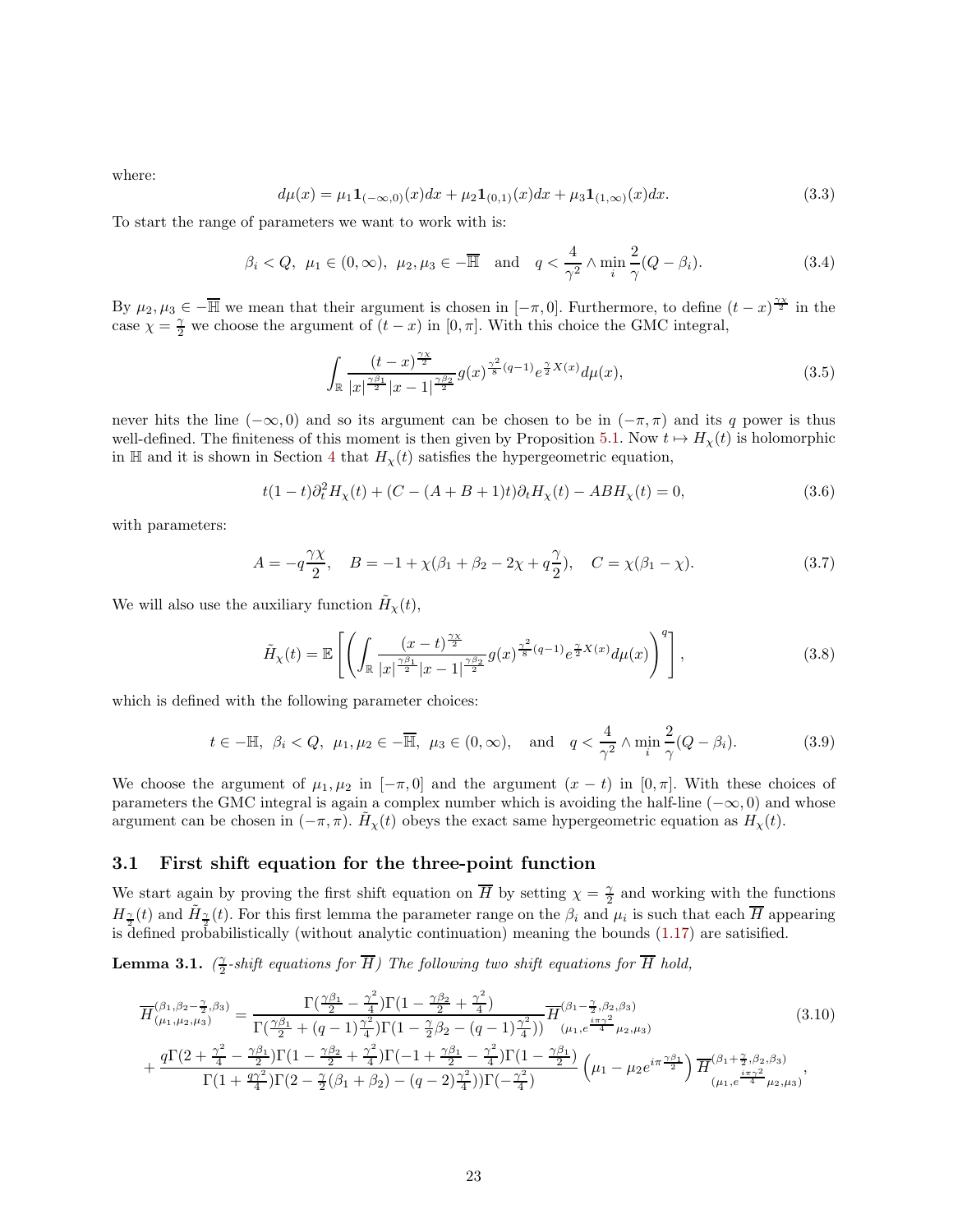*and,*

$$
\Gamma(1 - \frac{\gamma \beta_2}{2}) (\mu_3 - \mu_2 e^{\frac{i\pi \gamma \beta_2}{2}}) \overline{H}^{(\beta_1, \beta_2 + \frac{\gamma}{2}, \beta_3)}_{(\mu_1, e^{i\pi \frac{\gamma^2}{4}} \mu_2, \mu_3)} = -\frac{4}{q\gamma^2} \frac{\Gamma(1 - \frac{\gamma^2}{4}) \Gamma(\frac{\gamma \beta_1}{2} - \frac{\gamma^2}{4})}{\Gamma(-\frac{q\gamma^2}{4}) \Gamma(-1 + \frac{\gamma \beta_1}{2} + \frac{\gamma \beta_2}{2} - \frac{\gamma^2}{2} + q\frac{\gamma^2}{4})} \overline{H}^{(\beta_1 - \frac{\gamma}{2}, \beta_2, \beta_3)}_{(\mu_1, \mu_2, \mu_3)} + \frac{\Gamma(2 - \frac{\gamma \beta_1}{2} + \frac{\gamma^2}{4}) \Gamma(1 - \frac{\gamma \beta_1}{2}) \Gamma(\frac{\gamma \beta_1}{2} - \frac{\gamma^2}{4} - 1)}{\Gamma(1 - \frac{\gamma \beta_1}{2} + \frac{\gamma^2}{4} - q\frac{\gamma^2}{4}) \Gamma(\frac{\gamma \beta_2}{2} - \frac{\gamma^2}{4} + q\frac{\gamma^2}{4})} (\mu_1 - \mu_2 e^{i\pi(\frac{\gamma^2}{4} - \frac{\gamma \beta_1}{2})}) \overline{H}^{(\beta_1 + \frac{\gamma}{2}, \beta_2, \beta_3)}_{(\mu_1, \mu_2, \mu_3)},
$$
\n(3.11)

*provided that for every function*  $\overline{H}$  *appearing, its parameters obey the constraint* [\(1.17\)](#page-5-3) *required for*  $\overline{H}$  *to be defined probabilistically.*

*Proof.* We first choose the parameters  $\beta_1, \beta_2, \beta_3$  and  $\mu_1, \mu_2, \mu_3$  so that they obey the constraint [\(3.4\)](#page-22-2) plus the following extra constraint on  $\beta_1$ :

<span id="page-23-2"></span><span id="page-23-1"></span>
$$
\frac{\gamma}{2} < \beta_1 < \frac{2}{\gamma}.\tag{3.12}
$$

The function  $t \mapsto H_{\frac{\gamma}{2}}(t)$  is holomorphic on H and extends continuously on H. Using the basis of solutions of the hypergeometric equation recalled in Section [5.4.1,](#page-58-2) we can write the following solutions around  $t = 0$ ,  $t = 1$  and  $t = \infty$ , under the assumption that neither C,  $C - A - B$ , or  $A - B$  are integers:<sup>[4](#page-23-0)</sup>

$$
H_{\frac{\gamma}{2}}(t) = C_1 F(A, B, C, t) + C_2 t^{1-C} F(1 + A - C, 1 + B - C, 2 - C, t)
$$
\n
$$
= B_1 F(A, B, 1 + A + B - C, 1 - t) + B_2 (1 - t)^{C - A - B} F(C - A, C - B, 1 + C - A - B, 1 - t)
$$
\n
$$
= D_1 e^{i\pi A} t^{-A} F(A, 1 + A - C, 1 + A - B, t^{-1}) + D_2 e^{i\pi B} t^{-B} F(B, 1 + B - C, 1 + B - A, t^{-1}).
$$
\n(3.13)

The constants  $C_1, C_2, B_1, B_2, D_1, D_2$  are again the real constants that parametrize the solution space around the different points. As was performed in Section [2](#page-15-0) we will identify them by Taylor expansion. First we note that by setting  $t = 0$ :

$$
C_1 = H_{\frac{\gamma}{2}}(0) = \overline{H}^{(\beta_1 - \frac{\gamma}{2}, \beta_2, \beta_3)}_{(\mu_1, e^{\frac{i\pi\gamma^2}{4}}\mu_2, e^{\frac{i\pi\gamma^2}{4}}\mu_3)}.
$$
\n(3.14)

Next to find  $C_2$  we go at higher order in the  $t \to 0$  limit. We then expand the increment  $H_{\frac{\gamma}{2}}(t) - H_{\frac{\gamma}{2}}(0)$  at first order following the same step as for [\(2.20\)](#page-18-0):

$$
H_{\frac{\gamma}{2}}(t) - H_{\frac{\gamma}{2}}(0)
$$
\n
$$
= q \int_{\mathbb{R}} d\mu(x_1) \frac{(t - x_1)^{\frac{\gamma^2}{4}} - (-x_1)^{\frac{\gamma^2}{4}}}{|x_1|^{\frac{\gamma \beta_1}{2}} |x_1 - 1|^{\frac{\gamma \beta_2}{2}}} \mathbb{E}\left[\left(\int_{\mathbb{R}} \frac{(t - x)^{\frac{\gamma^2}{4}} g(x)^{\frac{\gamma^2}{8}} q^{-1}}{|x|^{\frac{\gamma \beta_1}{2}} |x - x_1|^{\frac{\gamma \beta_2}{2}} e^{\frac{\gamma}{2} X(x)} d\mu(x)\right)^{q-1}\right] + o(t^{1-C})
$$
\n
$$
= qt^{1-C} \left(\int_{\mathbb{R}} d\mu(x_1) \frac{(1 - x_1)^{\frac{\gamma^2}{4}} - (-x_1)^{\frac{\gamma^2}{4}}}{|x_1|^{\frac{\gamma \beta_1}{2}}}\right) \overline{H}_{(\mu_1, e^{\frac{i\pi \gamma^2}{4}} \mu_2, e^{\frac{i\pi \gamma^2}{4}} \mu_3)}^{(\frac{\gamma \gamma}{2} + \alpha)} + o(t^{1-C}).
$$
\n
$$
(3.15)
$$
\n
$$
(3.16)
$$

The integral in front of  $\overline{H}$  converges thanks to the condition [\(3.12\)](#page-23-1). Also notice with our conventions the argument of  $(-x_1)$  is either 0 or  $\pi$ . Hence one obtains:

<span id="page-23-3"></span>
$$
C_2 = q \frac{\Gamma(-1 + \frac{\gamma \beta_1}{2} - \frac{\gamma^2}{4})\Gamma(1 - \frac{\gamma \beta_1}{2})}{\Gamma(-\frac{\gamma^2}{4})} \left(\mu_1 - \mu_2 e^{i\pi \frac{\gamma \beta_1}{2}}\right) \overline{H}_{(\mu_1, e^{\frac{i\pi \gamma^2}{4}}\mu_2, e^{\frac{i\pi \gamma^2}{4}}\mu_3)}^{(\beta_1 + \frac{\gamma}{2}, \beta_2, \beta_3)}.
$$
(3.16)

Similarly by setting  $t = 1$  we get:

$$
B_1 = \overline{H}^{(\beta_1, \beta_2 - \frac{\gamma}{2}, \beta_3)}_{(\mu_1, \mu_2, e^{\frac{i\pi\gamma^2}{4}}\mu_3)}.
$$
\n(3.17)

<span id="page-23-0"></span><sup>4</sup>Again the values excluded here are recovered by a continuity argument.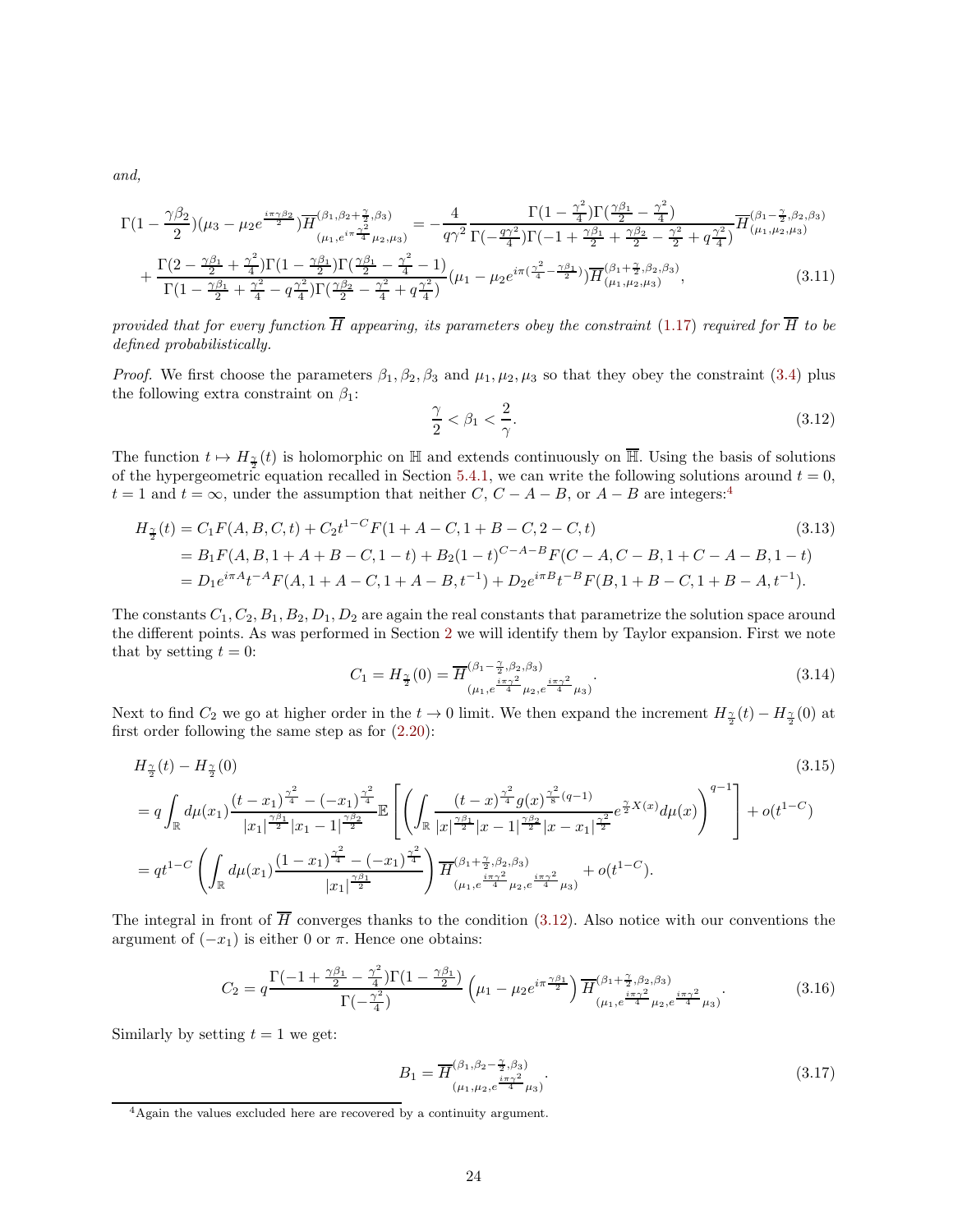The connection formula [\(5.117\)](#page-59-1) between  $C_1$ ,  $C_2$ , and  $B_1$  then implies the shift equation [\(3.10\)](#page-22-1) in the range of parameters constraint by [\(3.4\)](#page-22-2) and [\(3.12\)](#page-23-1), after performing furthermore the replacement  $\mu_3 \to e^{-\frac{i\pi\gamma^2}{4}}\mu_3$ (which also rotates the domain where  $\mu_3$  belongs). To lift these constraint we then invoque the analycity of  $\overline{H}$  as a function of its parameters given by Lemma [5.8.](#page-52-0) We have thus shown that [\(3.10\)](#page-22-1) holds whenever all three  $\overline{H}$  appearing are well-defined as GMC quantities. Now we repeat these steps with  $\tilde{H}_{\frac{\gamma}{2}}$  to obtain the shift equation with the opposite phase. We expand  $\tilde{H}_{\frac{\gamma}{2}}(t)$ ,

$$
\tilde{H}_{\frac{\gamma}{2}}(t) = \tilde{C}_1 F(A, B, C, t) + \tilde{C}_2 t^{1-C} F(1 + A - C, 1 + B - C, 2 - C, t)
$$
\n(3.18)  
\n
$$
= \tilde{B}_1 F(A, B, 1 + A + B - C, 1 - t) + \tilde{B}_2 (1 - t)^{C - A - B} F(C - A, C - B, 1 + C - A - B, 1 - t)
$$
\n
$$
= \tilde{D}_1 e^{i\pi A} t^{-A} F(A, 1 + A - C, 1 + A - B, t^{-1}) + \tilde{D}_2 e^{i\pi B} t^{-B} F(B, 1 + B - C, 1 + B - A, t^{-1}),
$$

and compute in the same way the values of  $\tilde{C}_1, \tilde{C}_2, \tilde{B}_1$ :

$$
\tilde{C}_1 = \overline{H}^{(\beta_1 - \frac{\gamma}{2}, \beta_2, \beta_3)}_{(e^{\frac{i\pi\gamma^2}{4}}\mu_1, \mu_2, \mu_3)},
$$
\n(3.19)

$$
\tilde{C}_2 = q \frac{\Gamma(-1 + \frac{\gamma \beta_1}{2} - \frac{\gamma^2}{4})\Gamma(1 - \frac{\gamma \beta_1}{2})}{\Gamma(-\frac{\gamma^2}{4})} \left(\mu_1 e^{i\pi \frac{\gamma^2}{4}} - \mu_2 e^{i\pi (\frac{\gamma^2}{4} - \frac{\gamma \beta_1}{2})}\right) \overline{H}_{(e^{i\pi \gamma^2} \mu_1, \mu_2, \mu_3)}^{(\beta_1 + \frac{\gamma}{2}, \beta_2, \beta_3)},\tag{3.20}
$$

$$
\tilde{B}_2 = q \frac{\Gamma(-1 + \frac{\gamma \beta_2}{2} - \frac{\gamma^2}{4}) \Gamma(1 - \frac{\gamma \beta_2}{2})}{\Gamma(-\frac{\gamma^2}{4})} \left(\mu_3 - \mu_2 e^{i\pi \frac{\gamma \beta_1}{2}}\right) \overline{H}_{(e^{\frac{i\pi \gamma^2}{4}}\mu_1, e^{\frac{i\pi \gamma^2}{4}}\mu_2, \mu_3)}^{(\beta_1 + \frac{\gamma}{2}, \beta_2, \beta_3)}.
$$
\n(3.21)

Then the connection formula [\(5.117\)](#page-59-1) implies the shift equation [\(3.11\)](#page-23-2).

 $\Box$ 

## <span id="page-24-0"></span>3.2 Solving the boundary two-point function

At this point we will postpone computing the boundary three-point function  $\overline{H}$  and focus on determining shift equations that will completely specify  $\overline{R}$ . Once we have proved the exact formula for  $\overline{R}$ , it will be then be possible to finish computing  $\overline{H}$ . In a similar way the value of  $\overline{R}$  was required in the proof of the value of  $\overline{G}$  in Section [2.](#page-15-0)

#### 3.2.1 First shift equation on the reflection coefficient

We start again by proving a first shift equation for  $\overline{R}(\beta_1,\mu_1,\mu_2)$  restricted to the case where  $\overline{R}$  is defined probabilistically, meaning the parameters obey the bounds of Definition [1.5.](#page-5-1)

<span id="page-24-1"></span>Lemma 3.2. *Consider*  $\gamma \in (0, 2), \beta_1 \in (\frac{\gamma}{2}, \frac{2}{\gamma}), \mu_1, \mu_2 \in \mathbb{C}$  such that both pairs  $(\mu_1, \mu_2)$  and  $(\mu_1, e^{\frac{i\pi \gamma^2}{4}}\mu_2)$ *obey the condition of Definition [1.3.](#page-4-1)* Then  $\overline{R}(\beta, \mu_1, \mu_2)$  *obeys,* 

$$
\overline{R}(\beta_1, \mu_1, \mu_2) = -\frac{\Gamma(-1 + \frac{\gamma \beta_1}{2} - \frac{\gamma^2}{4})\Gamma(2 - \frac{\gamma \beta_1}{2})}{\Gamma(1 - \frac{\gamma^2}{4})} \left(\mu_1 - \mu_2 e^{i\pi \frac{\gamma \beta_1}{2}}\right) \overline{R}(\beta_1 + \frac{\gamma}{2}, \mu_1, e^{\frac{i\pi \gamma^2}{4}} \mu_2).
$$
(3.22)

*Similarly for*  $\beta_1 \in (0, \frac{2}{\gamma} - \frac{\gamma}{2})$  *and the same constraint on*  $\mu_1, \mu_2$  *as before,* 

$$
\overline{R}(\beta_1 + \frac{\gamma}{2}, \mu_1, e^{\frac{i\pi\gamma^2}{4}}\mu_2) = -\frac{\Gamma(-1 + \frac{\gamma\beta_1}{2})\Gamma(2 - \frac{\gamma\beta_1}{2} - \frac{\gamma^2}{4})}{\Gamma(1 - \frac{\gamma^2}{4})}\left(\mu_1 - \mu_2 e^{-i\pi\frac{\gamma\beta_1}{2}}\right)\overline{R}(\beta_1 + \gamma, \mu_1, \mu_2).
$$
 (3.23)

*Proof.* The key idea to derive the shift equations for  $\overline{R}$  is to take suitable limits of the shift equations of Lemma [3.1](#page-22-3) to make  $\overline{R}$  appear from  $\overline{H}$ . We will use extensively the Lemma [1.9](#page-8-2) of Section [1.3](#page-8-0) which provides this limit. Fix a  $\beta_1 \in (\frac{2}{2}, \frac{2}{\gamma})$ . Consider two small parameters  $\epsilon, \eta > 0$  and set  $\beta_2 = \beta_1 - \epsilon$ ,  $\beta_3 = \beta_1 - \beta_2 + \frac{\gamma}{2} + \eta = \frac{\gamma}{2} + \epsilon + \eta$ . Notice that for this parameter choice the three  $\overline{H}$  functions appearing in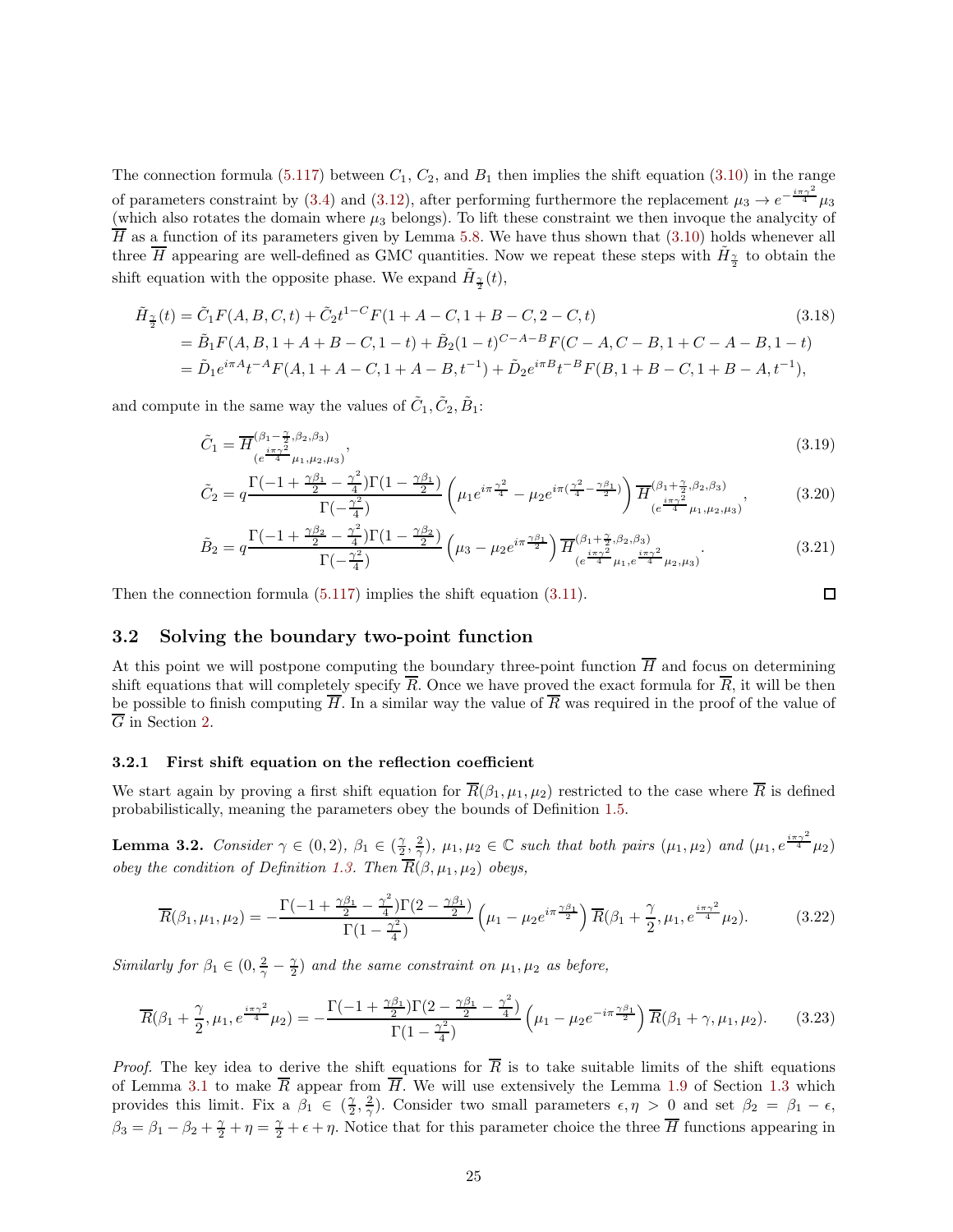the shift equation [\(3.10\)](#page-22-1) are well-defined. Now the idea is to match the poles of (3.10) as  $\eta$  goes to 0 or in other words as  $\beta_3$  goes to  $\beta_1 - \beta_2 + \frac{\gamma}{2}$ . By applying Lemma [1.9](#page-8-2) we get:

$$
\lim_{\beta_3 \downarrow \beta_1 - \beta_2 + \frac{\gamma}{2}} (\beta_2 + \beta_3 - \beta_1 - \frac{\gamma}{2}) \overline{H}_{(\mu_1, \mu_2, \mu_3)}^{(\beta_1, \beta_2 - \frac{\gamma}{2}, \beta_3)} = 2(Q - \beta_1) \overline{R}(\beta_1, \mu_1, \mu_2)
$$
\n
$$
\lim_{\beta_3 \downarrow \beta_1 - \beta_2 + \frac{\gamma}{2}} (\beta_2 + \beta_3 - \beta_1 - \frac{\gamma}{2}) \frac{\Gamma(\frac{\gamma \beta_1}{2} - \frac{\gamma^2}{4}) \Gamma(1 - \frac{\gamma \beta_2}{2} + \frac{\gamma^2}{4})}{\Gamma(\frac{\gamma \beta_1}{2} + (q - 1)\frac{\gamma^2}{4}) \Gamma(1 - \frac{\gamma}{2}\beta_2 - (q - 1)\frac{\gamma^2}{4})} \overline{H}_{(\mu_1, e^{\frac{i\pi \gamma^2}{4}}\mu_2, \mu_3)} = 0
$$
\n
$$
\lim_{\beta_3 \downarrow \beta_1 - \beta_2 + \frac{\gamma}{2}} (\beta_2 + \beta_3 - \beta_1 - \frac{\gamma}{2}) \left[ \frac{q\Gamma(2 + \frac{\gamma^2}{4} - \frac{\gamma \beta_1}{2}) \Gamma(1 - \frac{\gamma \beta_2}{2} + \frac{\gamma^2}{4}) \Gamma(-1 + \frac{\gamma \beta_1}{2} - \frac{\gamma^2}{4}) \Gamma(1 - \frac{\gamma \beta_1}{2})}{\Gamma(1 + \frac{q\gamma^2}{4}) \Gamma(2 - \frac{\gamma}{2}(\beta_1 + \beta_2) - (q - 2)\frac{\gamma^2}{4}) \Gamma(-\frac{\gamma^2}{4})} \right]
$$
\n
$$
\times \left( \mu_1 - \mu_2 e^{i\pi \frac{\gamma \beta_1}{2}} \right) \overline{H}_{(\mu_1, e^{\frac{i\pi \gamma^2}{4}}\mu_2, \mu_3)}^{(\beta_1 + \frac{\gamma}{2}, \beta_2, \beta_3)} \right]
$$
\n
$$
= \frac{\frac{2}{\gamma}(Q - \beta_1)\Gamma(-1 + \frac{\gamma \beta_1}{2} - \frac{\gamma^2}{4}) \Gamma(1 - \frac{\gamma \beta_1}{2})}{\Gamma(-\frac{\gamma^2}{4})} \left( \mu_1 - \mu_2 e^{i\pi
$$

This leads to a relation on the reflection coefficient:

<span id="page-25-1"></span>
$$
\overline{R}(\beta_1, \mu_1, \mu_2) = -\frac{\Gamma(-1 + \frac{\gamma \beta_1}{2} - \frac{\gamma^2}{4})\Gamma(2 - \frac{\gamma \beta_1}{2})}{\Gamma(1 - \frac{\gamma^2}{4})} \left(\mu_1 - \mu_2 e^{i\pi \frac{\gamma \beta_1}{2}}\right) \overline{R}(\beta_1 + \frac{\gamma}{2}, \mu_1, e^{\frac{i\pi \gamma^2}{4}} \mu_2).
$$
(3.24)

By using the alternative auxiliary function  $\tilde{H}_{\frac{\gamma}{2}}(t)$  along the same lines we obtain a relation between  $\overline{R}(\beta_1 +$  $\frac{\gamma}{2}, \mu_1, e^{\frac{i\pi\gamma^2}{4}}\mu_2$  and  $\overline{R}(\beta_1+\gamma, \mu_1, \mu_2)$ :

<span id="page-25-0"></span>
$$
\overline{R}(\beta_1 + \frac{\gamma}{2}, \mu_1, e^{\frac{i\pi\gamma^2}{4}}\mu_2) = -\frac{\Gamma(-1 + \frac{\gamma\beta_1}{2})\Gamma(2 - \frac{\gamma\beta_1}{2} - \frac{\gamma^2}{4})}{\Gamma(1 - \frac{\gamma^2}{4})}\left(\mu_1 - \mu_2 e^{-i\pi\frac{\gamma\beta_1}{2}}\right)\overline{R}(\beta_1 + \gamma, \mu_1, \mu_2).
$$
(3.25)

 $\Box$ 

Hence this implies the claim of the lemma.

At this point in the proof we need to show  $\overline{R}(\beta_1,\mu_1,\mu_2)$  is analytic in  $\beta_1$  in the interval  $(\frac{\gamma}{2},Q)$  and in  $\mu_1, \mu_2$  in the complex domain where Definition [1.3](#page-4-1) is satisfied. For this we will again take a limit from the first shift equation.

<span id="page-25-2"></span>**Lemma 3.3.** *(Analycity of*  $\overline{R}(\beta_1, \mu_1, \mu_2)$  *in*  $\beta_1$  *and*  $\mu_1, \mu_2$ *)* For all  $\mu_1, \mu_2$  *obeying Definition [1.3,](#page-4-1) the function*  $\beta_1 \mapsto \overline{R}(\beta_1, \mu_1, \mu_2)$  *is complex analytic on a complex neighborhood of any compact set*  $K \subset \left(\frac{\gamma}{2}, Q\right)$ *. For all*  $\beta_1 \in (\frac{\gamma}{2}, Q)$ , the function  $(\mu_1, \mu_2) \mapsto \overline{R}(\beta_1, \mu_1, \mu_2)$  is complex analytic on any compact set  $\tilde{K}$  contained in *the open set of pairs*  $(\mu_1, \mu_2)$  *obeying Definition [1.3.](#page-4-1)* 

*Proof.* In the shift equation [\(3.10\)](#page-22-1), set  $\beta_1 = \frac{\gamma}{2} + \eta$ ,  $\frac{\gamma}{2} < \beta_2 = \beta_3 < Q$ . We multiply the shift equation (3.10) by  $\eta$ , exchange  $\mu_2$  and  $\mu_3$ , and let  $\eta \to 0_+$ . Thanks to Lemma [1.9](#page-8-2) this yields:

$$
2(Q - \beta_2)\overline{R}(\beta_2, \mu_1, \mu_2) = (Q - \beta_2) \left( \overline{R}(\beta_2, \mu_1, \mu_2) + \overline{R}(\beta_2, \mu_1, e^{\frac{i\pi\gamma^2}{4}}\mu_3) \right) + \frac{2}{\gamma} \left( \mu_1 - \mu_3 e^{i\pi \frac{\gamma^2}{4}} \right) \overline{H}^{(\gamma, \beta_2, \beta_2)}_{(\mu_1, e^{\frac{i\pi\gamma^2}{4}}\mu_3, \mu_2)} \Rightarrow \overline{R}(\beta_2, \mu_1, \mu_2) = \overline{R}(\beta_2, \mu_1, e^{\frac{i\pi\gamma^2}{4}}\mu_3) + \frac{2}{\gamma(Q - \beta_2)} \left( \mu_1 - \mu_3 e^{i\pi \frac{\gamma^2}{4}} \right) \overline{H}^{(\gamma, \beta_2, \beta_2)}_{(\mu_1, e^{\frac{i\pi\gamma^2}{4}}\mu_3, \mu_2)}.
$$
(3.26)

Take  $\mu_3 = 0$  in the previous equation and fix a compact  $K \subset (\frac{\gamma}{2}, Q)$ . In our previous work [\[32\]](#page-65-5) we have calculated the expression of  $\overline{R}(\beta_2, \mu_1, 0)$  and it is complex analytic in  $\beta_2$  in a complex neighborhood of K.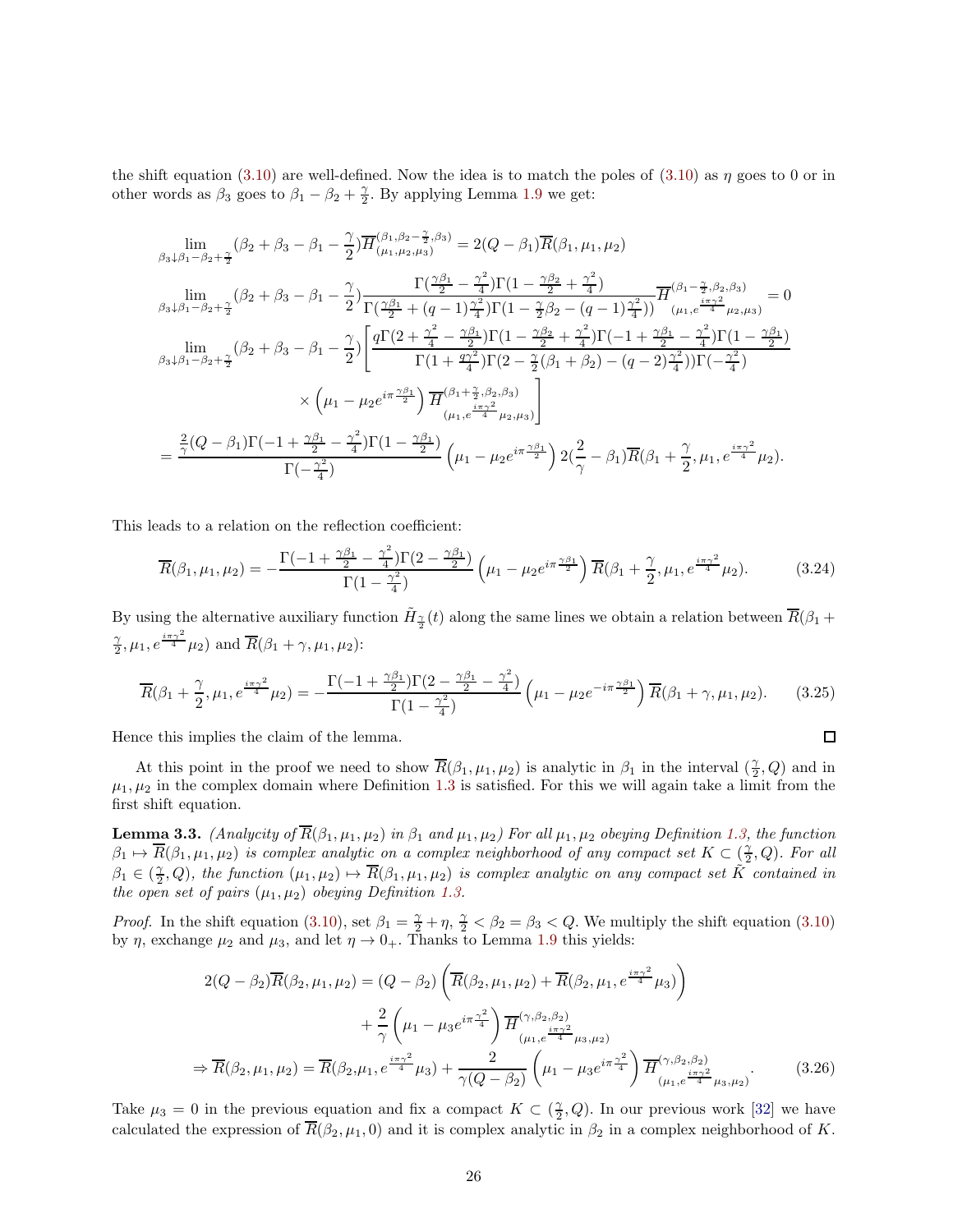By the result of Lemma [5.8](#page-52-0) we know the function  $\overline{H}^{(\gamma,\beta_2,\beta_2)}_{(\mu_1,0,\mu_2)}$  $(\mu_1, \mu_2, \mu_2)$  is also complex analytic in  $\beta_2$  in a complex neighborhood of K. Therefore the above equation with  $\mu_3 = 0$  implies the claim of analycity for  $\beta_2 \mapsto \overline{R}(\beta_2, \mu_1, \mu_2)$ . The exact same reasoning implies the analycity of  $(\mu_1, \mu_2) \mapsto \overline{R}(\beta_2, \mu_1, \mu_2)$ .  $\overline{R}(\beta_2, \mu_1, \mu_2)$ . The exact same reasoning implies the analycity of  $(\mu_1, \mu_2) \mapsto \overline{R}(\beta_2, \mu_1, \mu_2)$ .

## 3.2.2 OPE with reflection and the reflection principle

We now move to performing the OPE with reflection. We rely extensively on Lemma [5.6](#page-46-1) and Lemma [5.7](#page-50-0) giving the Taylor expansions using the reflection coefficient. As in Section [2.2](#page-19-0) we first use OPE with reflection for  $\chi = \frac{\gamma}{2}$  to obtain the reflection principle.

<span id="page-26-3"></span>**Lemma 3.4** (Reflection principle for  $\overline{H}$ ). *Consider parameters*  $\mu_1, \mu_2, \mu_3, \beta_1, \beta_2, \beta_3$  *such that*  $\beta_1 \in (\frac{\gamma}{2}, Q)$ and satisfying the parameter range [\(1.17\)](#page-5-3) for  $\overline{H}^{(\beta_1,\beta_2,\beta_3)}_{(\mu_1,\mu_2,\mu_3)}$  and  $\overline{R}(\beta_1,\mu_1,\mu_2)$  to be well-defined. Then one can *meromorphically extend*  $\beta_1 \mapsto \overline{H}_{(\mu_1,\mu_2,\mu_3)}^{(\beta_1,\beta_2,\beta_3)}$  $\binom{(p_1,p_2,p_3)}{(p_1,p_2,p_3)}$  beyond the point  $\beta_1 = Q$  by the following relation:

<span id="page-26-1"></span>
$$
\overline{H}^{(\beta_1, \beta_2, \beta_3)}_{(\mu_1, \mu_2, \mu_3)} = -\frac{\Gamma(\frac{2\beta_1}{\gamma} - \frac{4}{\gamma^2})\Gamma(\frac{\beta_2 + \beta_3 - \beta_1}{\gamma})}{\Gamma(\frac{\beta_1 + \beta_2 + \beta_3 - 2Q}{\gamma})}\overline{R}(\beta_1, \mu_1, \mu_2)\overline{H}^{(2Q - \beta_1, \beta_2, \beta_3)}_{(\mu_1, \mu_2, \mu_3)}.
$$
(3.27)

*The quantity*  $\overline{H}^{(2Q-\beta_1,\beta_2,\beta_3)}_{(\mu_1,\mu_2,\mu_3)}$  *is thus well-defined as long as*  $\overline{H}^{(\beta_1,\beta_2,\beta_3)}_{(\mu_1,\mu_2,\mu_3)}$  *and*  $\overline{R}(\beta_1,\mu_1,\mu_2)$  *are well-defined. Similarly, for*  $(\mu_1, \mu_2)$  *satisfying the constraint of Definition [1.3,](#page-4-1) we can analytically extend*  $\beta_1 \mapsto R(\beta_1, \mu_1, \mu_2)$ *to the range*  $(\frac{\gamma}{2}, Q + \frac{2}{\gamma})$  *thanks to the relation:* 

<span id="page-26-2"></span>
$$
\overline{R}(\beta_1, \mu_1, \mu_2) \overline{R}(2Q - \beta_1, \mu_1, \mu_2) = \frac{1}{\Gamma(1 - \frac{2(Q - \beta_1)}{\gamma})\Gamma(1 + \frac{2(Q - \beta_1)}{\gamma})}.
$$
\n(3.28)

*Proof.* Throughout the proof we keep the same notations as used in the proof of Lemma [3.1](#page-22-3) for the solution space of the hypergeometric equation satisfied by  $H_{\frac{\gamma}{2}}(t)$ . The first step is to assume  $\beta_1 \in (Q - \beta_0, Q)$  so that we can apply the result of Lemma [5.7](#page-50-0) and identify the value of  $C_2$  to be:

<span id="page-26-0"></span>
$$
C_2 = \frac{2(Q - \beta_1)}{\gamma} \frac{\Gamma(\frac{2}{\gamma}(\beta_1 - Q))\Gamma(\frac{2}{\gamma}(Q - \beta_1) - q)}{\Gamma(-q)} \overline{R}(\beta_1, \mu_1, \mu_2) \overline{H}^{(2Q - \beta_1 - \frac{\gamma}{2}, \beta_2, \beta_3)}_{(\mu_1, e^{i\pi} \frac{\gamma^2}{4} \mu_2, e^{\frac{i\pi \gamma^2}{4}} \mu_3)}.
$$
(3.29)

The key argument is to observe that since by Lemma [5.8](#page-52-0)  $\beta_1 \mapsto H_{\frac{\gamma}{2}}(t)$  is complex analytic so is the coefficient  $C_2$ . By using this combined with the analycity of  $\overline{R}$  and  $\overline{H}$ , we can extend the range of validity of equation [\(3.29\)](#page-26-0) from  $\beta_1 \in (Q - \beta_0, Q)$  to  $\beta_1 \in (\frac{2}{\gamma}, Q)$ . Now equation [\(3.16\)](#page-23-3) derived in the the proof of Lemma [3.1](#page-22-3) gives us an alternative expression for  $C_2$ , which is valid for  $\beta_1 \in (\frac{2}{2}, \frac{2}{\gamma})$ . The analycity of  $\beta_1 \mapsto C_2$  in a complex neighborhood of  $\frac{2}{\gamma}$  then implies that one can "glue" together the two expressions for  $C_2$ . More precisely the equality,

$$
\frac{2(Q-\beta_{1})}{\gamma} \frac{\Gamma(\frac{2}{\gamma}(\beta_{1}-Q))\Gamma(\frac{2}{\gamma}(Q-\beta_{1})-q)}{\Gamma(-q)} \overline{R}(\beta_{1},\mu_{1},\mu_{2}) \overline{H}^{(2Q-\beta_{1}-\frac{\gamma}{2},\beta_{2},\beta_{3})}_{(\mu_{1},e^{i\pi}\frac{\gamma^{2}}{4}\mu_{2},e^{\frac{i\pi\gamma^{2}}{4}}\mu_{3})}
$$
(3.30)  

$$
= q \frac{\Gamma(-1+\frac{\gamma\beta_{1}}{2}-\frac{\gamma^{2}}{4})\Gamma(1-\frac{\gamma\beta_{1}}{2})}{\Gamma(-\frac{\gamma^{2}}{4})} \left(\mu_{1}-\mu_{2}e^{i\pi\frac{\gamma\beta_{1}}{2}}\right) \overline{H}^{(\beta_{1}+\frac{\gamma}{2},\beta_{2},\beta_{3})}_{(\mu_{1},e^{\frac{i\pi\gamma^{2}}{4}\mu_{2},e^{\frac{i\pi\gamma^{2}}{4}}\mu_{3})}},
$$

provides the desired analytic continuation of  $\overline{H}$ . To land on the form of the reflection equation given in the lemma one needs to replace  $\beta_1$  by  $\beta_1 - \frac{\gamma}{2}$ . This transforms  $\overline{R}(\beta_1, \mu_1, \mu_2)$  into  $\overline{R}(\beta_1 - \frac{\gamma}{2}, \mu_1, \mu_2)$  which we can shift back to  $\overline{R}(\beta_1,\mu_1,e^{\frac{i\pi\gamma^2}{4}}\mu_2)$  using the shift equation [\(3.24\)](#page-25-1). Lastly we perform the parameter replacement  $e^{\frac{i\pi\gamma^2}{4}}\mu_2$  to  $\mu_2$  and  $e^{\frac{i\pi\gamma^2}{4}}\mu_3$  to  $\mu_3$ . Therefore this implies the claim of the reflection principle for  $\overline{H}$ . The claim for  $\overline{R}$  is then an immediate consequence of applying twice [\(3.27\)](#page-26-1), where once we replace  $\beta_1$ by  $2Q - \beta_1$ . □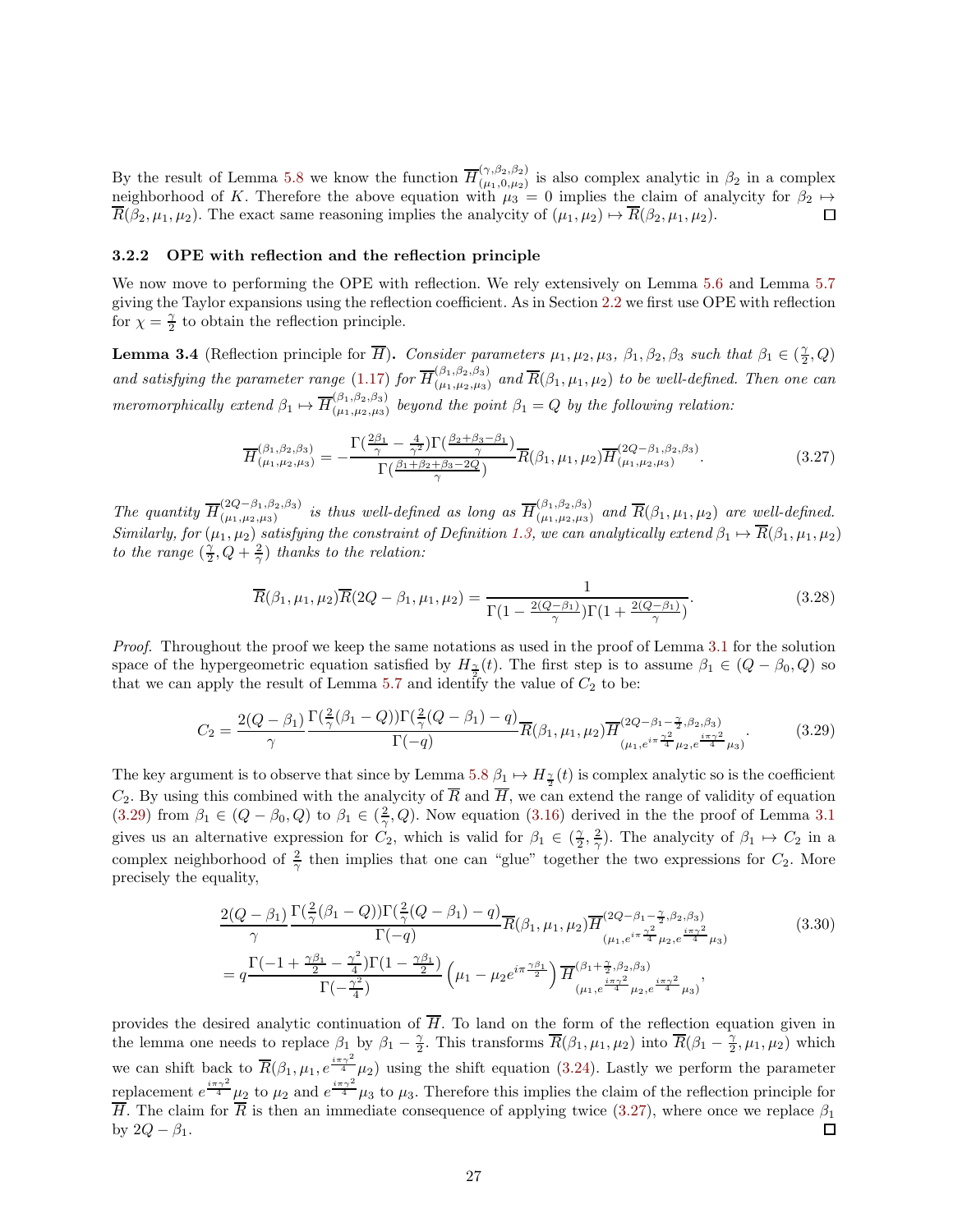# 3.2.3 Analytic continuation of  $\overline{H}$  and  $\overline{R}$

At this stage we will use the shift equations we have derived to analytically continue  $\overline{H}$  and  $\overline{R}$  both in the parameters  $\beta_i$  and  $\mu_i$ . The analytic continuations will be defined in a larger range of parameters than the one of Definition [1.5](#page-5-1) required for the GMC expression to be well-defined.

**Lemma 3.5.** *(Analytic continuation of*  $\overline{R}$ *)* For all  $\mu_1, \mu_2$  *obeying the constraint of Definition [1.3,](#page-4-1) the*  $function \beta_1 \mapsto \overline{R}(\beta_1, \mu_1, \mu_2)$  *originally defined on the interval*  $(\frac{\gamma}{2}, Q)$  *extends to a meromorphic function defined in a complex neighborhood of* R *and satisfying the shift equation:*

<span id="page-27-0"></span>
$$
\overline{R}(\beta_1, \mu_1, \mu_2) = -\frac{\Gamma(-1 + \frac{\gamma \beta_1}{2} - \frac{\gamma^2}{4})\Gamma(2 - \frac{\gamma \beta_1}{2} - \frac{\gamma^2}{4})}{\Gamma(1 - \frac{\gamma^2}{4})^2} \frac{\pi}{\sin(\pi \frac{\gamma \beta_1}{2})} \left| \mu_1 - \mu_2 e^{i\pi \frac{\gamma \beta_1}{2}} \right|^2 \overline{R}(\beta_1 + \gamma, \mu_1, \mu_2). \tag{3.31}
$$

*Furthermore, for a fixed*  $\beta_1$  *in the above complex neighborhood of* R, *the function*  $\overline{R}(\beta_1, e^{i\pi\gamma(\sigma_1-\frac{Q}{2})}, e^{i\pi\gamma(\sigma_2-\frac{Q}{2})})$ *extends to a meromorphic function of*  $(\sigma_1, \sigma_2)$  *on*  $\mathbb{C}^2$ *.* 

*Proof.* Fix  $\mu_1$  and  $\mu_2$  obeying the constraint of Definition [1.3.](#page-4-1) The function  $\beta_1 \mapsto \overline{R}(\beta_1, \mu_1, \mu_2)$  is originally defined on  $(\frac{\gamma}{2}, Q)$  which has length  $\frac{2}{\gamma}$ , but using [\(3.28\)](#page-26-2) we can analytically extend its definition to an interval of length  $\frac{4}{\gamma}$ , i.e. the interval  $\beta_1 \in (\frac{\gamma}{2}, Q + \frac{2}{\gamma})$ . This gives us a large enough interval to successively apply both shift equations of Lemma [3.2](#page-24-1) and derive the shift equation [\(3.31\)](#page-27-0) written above. The advantage of [\(3.31\)](#page-27-0) is it only shifts the parameter  $\beta_1$  and thus combined with Lemma [3.3](#page-25-2) it implies the analytic continuation of  $\beta_1 \mapsto \overline{R}(\beta_1, \mu_1, \mu_2)$  to a meromorphic function defined in a complex neighborhood of the real line. Now that the function  $\overline{R}$  has been analytically extended as a function of  $\beta_1$ , the analytic continuation in  $(\sigma_1, \sigma_2)$ follows directly from the shift equations of Lemma [3.2.](#page-24-1) □

<span id="page-27-1"></span>**Lemma 3.6.** *(Analytic continuation of*  $\overline{H}$ *)* Fix  $\mu_1, \mu_2, \mu_3$  *obeying the condition of Definition [1.3.](#page-4-1)* The  $function (\beta_1, \beta_2, \beta_3) \mapsto \overline{H}_{(\mu_1, \mu_2, \mu_3)}^{(\beta_1, \beta_2, \beta_3)}$  *originally defined in the parameter range given by* [\(1.17\)](#page-5-3) *extends to a meromorphic function of the three variables in a small complex neighborhood of*  $\mathbb{R}^3$ . Now fix  $\beta_1, \beta_2, \beta_3$  *in this complex neighborhood of*  $\mathbb{R}^3$  *and write*  $\mu_i := e^{i\pi \gamma (\sigma_i - \frac{Q}{2})}$  *with the convention that*  $\text{Re}(\sigma_i) = \frac{Q}{2}$  *when*  $\mu_i > 0$ *. The function*

$$
(\sigma_1, \sigma_2, \sigma_3) \mapsto \overline{H}_{(e^{i\pi\gamma(\sigma_1 - \frac{Q}{2})}, e^{i\pi\gamma(\sigma_2 - \frac{Q}{2})}, e^{i\pi\gamma(\sigma_3 - \frac{Q}{2})})}^{(\beta, \beta, 32)}
$$

*then extends to a meromorphic function of*  $\mathbb{C}^3$ .

*Proof.* Our starting point will be a domain  $\mathcal{E}_1$  of the parameters  $\beta_i$ ,  $\sigma_i$  where the condition [\(1.17\)](#page-5-3) is satisfied for  $\overline{H}$  to be well-defined as a GMC moment. We choose the domain

$$
\mathcal{E}_1 := \left\{ \beta_i \in \left( \frac{2}{\gamma} - \delta, Q \right) \times [-\nu, \nu], \ \sigma_i \in \left( -\frac{1}{2\gamma} + \frac{Q}{2}, \frac{1}{2\gamma} + \frac{Q}{2} \right) \times \mathbb{R} \right\}.
$$

By  $\beta_i \in (\frac{2}{\gamma} - \delta, Q) \times [-\nu, \nu]$  we mean  $\text{Re}(\beta_i) \in (\frac{2}{\gamma} - \delta, Q)$  and  $\text{Im}(\beta_i) \in [-\nu, \nu]$ , the same convention is used for the domain of  $\sigma_i$ . We have introduced  $\delta, \nu > 0$  chosen small enough so that  $(1.17)$  holds for  $\beta_i \in (\frac{2}{\gamma} - \delta, Q)$ and one can apply Lemma [5.8](#page-52-0) to show analycity of  $\overline{H}$  in all of its variables on  $\mathcal{E}_1$ . The condition on  $\delta$  is  $\delta < \frac{1}{\gamma} - \frac{\gamma}{4}$ . The proof will now be divided into several steps each corresponding to analytically extending the definition of  $\overline{H}$  on a larger domain until we finally construct a meromorphic function on the domain claimed in the lemma.

**Step 1.** We extend  $\overline{H}$  to a meromorphic function defined on the domain

$$
\mathcal{E}_2 := \left\{ \beta_i \in \left( \frac{2}{\gamma} - \delta, Q + \frac{\gamma}{2} + \delta \right) \times [-\nu, \nu], \ \sigma_i \in \left( -\frac{1}{2\gamma} + \frac{Q}{2}, \frac{1}{2\gamma} + \frac{Q}{2} \right) \times \mathbb{R} \right\}.
$$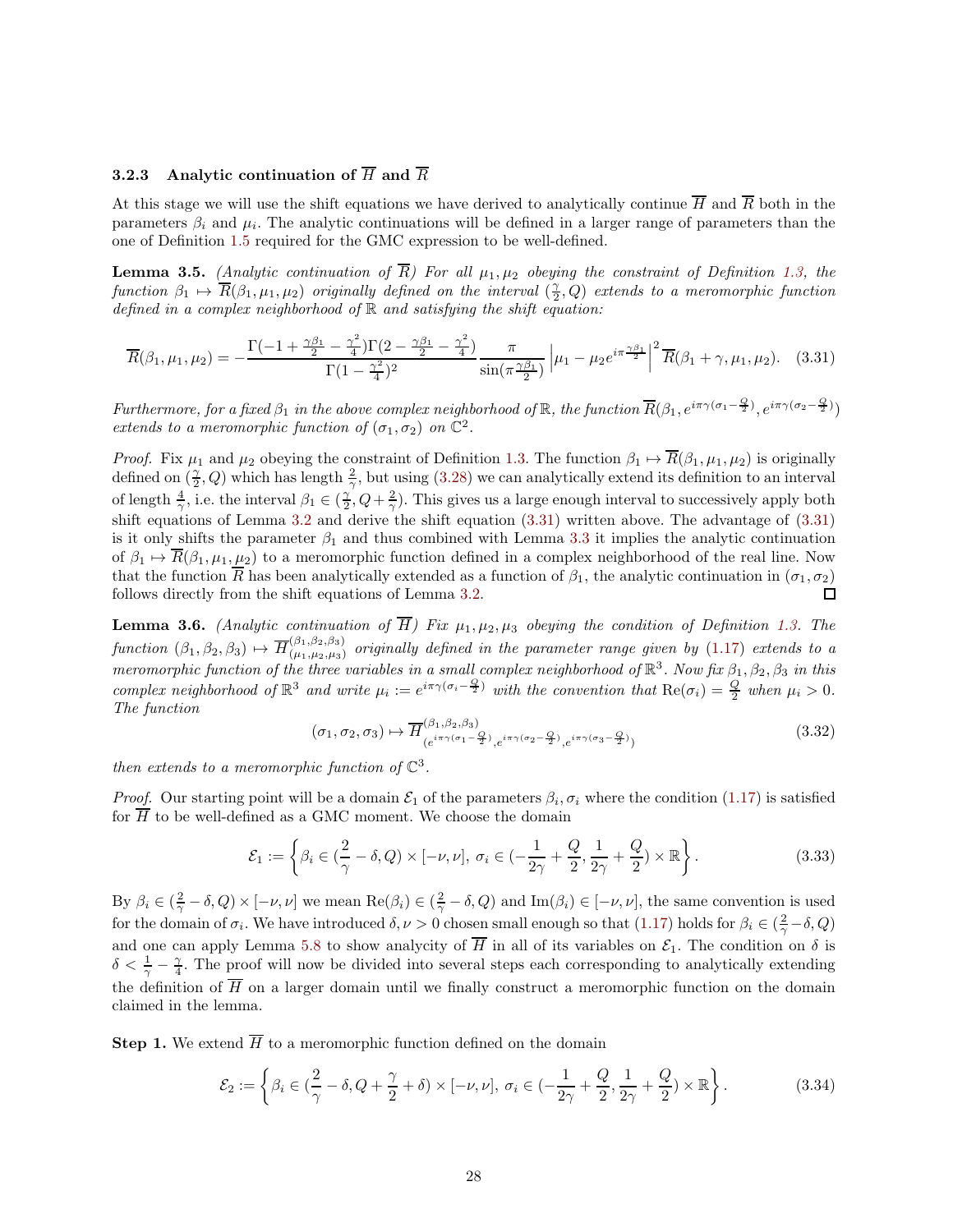To do this we simply need to apply three times the equation [\(3.27\)](#page-26-1), once for each variable. To define the value of  $\overline{H}$  for  $\beta_1, \beta_2 \in (Q, Q + \frac{2}{\gamma}), \beta_3 \in (\frac{2}{\gamma}, Q)$ , we apply twice  $(3.27)$  to obtain:

$$
\overline{H}^{(\beta_1, \beta_2, \beta_3)}_{(\mu_1, \mu_2, \mu_3)} = \frac{\Gamma(\frac{2\beta_1}{\gamma} - \frac{4}{\gamma^2})\Gamma(\frac{2\beta_2}{\gamma} - \frac{4}{\gamma^2})\Gamma(\frac{2Q - \beta_1 - \beta_2 + \beta_3}{\gamma})}{\Gamma(\frac{\beta_1 + \beta_2 + \beta_3 - 2Q}{\gamma})}\overline{R}(\beta_1, \mu_1, \mu_2)\overline{R}(\beta_2, \mu_1, \mu_2)\overline{H}^{(2Q - \beta_1, 2Q - \beta_2, \beta_3)}_{(\mu_1, \mu_2, \mu_3)} \tag{3.35}
$$

Notice this equation is symmetric with respect to  $\beta_1, \beta_2$  as excepted as we need to get the same answer wether we first apply the reflection with respect to  $\beta_1$  or  $\beta_2$ . The procedure works similarly for  $\beta_3$ . Hence we have extended  $\overline{H}$  to  $\mathcal{E}_2$ .

**Step 2.** Here we fix a  $\sigma_2$  such  $\sigma_2$  and  $\sigma_2 + \frac{\gamma}{4}$  are both in  $\left(-\frac{1}{2\gamma} + \frac{Q}{2}, \frac{1}{2\gamma} + \frac{Q}{2}\right) \times \mathbb{R}$ , in other words  $\sigma_2 \in$  $\left(-\frac{1}{2\gamma}+\frac{Q}{2},\frac{1}{2\gamma}+\frac{Q}{2}-\frac{\gamma}{4}\right)\times\mathbb{R}$ . Notice this set is not empty since  $\frac{\gamma}{4}<\frac{1}{\gamma}$ . We will now first extend  $\overline{H}$  to the following domain

$$
\mathcal{E}_3 := \left\{ \beta_1 \in (Q - \gamma - \delta, Q + \gamma + \delta) \times [-\nu, \nu], \ \beta_2, \beta_3 \in \left(\frac{2}{\gamma} - \delta, Q + \frac{\gamma}{2} + \delta\right) \times [-\nu, \nu], \right\}
$$
\n
$$
\sigma_1, \sigma_3 \in \left(-\frac{1}{2\gamma} + \frac{Q}{2}, \frac{1}{2\gamma} + \frac{Q}{2}\right) \times \mathbb{R}, \ \sigma_2 \in \left(-\frac{1}{2\gamma} + \frac{Q}{2}, \frac{1}{2\gamma} + \frac{Q}{2} - \frac{\gamma}{4}\right) \times \mathbb{R} \right\}.
$$
\n(3.36)

To do this we will use the shift equations on  $\overline{H}$  written in a more compact form as

$$
\overline{H}^{(\beta_1, \beta_2 - \frac{\gamma}{2}, \beta_3)}_{(\mu_1, \mu_2, \mu_3)} = f_1(\beta_1, \beta_2) \overline{H}^{(\beta_1 - \frac{\gamma}{2}, \beta_2, \beta_3)}_{(\mu_1, e^{\frac{i\pi\gamma^2}{4}}\mu_2, \mu_3)} + f_2(\beta_1, \beta_2) \overline{H}^{(\beta_1 + \frac{\gamma}{2}, \beta_2, \beta_3)}_{(\mu_1, e^{\frac{i\pi\gamma^2}{4}}\mu_2, \mu_3)},
$$
\n(3.37)

$$
\overline{H}^{(\beta_1, \beta_2 + \frac{\gamma}{2}, \beta_3)}_{(\mu_1, e^{i\pi \frac{\gamma^2}{4}} \mu_2, \mu_3)} = f_3(\beta_1, \beta_2) \overline{H}^{(\beta_1 - \frac{\gamma}{2}, \beta_2, \beta_3)}_{(\mu_1, \mu_2, \mu_3)} + f_4(\beta_1, \beta_2) \overline{H}^{(\beta_1 + \frac{\gamma}{2}, \beta_2, \beta_3)}_{(\mu_1, \mu_2, \mu_3)},
$$
\n(3.38)

for some explicit functions  $f_1, f_2, f_3, f_4$ . The main idea is that if in the above shift equations two of three terms are well-defined - meaning the parameters of the two H functions belong to  $\mathcal{E}_2$  - the third term will be defined by the shift equation. Fix  $\beta_2 \in (\frac{2}{\gamma} - \delta, Q) \times [-\nu, \nu], \sigma_2 \in (-\frac{1}{2\gamma} + \frac{Q}{2}, \frac{1}{2\gamma} + \frac{Q}{2} - \frac{\gamma}{4}) \times \mathbb{R}$ . Then for  $\beta_1 \in (\frac{2}{\gamma} - \delta, Q) \times [-\nu, \nu]$ , the shift [\(3.38\)](#page-28-0) defines  $\overline{H}$  for  $\beta_1 \in (\frac{2}{\gamma} - \frac{\gamma}{2} - \delta, \frac{2}{\gamma} - \delta] \times [-\nu, \nu]$ . Indeed the two terms

<span id="page-28-3"></span><span id="page-28-2"></span><span id="page-28-1"></span><span id="page-28-0"></span>
$$
\overline{H}^{(\beta_1, \beta_2 + \frac{\gamma}{2}, \beta_3)}_{(\mu_1, e^{i\pi \frac{\gamma^2}{4}} \mu_2, \mu_3)}, \quad \overline{H}^{(\beta_1 + \frac{\gamma}{2}, \beta_2, \beta_3)}_{(\mu_1, \mu_2, \mu_3)},
$$
\n(3.39)

are well-defined and so the shift equation provides the definition of  $\overline{H}_{(\mu_1,\mu_2,\mu_3)}^{(\beta_1-\frac{\gamma}{2},\beta_2,\beta_3)}$  $(\mu_1, \mu_2, \mu_3)$ . Then by applying equation [\(3.27\)](#page-26-1) as in the first step we can extend the range of  $\beta_1$  and  $\beta_2$  respectively to  $(Q-\gamma-\delta, Q+\gamma+\delta) \times [-\nu, \nu]$ and  $(\frac{2}{\gamma}-\delta, Q+\frac{\gamma}{2}+\delta) \times [-\nu, \nu]$ . Hence we have extended  $\overline{H}$  to the set  $\mathcal{E}_3$ . Next we are going to extend  $\overline{H}$ to the set

$$
\mathcal{E}_4 := \left\{ \beta_1 \in \mathbb{R} \times [-\nu, \nu], \ \beta_2, \beta_3 \in \left(\frac{2}{\gamma} - \delta, Q + \frac{\gamma}{2} + \delta\right) \times [-\nu, \nu], \right\}
$$
\n
$$
\sigma_1, \sigma_3 \in \left(-\frac{1}{2\gamma} + \frac{Q}{2}, \frac{1}{2\gamma} + \frac{Q}{2}\right) \times \mathbb{R}, \ \sigma_2 \in \left(-\frac{1}{2\gamma} + \frac{Q}{2}, \frac{1}{2\gamma} + \frac{Q}{2} - \frac{\gamma}{4}\right) \times \mathbb{R} \right\}.
$$
\n(3.40)

To do this let us write equation [\(3.38\)](#page-28-0) with the shift  $\beta_1 \rightarrow \beta_1 + \gamma$ 

$$
\overline{H}^{(\beta_1+\gamma,\beta_2+\frac{\gamma}{2},\beta_3)}_{(\mu_1,e^{i\pi\frac{\gamma^2}{4}}\mu_2,\mu_3)} = f_3(\beta_1+\gamma,\beta_2)\overline{H}^{(\beta_1+\frac{\gamma}{2},\beta_2,\beta_3)}_{(\mu_1,\mu_2,\mu_3)} + f_4(\beta_1+\gamma,\beta_2)\overline{H}^{(\beta_1+\frac{3\gamma}{2},\beta_2,\beta_3)}_{(\mu_1,\mu_2,\mu_3)},
$$
(3.41)

and equation [\(3.37\)](#page-28-1) with the shifts  $\beta_1 \rightarrow \beta_1 + \frac{\gamma}{2}, \beta_2 \rightarrow \beta_2 + \frac{\gamma}{2}$ 

$$
\overline{H}^{(\beta_1 + \frac{\gamma}{2}, \beta_2, \beta_3)}_{(\mu_1, \mu_2, \mu_3)} = f_1(\beta_1 + \frac{\gamma}{2}, \beta_2 + \frac{\gamma}{2}) \overline{H}^{(\beta_1, \beta_2 + \frac{\gamma}{2}, \beta_3)}_{(\mu_1, e^{\frac{i\pi\gamma^2}{4}}\mu_2, \mu_3)} + f_2(\beta_1 + \frac{\gamma}{2}, \beta_2 + \frac{\gamma}{2}) \overline{H}^{(\beta_1 + \gamma, \beta_2 + \frac{\gamma}{2}, \beta_3)}_{(\mu_1, e^{\frac{i\pi\gamma^2}{4}}\mu_2, \mu_3)}.
$$
(3.42)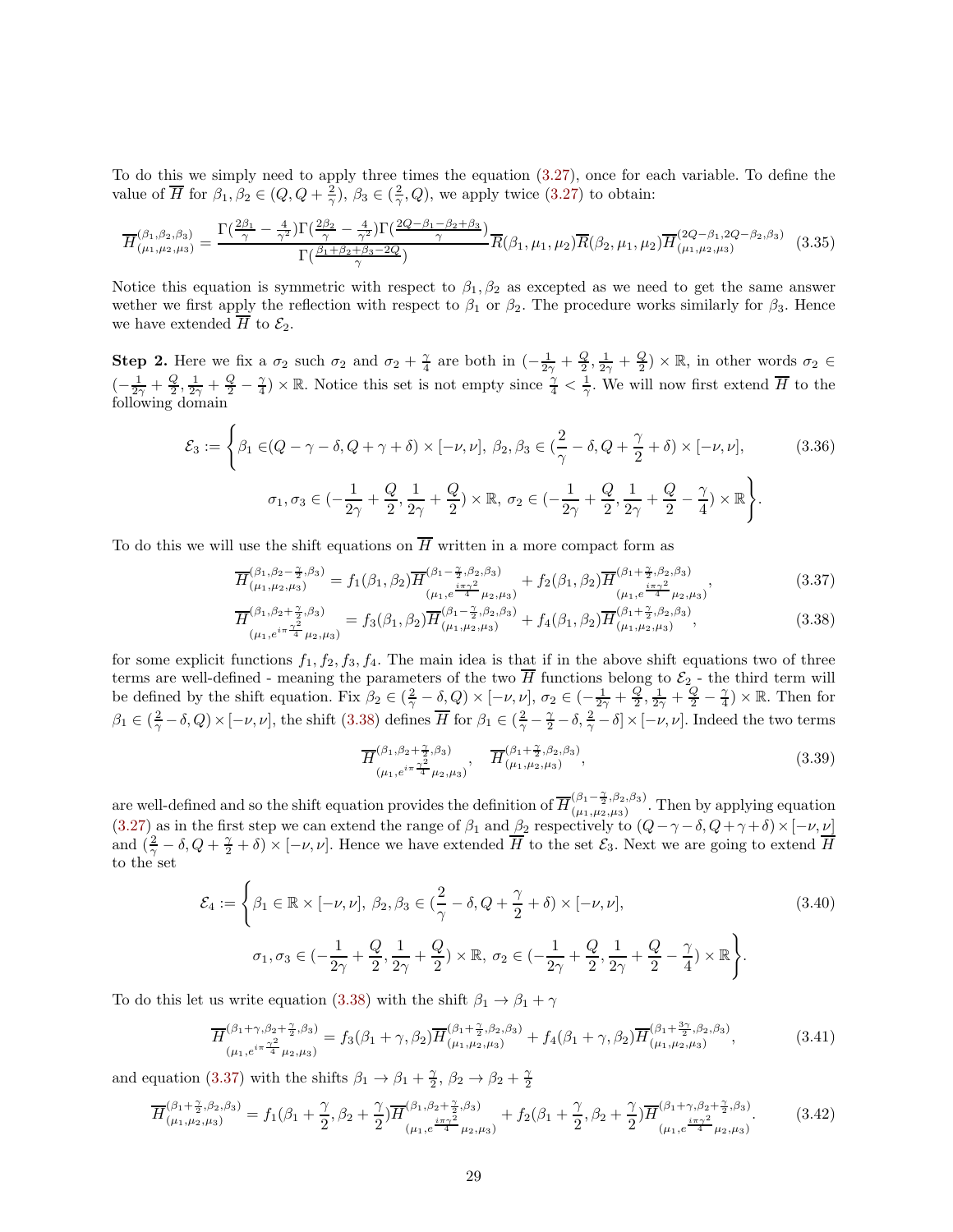Then by substituting equations  $(3.38)$  and  $(3.41)$  into  $(3.42)$  one obtains

$$
\overline{H}^{(\beta_1 + \frac{\gamma}{2}, \beta_2, \beta_3)}_{(\mu_1, \mu_2, \mu_3)} = f_1(\beta_1 + \frac{\gamma}{2}, \beta_2 + \frac{\gamma}{2}) \left( f_3(\beta_1, \beta_2) \overline{H}^{(\beta_1 - \frac{\gamma}{2}, \beta_2, \beta_3)}_{(\mu_1, \mu_2, \mu_3)} + f_4(\beta_1, \beta_2) \overline{H}^{(\beta_1 + \frac{\gamma}{2}, \beta_2, \beta_3)}_{(\mu_1, \mu_2, \mu_3)} \right) \n+ f_2(\beta_1 + \frac{\gamma}{2}, \beta_2 + \frac{\gamma}{2}) \left( f_3(\beta_1 + \gamma, \beta_2) \overline{H}^{(\beta_1 + \frac{\gamma}{2}, \beta_2, \beta_3)}_{(\mu_1, \mu_2, \mu_3)} + f_4(\beta_1 + \gamma, \beta_2) \overline{H}^{(\beta_1 + \frac{3\gamma}{2}, \beta_2, \beta_3)}_{(\mu_1, \mu_2, \mu_3)} \right)
$$
\n(3.43)

which can be rewritten as

<span id="page-29-0"></span>
$$
0 = f_1(\beta_1 + \frac{\gamma}{2}, \beta_2 + \frac{\gamma}{2}) f_3(\beta_1, \beta_2) \overline{H}_{(\mu_1, \mu_2, \mu_3)}^{(\beta_1 - \frac{\gamma}{2}, \beta_2, \beta_3)} + \left(1 + f_1(\beta_1 + \frac{\gamma}{2}, \beta_2 + \frac{\gamma}{2}) f_4(\beta_1, \beta_2) + f_2(\beta_1 + \frac{\gamma}{2}, \beta_2 + \frac{\gamma}{2}) f_3(\beta_1 + \gamma, \beta_2) \right) \overline{H}_{(\mu_1, \mu_2, \mu_3)}^{(\beta_1 + \frac{\gamma}{2}, \beta_2, \beta_3)} + f_2(\beta_1 + \frac{\gamma}{2}, \beta_2 + \frac{\gamma}{2}) f_4(\beta_1 + \gamma, \beta_2) \overline{H}_{(\mu_1, \mu_2, \mu_3)}^{(\beta_1 + \frac{3\gamma}{2}, \beta_2, \beta_3)}.
$$
\n(3.44)

This is a three term shift equation with the big advantage to contain only shifts on  $\beta_1$ . Notice there is a distance  $2\gamma$  between  $\text{Re}(\beta_1) - \frac{\gamma}{2}$  and  $\text{Re}(\beta_1) + \frac{3\gamma}{2}$  and that the set  $\mathcal{E}_3$  contains an interval of length strictly larger than  $2\gamma$  for Re( $\beta_1$ ). This means we have enough room to apply the shift equation [\(3.44\)](#page-29-0) to analytically extend  $\overline{H}$  to the set  $\mathcal{E}_4$ . Finally using the shift equations again we can extend  $\overline{H}$  to

$$
\mathcal{E}_5 := \Bigg\{\beta_1, \beta_2 \in \mathbb{R} \times [-\nu, \nu], \ \beta_3 \in \left(\frac{2}{\gamma} - \delta, Q + \frac{\gamma}{2} + \delta\right) \times [-\nu, \nu],
$$
  

$$
\sigma_1, \sigma_3 \in \left(-\frac{1}{2\gamma} + \frac{Q}{2}, \frac{1}{2\gamma} + \frac{Q}{2}\right) \times \mathbb{R}, \ \sigma_2 \in \left(-\frac{1}{2\gamma} + \frac{Q}{2}, \frac{1}{2\gamma} + \frac{Q}{2} - \frac{\gamma}{4}\right) \times \mathbb{R}\Bigg\}.
$$

We actually extend in  $\sigma_2$  to both  $\sigma_2 \in \left(-\frac{1}{2\gamma} + \frac{Q}{2}, \frac{1}{2\gamma} + \frac{Q}{2} - \frac{\gamma}{4}\right) \times \mathbb{R}$  and  $\sigma_2 - \frac{\gamma}{4} \in \left(-\frac{1}{2\gamma} + \frac{Q}{2}, \frac{1}{2\gamma} + \frac{Q}{2} - \frac{\gamma}{4}\right) \times \mathbb{R}$ . The starting domain for  $\beta_2$  is  $(\frac{2}{\gamma}-\delta, Q+\frac{\gamma}{2}+\delta)\times[-\nu, \nu]$ . To construct the extension to  $\beta_2 \in (\frac{2}{\gamma}-\frac{\gamma}{2}-\delta, \frac{2}{\gamma}-\delta]\times[-\nu, \nu]$ and  $\sigma_2 \in \left(-\frac{1}{2\gamma} + \frac{Q}{2}, \frac{1}{2\gamma} + \frac{Q}{2} - \frac{\gamma}{4}\right) \times \mathbb{R}$  one can use the shift equation [\(3.37\)](#page-28-1). Then by the reflection equa-tion [\(3.27\)](#page-26-1) one obtains all values of  $\beta_2$  in  $(Q - \gamma - \delta, Q + \gamma + \delta) \times [-\nu, \nu]$ . For the case of  $\sigma_2 - \frac{\gamma}{4} \in$  $\left(-\frac{1}{2\gamma}+\frac{Q}{2},\frac{1}{2\gamma}+\frac{Q}{2}-\frac{\gamma}{4}\right)\times\mathbb{R}$ , one first uses equation [\(3.38\)](#page-28-0) to extend the range of  $\beta_2$  to the range  $\beta_2 \in [Q + \frac{\gamma}{2} + \delta, Q + \gamma + \delta] \times [-\nu, \nu]$  then again by the reflection equation [\(3.27\)](#page-26-1) we obtain the range  $\beta_2 \in (Q - \gamma - \delta, Q + \gamma + \delta) \times [-\nu, \nu]$ . By iterating this procedure one can extend the range of  $\beta_2$  to  $\mathbb{R} \times [-\nu, \nu]$ , hence we have obtain the extension of  $\overline{H}$  to all of  $\mathcal{E}_5$ .

**Step 3.** In this step we start by writing the shift equations on  $\overline{H}$  to shift the parameters  $\beta_2, \beta_3, \sigma_3$ , namely

<span id="page-29-3"></span>
$$
\overline{H}^{(\beta_1, \beta_2, \beta_3 - \frac{\gamma}{2})}_{(\mu_1, \mu_2, \mu_3)} = f_1(\beta_2, \beta_3) \overline{H}^{(\beta_1, \beta_2 - \frac{\gamma}{2}, \beta_3)}_{(\mu_1, \mu_2, e^{\frac{i\pi\gamma^2}{4}}\mu_3)} + f_2(\beta_2, \beta_3) \overline{H}^{(\beta_1, \beta_2 + \frac{\gamma}{2}, \beta_3)}_{(\mu_1, \mu_2, e^{\frac{i\pi\gamma^2}{4}}\mu_3)},
$$
\n(3.45)

<span id="page-29-1"></span>
$$
\overline{H}^{(\beta_1, \beta_2, \beta_3 + \frac{\gamma}{2})}_{(\mu_1, \mu_2, e^{i\pi \frac{\gamma^2}{4}} \mu_3)} = f_3(\beta_2, \beta_3) \overline{H}^{(\beta_1, \beta_2 - \frac{\gamma}{2}, \beta_3)}_{(\mu_1, \mu_2, \mu_3)} + f_4(\beta_2, \beta_3) \overline{H}^{(\beta_1, \beta_2 + \frac{\gamma}{2}, \beta_3)}_{(\mu_1, \mu_2, \mu_3)}.
$$
\n(3.46)

Using these equations we will perform the meromorphic continuation to the set

$$
\mathcal{E}_6 := \left\{ \beta_i \in \mathbb{R} \times [-\nu, \nu], \ \sigma_1 \in \left( -\frac{1}{2\gamma} + \frac{Q}{2}, \frac{1}{2\gamma} + \frac{Q}{2} \right) \times \mathbb{R}, \ \sigma_2 \in \left( -\frac{1}{2\gamma} + \frac{Q}{2}, \frac{1}{2\gamma} + \frac{Q}{2} - \frac{\gamma}{4} \right) \times \mathbb{R}, \ \sigma_3 \in \mathbb{C} \right\}.
$$
\n
$$
(3.47)
$$

Notice here that the big simplification compared to the second step is that the domain of the variable  $\beta_2$ has already been extended to  $\mathbb{R} \times [-\nu, \nu]$  previously, so we only need to worry about extending  $\sigma_3$  and  $\beta_3$ . Lets first explain how to extend  $\overline{H}$  to  $\beta_3 \in (\frac{2}{\gamma} - \frac{\gamma}{2} - \delta, \frac{2}{\gamma} - \delta] \times [-\nu, \nu]$ , with  $\sigma_3$  still in  $\left(-\frac{1}{2\gamma} + \frac{Q}{2}, \frac{1}{2\gamma} + \frac{Q}{2}\right) \times \mathbb{R}$ . Notice that at  $\sigma_3 + \frac{\gamma}{4}$  the function  $\overline{H}$  is not necessarily yet well-defined. Fix  $\beta_3 \in (\frac{2}{\gamma} - \delta, Q) \times [-\nu, \nu]$ . Using the reflection equation  $(3.27)$  we can rewrite  $(3.46)$  as

<span id="page-29-2"></span>
$$
f_5(\beta_i, \sigma_i) \overline{H}^{(\beta_1, \beta_2, 2Q - \beta_3 - \frac{\gamma}{2})}_{(\mu_1, \mu_2, e^{i\pi \frac{\gamma^2}{4}} \mu_3)} = f_3(\beta_2, \beta_3) \overline{H}^{(\beta_1, \beta_2 - \frac{\gamma}{2}, \beta_3)}_{(\mu_1, \mu_2, \mu_3)} + f_4(\beta_2, \beta_3) \overline{H}^{(\beta_1, \beta_2 + \frac{\gamma}{2}, \beta_3)}_{(\mu_1, \mu_2, \mu_3)}.
$$
(3.48)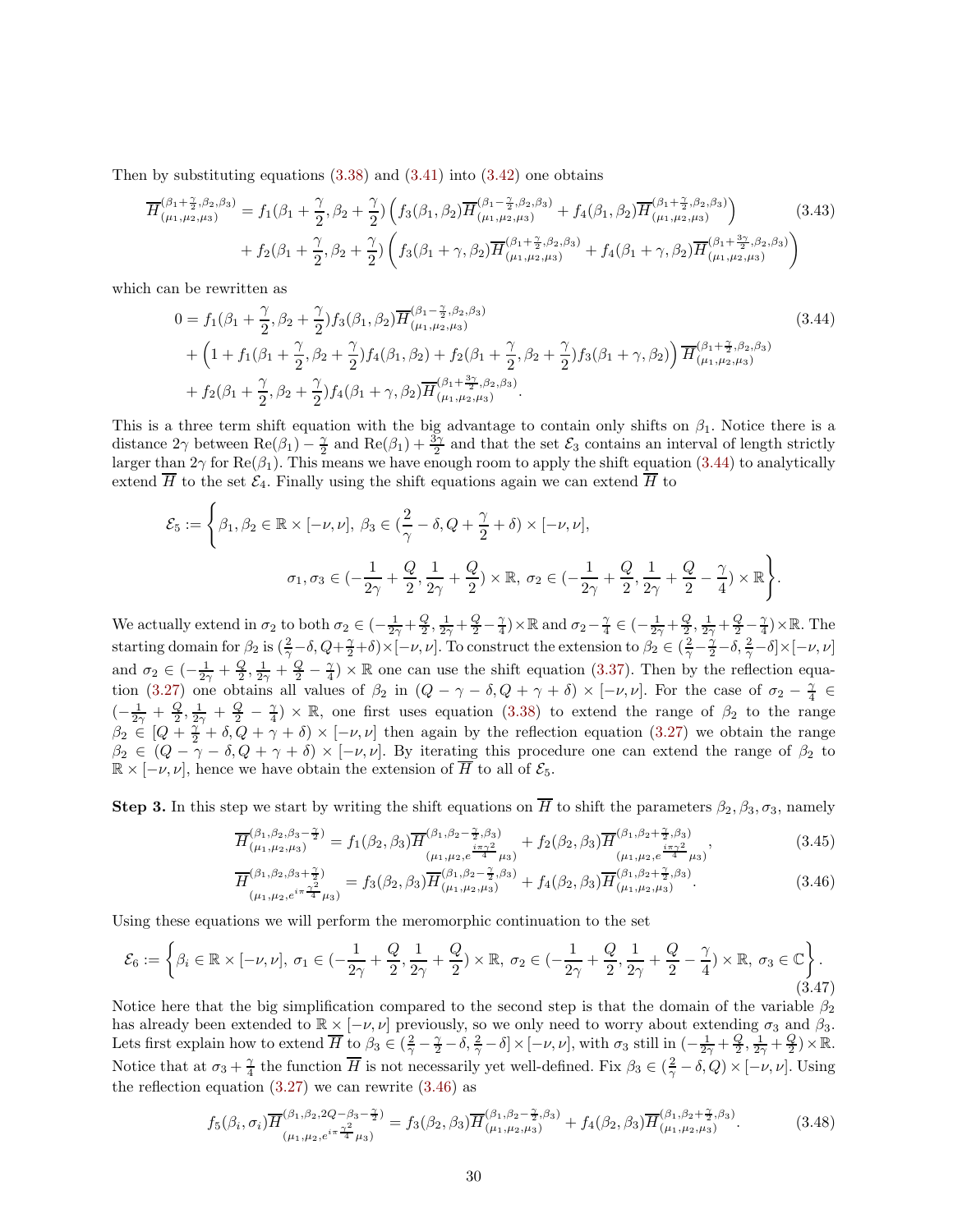for some function  $f_5$  containing the Gamma function and  $\overline{R}$  which is meromorphic in all of its parameters. This equation [\(3.48\)](#page-29-2) then allows to define the  $\overline{H}$  function in the l.h.s. still for  $\beta_3 \in (\frac{2}{\gamma} - \delta, Q) \times [-\nu, \nu]$ and  $\sigma_3 \in \left(-\frac{1}{2\gamma} + \frac{Q}{2}, \frac{1}{2\gamma} + \frac{Q}{2}\right) \times \mathbb{R}$ . Plugging this into equation [\(3.45\)](#page-29-3) with  $\beta_3$  replaced by  $2Q - \beta_3 - \frac{\gamma}{2}$  it gives a definition of both terms on the r.h.s. of [\(3.45\)](#page-29-3), which therefore implies the function  $\overline{H}_{(\mu_1,\mu_2,\mu_3)}^{(\beta_1,\beta_2,\frac{4}{\gamma}-\beta_3)}$  $(\mu_1, \mu_2, \mu_3)$  is well-defined for  $\beta_3 \in (\frac{2}{\gamma} - \delta, Q) \times [-\nu, \nu]$  and  $\sigma_3 \in (-\frac{1}{2\gamma} + \frac{Q}{2}, \frac{1}{2\gamma} + \frac{Q}{2}) \times \mathbb{R}$ . This means we have extended the range of  $\beta_3$  for  $\overline{H}$  to the interval  $(\frac{2}{\gamma}-\frac{\gamma}{2}-\delta, Q+\frac{\gamma}{2}+\delta)\times[-\nu, \nu]$  which by using the reflection equation [\(3.27\)](#page-26-1) can be extended to  $(Q - \gamma - \delta, Q + \gamma + \delta) \times [-\nu, \nu]$ , still for  $\sigma_3 \in (-\frac{1}{2\gamma} + \frac{Q}{2}, \frac{1}{2\gamma} + \frac{Q}{2}) \times \mathbb{R}$ . By iterating this procedure we can extend indefinitely the interval of  $\beta_3$  meaning that we get  $\mathbb{R} \times [-\nu, \nu]$ . Now with  $\beta_2, \beta_3$ both extended to  $\mathbb{R} \times [-\nu, \nu]$ , the shift equations [\(3.45\)](#page-29-3) and [\(3.46\)](#page-29-1) immediately imply the range of  $\sigma_3$  can be extended to C.

**Step 4.** Writing now the shift equations of  $\overline{H}$  on the parameters  $\beta_3, \beta_1, \sigma_1$ , and noting we have already extended the range of  $\beta_1, \beta_3$  to  $\mathbb{R} \times [-\nu, \nu]$ , one can now perform the analytic continuation in  $\sigma_1$  to all of  $\mathbb C$ . Hence we have extended  $\overline{H}$  to a meromorphic function defined on the set

$$
\mathcal{E}_7 := \left\{ \beta_i \in \mathbb{R} \times [-\nu, \nu], \ (\sigma_1, \sigma_3) \in \mathbb{C}^2, \ \sigma_2 \in (-\frac{1}{2\gamma} + \frac{Q}{2}, \frac{1}{2\gamma} + \frac{Q}{2} - \frac{\gamma}{4}) \times \mathbb{R} \right\}.
$$
 (3.49)

**Step 5.** Lastly we will remove the constraint on  $\sigma_2$ , namely  $\sigma_2 \in \left(-\frac{1}{2\gamma} + \frac{Q}{2}, \frac{1}{2\gamma} + \frac{Q}{2} - \frac{\gamma}{4}\right) \times \mathbb{R}$  introduced in step 2. The problem is this interval for  $\sigma_2$  has a width  $\frac{1}{\gamma} - \frac{\gamma}{4}$  which is smaller than  $\frac{\gamma}{4}$  when  $\gamma > \sqrt{2}$ . Therefore we do not always have enough room to apply the shift equations to analytically continue in  $\sigma_2$ . Instead we will notice there is an extra property of  $\overline{H}$  that we have not used yet, which is that one can perform a global scaling of the cosmological constants  $\mu_1, \mu_2, \mu_3$ . Indeed notice that for  $\mu_1, \mu_2, \mu_3$  in the probabilistic range and  $e^{i\phi}$  a small angle one can easily show using the GMC expression that

<span id="page-30-0"></span>
$$
\overline{H}^{(\beta_1, \beta_2, \beta_3)}_{(e^{i\phi}\mu_1, e^{i\phi}\mu_2, e^{i\phi}\mu_3)} = e^{\frac{i\phi}{\gamma}(2Q - \beta_1 - \beta_2 - \beta_3)} \overline{H}^{(\beta_1, \beta_2, \beta_3)}_{(\mu_1, \mu_2, \mu_3)}.
$$
(3.50)

In terms of the  $\sigma_i$  variables, this means that if one adds a global shift A to all three  $\sigma_i$ , then H is multiplied by a factor  $e^{i\pi A(2Q-\beta_1-\beta_2-\beta_3)}$ . As a sanity check, this scaling property can also be verified on the exact formula for  $\overline{H}$ , see Lemma [5.15.](#page-63-4) Thus since [\(3.50\)](#page-30-0) must hold for the meromorphic extension of  $\overline{H}$  to  $\mathcal{E}_7$ , it allow to extend  $\sigma_2$  to all of C. This completes the proof.

<span id="page-30-1"></span>
$$
\Box
$$

#### 3.2.4 Second shift equation on the reflection coefficient

Finally we will derive the second shift equation on  $\overline{R}(\beta_1, \mu_1, \mu_2)$  that will completely specify its value.

**Lemma 3.7.** *(Second shift equation for*  $\overline{R}$ *). For all*  $\mu_1, \mu_2$  *obeying the constraint of Definition [1.3,](#page-4-1) the meromorphic function*  $\beta_1 \rightarrow \overline{R}(\beta_1, \mu_1, \mu_2)$  *defined in a complex neighborhood of* R *satisfies the following shift equation:*

$$
\overline{R}(\beta,\mu_1,\mu_2) = \frac{(2\pi)^{\frac{8}{\gamma^2}}}{\gamma^2(Q-\beta)(\frac{\gamma}{2}-\beta)} \frac{1}{\Gamma(1-\frac{\gamma^2}{4})^{\frac{8}{\gamma^2}}\sin(\pi\frac{2\beta}{\gamma})\sin(\pi(\frac{2\beta}{\gamma}+\frac{4}{\gamma^2}))} \left|\mu_1^{\frac{4}{\gamma^2}} - \mu_2^{\frac{4}{\gamma^2}}e^{i\pi\frac{2\beta}{\gamma}}\right|^2 \overline{R}(\beta+\frac{4}{\gamma},\mu_1,\mu_2).
$$
\n(3.51)

*Proof.* We are now working exclusively with the choice  $\chi = \frac{2}{\gamma}$ . There will be several steps that will successively require to choose different ranges of parameters. We first place ourselves in the following range of parameters:

$$
t \in \mathbb{H}, \epsilon \in (0, \beta_0), \beta_1 = \beta_2 = Q - \epsilon, \beta_3 = \frac{2}{\gamma} + \epsilon, \mu_1 \in (0, +\infty), \mu_2, \mu_3 \in (-\infty, 0).
$$
 (3.52)

In the above  $\epsilon$  is chosen small enough, smaller than the constant  $\beta_0$  required to apply Lemma [5.6.](#page-46-1) Notice also that in this range  $q < \frac{4}{\gamma^2} \wedge \min_i \frac{2}{\gamma}(Q-\beta_i)$ . Furthermore in the above the choice of  $\mu_i$  is such that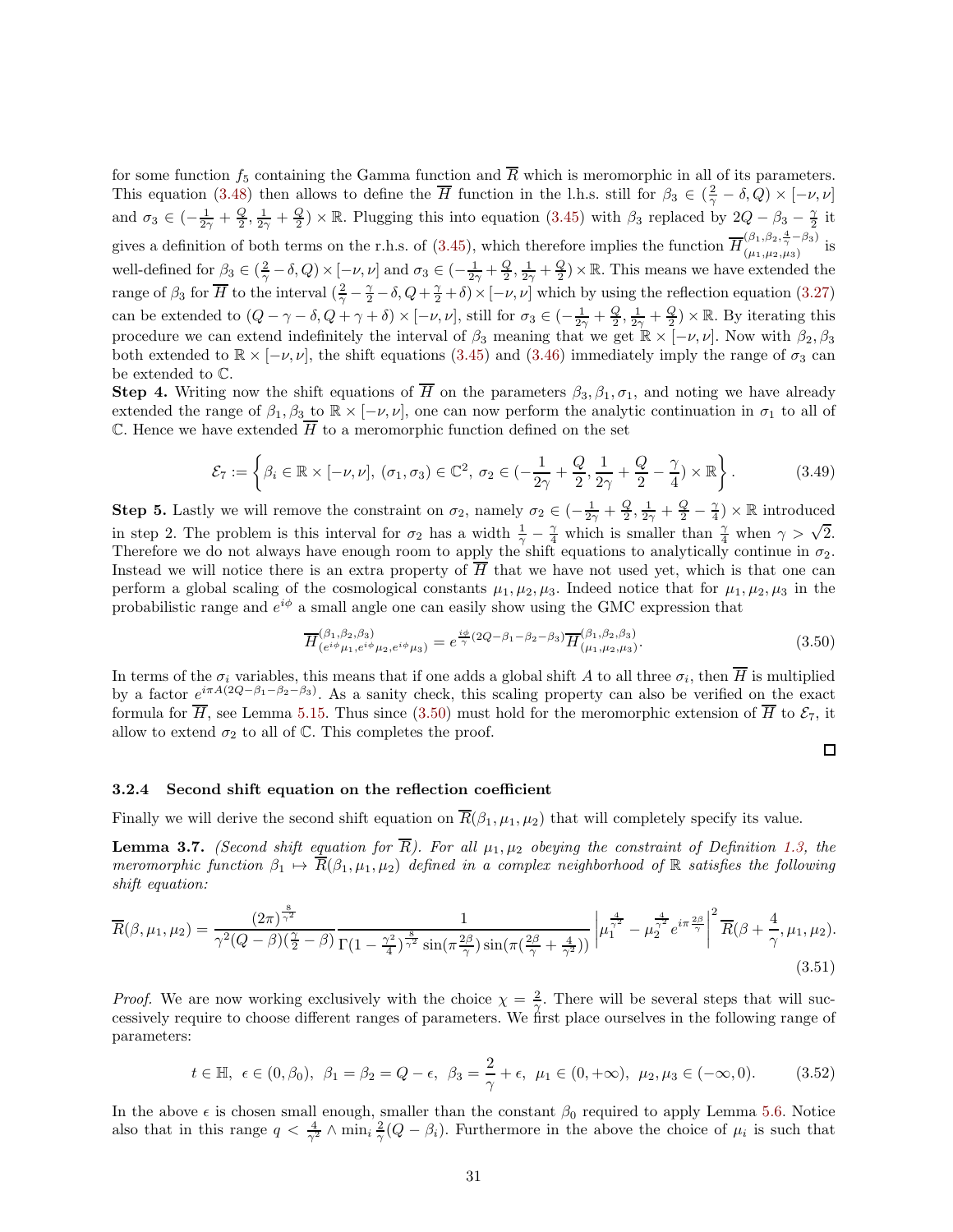we can apply Proposition [4.3](#page-42-1) giving that  $H_{\frac{2}{\gamma}}(t)$  obeys the hypergeometric equation. We can thus expand  $H_{\frac{2}{\gamma}}(t)$  on the basis,

$$
H_2(t) = C_1 F(A, B, C, t) + C_2 t^{1-C} F(1 + A - C, 1 + B - C, 2 - C, t)
$$
\n(3.53)  
\n
$$
= B_1 F(A, B, 1 + A + B - C, 1 - t) + B_2 (1 - t)^{C - A - B} F(C - A, C - B, 1 + C - A - B, 1 - t)
$$
\n
$$
= D_1 e^{i\pi A} t^{-A} F(A, 1 + A - C, 1 + A - B, t^{-1}) + D_2 e^{i\pi B} t^{-B} F(B, 1 + B - C, 1 + B - A, t^{-1}),
$$
\n(3.54)

where again  $C_1, C_2, B_1, B_2, D_1, D_2$  are parametrizing the solution space around the points 0, 1, and  $\infty$ . As before by sending  $t$  to  $0$  and to  $1$  one obtains:

$$
C_1 = H_{\frac{2}{\gamma}}(0) = \overline{H}^{(\beta_1 - \frac{2}{\gamma}, \beta_2, \beta_3)}_{(\mu_1, e^{i\pi}\mu_2, e^{i\pi}\mu_3)}, \quad B_1 = H_{\frac{2}{\gamma}}(1) = \overline{H}^{(\beta_1, \beta_2 - \frac{2}{\gamma}, \beta_3)}_{(\mu_1, \mu_2, e^{i\pi}\mu_3)}.
$$
(3.54)

Let us make some comments on the values of the  $\mu_i$  appearing in  $C_1$  and  $B_1$ . For  $C_1$  since  $\mu_2, \mu_3$  are negative,  $\mu_1, e^{i\pi}\mu_2, e^{i\pi}\mu_3$  are all positive numbers and the function  $\overline{H}$  appearing is thus well-defined as a GMC quantity. For  $B_1$  the parameters  $\mu_1$  and  $e^{i\pi}\mu_3$  are positive while  $\mu_2$  is negative, so we are no longer under the constraint of Definition [1.3,](#page-4-1) but rather in a limiting case. Since the moment of the GMC of the  $\overline{H}$  appearing in  $B_1$  is positive, i.e. the moment is equal to  $\frac{\epsilon}{\gamma}$ , we can still make sense of this GMC by a simple continuity argument. See the remark below Proposition [5.1](#page-44-0) in appendix for an explanation. Since the condition required for Lemma [5.6,](#page-46-1)  $\beta_1 \in (Q - \beta_0, Q)$ , is satisfied one then derives:

$$
C_2 = \frac{2(Q - \beta_1)}{\gamma} \frac{\Gamma(\frac{2}{\gamma}(\beta_1 - Q))\Gamma(\frac{2}{\gamma}(Q - \beta_1) - q)}{\Gamma(-q)} \overline{R}(\beta_1, \mu_1, \mu_2) \overline{H}^{(2Q - \beta_1 - \frac{2}{\gamma}, \beta_2, \beta_3)}_{(\mu_1, e^{i\pi}\mu_2, e^{i\pi}\mu_3)}.
$$
(3.55)

Now we write the connection formula [\(5.117\)](#page-59-1) linking  $C_1, B_1, C_2$ , setting  $\chi = \frac{2}{\gamma}$  in the equation below:

$$
B_1 = \frac{\Gamma(\chi(\beta_1 - \chi))\Gamma(1 - \chi\beta_2 + \chi^2)}{\Gamma(\chi(\beta_1 - \chi + q\frac{\gamma}{2})\Gamma(1 - \chi\beta_2 + \chi^2 - q\frac{\gamma\chi}{2})}C_1 + \frac{\Gamma(2 - \chi\beta_1 + \chi^2)\Gamma(1 - \chi\beta_2 + \chi^2)}{\Gamma(1 + \frac{q\gamma\chi}{2})\Gamma(2 - \chi(\beta_1 + \beta_2 - 2\chi + q\frac{\gamma}{2}))}C_2.
$$
 (3.56)

In the range of parameters we have been working with, all three constants  $C_1, B_1, C_2$  are well-defined probabilistic quantities involving GMC through a function  $\overline{H}$ . But now by the analytic continuation result of Lemma [3.6](#page-27-1) we can view the above identity as an identity of the analytic function  $\overline{H}$ , and thus it holds in the whole range of parameters where  $\overline{H}$  has been analytically continued. By repeating the above strategy in the range of parameters,

$$
t \in \mathbb{H}, \epsilon \in (0, \beta_0), \beta_1 = \beta_2 = Q - \epsilon, \beta_3 = \frac{2}{\gamma} + \epsilon, \mu_1, \mu_2 \in (0, +\infty), \mu_3 \in (-\infty, 0),
$$
 (3.57)

one can identify  $B_1$ ,  $B_2$ ,  $C_1$ . Then again we can write the connection formula [\(5.117\)](#page-59-1) linking  $B_1$ ,  $B_2$ ,  $C_1$ and extend the identity to an identity of analytic functions. We can proceed similarly for all the triples  $(B_1, B_2, D_1), (B_1, D_1, D_2), (C_1, C_2, D_1),$  and  $(C_1, D_1, D_2)$ . Viewing  $\overline{H}$  as its analytic extension given by Lemma [3.6,](#page-27-1) the values of these remaining constants are as follows:

$$
D_1 = \overline{H}_{(e^{i\pi}\mu_1, e^{i\pi}\mu_2, e^{i\pi}\mu_3)}^{(0,1)}.
$$
\n(3.58)

$$
B_2 = \frac{2(Q - \beta_2)}{\gamma} \frac{\Gamma(\frac{2}{\gamma}(\beta_2 - Q))\Gamma(\frac{2}{\gamma}(Q - \beta_2) - q)}{\Gamma(-q)} \overline{R}(\beta_2, e^{i\pi}\mu_2, e^{i\pi}\mu_3) \overline{H}^{(\beta_1, 2Q - \beta_2 - \frac{2}{\gamma}, \beta_3)}_{(\mu_1, \mu_2, e^{i\pi}\mu_3)},
$$
(3.59)

$$
D_2 = \frac{2(Q - \beta_3)}{\gamma} \frac{\Gamma(\frac{2}{\gamma}(\beta_3 - Q))\Gamma(\frac{2}{\gamma}(Q - \beta_3) - q)}{\Gamma(-q)} \overline{R}(\beta_3, \mu_1, e^{i\pi} \mu_3) \overline{H}^{(\beta_1, \beta_2, 2Q - \beta_3 - \frac{2}{\gamma})}_{(e^{i\pi} \mu_1, e^{i\pi} \mu_2, e^{i\pi} \mu_3)}.
$$
(3.60)

With this at hand we apply the connection formulas coming from the hypergeometric equation in the following way. We use the relation  $(5.117)$  expressing  $B_2$  in terms of  $C_1$  and  $C_2$ , as well as

$$
D_2 = \frac{\Gamma(C)\Gamma(A-B)}{\Gamma(A)\Gamma(C-B)}C_1 + e^{i\pi(1-C)}\frac{\Gamma(2-C)\Gamma(A-B)}{\Gamma(1-B)\Gamma(A-C+1)}C_2
$$
\n(3.61)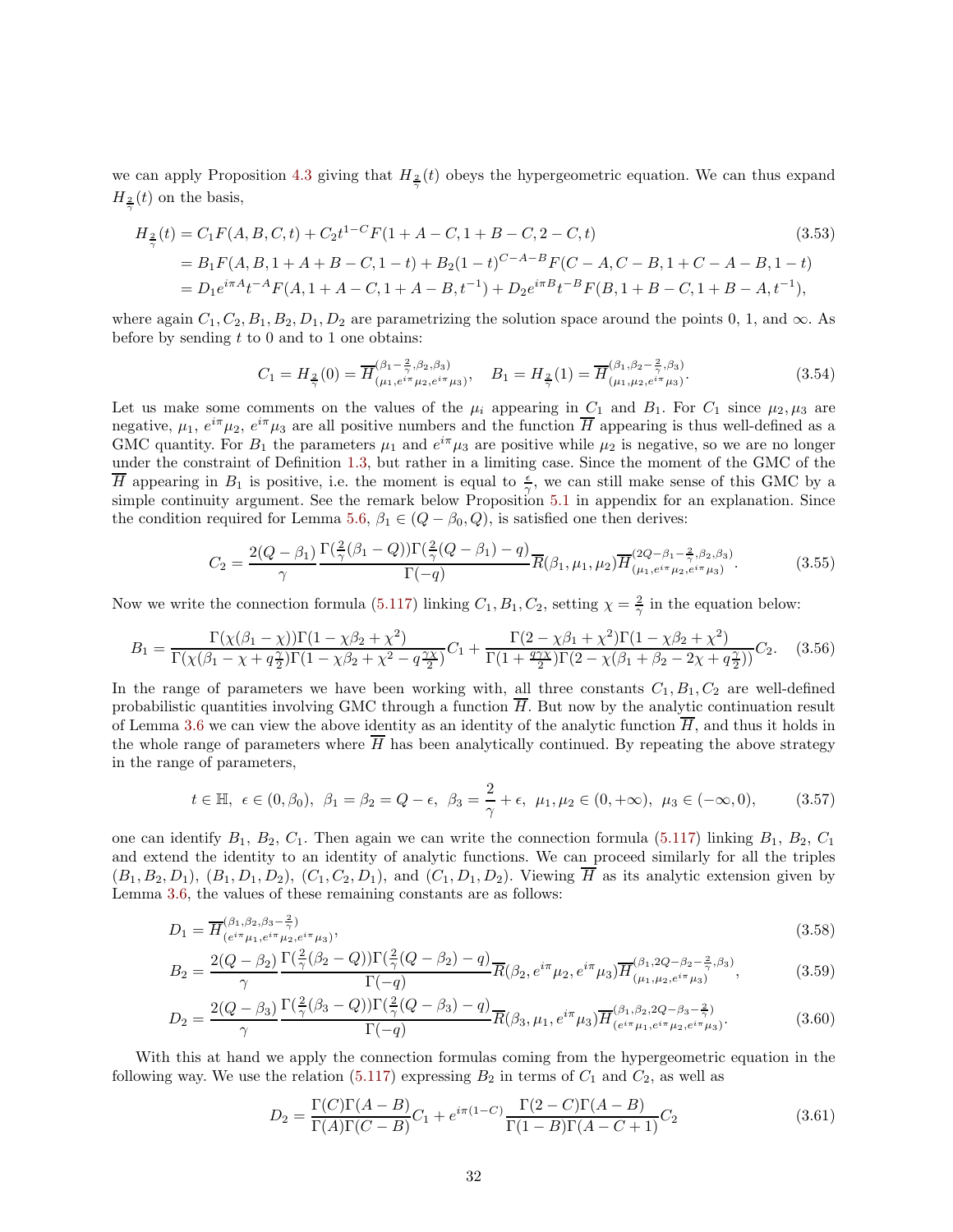coming from  $(5.116)$  to eliminate  $C_1$  and obtain the following relation:

$$
\frac{\Gamma(B)}{\Gamma(A+B-C)}B_2 - \frac{\Gamma(C-B)}{\Gamma(A-B)}D_2 = \frac{\Gamma(2-C)}{\Gamma(A-C+1)} \left(\frac{\Gamma(B)}{\Gamma(B-C+1)} - \frac{e^{i\pi(1-C)}\Gamma(C-B)}{\Gamma(1-B)}\right)C_2.
$$
 (3.62)

Let us now take  $\beta_1 = \beta \in \left(\frac{\gamma}{2}, \frac{2}{\gamma}\right)$ ,  $\beta_2 = \frac{\gamma}{2} + \eta$ ,  $\beta_3 = Q - \beta$ ,  $\mu_3 = 0$  and  $\mu_1, \mu_2$  such that the pairs  $(\mu_1, \mu_2)$ ,  $(\mu_1, e^{i\pi}\mu_2)$ ,  $(e^{i\pi}\mu_1, e^{i\pi}\mu_2)$  all obey the condition of Definition [1.3.](#page-4-1) We will study the asymptotic as  $\eta \to 0$ . Equation [\(3.62\)](#page-32-0) gives a relation between  $C_2, B_2, D_2$  which respectively contain the  $\overline{H}$  functions

<span id="page-32-0"></span>
$$
\overline{H}^{(2Q-\beta_1-\frac{2}{\gamma},\beta_2,\beta_3)}_{(\mu_1,e^{i\pi}\mu_2,0)}, \quad \overline{H}^{(\beta_1,2Q-\beta_2-\frac{2}{\gamma},\beta_3)}_{(\mu_1,\mu_2,0)}, \quad \overline{H}^{(\beta_1,\beta_2,2Q-\beta_3-\frac{2}{\gamma})}_{(e^{i\pi}\mu_1,e^{i\pi}\mu_2,0)}.
$$
\n(3.63)

One can check that the parameter range we have specified is such all three of the above  $\overline{H}$  functions obey the constraint [\(1.17\)](#page-5-3) for the GMC definition to hold. We compute

$$
q = \frac{4}{\gamma^2} - \frac{\eta}{\gamma}, \quad A = -\frac{4}{\gamma^2} + \frac{\eta}{\gamma}, \quad B = \frac{2\beta}{\gamma} - \frac{4}{\gamma^2} + \frac{\eta}{\gamma}, \quad C = \frac{2\beta}{\gamma} - \frac{4}{\gamma^2},
$$
(3.64)

and

$$
\lim_{\eta \to 0} \eta D_2 = -2(\frac{2}{\gamma} - \beta) \frac{\Gamma(\frac{2\beta}{\gamma} - \frac{4}{\gamma^2}) \Gamma(1 - \frac{2\beta}{\gamma})}{\Gamma(-\frac{4}{\gamma^2})} \overline{R}(Q - \beta, \mu_1, 0) \overline{R}(\beta + \frac{\gamma}{2}, e^{i\pi} \mu_1, 0),
$$
\n(3.65)

$$
\lim_{\eta \to 0} \eta C_2 = -2(\beta - \frac{\gamma}{2}) \frac{\Gamma(\frac{2\beta}{\gamma} - \frac{4}{\gamma^2}) \Gamma(1 - \frac{2\beta}{\gamma})}{\Gamma(-\frac{4}{\gamma^2})} \overline{R}(\beta, \mu_1, \mu_2) \overline{R}(2Q - \beta - \frac{2}{\gamma}, \mu_1, e^{i\pi} \mu_2),
$$
\n(3.66)

$$
\lim_{\eta \to 0} \eta^2 B_2 = -\frac{8}{\gamma} \lim_{\eta \to 0} \eta \overline{R}(\frac{\gamma}{2} + \eta, e^{i\pi} \mu_2, 0).
$$
\n(3.67)

To obtain the first two limits above one simply needs to apply Lemma [1.9.](#page-8-2) For the limit of  $B_2$  we use a limit calculated in [\[19\]](#page-64-9), which is straightforward to adapt to our case

$$
\lim_{\eta \to 0} \overline{H}_{(\mu_1, \mu_2, 0)}^{(\beta, Q - \eta, Q - \beta)} = 2.
$$
\n(3.68)

The moment of the GMC defining  $\overline{H}$  in this limit is  $\frac{\eta}{\gamma}$  and tends to 0, this gives a contribution 1 to the limit. But in this case there is also a concentration behavior at the insertion with parameter  $Q - \eta$ , this adds 1 to the final limit.

At this stage we need to import the result from the interval case [\[32\]](#page-65-5) where we have found the reflection coefficient  $\overline{R}_{1}^{\partial}$  $\binom{1}{1}$  ( $\beta$ ) with one of the  $\mu_i$  set to 0:

$$
\overline{R}(\beta,1,0) = \overline{R}_1^{\partial}(\beta) = \frac{(2\pi)^{\frac{2}{\gamma}(Q-\beta)-\frac{1}{2}}(\frac{2}{\gamma})^{\frac{\gamma}{2}(Q-\beta)-\frac{1}{2}}}{(Q-\beta)\Gamma(1-\frac{\gamma^2}{4})^{\frac{2}{\gamma}(Q-\beta)}}\frac{\Gamma_{\frac{\gamma}{2}}(\beta-\frac{\gamma}{2})}{\Gamma_{\frac{\gamma}{2}}(Q-\beta)}.
$$
\n(3.69)

The rest of the proof is now direct algebraic computations. Together with [\(3.28\)](#page-26-2) we have:

$$
\lim_{\eta \to 0} \eta D_2 = -2(\frac{2}{\gamma} - \beta) \mu_1^{\frac{4}{\gamma^2}} \frac{\Gamma(\frac{2\beta}{\gamma} - \frac{4}{\gamma^2}) \Gamma(1 - \frac{2\beta}{\gamma})}{\Gamma(-\frac{4}{\gamma^2})} \frac{e^{i\pi(\frac{4}{\gamma^2} - \frac{2\beta}{\gamma})}}{\Gamma(1 - \frac{2\beta}{\gamma}) \Gamma(1 + \frac{2\beta}{\gamma})} \frac{\overline{R}(\beta + \frac{\gamma}{2}, 1, 0)}{\overline{R}(\beta + Q, 1, 0)},
$$
\n
$$
= \frac{4}{\gamma} (2\pi)^{\frac{4}{\gamma^2} - 1} \mu_1^{\frac{4}{\gamma^2}} e^{i\pi(\frac{4}{\gamma^2} - \frac{2\beta}{\gamma})} \frac{\Gamma(\frac{2\beta}{\gamma} - \frac{4}{\gamma^2}) \Gamma(-\frac{2\beta}{\gamma})}{\Gamma(-\frac{4}{\gamma^2}) \Gamma(1 - \frac{\gamma^2}{4})^{\frac{4}{\gamma^2}}},
$$
\n(3.70)

$$
\lim_{\eta \to 0} \eta C_2 = \gamma \frac{\Gamma(\frac{2\beta}{\gamma} - \frac{4}{\gamma^2})}{\Gamma(-\frac{4}{\gamma^2})\Gamma(\frac{2\beta}{\gamma})} \frac{\overline{R}(\beta, \mu_1, \mu_2)}{\overline{R}(\beta + \frac{2}{\gamma}, \mu_1, e^{i\pi} \mu_2)},
$$
\n(3.71)

$$
\lim_{\eta \to 0} \eta^2 B_2 = -4(2\pi)^{\frac{4}{\gamma^2} - 1} \mu_2^{\frac{4}{\gamma^2}} e^{i\pi \frac{4}{\gamma^2}} \frac{1}{\Gamma(1 - \frac{\gamma^2}{4})^{\frac{4}{\gamma^2}}}.
$$
\n(3.72)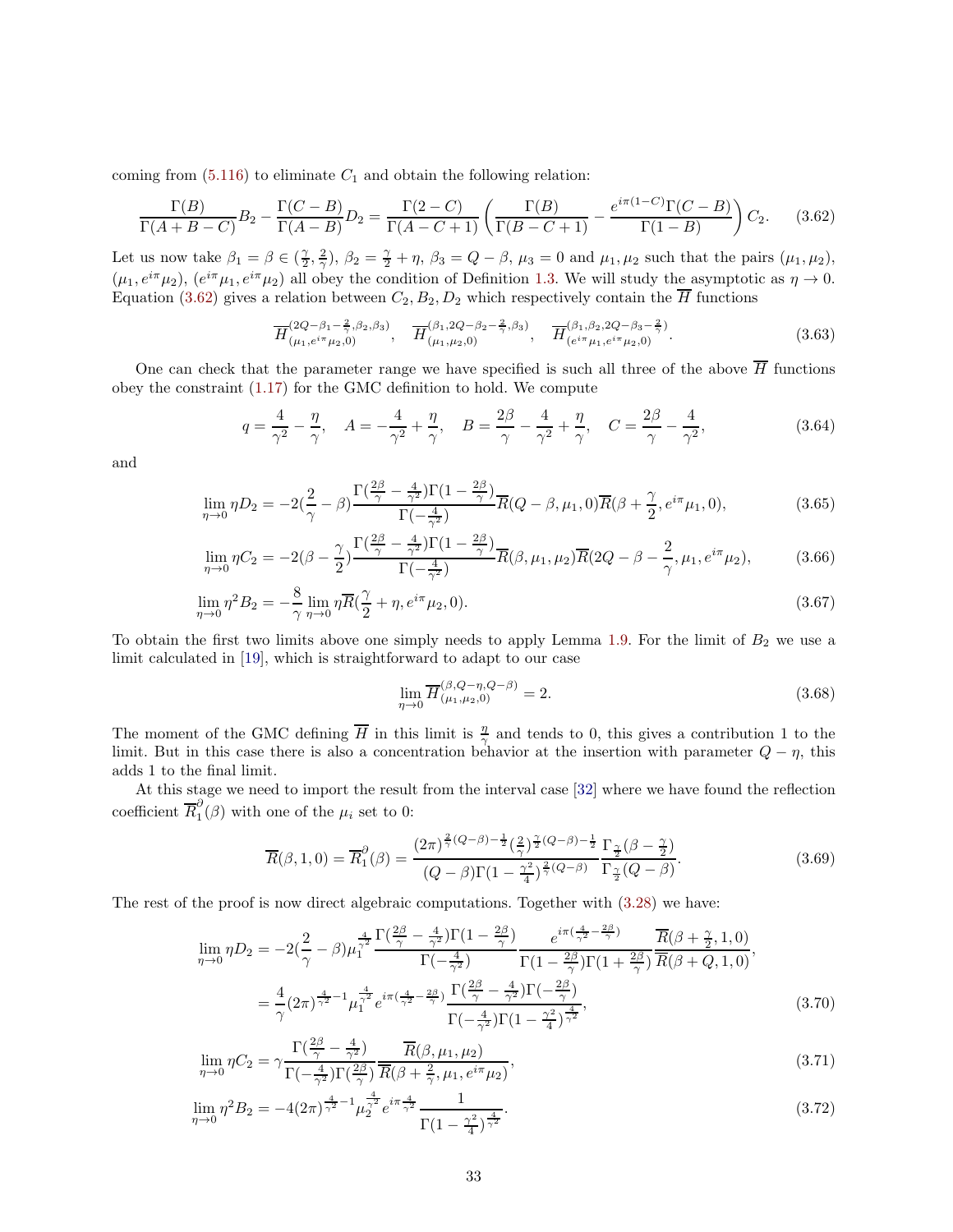Putting all these into [\(3.62\)](#page-32-0), we get:

$$
4(2\pi)^{\frac{4}{\gamma^2}-1}e^{i\pi\frac{4}{\gamma^2}}\frac{\Gamma(\frac{2\beta}{\gamma}-\frac{4}{\gamma^2})}{\Gamma(-\frac{4}{\gamma^2})\Gamma(1-\frac{\gamma^2}{4})^{\frac{4}{\gamma^2}}}(\mu_1^{\frac{4}{\gamma^2}}e^{-i\pi\frac{2\beta}{\gamma}}-\mu_2^{\frac{4}{\gamma^2}})
$$
\n
$$
=-2\gamma(Q-\beta)e^{i\pi(-\frac{2\beta}{\gamma}+\frac{4}{\gamma^2})}\frac{\Gamma(\frac{2\beta}{\gamma}-\frac{4}{\gamma^2})}{\Gamma(-\frac{4}{\gamma^2})\Gamma(\frac{2\beta}{\gamma})\Gamma(1-\frac{2\beta}{\gamma})}\frac{\overline{R}(\beta,\mu_1,\mu_2)}{\overline{R}(\beta+\frac{2}{\gamma},\mu_1,e^{i\pi}\mu_2)}.
$$
\n(3.73)

After simplification:

$$
\frac{\overline{R}(\beta,\mu_1,\mu_2)}{\overline{R}(\beta+\frac{2}{\gamma},\mu_1,e^{i\pi}\mu_2)} = -\frac{2}{\gamma(Q-\beta)}(2\pi)^{\frac{4}{\gamma^2}-1}\frac{\Gamma(\frac{2\beta}{\gamma})\Gamma(1-\frac{2\beta}{\gamma})}{\Gamma(1-\frac{\gamma^2}{4})^{\frac{4}{\gamma^2}}}(\mu_1^{\frac{4}{\gamma^2}}-\mu_2^{\frac{4}{\gamma^2}}e^{i\pi\frac{2\beta}{\gamma}}). \tag{3.74}
$$

 $\Box$ 

Similarly by repeating the same steps using the auxiliary function  $\tilde{H}_{\chi}(t)$  one obtains the shift equation:

$$
\frac{\overline{R}(\beta + \frac{2}{\gamma}, \mu_1, e^{i\pi} \mu_2)}{\overline{R}(\beta + \frac{4}{\gamma}, \mu_1, \mu_2)} = -\frac{2}{\gamma(\frac{\gamma}{2} - \beta)} (2\pi)^{\frac{4}{\gamma^2} - 1} \frac{\Gamma(\frac{2\beta}{\gamma} + \frac{4}{\gamma^2}) \Gamma(1 - \frac{2\beta}{\gamma} - \frac{4}{\gamma^2})}{\Gamma(1 - \frac{\gamma^2}{4})^{\frac{4}{\gamma^2}}} (\mu_1^{\frac{4}{\gamma^2}} - \mu_2^{\frac{4}{\gamma^2}} e^{-i\pi \frac{2\beta}{\gamma}}). \tag{3.75}
$$

Hence we arrive at [\(3.51\)](#page-30-1).

# 3.2.5 Solution of the shift equations on  $\overline{R}$

*Proof of Theorem [1.8,](#page-7-4) equation* [\(1.27\)](#page-7-2). We introduce  $\sigma_1, \sigma_2$  defined through the relation  $\mu_i := e^{i\pi \gamma (\sigma_i - \frac{Q}{2})}$ with the convention that for positive  $\mu_i$  one has  $\text{Re}(\sigma_i) = \frac{Q}{2}$ . We can thus write for  $\chi = \frac{\gamma}{2}$  or  $\frac{2}{\gamma}$  that:

$$
\left|\mu_1^{\frac{2\chi}{\gamma}} - \mu_2^{\frac{2\chi}{\gamma}} e^{i\pi\chi\beta}\right|^2 = 4e^{2i\pi\chi(\sigma_1 + \sigma_2 - Q)} \sin\left(\frac{\pi\chi}{2}(\beta + 2(\sigma_1 - \sigma_2))\right) \sin\left(\frac{\pi\chi}{2}(\beta + 2(\sigma_2 - \sigma_1))\right). \tag{3.76}
$$

One can then rewrite the two shift equations under the following form,

$$
\frac{\overline{R}(\beta,\mu_1,\mu_2)}{\overline{R}(\beta+\gamma,\mu_1,\mu_2)} = -\frac{\Gamma(-1+\frac{\gamma\beta}{2}-\frac{\gamma^2}{4})\Gamma(2-\frac{\gamma\beta}{2}-\frac{\gamma^2}{4})}{\Gamma(1-\frac{\gamma^2}{4})^2} \frac{\pi}{\sin(\pi\frac{\gamma\beta}{2})}
$$
\n
$$
\times 4e^{i\pi\gamma(\sigma_1+\sigma_2-Q)}\sin\left(\frac{\pi\gamma}{4}(\beta+2(\sigma_1-\sigma_2))\right)\sin\left(\frac{\pi\gamma}{4}(\beta+2(\sigma_2-\sigma_1))\right),
$$
\n(3.77)

$$
\frac{\overline{R}(\beta,\mu_1,\mu_2)}{\overline{R}(\beta+\frac{4}{\gamma},\mu_1,\mu_2)} = \frac{(2\pi)^{\frac{8}{\gamma^2}}}{\gamma^2(Q-\beta)(\frac{\gamma}{2}-\beta)} \frac{1}{\Gamma(1-\frac{\gamma^2}{4})^{\frac{8}{\gamma^2}}\sin(\pi\frac{2\beta}{\gamma})\sin(\pi(\frac{2\beta}{\gamma}+\frac{4}{\gamma^2}))}
$$
\n
$$
\times 4e^{\frac{4i\pi}{\gamma}(\sigma_1+\sigma_2-Q)}\sin\left(\frac{\pi}{\gamma}(\beta+2(\sigma_1-\sigma_2))\right)\sin\left(\frac{\pi}{\gamma}(\beta+2(\sigma_2-\sigma_1))\right).
$$
\n(3.78)

These two shift equation completely specify the function  $\overline{R}(\beta, \mu_1, \mu_2)$  as a function of the parameter  $\beta$  up to one value. Since we know that  $\overline{R}(Q, \mu_1, \mu_2) = 1$ , the function  $\overline{R}$  is thus uniquely specified and can be identified to be the function written in equation [\(1.27\)](#page-7-2) since it obeys the same two shift equations in  $\beta$  and has the same value at  $\beta = Q$ .  $\Box$ 

## <span id="page-33-0"></span>3.3 Solving the boundary three-point function

With the value of  $\overline{R}$  completely specified, we complete the proof of the expression for  $\overline{H}$ . The first step is to derive the additional shift equation in  $\frac{2}{\gamma}$ .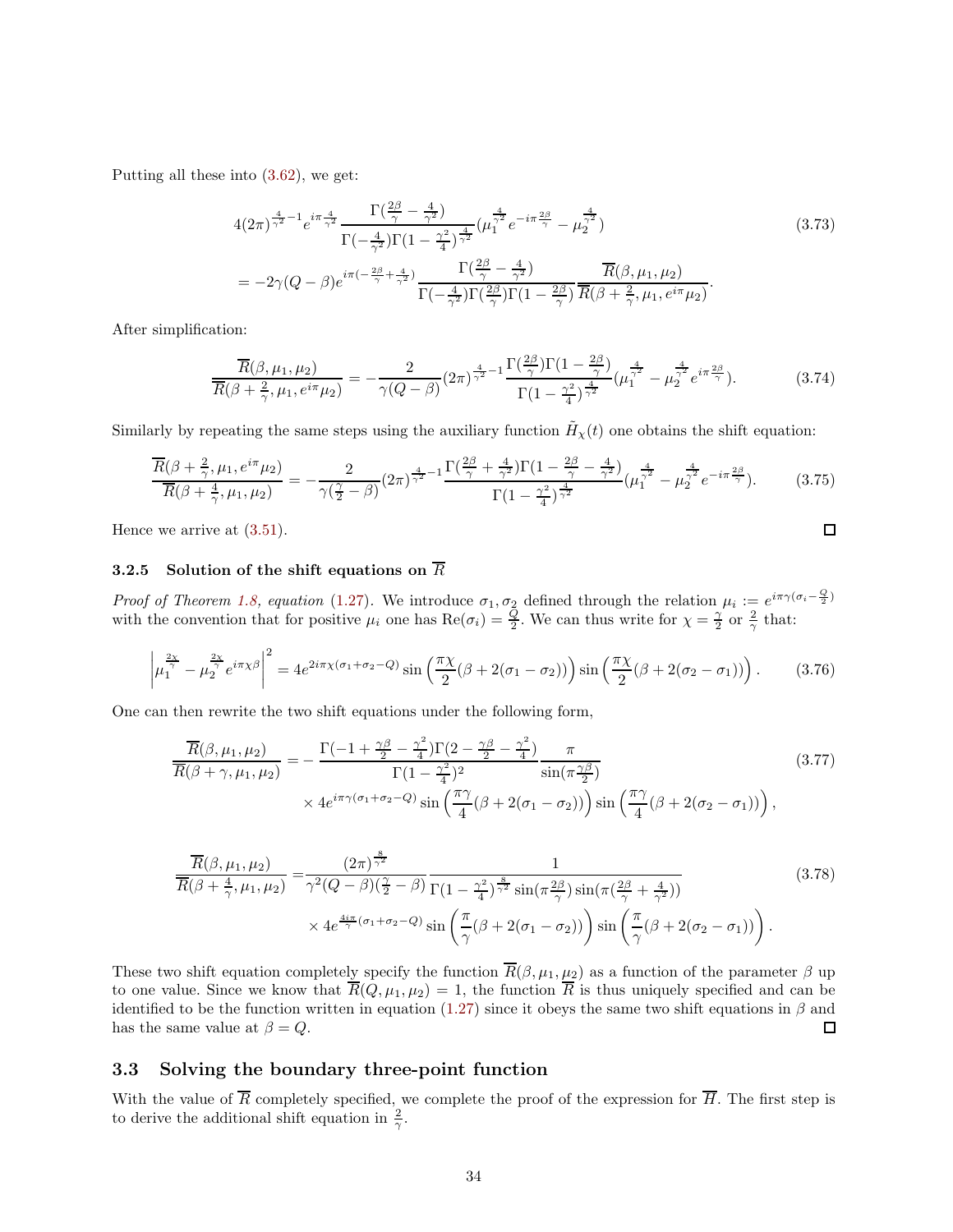## 3.3.1 The shift equations for  $\overline{H}$

<span id="page-34-2"></span>**Proposition 3.8** (Shift equations for  $\overline{H}$ ). Let  $\chi = \frac{\gamma}{2}$  or  $\frac{2}{\gamma}$ . We have the following functional equations for  $\overline{H}^{(\beta_1, \beta_2, \beta_3)}_{(\mu_1, \mu_2, \mu_3)}$  $\binom{(p_1,p_2,p_3)}{(p_1,p_2,p_3)}$ , viewed as a meromorphic function of all of its parameters,

<span id="page-34-3"></span>
$$
\overline{H}^{(\beta_1, \beta_2 - \chi, \beta_3)}_{(\mu_1, \mu_2, \mu_3)} = \frac{\Gamma(\chi(\beta_1 - \chi))\Gamma(1 - \chi\beta_2 + \chi^2)}{\Gamma(\chi(\beta_1 - \chi + q\frac{\gamma}{2}))\Gamma(1 - \chi\beta_2 + \chi^2 - q\frac{\gamma\chi}{2})} \overline{H}^{(\beta_1 - \chi, \beta_2, \beta_3)}_{(\mu_1, e^{\frac{i\pi\gamma\chi}{2}}\mu_2, \mu_3)} \tag{3.79}
$$
\n
$$
-\frac{\chi^2(2\pi)^{\frac{2\chi}{\gamma} - 1}}{\Gamma(1 - \frac{\gamma^2}{4})^{\frac{2\chi}{\gamma}}} \frac{\pi\Gamma(-q + \frac{2\chi}{\gamma})\Gamma(1 - \chi\beta_1)\Gamma(1 - \chi\beta_2 + \chi^2)(\mu_1^{\gamma} - \mu_2^{\frac{2\chi}{\gamma}}e^{2i\pi\chi\beta_1})}{\Gamma(1 - \frac{\gamma^2}{4})^{\frac{2\chi}{\gamma}}} \frac{\pi}{\sin(\pi\chi(\beta_1 - \chi))\Gamma(-q)\Gamma(1 + \frac{q\gamma\chi}{2})\Gamma(2 - \chi(\beta_1 + \beta_2 - 2\chi + q\frac{\gamma}{2}))} \overline{H}^{(\beta_1 + \chi, \beta_2, \beta_3)}_{(\mu_1, e^{\frac{i\pi\gamma\chi}{2}}\mu_2, \mu_3)},
$$
\n(3.79)

*and:*

$$
\frac{\chi^{2}(2\pi)^{\frac{2\chi}{\gamma}-1}}{\Gamma(1-\frac{\gamma^{2}}{4})^{\frac{2\chi}{\gamma}}}\frac{\Gamma(-q+\frac{2\chi}{\gamma})\Gamma(1-\chi\beta_{2})}{\Gamma(-q)}(\mu_{3}^{\frac{2\chi}{\gamma}}-\mu_{2}^{\frac{2\chi}{\gamma}}e^{i\pi\chi\beta_{2}})\overline{H}^{(\beta_{1},\beta_{2}+\chi,\beta_{3})}_{(\mu_{1},e^{i\pi\frac{\gamma\chi}{2}}\mu_{2},\mu_{3})}\n\n=\frac{\Gamma(\chi(\beta_{1}-\chi))}{\Gamma(-q\frac{\gamma\chi}{2})\Gamma(-1+\chi(\beta_{1}+\beta_{2}-2\chi+q\frac{\gamma}{2}))}\overline{H}^{(\beta_{1}-\chi,\beta_{2},\beta_{3})}_{(\mu_{1},\mu_{2},\mu_{3})}\n\n+\frac{\chi^{2}(2\pi)^{\frac{2\chi}{\gamma}-1}}{\Gamma(1-\frac{\gamma^{2}}{4})^{\frac{2\chi}{\gamma}}}\frac{\Gamma(2-\chi\beta_{1}+\chi^{2})\Gamma(-q+\frac{2\chi}{\gamma})\Gamma(1-\chi\beta_{1})\Gamma(\chi(\beta_{1}-Q))}{\Gamma(-q)\Gamma(1-\chi(\beta_{1}-\chi+q\frac{\gamma}{2})\Gamma(\chi\beta_{2}-\chi^{2}+q\frac{\gamma\chi}{2})}(\mu_{1}^{\frac{2\chi}{\gamma}}-\mu_{2}^{\frac{2\chi}{\gamma}}e^{i\pi\chi(\chi-\beta_{1})})\overline{H}^{(\beta_{1}+\chi,\beta_{2},\beta_{3})}_{(\mu_{1},\mu_{2},\mu_{3})}.
$$
\n(3.80)

*Proof.* These shift equations all come from applying [\(5.117\)](#page-59-1). The first comes from the relation,

$$
B_1 = \frac{\Gamma(\chi(\beta_1 - \chi)\Gamma(1 - \chi\beta_2 + \chi^2)}{\Gamma(\chi(\beta_1 - \chi + q\frac{\gamma}{2})\Gamma(1 - \chi\beta_2 + \chi^2 - q\frac{\gamma\chi}{2})}C_1 + \frac{\Gamma(2 - \chi\beta_1 + \chi^2)\Gamma(1 - \chi\beta_2 + \chi^2)}{\Gamma(1 + \frac{q\gamma\chi}{2})\Gamma(2 - \chi(\beta_1 + \beta_2 - 2\chi + q\frac{\gamma}{2}))}C_2, \quad (3.81)
$$

and the second can be deduced by replacing  $\beta_1$  by  $\beta_1 + \frac{\gamma}{2}$  in the following relation:

$$
\tilde{B}_2 = \frac{\Gamma(\chi(\beta_1 - \chi))\Gamma(-1 + \chi\beta_2 - \chi^2)}{\Gamma(-q^{\frac{\gamma_1}{2}})\Gamma(-1 + \chi(\beta_1 + \beta_2 - 2\chi + q^{\frac{\gamma}{2}}))}\tilde{C}_1 + \frac{\Gamma(2 - \chi\beta_1 + \chi^2)\Gamma(-1 + \chi\beta_2 - \chi^2)}{\Gamma(1 - \chi(\beta_1 - \chi + q^{\frac{\gamma}{2}})\Gamma(\chi\beta_2 - \chi^2 + q^{\frac{\gamma_1}{2}}))}\tilde{C}_2.
$$
 (3.82)

We need to prove the case  $\chi = \frac{2}{\gamma}$ . It requires a little bit more effort than for deriving the  $\chi = \frac{\gamma}{2}$  shift equations because the  $\overline{R}$  function appears in the expressions of  $C_2, \tilde{C}_2, \tilde{B}_2$  due to the OPE with reflection. For instance the expression of  $C_2$  is expressed as  $\overline{R}(\beta_1,\mu_1,\mu_2) \overline{H}_{(\mu_1,e^{i\pi}\mu_2,e^{i\pi}\mu_3)}^{(2Q-\beta_1-\frac{2}{\gamma},\beta_2,\beta_3)}$  $(2Q-\beta_1-\frac{2}{\gamma},\beta_2,\beta_3)$ . To transform it into  $\overline{H}^{(\beta_1+\frac{2}{\gamma},\beta_2,\beta_3)}_{(\mu_1,e^{i\pi}\mu_2,e^{i\pi}\mu_3)}$  we will need to apply the shift equation of Lemma [3.2](#page-24-1) relating  $\overline{R}(\beta_1,\mu_1,\mu_2)$  and  $\overline{R}(\beta_1+\frac{2}{\gamma},\mu_1,e^{i\pi}\mu_2)$  and then the reflection principle of Lemma [3.4.](#page-26-3) The same strategy has to be applied to derive the expressions for  $\tilde{C}_2$ and  $\tilde{B}_2$ . This allows us to write:

$$
C_2 = \frac{\chi^2 (2\pi)^{\frac{2\chi}{\gamma}-1}}{\Gamma(1-\frac{\gamma^2}{4})^{\frac{2\chi}{\gamma}}} \frac{\Gamma(-q+\frac{2\chi}{\gamma})\Gamma(1-\chi\beta_1)\Gamma(\chi(\beta_1-Q))}{\Gamma(-q)} (\mu_1^{\frac{2\chi}{\gamma}} - \mu_2^{\frac{2\chi}{\gamma}} e^{i\pi\chi\beta_1}) \overline{H}^{(\beta_1+\chi,\beta_2,\beta_3)}_{(\mu_1,e^{i\pi\frac{\gamma\chi}{2}}\mu_2,e^{i\pi\frac{\gamma\chi}{2}}\mu_3)},
$$
(3.83)

$$
\tilde{C}_{2} = \frac{\chi^{2}(2\pi)^{\frac{2\chi}{\gamma}-1}}{\Gamma(1-\frac{\gamma^{2}}{4})^{\frac{2\chi}{\gamma}}}\frac{\Gamma(-q+\frac{2\chi}{\gamma})\Gamma(1-\chi\beta_{1})\Gamma(\chi(\beta_{1}-Q))}{\Gamma(-q)}(\mu_{1}^{\frac{2\chi}{\gamma}}-\mu_{2}^{\frac{2\chi}{\gamma}}e^{i\pi\chi(\chi-\beta_{1})})\overline{H}_{(e^{i\pi\frac{\gamma\chi}{2}}\mu_{1},\mu_{2},\mu_{3})}^{(\beta_{1}+\chi,\beta_{2},\beta_{3})},
$$
(3.84)

$$
\tilde{B}_2 = \frac{\chi^2 (2\pi)^{\frac{2\chi}{\gamma}-1}}{\Gamma(1-\frac{\gamma^2}{4})^{\frac{2\chi}{\gamma}}} \frac{\Gamma(-q+\frac{2\chi}{\gamma})\Gamma(1-\chi\beta_2)\Gamma(\chi(\beta_2-Q))}{\Gamma(-q)} (\mu_3^{\frac{2\chi}{\gamma}} - \mu_2^{\frac{2\chi}{\gamma}} e^{i\pi\chi\beta_2}) \overline{H}^{(\beta_1,\beta_2+\chi,\beta_3)}_{(e^{i\pi\frac{\gamma\chi}{2}}\mu_1, e^{i\pi\frac{\gamma\chi}{2}}\mu_2,\mu_3)}.
$$
(3.85)

<span id="page-34-4"></span><span id="page-34-1"></span><span id="page-34-0"></span> $\Box$ 

Putting all these into [\(3.81\)](#page-34-0) and [\(3.82\)](#page-34-1) proves the shift equations stated in the proposition.

## 3.3.2 The exact formula  $I$  satisfies the shift equations and the reflection principle

Take again  $\mu_i := e^{i\pi \gamma (\sigma_i - \frac{Q}{2})}$  with the convention that  $\text{Re}(\sigma_i) = \frac{Q}{2}$  when  $\mu_i > 0$ . Recall also that  $\overline{\beta} =$  $\beta_1 + \beta_2 + \beta_3.$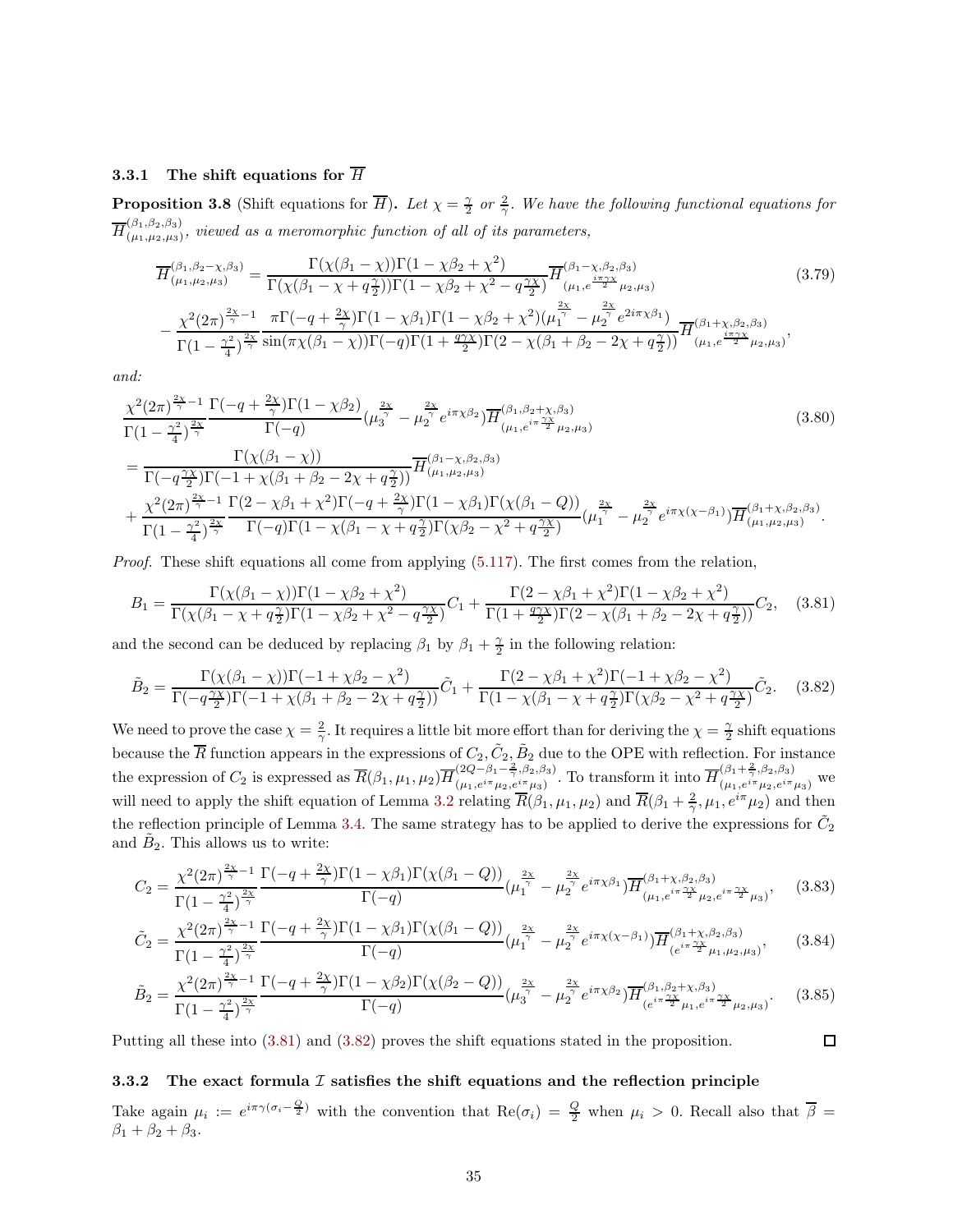To show that  $\overline{H}$  is equal to the exact formula  $\mathcal I$  given by [\(5.128\)](#page-61-0), there are three steps that remain to be shown. 1) The function  $\mathcal I$  satisfies the shift equations of Lemma [3.8](#page-34-2) and the reflection principle of Lemma [3.4.](#page-26-3) 2) A solution of the shift equations of Lemma [3.8](#page-34-2) satisfying also the reflection principle of Lemma [3.4](#page-26-3) is completely specified up to one global constant. 3)  $\mathcal I$  and  $\overline H$  are equal at one particular value of parameters. In the following we will show these three claims. We introduce the following notation:

$$
\mathcal{I}\begin{pmatrix} \beta_1, \beta_2, \beta_3\\ \sigma_1, \sigma_2, \sigma_3 \end{pmatrix} := \int_{\mathcal{C}} \varphi_{(\sigma_1, \sigma_2, \sigma_3)}^{(\beta_1, \beta_2, \beta_3)}(r) dr.
$$
\n(3.86)

We always work with the parameter constraint Re  $(Q - \sigma_3 + \sigma_2 - \frac{\beta_2}{2}) > 0$  required for the integral over C in the definition of  $\mathcal I$  to converge. Let us start by showing the lemma:

**Lemma 3.9.** The function 
$$
\mathcal{I}\begin{pmatrix} \beta_1, \beta_2, \beta_3 \\ \sigma_1, \sigma_2, \sigma_3 \end{pmatrix}
$$
 satisfies the shift equations satisfied by  $\overline{H}$ .

*Proof.* For the purpose of this proof we must specify carefully how the contour  $\mathcal C$  is chosen, this is linked to what is written in the proof of Lemma [5.11.](#page-60-1) If we look at the poles in r of  $\varphi$ , there are three lattices of poles starting from  $-(Q - \frac{\beta_2}{2} + \sigma_3 - \sigma_2), -(\frac{\beta_3}{2} + \sigma_3 - \sigma_1), - (Q - \frac{\beta_3}{2} + \sigma_3 - \sigma_1)$  and extending to  $-\infty$  by increments of  $\frac{\gamma}{2}$  and  $\frac{2}{\gamma}$ . We call these the left lattices. Similarly we have three lattices of poles starting from  $0, -(\frac{\beta_1}{2} - \frac{\beta_2}{2} + \sigma_3 - \sigma_1), - (Q - \frac{\beta_1}{2} - \frac{\beta_2}{2} + \sigma_3 - \sigma_1)$  and extending to  $+\infty$  by similar increments, we call them the right lattices. We are going to work under the assumption that the poles of the six different latices all have different imaginary parts. This constraint can be easily lifted at the end by analyticity. For each function I appearing below, this assumption allows to choose the contour C starting from  $-i\infty$ , passing to the right of the left lattices of poles by a distance of at least  $2\chi$ , to the left of the right lattices of poles by a distance of at least  $2\chi$ , and finally continuing to +i∞. This allows us to shift the contour C by  $\pm \chi$  without crossing any poles of the integrand  $\varphi$ .

Now checking that  $\mathcal I$  satisfies the shift equations of Lemma [3.8](#page-34-2) is equivalent to checking the following shift equations,

$$
\mathcal{I}\begin{pmatrix}\n\beta_1, \beta_2, \beta_3 \\
\sigma_1, \sigma_2, \sigma_3\n\end{pmatrix} = \frac{\Gamma(\chi(\beta_1 - \chi))\Gamma(1 - \chi\beta_2)}{\Gamma(1 - \frac{\chi}{2}(\beta_2 + \beta_3 - \beta_1))\Gamma(\frac{\chi}{2}(\beta_1 + \beta_3 - \beta_2 - 2\chi))}\mathcal{I}\begin{pmatrix}\n\beta_1 - \chi, \beta_2 + \chi, \beta_3 \\
\sigma_1, \sigma_2 + \frac{\chi}{2}, \sigma_3\n\end{pmatrix}
$$
\n
$$
-\frac{\chi^2(2\pi)^{\frac{2\chi}{\gamma} - 1}}{\Gamma(1 - \frac{\gamma^2}{4})^{\frac{2\chi}{\gamma}}} \frac{\pi\Gamma(\frac{1}{\gamma}(\overline{\beta} - \frac{2}{\chi}))\Gamma(1 - \chi\beta_1)\Gamma(1 - \chi\beta_2)2ie^{i\pi\chi(\frac{\beta_1}{2} - \chi + \sigma_1 + \sigma_2)}\sin(\pi\chi(\frac{\beta_1}{2} - \sigma_1 + \sigma_2))}{\sin(\pi\chi(\beta_1 - \chi))\Gamma(\frac{1}{\gamma}(\overline{\beta} - 2Q))\Gamma(1 + \chi(Q - \frac{\overline{\beta}}{2}))\Gamma(1 - \frac{\chi}{2}(\beta_1 + \beta_2 - \beta_3))}\mathcal{I}\begin{pmatrix}\n\beta_1 + \chi, \beta_2 + \chi, \beta_3 \\
\sigma_1, \sigma_2 + \frac{\chi}{2}, \sigma_3\n\end{pmatrix}
$$
\n(3.87)

<span id="page-35-1"></span><span id="page-35-0"></span>,

and:

$$
\frac{\chi^{2}(2\pi)^{\frac{2\chi}{\gamma}-1}}{\Gamma(1-\frac{\gamma^{2}}{4})^{\frac{2\chi}{\gamma}}}\frac{\Gamma(\frac{1}{\gamma}(\overline{\beta}-\frac{2}{\chi}))\Gamma(1-\chi\beta_{2})}{\Gamma(\frac{1}{\gamma}(\overline{\beta}-2Q))}2ie^{i\frac{\pi\gamma}{2}(\frac{\beta_{2}}{2}-\chi+\sigma_{2}+\sigma_{3})}\sin(\pi\chi(\frac{\beta_{2}}{2}+\sigma_{2}-\sigma_{3}))\mathcal{I}\begin{pmatrix}\beta_{1}+\chi,\beta_{2}+\chi,\beta_{3}\\\sigma_{1},\sigma_{2}+\frac{\chi}{2},\sigma_{3}\end{pmatrix}
$$
\n
$$
=\frac{\Gamma(\chi\beta_{1})}{\Gamma(\frac{\chi}{2}(\overline{\beta}-2Q))\Gamma(\frac{\chi}{2}(\beta_{1}+\beta_{2}-\beta_{3}))}\mathcal{I}\begin{pmatrix}\beta_{1},\beta_{2},\beta_{3}\\\sigma_{1},\sigma_{2},\sigma_{3}\end{pmatrix}-\frac{\chi^{2}(2\pi)^{\frac{2\chi}{\gamma}-1}}{\Gamma(1-\frac{\gamma^{2}}{4})^{\frac{2\chi}{\gamma}}}\frac{\pi\Gamma(\frac{1}{\gamma}(\overline{\beta}-\frac{2}{\chi}))\Gamma(1-\chi\beta_{1}-\chi^{2}))}{\sin(\pi\chi\beta_{1})\Gamma(\frac{1}{\gamma}(\overline{\beta}-2Q))}\times\frac{2ie^{i\pi\chi(-\frac{\beta_{1}}{2}-\chi+\sigma_{1}+\sigma_{2})}\sin(\pi\chi(-\frac{\beta_{1}}{2}-\sigma_{1}+\sigma_{2}))}{\Gamma(\frac{\chi}{2}(\beta_{2}+\beta_{3}-\beta_{1}-2\chi))\Gamma(1-\frac{\chi}{2}(\beta_{1}+\beta_{3}-\beta_{2}))}\mathcal{I}\begin{pmatrix}\beta_{1}+2\chi,\beta_{2},\beta_{3}\\\sigma_{1},\sigma_{2},\sigma_{3}\end{pmatrix}.
$$
\n
$$
\times \frac{2ie^{i\pi\chi(-\frac{\beta_{1}}{2}-\chi+\sigma_{1}+\sigma_{2})}\sin(\pi\chi(-\frac{\beta_{1}}{2}-\sigma_{1}+\sigma_{2}))}{\Gamma(\frac{\chi}{2}(\beta_{2}+\beta_{3}-\beta_{1}-2\chi))\Gamma(1-\frac{\chi}{2}(\beta_{1}+\beta_{3}-\beta_{2}))}\mathcal{I}\begin{pmatrix}\beta
$$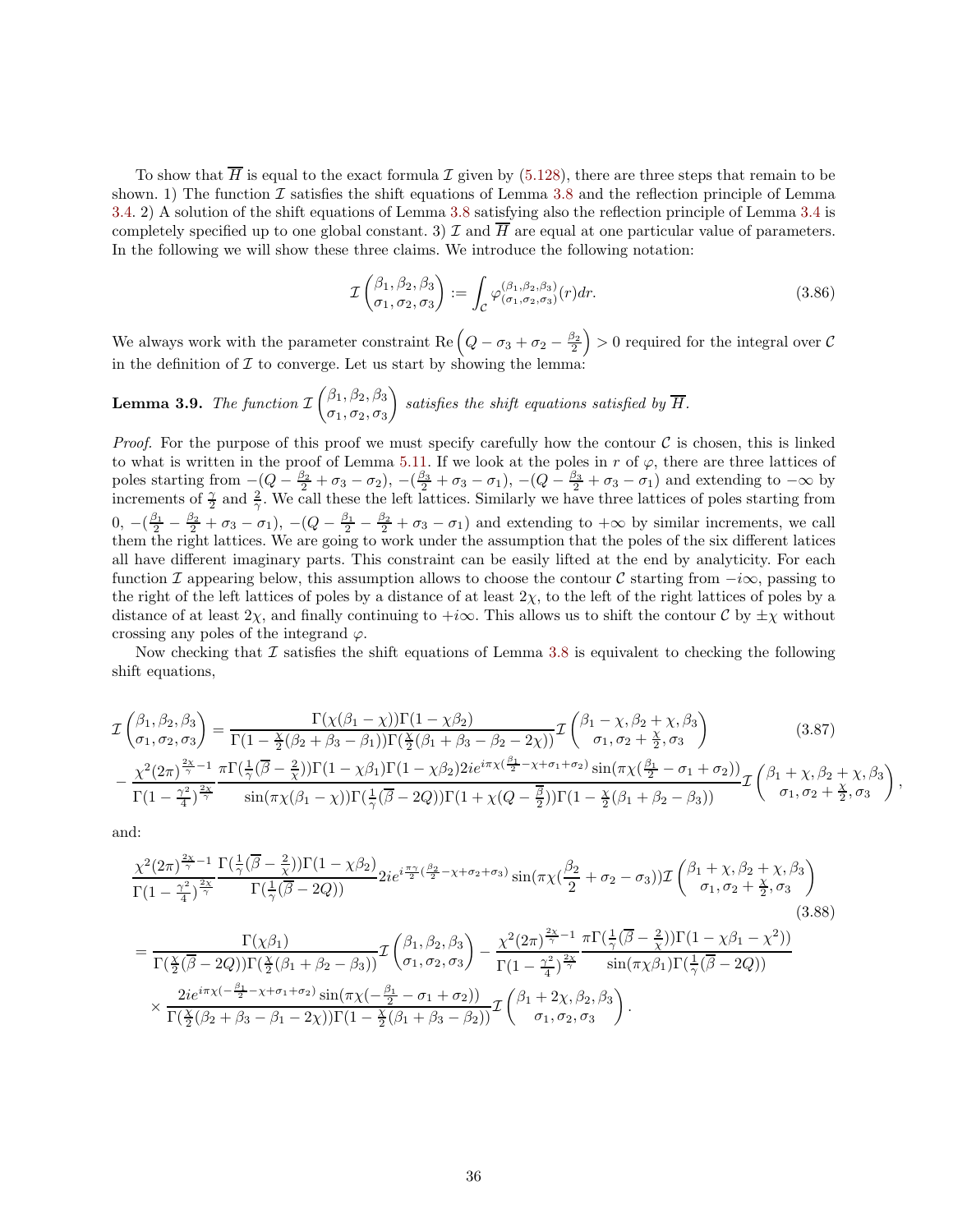We calculate the ratios of the integrands,

$$
\frac{\varphi_{(\sigma_1, \sigma_2+\frac{\chi}{2}, \sigma_3)}^{(\beta_1-\chi, \beta_2+\chi, \beta_3)}(r)}{\varphi_{(\sigma_1, \sigma_2, \sigma_3)}^{(\beta_1,\beta_2,\beta_3)}(r)} = \frac{\Gamma(\frac{\chi}{2}(\beta_1+\beta_3-\beta_2-2\chi))\Gamma(1-\frac{\chi}{2}(\beta_2+\beta_3-\beta_1))\Gamma(1-\chi\beta_1+\chi^2)}{\pi\Gamma(1-\chi\beta_2)} \qquad (3.89)
$$
\n
$$
\times \sin(\pi\chi(\frac{\beta_1}{2}-\chi+\sigma_1-\sigma_2))\frac{\sin(\pi\chi(-\frac{\beta_1}{2}+\frac{\beta_2}{2}+\sigma_1-\sigma_3-r))}{\sin(\pi\chi(\frac{\beta_2}{2}+\sigma_2-\sigma_3-r))},
$$
\n
$$
\frac{\varphi_{(\sigma_1, \sigma_2+\frac{\chi}{2}, \sigma_3)}^{(\beta_1+\chi,\beta_2+\chi,\beta_3)}(r)}{\varphi_{(\sigma_1, \sigma_2,\sigma_3)}^{(\beta_1,\beta_2,\beta_3)}(r)} = -\frac{\Gamma(1-\frac{\gamma^2}{4})^{\frac{2\chi}{\gamma}}\Gamma(\frac{1}{\gamma}(\overline{\beta}-2Q))\Gamma(1+\chi(Q-\frac{\overline{\beta}}{2}))\Gamma(1-\frac{\chi}{2}(\beta_1+\beta_2-\beta_3))ie^{i\pi\chi(Q-\frac{\beta_1}{2}-\sigma_1-\sigma_2)}}{\chi^2(2\pi)^{\frac{2\chi}{\gamma}}\Gamma(\frac{1}{\gamma}(\overline{\beta}-\frac{2}{\chi}))\Gamma(1-\chi\beta_1)\Gamma(1-\chi\beta_2)} \times \frac{\sin(\pi\chi(\frac{\beta_1}{2}+\frac{\beta_2}{2}-\chi+\sigma_1-\sigma_3-r))}{\sin(\pi\chi(\frac{\beta_2}{2}+\sigma_2-\sigma_3-r))}.
$$
\n(3.90)

If we plug  $\mathcal I$  into equation [\(3.87\)](#page-35-0) and regroup terms on one side, we will get:

$$
\int_{\mathcal{C}} dr \, \varphi_{(\sigma_1, \sigma_2, \sigma_3)}^{(\beta_1, \beta_2, \beta_3)}(r) \left[ \frac{\sin(\pi \chi(\frac{\beta_1}{2} - \chi + \sigma_1 - \sigma_2)) \sin(\pi \chi(-\frac{\beta_1}{2} + \frac{\beta_2}{2} + \sigma_1 - \sigma_3 - r))}{\sin(\pi \chi(\beta_1 - \chi)) \sin(\pi \chi(\frac{\beta_2}{2} + \sigma_2 - \sigma_3 - r))} - 1 \right. \tag{3.91}
$$
\n
$$
+ \frac{\sin(\pi \chi(\frac{\beta_1}{2} - \sigma_1 + \sigma_2)) \sin(\pi \chi(\frac{\beta_1}{2} + \frac{\beta_2}{2} - \chi + \sigma_1 - \sigma_3 - r))}{\sin(\pi \chi(\beta_1 - \chi)) \sin(\pi \chi(\frac{\beta_2}{2} + \sigma_2 - \sigma_3 - r))} \right].
$$

We can verify with some algebra that the integrand of the above integral equals 0, hence  $\mathcal I$  satisfies [\(3.87\)](#page-35-0). To check the second shift equation, we will need additionally the ratio:

$$
\frac{\varphi_{(\sigma_1,\sigma_2,\sigma_3)}^{(\beta_1+2\chi,\beta_2,\beta_3)}(r)}{\varphi_{(\sigma_1,\sigma_2,\sigma_3)}^{(\beta_1,\beta_2,\beta_3)}(r)} = -\frac{\pi\Gamma(1-\frac{\gamma^2}{4})^{\frac{2\chi}{\gamma}}\Gamma(\frac{1}{\gamma}(\overline{\beta}-2Q))\Gamma(1+\chi(Q-\frac{\overline{\beta}}{2}))\Gamma(1-\frac{\chi}{2}(\beta_1+\beta_2-\beta_3))}{\chi^2(2\pi)^{\frac{2\chi}{\gamma}}\Gamma(\frac{1}{\gamma}(\overline{\beta}-\frac{2}{\chi}))\Gamma(\frac{\chi}{2}(\beta_1+\beta_3-\beta_2))\Gamma(1-\frac{\chi}{2}(\beta_2+\beta_3-\beta_1-2\chi))}
$$
(3.92)  

$$
\frac{ie^{i\pi}\chi(Q-\frac{\beta_1}{2}-\sigma_1-\sigma_2)\sin(\pi\chi(\frac{\beta_1}{2}+\frac{\beta_2}{2}-\chi+\sigma_1-\sigma_3-r))}{\Gamma(1-\chi\beta_1-\chi^2)\Gamma(1-\chi\beta_1)\sin(\pi\chi(\frac{\beta_1}{2}+\sigma_1-\sigma_2))\sin(\pi\chi(\frac{\beta_1}{2}-\frac{\beta_2}{2}+\chi+\sigma_3-\sigma_1+r))}.
$$

If we plug  $\mathcal I$  into equation [\(3.88\)](#page-35-1) and regroup things on one side, we will get:

$$
\frac{\Gamma(\chi\beta_{1})}{\Gamma(\frac{\chi}{2}(\beta-2Q))\Gamma(\frac{\chi}{2}(\beta_{1}+\beta_{2}-\beta_{3}))}\int_{\mathcal{C}}dr\,\varphi_{(\sigma_{1},\sigma_{2},\sigma_{3})}^{(3,3)}(r)
$$
\n
$$
\left[\frac{\sin(\pi\chi\beta_{1})\sin(\pi\chi(\frac{\beta_{2}}{2}+\sigma_{2}-\sigma_{3}))e^{i\pi\chi(-\frac{\beta_{1}}{2}+\frac{\beta_{2}}{2}-\sigma_{1}+\sigma_{3})}\sin(\pi\chi(\frac{\beta_{1}}{2}+\frac{\beta_{2}}{2}-\chi+\sigma_{1}-\sigma_{3}-r))}{\sin(\pi\chi(\frac{\beta}{2}-\chi))\sin(\frac{\pi\chi}{2}(\beta_{1}+\beta_{2}-\beta_{3}))}\frac{\sin(\pi\chi(\frac{\beta_{1}}{2}+\frac{\beta_{2}}{2}-\chi+\sigma_{1}-\sigma_{3}-r))}{\sin(\pi\chi(\frac{\beta_{2}}{2}+\sigma_{2}-\sigma_{3}-r))}\right]-1+\frac{\sin(\frac{\pi\chi}{2}(\beta_{1}+\beta_{3}-\beta_{2}))\sin(\frac{\pi\chi}{2}(\beta_{2}+\beta_{3}-\beta_{1}-2\chi))e^{-i\pi\chi\beta_{1}}}{\sin(\pi\chi(\frac{\beta_{1}}{2}+\frac{\beta_{2}}{2}-\chi+\sigma_{1}-\sigma_{3}-r))}\left[\frac{\pi\chi}{2}(\beta_{1}+\beta_{2}-\beta_{3})\right]}.
$$
\n(3.93)

After some algebra we will be able to write it in the form,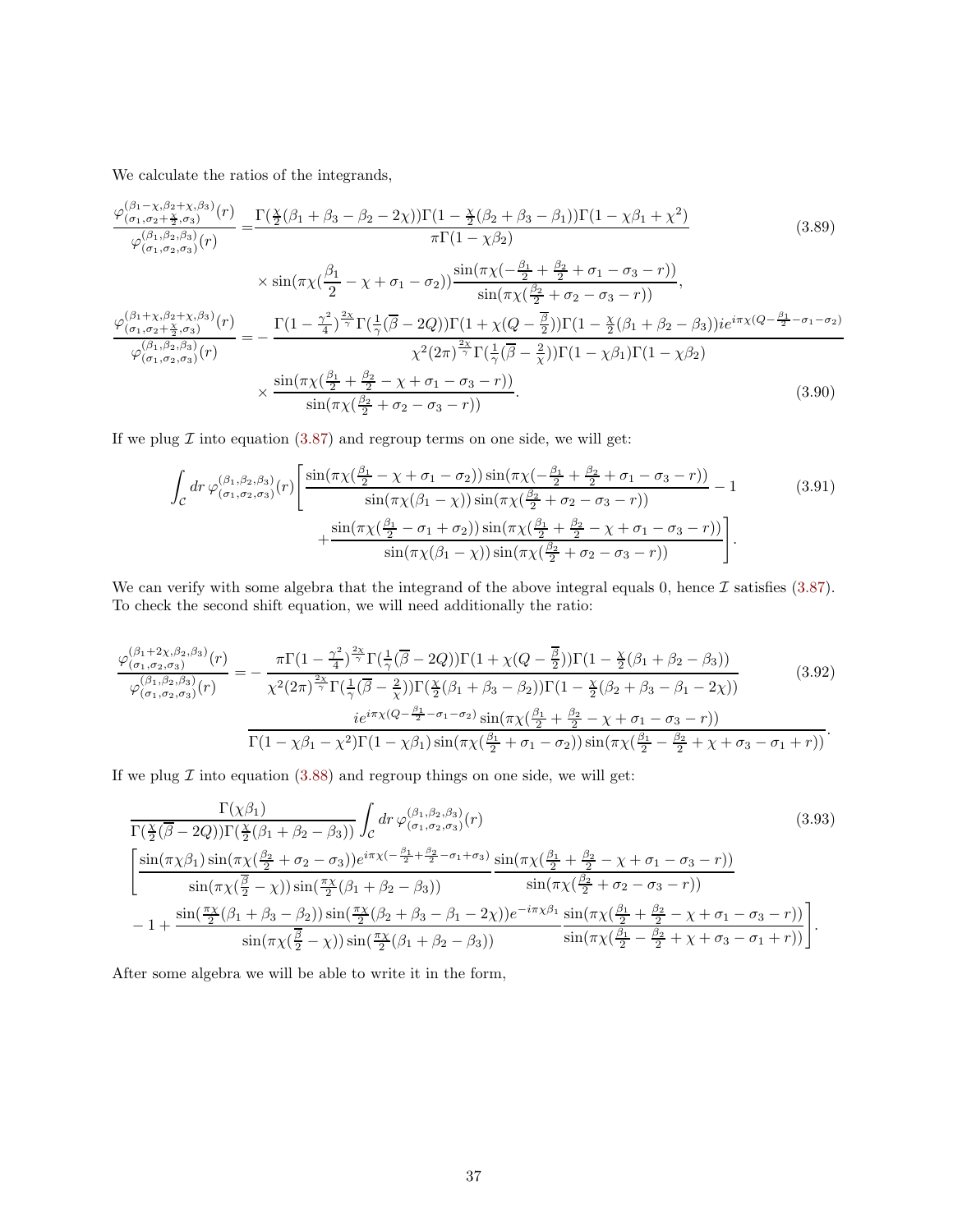$$
\frac{\Gamma(\chi\beta_{1})}{\Gamma(\frac{\chi}{2}(\overline{\beta}-2Q))\Gamma(\frac{\chi}{2}(\beta_{1}+\beta_{2}-\beta_{3}))}\frac{\sin(\pi\chi\beta_{1})e^{i\pi\chi(-\frac{\beta_{1}}{2}-\frac{\beta_{2}}{2}+\chi-\sigma_{1}+\sigma_{3})}}{\sin(\pi\chi(\frac{\overline{\beta}}{2}-\chi))\sin(\frac{\pi\chi}{2}(\beta_{1}+\beta_{2}-\beta_{3}))}\int_{c}dr\,\varphi_{(\sigma_{1},\sigma_{2},\sigma_{3})}^{(\beta_{1},\beta_{2},\beta_{3})}(r)e^{i\pi\chi r} \quad (3.94)
$$
\n
$$
\left[\frac{\sin(\pi\chi(\frac{\beta_{1}}{2}+\frac{\beta_{2}}{2}-\chi+\sigma_{1}-\sigma_{3}-r))\sin(\pi\chi r)}{\sin(\pi\chi(\frac{\beta_{2}}{2}+\sigma_{2}-\sigma_{3}-r))}-\frac{\sin(\pi\chi(\frac{\beta_{2}}{2}-\chi+\sigma_{1}-\sigma_{3}-r))}{\sin(\pi\chi(\frac{\beta_{1}}{2}-\frac{\beta_{2}}{2}+\chi+\sigma_{3}-\sigma_{1}+r))}\right]\right.\n\left.\left.+\frac{\Gamma(\chi\beta_{1})}{\Gamma(\frac{\chi}{2}(\beta-2Q))\Gamma(\frac{\chi}{2}(\beta_{1}+\beta_{2}-\beta_{3}))}\frac{\sin(\pi\chi\beta_{1})\sin(\pi\chi(\frac{\beta_{3}}{2}-\sigma_{1}+\sigma_{3}))e^{i\pi\chi(\frac{\beta_{2}}{2}+\frac{\beta_{3}}{2}-\sigma_{1}-\sigma_{2}+2\sigma_{3})}{\Gamma(\frac{\chi}{2}(\beta-2Q))\Gamma(\frac{\chi}{2}(\beta_{1}+\beta_{2}-\beta_{3}))}\frac{\sin(\pi\chi(\frac{\beta_{1}}{2}-\chi)+\sigma_{3})e^{i\pi\chi(\frac{\beta_{2}}{2}+\frac{\beta_{3}}{2}-\sigma_{1}-\sigma_{2}+2\sigma_{3})}}{\sin(\pi\chi(\frac{\beta_{1}}{2}-\chi)+\sigma_{1}-\sigma_{3})\sin(\pi\chi(\frac{\beta_{1}}{2}-\chi)+\sigma_{1}-\sigma_{3}-r))\varphi_{(\sigma_{1},\sigma_{2}+\chi,\sigma_{3}+\chi)}^{(\beta_{1},\beta_{2},\beta_{3})}(r)e^{i\pi\chi r}\right),\n\left.\times\int_{c}dr
$$

where  $T_{-\chi}f(r) = f(r-\chi)$  for any function f. As explained in the first paragraph of the proof, the parameters can be chosen in such a way that it is possible to shift the contour C by  $-\chi$  without crossing any poles.<br>Hence the term written above vanishes and this finishes the proof. Hence the term written above vanishes and this finishes the proof.

Next we move on to showing:

Lemma 3.10. *The function* I *satisfies the following two properties,*

$$
\mathcal{I}\left(\begin{matrix}2Q-\beta_2-\beta_3,\beta_2,\beta_3\\ \sigma_1,\sigma_2,\sigma_3\end{matrix}\right)=1,
$$
\n(3.95)

*and the reflection principle of Lemma [3.4.](#page-26-3)*

*Proof.* It is rather direct to observe that it satisfies the reflection principle, since the integrand of the Barnes type integral is not changed when applying the transform  $\beta_1 \to 2Q - \beta_1$ . The rest is an easy algebra using the shift equations of  $\Gamma_{\frac{\gamma}{2}}$  and  $S_{\frac{\gamma}{2}}$  given in Section [5.4.2.](#page-59-0) To see the value at  $\beta_1 = 2Q - \beta_2 - \beta_3$  equals 1, we will need to apply the residue theorem. When  $\beta_1$  approaches  $2Q - \beta_2 - \beta_3$  from the right hand side, we have in front of the contour integral a term  $\Gamma(\frac{\beta-2Q}{\gamma})^{-1}$  that goes to 0. Additionally in the contour integral, the two poles at  $r = -(\frac{\beta_3}{2} + \sigma_3 - \sigma_1)$  and  $r = -(Q - \frac{\beta_1}{2} - \frac{\beta_2}{2} + \sigma_3 - \sigma_1)$  will collapse. To extract the divergent term, we can slightly modify the contour to let it go from the right hand side of  $r = -(Q - \frac{\beta_1}{2} - \frac{\beta_2}{2} + \sigma_3 - \sigma_1)$ , this allows us to pick up the divergent term by residue theorem:

$$
\int_{\mathcal{C}} \frac{S_{\frac{\gamma}{2}}(Q - \frac{\beta_{2}}{2} + \sigma_{3} - \sigma_{2} + r)S_{\frac{\gamma}{2}}(\frac{\beta_{3}}{2} + \sigma_{3} - \sigma_{1} + r)S_{\frac{\gamma}{2}}(Q - \frac{\beta_{3}}{2} + \sigma_{3} - \sigma_{1} + r)}{S_{\frac{\gamma}{2}}(Q + \frac{\beta_{1}}{2} - \frac{\beta_{2}}{2} + \sigma_{3} - \sigma_{1} + r)S_{\frac{\gamma}{2}}(2Q - \frac{\beta_{1}}{2} - \frac{\beta_{2}}{2} + \sigma_{3} - \sigma_{1} + r)S_{\frac{\gamma}{2}}(Q + r)} e^{i\pi(-\frac{\beta_{2}}{2} + \sigma_{2} - \sigma_{3})r} \frac{dr}{i} \tag{3.96}
$$
\n
$$
\int_{\beta_{1} \to 2Q - \beta_{2} - \beta_{3}} \frac{1}{2\pi(\frac{\beta}{2} - Q)} \frac{S_{\frac{\gamma}{2}}(\frac{\beta_{1}}{2} + \sigma_{1} - \sigma_{2})S_{\frac{\gamma}{2}}(Q - \beta_{3})}{S_{\frac{\gamma}{2}}(\beta_{1})S_{\frac{\gamma}{2}}(Q - \frac{\beta_{3}}{2} + \sigma_{1} - \sigma_{3})} e^{i\pi(\frac{\beta_{2}}{2} - \sigma_{2} + \sigma_{3})(\frac{\beta_{3}}{2} + \sigma_{3} - \sigma_{1})}.
$$

We can check that when  $\beta_1 \to 2Q - \beta_2 - \beta_3$ , the term in front of the contour integral is equivalent to

$$
2\pi(\frac{\overline{\beta}}{2}-Q)S_{\frac{\gamma}{2}}(\beta_1)S_{\frac{\gamma}{2}}(\beta_3)\frac{e^{-i\pi(\frac{\beta_2}{2}-\sigma_2+\sigma_3)(\frac{\beta_3}{2}+\sigma_3-\sigma_1)}}{S_{\frac{\gamma}{2}}(\frac{\beta_1}{2}+\sigma_1-\sigma_2)S_{\frac{\gamma}{2}}(\frac{\beta_3}{2}+\sigma_3-\sigma_1)}.
$$
(3.97)

This proves that  $\mathcal{I}\left(\begin{matrix} 2Q - \beta_2 - \beta_3, \beta_2, \beta_3 \\ \sigma_1, \sigma_2, \sigma_3 \end{matrix}\right)$  $\sigma_1, \sigma_2, \sigma_3$  $= 1.$ 

 $\Box$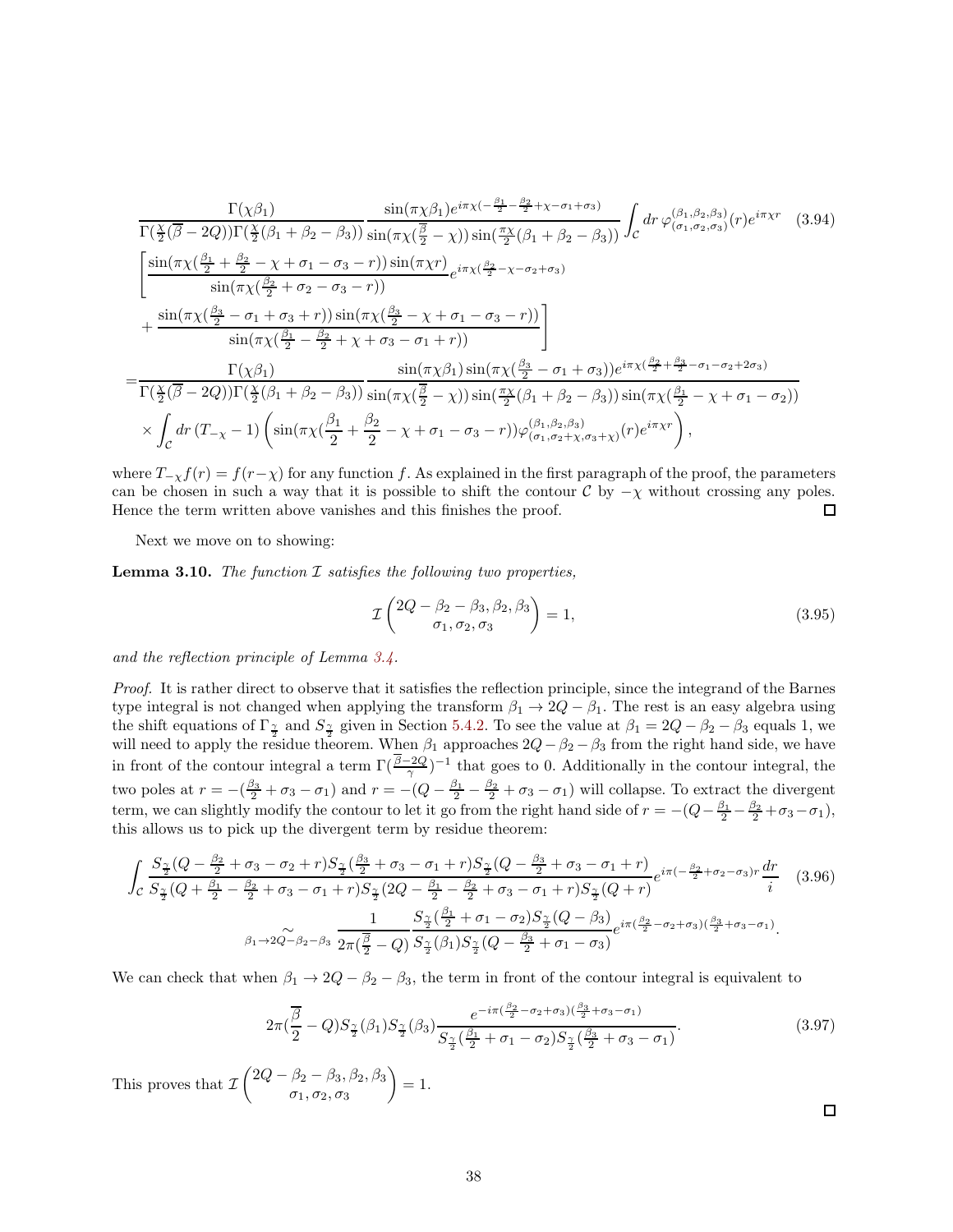## 3.3.3 Uniqueness of the shift equations on  $\overline{H}$

We will now finish the proof of Theorem [1.8.](#page-7-4)

*Proof of Theorem [1.8,](#page-7-4) equation* [\(1.28\)](#page-7-0)*.* We simply need to show the shifts equations, the reflection principle, and the particular value at  $\beta_1 = 2Q - \beta_2 - \beta_3$  are sufficient to show that  $\overline{H} = \mathcal{I}$ . For this proof we use the notations

$$
H(x) := H_{(\mu_1, \mu_2, \mu_3)}^{(x, \beta_2, \beta_3)}, \quad \mathcal{I}(x) := \mathcal{I}\left(\begin{matrix} x, \beta_2, \beta_3\\ \sigma_1, \sigma_2, \sigma_3 \end{matrix}\right),\tag{3.98}
$$

and fix throughout the proof the parameters  $\beta_2, \beta_3, \mu_1, \mu_2, \mu_3$ . We can combine [\(3.79\)](#page-34-3) and [\(3.80\)](#page-34-4) in order to have a three term shift equation simply on the parameter  $x = \beta_1$ , namely

<span id="page-38-1"></span>
$$
(A_{\chi}(x)T_{2\chi} + B_{\chi}(x) + C_{\chi}(x)T_{-2\chi})H(x) = 0,
$$
\n(3.99)

for  $\chi = \frac{\gamma}{2}$  or  $\frac{2}{\gamma}$ ,  $A_{\chi}$ ,  $B_{\chi}$ ,  $C_{\chi}$  are explicit functions, and  $T_a H(x) = H(x+a)$ . Furthermore we know  $H(x)$ satisfies the reflection principle, i.e.

<span id="page-38-2"></span>
$$
H(x) = -\frac{\Gamma(1 - \frac{2(Q - x)}{\gamma})\Gamma(\frac{\beta_2 + \beta_3 - x}{\gamma})\overline{R}(x, \mu_1, \mu_2)}{\Gamma(\frac{x + \beta_2 + \beta_3 - 2Q}{\gamma})}H(2Q - x) =: S(x)H(2Q - x).
$$
 (3.100)

We define a function  $c_1$  in the following way:

$$
\forall x \in [Q - \gamma, Q), \ c_1(x) = \frac{H(x)}{\mathcal{I}(x)}, \quad \forall x < Q, \ c_1(x - \gamma) = c_1(x), \quad \forall x \in \mathbb{R}, \ c_1(2Q - x) = c_1(x). \tag{3.101}
$$

Since  $\mathcal{I}(x)$  is also a solution to [\(3.99\)](#page-38-1), it is easy to see that for  $x + \gamma < Q$ :

$$
(A_{\frac{\gamma}{2}}(x)T_{\gamma} + B_{\frac{\gamma}{2}}(x) + C_{\frac{\gamma}{2}}(x)T_{-\gamma})c_1(x)\mathcal{I}(x) = 0.
$$
\n(3.102)

Furthermore one can check that  $\forall x \in \mathbb{R}$ ,  $c_1(x)\mathcal{I}(x) = S(x)c_1(2Q-x)\mathcal{I}(2Q-x)$ . Since the equations [\(3.99\)](#page-38-1) and [\(3.100\)](#page-38-2) completely specify a function by its values on  $[Q - \gamma, Q)$  and that  $H(x) = c_1(x)\mathcal{I}(x)$  on this interval, this implies  $H(x) = c_1(x)\mathcal{I}(x)$  for  $x \in \mathbb{R}$ . In the same manner we can show that there exists a function  $c_2(x)$ ,  $\frac{4}{\gamma}$ -periodic on  $(-\infty, Q)$ , such that  $H(x) = c_2(x)\mathcal{I}(x)$  for  $x \in \mathbb{R}$ . This implies  $c_1(x) = c_2(x)$ which is  $\gamma$ -periodic and  $\frac{4}{\gamma}$ -periodic on  $(-\infty, Q)$ . Hence  $c_1(x) = c_2(x) = c$  for all  $x \in \mathbb{R}$  and c a constant. One can then see  $c = 1$  by using the special value  $\mathcal{I}(2Q - \beta_2 - \beta_3) = H(2Q - \beta_2 - \beta_3) = 1$ . This completes the proof.

#### <span id="page-38-0"></span>3.3.4 Consistency with the interval GMC

Finally we include here the consistency check that the formula I matches the one of  $[32]$  in the special case  $\mu_2 = 1, \mu_1 = \mu_3 = 0$ , see also the discussion of Section [1.4.1.](#page-9-1) In terms of the  $\sigma_i$  variables, we look at the limit Im( $\sigma_1$ ), Im( $\sigma_3$ )  $\to +\infty$  and  $\sigma_2 = \frac{Q}{2}$  and use the asymptotic of the  $S_{\frac{\gamma}{2}}$  function given by [\(5.123\)](#page-59-3). First let us do a change of variable  $r \to r - \frac{\beta_3}{2} + \sigma_1 - \sigma_3$ , the contour integral will become

$$
\int_{\mathcal{C}} \frac{S_{\frac{\gamma}{2}}(Q-\frac{\beta_2}{2}-\frac{\beta_3}{2}+\sigma_1-\sigma_2+r)S_{\frac{\gamma}{2}}(r)S_{\frac{\gamma}{2}}(Q-\beta_3+r)e^{i\pi(-\frac{\beta_2}{2}+\sigma_2-\sigma_3)(-\frac{\beta_3}{2}+\sigma_1-\sigma_3)}}{S_{\frac{\gamma}{2}}(Q+\frac{\beta_1}{2}-\frac{\beta_2}{2}-\frac{\beta_3}{2}+r)S_{\frac{\gamma}{2}}(2Q-\frac{\overline{\beta}}{2}+r)S_{\frac{\gamma}{2}}(Q-\frac{\beta_3}{2}+\sigma_1-\sigma_3+s)}e^{i\pi(-\frac{\beta_2}{2}+\sigma_2-\sigma_3)r}\frac{dr}{i}.
$$
\n(3.103)

We send Im( $\sigma_1$ )  $\rightarrow +\infty$  and do the change  $r \rightarrow -r$ :

$$
e^{i\pi(-\frac{\beta_{2}}{2}+\sigma_{2}-\sigma_{3})(-\frac{\beta_{3}}{2}+\sigma_{1}-\sigma_{3})}e^{i\frac{\pi}{2}(-(Q-\frac{\beta_{2}}{2}-\frac{\beta_{3}}{2}+\sigma_{1}-\sigma_{2})(-\frac{\beta_{2}}{2}-\frac{\beta_{3}}{2}+\sigma_{1}-\sigma_{2})+(Q-\frac{\beta_{3}}{2}+\sigma_{1}-\sigma_{3})(-\frac{\beta_{3}}{2}+\sigma_{1}-\sigma_{3}))}
$$

$$
\times \int_{\mathcal{C}} \frac{S_{\frac{\gamma}{2}}(\frac{\beta_{2}}{2}+\frac{\beta_{3}}{2}-\frac{\beta_{1}}{2}+r)S_{\frac{\gamma}{2}}(\frac{\beta}{2}-Q+r)}{S_{\frac{\gamma}{2}}(Q+r)S_{\frac{\gamma}{2}}(\beta_{3}+r)}e^{-i2\pi(\sigma_{2}-\sigma_{3})r}\frac{dr}{i}.
$$
(3.104)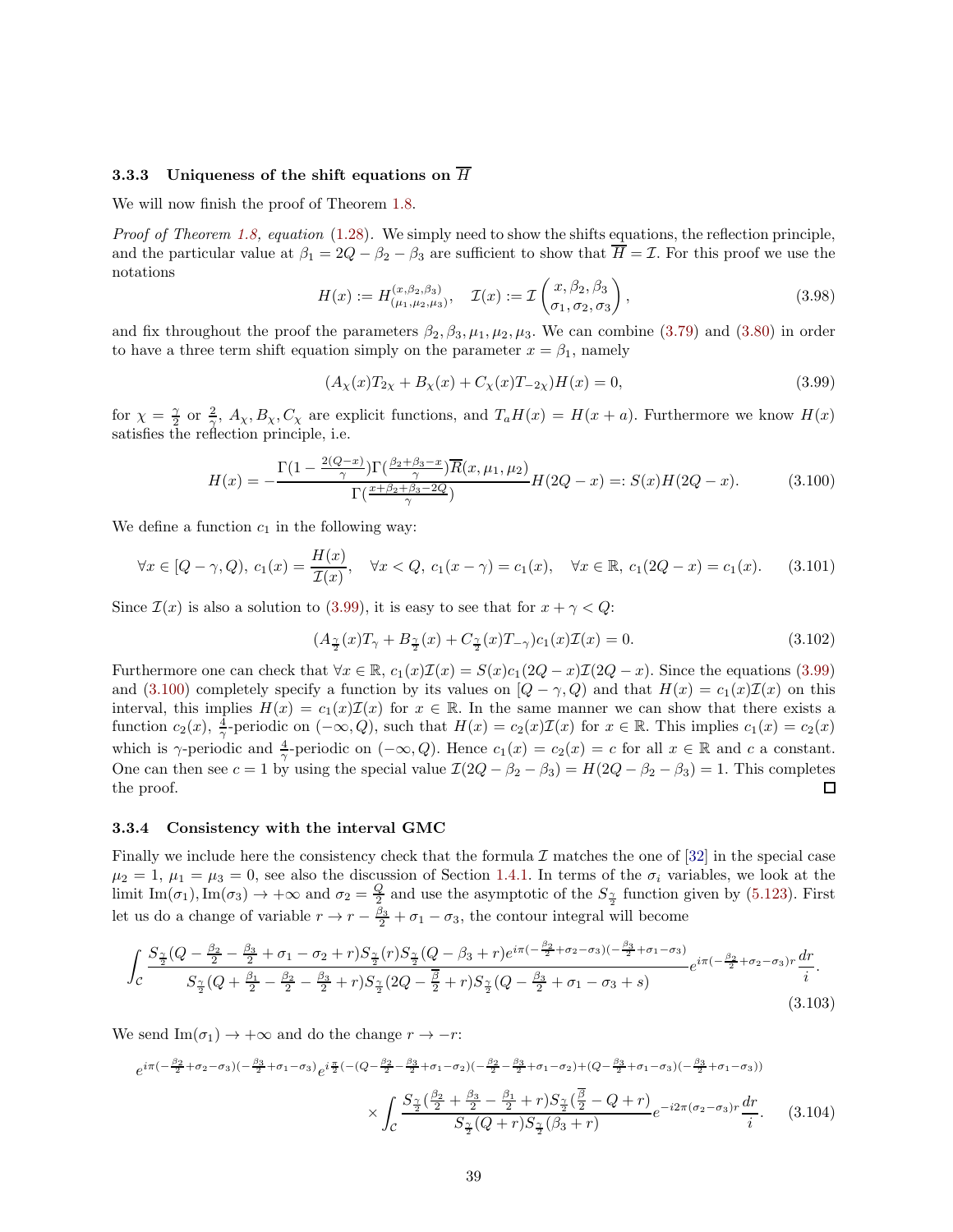From the result of [28] on the b-hypergeometric functions, when  $\text{Im}(\sigma_3) \to +\infty$ , the above contour integral (excluding the prefactor) converges to:

$$
\frac{S_{\frac{\gamma}{2}}(\frac{\beta_2}{2} + \frac{\beta_3}{2} - \frac{\beta_1}{2})S_{\frac{\gamma}{2}}(\frac{\beta}{2} - Q)}{S_{\frac{\gamma}{2}}(\beta_3)}.
$$
\n(3.105)

The rest of the terms in I are much easier to analyse. Putting everything together and taking  $\text{Im}(\sigma_1), \text{Im}(\sigma_3) \rightarrow$  $+\infty$ ,  $\sigma_2 = \frac{Q}{2}$  will yield after simplification:

$$
\overline{H}_{(0,1,0)}^{(\beta_1,\beta_2,\beta_3)} = \frac{(2\pi)^{\frac{2Q-\overline{\beta}}{\gamma}+1}(\frac{2}{\gamma})(\frac{\gamma}{2}-\frac{2}{\gamma})(Q-\frac{\overline{\beta}}{2})-1}{\Gamma(1-\frac{\gamma^2}{4})^{\frac{2Q-\overline{\beta}}{\gamma}}\Gamma(\frac{\overline{\beta}-2Q}{\gamma})}\frac{\Gamma_{\frac{\gamma}{2}}(\frac{\overline{\beta}}{2}-Q)\Gamma_{\frac{\gamma}{2}}(\frac{\beta_1+\beta_3-\beta_2}{2})\Gamma_{\frac{\gamma}{2}}(\frac{\beta_2+\beta_3-\beta_1}{2})\Gamma_{\frac{\gamma}{2}}(Q-\frac{\beta_1+\beta_2-\beta_3}{2})}{\Gamma_{\frac{\gamma}{2}}(Q)\Gamma_{\frac{\gamma}{2}}(Q-\beta_1)\Gamma_{\frac{\gamma}{2}}(Q-\beta_2)\Gamma_{\frac{\gamma}{2}}(\beta_3)}.
$$
\n(3.106)

It can be easily checked that this formula is exactly the same as what the authors have found in [\[32\]](#page-65-5).

# <span id="page-39-0"></span>4 Proof of the BPZ differential equations

The goal of this section is to check the BPZ differential equations - reducing in our case to the standard hypergeometric equations - that have been used extensively in Sections [2](#page-15-0) and [3.](#page-21-0)

## <span id="page-39-1"></span>4.1 Bulk-boundary case

We prove here the differential equation used in Section [2.](#page-15-0)

**Proposition 4.1.** Let  $\chi = \frac{\gamma}{2}$  or  $\frac{2}{\gamma}$ ,  $p = \frac{2}{\gamma}(Q - \alpha - \frac{\beta}{2} + \frac{\chi}{2})$ . Consider in the following parameter range,

$$
\beta < Q, \quad p < \frac{4}{\gamma^2} \land \frac{2}{\gamma} (Q - \beta), \quad t \in \mathbb{H}, \tag{4.1}
$$

*the auxiliary function,*

$$
G_{\chi}(t) = \mathbb{E}\left[\left(\int_{\mathbb{R}} \frac{(t-x)^{\frac{\gamma \chi}{2}}}{|x-i|^{\gamma \alpha}} g(x)^{\frac{\gamma^2}{8}(p-1)} e^{\frac{\gamma}{2}X(x)} dx\right)^p\right].\tag{4.2}
$$

*Consider furthermore for*  $t \in \{re^{i\theta} \mid r > 0, \theta \in (0, \frac{\pi}{2})\}$  *the change of variable*  $s = \frac{1}{1+t^2}$  *and*  $\tilde{G}_\chi(s)$  =  $s^{p\frac{\gamma_X}{4}}G_\chi(t)$ . Then the function  $\tilde{G}_\chi(s)$  obeys the hypergeometric equation,

$$
s(1-s)\partial_s^2 \tilde{G}_\chi(s) + (C - (A+B+1)s)\partial_s \tilde{G}_\chi(s) - AB \tilde{G}_\chi(s) = 0,\tag{4.3}
$$

*with the parameters defined by:*

$$
A = -p\frac{\gamma \chi}{4}, B = 1 + \chi(\chi - \alpha - p\frac{\gamma}{4}), C = \frac{3}{2} + \chi(\chi - \alpha - p\frac{\gamma}{2}).
$$
\n(4.4)

Remark 4.2. *As explained in Section [2,](#page-15-0) in the change of variable from* t *to* s *the argument of* s *is in*  $(-\pi, 0)$  and one has  $\sqrt{1-s} = t\sqrt{s}$ . Furthermore, the exact same hypergeometric equation holds for the dual  $function \hat{G}_{\chi}(s)$  *introduced in Section [2.](#page-15-0)* 

*Proof.* For simplicity, we introduce the notations,

$$
V_1(x_1;t) = \mathbb{E}\left[\left(\int_{\mathbb{R}} \frac{(t-x)^{\frac{\gamma x}{2}}}{|x-i|^{\gamma \alpha}|x-x_1|^{\frac{\gamma^2}{2}}} e^{\frac{\gamma}{2}X(x)} g(x)^{\frac{\gamma^2}{8}(p-2)} dx\right)^{p-1}\right],\tag{4.5}
$$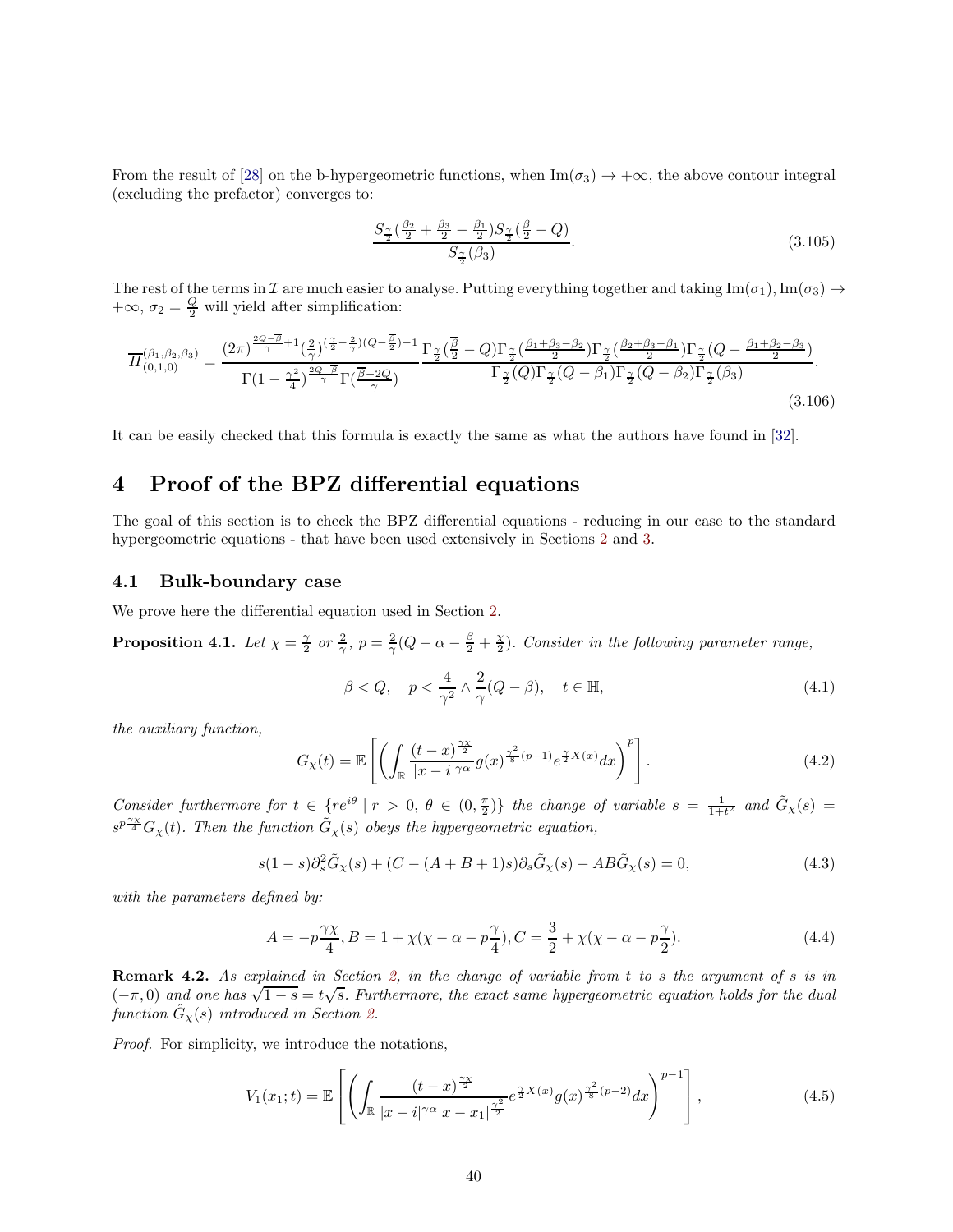$$
V_2(x_1, x_2; t) = \mathbb{E}\left[\left(\int_{\mathbb{R}} \frac{(t-x)^{\frac{\gamma x}{2}}}{|x-i|^{\gamma \alpha}|x-x_1|^{\frac{\gamma^2}{2}}|x-x_2|^{\frac{\gamma^2}{2}}} e^{\frac{\gamma}{2}X(x)}g(x)^{\frac{\gamma^2}{8}(p-3)}dx\right)^{p-2}\right].
$$
 (4.6)

We will not be bothered here with the regularization procedure of the log-correlated field  $X$  that must in principle be used to perform the computations. A fully rigorous proof implementing the regularization method can be found in [\[32\]](#page-65-5). Let us compute the derivatives of the function  $G_{\chi}(t)$  with the help of the Girsanov Theorem [5.3:](#page-45-0)

$$
\partial_t G_{\chi} = p \int_{\mathbb{R}} dx_1 \frac{\partial_t (t - x_1)^{\frac{\gamma \chi}{2}}}{|x_1 - i|^{\gamma \alpha}} V_1(x_1; t) = -p \int_{\mathbb{R}} dx_1 \frac{\partial_{x_1} (t - x_1)^{\frac{\gamma \chi}{2}}}{|x_1 - i|^{\gamma \alpha}} V_1(x_1; t)
$$
\n
$$
= -p \frac{\gamma}{2} \int_{\mathbb{R}} dx_1 \left( \frac{\alpha}{x_1 - i} + \frac{\alpha}{x_1 + i} \right) \frac{(t - x_1)^{\frac{\gamma \chi}{2}}}{|x_1 - i|^{\gamma \alpha}} V_1(x_1; t) + p \int_{\mathbb{R}} dx_1 \frac{(t - x_1)^{\frac{\gamma \chi}{2}}}{|x_1 - i|^{\gamma \alpha}} \partial_{x_1} V_1(x_1; t).
$$
\n(4.7)

We compute the last term:

$$
\int_{\mathbb{R}} dx_1 \frac{(t - x_1)^{\frac{\gamma x}{2}}}{|x_1 - i|^{\gamma \alpha}} \partial_{x_1} V_1(x_1; t)
$$
\n
$$
= -(p - 1) \frac{\gamma^2}{2} \int_{\mathbb{R}} \int_{\mathbb{R}} dx_1 dx_2 \frac{1}{x_1 - x_2} \frac{(t - x_1)^{\frac{\gamma x}{2}} (t - x_2)^{\frac{\gamma x}{2}}}{|x_1 - i|^{\gamma \alpha} |x_2 - i|^{\gamma \alpha} |x_1 - x_2|^{\frac{\gamma^2}{2}}} V_2(x_1, x_2; t)
$$
\n
$$
= 0, \quad \text{by the symmetry} \quad x_1 \leftrightarrow x_2.
$$
\n(4.8)

Note that the integrability problem of  $\frac{1}{x_1-x_2}$  can be handled by taking the regularized version of X, see [\[32\]](#page-65-5) for more details. We can also compute the first order derivative directly without doing integration by parts:

$$
\partial_t G_\chi = p \frac{\gamma \chi}{2} \int_{\mathbb{R}} dx_1 \frac{(t - x_1)^{\frac{\gamma \chi}{2} - 1}}{|x_1 - i|^{\gamma \alpha}} V_1(x_1; t). \tag{4.9}
$$

Then we have,

$$
\partial_t^2 G_\chi = -p \frac{\gamma \chi}{2} \int_{\mathbb{R}} dx_1 \frac{\partial_{x_1} (t - x_1)^{\frac{\gamma \chi}{2} - 1}}{|x_1 - i|^{\gamma \alpha}} V_1(x_1; t) + p \frac{\gamma \chi}{2} \int_{\mathbb{R}} dx_1 \frac{(t - x_1)^{\frac{\gamma \chi}{2} - 1}}{|x_1 - i|^{\gamma \alpha}} \partial_t V_1(x_1; t)
$$
\n
$$
= -p \frac{\gamma^2 \chi}{4} \int_{\mathbb{R}} dx_1 \left( \frac{\alpha}{x_1 - i} + \frac{\alpha}{x_1 + i} \right) \frac{(t - x_1)^{\frac{\gamma \chi}{2} - 1}}{|x_1 - i|^{\gamma \alpha}} V_1(x_1; t)
$$
\n
$$
+ p \frac{\gamma \chi}{2} \int_{\mathbb{R}} dx_1 \frac{(t - x_1)^{\frac{\gamma \chi}{2} - 1}}{|x_1 - i|^{\gamma \alpha}} (\partial_{x_1} + \partial_t) V_1(x_1; t).
$$
\n(4.10)

We can compute the last term by using the symmetry between  $x_1$  and  $x_2$ :

$$
\int_{\mathbb{R}} dx_1 \frac{(t - x_1)^{\frac{\gamma_X}{2} - 1}}{|x_1 - i|^{\gamma \alpha}} (\partial_{x_1} + \partial_t) V_1(x_1; t)
$$
\n
$$
= (p - 1) \frac{\gamma}{2} \int_{\mathbb{R}} \int_{\mathbb{R}} dx_1 dx_2 \left( -\frac{\gamma}{x_1 - x_2} + \frac{\chi}{t - x_2} \right) \frac{(t - x_1)^{\frac{\gamma_X}{2} - 1} (t - x_2)^{\frac{\gamma_X}{2}}}{|x_1 - i|^{\gamma \alpha} |x_2 - i|^{\gamma \alpha} |x_1 - x_2|^{\frac{\gamma^2}{2}}} V_2(x_1, x_2; t)
$$
\n
$$
= (p - 1) \frac{\gamma}{2} \left( -\frac{\gamma}{2} + \chi \right) \int_{\mathbb{R}} \int_{\mathbb{R}} dx_1 dx_2 \frac{(t - x_1)^{\frac{\gamma_X}{2} - 1} (t - x_2)^{\frac{\gamma_X}{2} - 1}}{|x_1 - i|^{\gamma \alpha} |x_2 - i|^{\gamma \alpha} |x_1 - x_2|^{\frac{\gamma^2}{2}}} V_2(x_1, x_2; t).
$$
\n(4.11)

Then we have when  $\chi = \frac{\gamma}{2}$ ,

$$
\partial_t^2 G_\chi = -p \frac{\gamma^2 \chi}{4} \int_{\mathbb{R}} dx_1 \left( \frac{1}{t - x_1} \left( \frac{\alpha}{t - i} + \frac{\alpha}{t + i} \right) + \frac{\alpha}{(t - i)(x_1 - i)} + \frac{\alpha}{(t + i)(x_1 + i)} \right) \frac{(t - x_1)^{\frac{\gamma \chi}{2}}}{|x_1 - i|^{\gamma \alpha}} V_1(x_1; t)
$$
  
= 
$$
-\frac{\gamma}{2} \left( \frac{\alpha}{t - i} + \frac{\alpha}{t + i} \right) \partial_t G - p \frac{\gamma^3}{8} \int_{\mathbb{R}} dx_1 \left( \frac{\alpha}{(t - i)(x_1 - i)} + \frac{\alpha}{(t + i)(x_1 + i)} \right) \frac{(t - x_1)^{\frac{\gamma \chi}{2}}}{|x_1 - i|^{\gamma \alpha}} V_1(x_1; t).
$$
(4.12)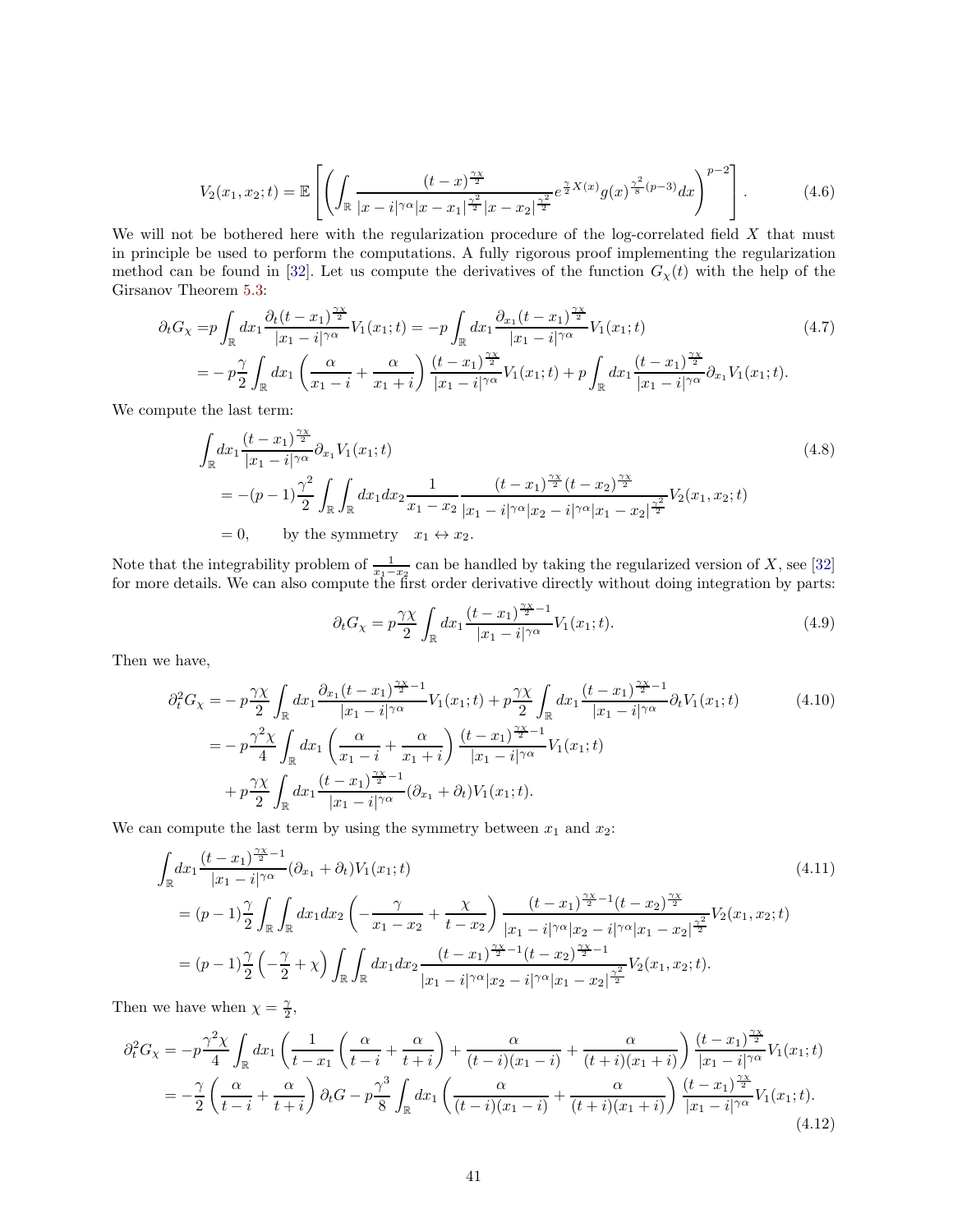The expression of  $\partial_t^2 G_\chi$  in the case where  $\chi = \frac{2}{\gamma}$  uses the fact that  $\partial_{x_1}(t-x_1)^{\frac{\gamma_X}{2}-1} = 0 = \frac{4}{\gamma^2} \partial_{x_1}(t-x_1)^{\frac{\gamma_X}{2}-1}$ . We repeat the previous computation and obtain when  $\chi = \frac{2}{\gamma}$ ,

$$
\partial_t^2 G_\chi = -\frac{2}{\gamma} \left( \frac{\alpha}{t-i} + \frac{\alpha}{t+i} \right) \partial_t G_\chi - p\frac{2}{\gamma} \int_{\mathbb{R}} dx_1 \left( \frac{\alpha}{(t-i)(x_1-i)} + \frac{\alpha}{(t+i)(x_1+i)} \right) \frac{(t-x_1)^{\frac{\gamma\chi}{2}}}{|x_1-i|^{\gamma\alpha}} V_1(x_1;t). \tag{4.13}
$$

We can also write  $G_{\chi}$  in a similar form. An integration by parts together with the symmetry shows that:

$$
\begin{split}\n\left(\frac{\gamma \chi}{2} + 1\right) G_{\chi} &= -\int_{\mathbb{R}} dx_{1} \frac{\partial_{x_{1}}(t - x_{1})^{\frac{\gamma \chi}{2} + 1}}{|x_{1} - i|^{\gamma \alpha}} V_{1}(x_{1}; t) \\
&= -\frac{\gamma}{2} \int_{\mathbb{R}} dx_{1} \left(\frac{\alpha}{x_{1} - i} + \frac{\alpha}{x_{1} + i}\right) \frac{(t - x_{1})^{\frac{\gamma \chi}{2} + 1}}{|x_{1} - i|^{\gamma \alpha}} V_{1}(x_{1}; t) + (p - 1) \frac{\gamma^{2}}{4} G_{\chi} \\
&= -\frac{\gamma}{2} \int_{\mathbb{R}} dx_{1} \left(\frac{\alpha(t - i)}{x_{1} - i} + \frac{\alpha(t + i)}{x_{1} + i}\right) \frac{(t - x_{1})^{\frac{\gamma \chi}{2}}}{|x_{1} - i|^{\gamma \alpha}} V_{1}(x_{1}; t) + ((p - 1) \frac{\gamma^{2}}{4} + \gamma \alpha) G_{\chi}.\n\end{split}
$$
\n(4.14)

Now we summarize the expressions of the derivatives,

$$
(2\chi + \frac{1}{\chi} - p\frac{\gamma}{2} - 2\alpha)G_{\chi} = -\int_{\mathbb{R}} dx_1 \left( \frac{\alpha(t - i)}{x_1 - i} + \frac{\alpha(t + i)}{x_1 + i} \right) \frac{(t - x_1)^{\frac{\gamma \chi}{2}}}{|x_1 - i|^{\gamma \alpha}} V_1(x_1; t),\tag{4.15}
$$

$$
\partial_t G_\chi = -p\frac{\gamma}{2} \int_{\mathbb{R}} dx_1 \left( \frac{\alpha}{x_1 - i} + \frac{\alpha}{x_1 + i} \right) \frac{(t - x_1)^{\frac{\gamma \chi}{2}}}{|x_1 - i|^{\gamma \alpha}} V_1(x_1; t), \tag{4.16}
$$

and when  $\chi = \frac{\gamma}{2}$  or  $\frac{2}{\gamma}$ ,

$$
\partial_t^2 G_\chi = -\chi \left( \frac{\alpha}{t-i} + \frac{\alpha}{t+i} \right) \partial_t G_\chi - p \frac{\gamma \chi^2}{2} \int_{\mathbb{R}} dx_1 \left( \frac{\alpha}{(t-i)(x_1-i)} + \frac{\alpha}{(t+i)(x_1+i)} \right) \frac{(t-x_1)^{\frac{\gamma \chi}{2}}}{|x_1-i|^{\gamma \alpha}} V_1(x_1;t). \tag{4.17}
$$

Combining everything implies that  $G_\chi$  satisfies a differential equation:

$$
(t2 + 1)\partial_t^2 G_\chi + 2\chi(\alpha - \chi)t\partial_t G_\chi + p\chi^2(\gamma\chi + \frac{\gamma}{2\chi} - p\frac{\gamma^2}{4} - \gamma\alpha)G_\chi = 0.
$$
 (4.18)

Now consider  $s = \frac{1}{1+t^2}$  and take the function,

$$
\tilde{G}_{\chi}(s) = s^{p\frac{\gamma \chi}{4}} G_{\chi}(t). \tag{4.19}
$$

One then has:

$$
\partial_s \tilde{G}_\chi(s) = -\frac{1}{2} s^{-\frac{3}{2}} (1-s)^{-\frac{1}{2}} s^{p\frac{\gamma\chi}{4}} \partial_t G_\chi(t) + p \frac{\gamma\chi}{4} s^{-1} \tilde{G}_\chi(s),\tag{4.20}
$$

$$
\partial_s^2 \tilde{G}_\chi(s) = \frac{1}{4} \left( (3 - p\frac{\gamma \chi}{2})s^{-1} - (1 - s)^{-1} \right) s^{-\frac{3}{2}} (1 - s)^{-\frac{1}{2}} s^{p\frac{\gamma \chi}{4}} \partial_t G_\chi(t) \tag{4.21}
$$

$$
+\frac{1}{4}s^{-3}(1-s)^{-1}s^{p\frac{\gamma_X}{4}}\partial_t^2G_\chi(t)+p\frac{\gamma_X}{4}s^{-1}\partial_s\tilde{G}_\chi(s)-p\frac{\gamma_X}{4}s^{-2}\tilde{G}_\chi(s).
$$

Then,

$$
t\partial_t G_\chi = -2s(1-s)\partial_s \tilde{G}_\chi + p\frac{\gamma \chi}{2}(1-s)\tilde{G}_\chi,\tag{4.22}
$$

$$
(t2 + 1)\partial_t^2 G_\chi = 4s^2(1 - s)\partial_s \tilde{G}_\chi - p\gamma \chi s(1 - s)\partial_s \tilde{G}_\chi + p\gamma \chi (1 - s)\tilde{G}_\chi
$$
\n
$$
+ 2s\left( (p\frac{\gamma \chi}{2} - 4)s + 3 - p\frac{\gamma \chi}{2} \right) \partial_s \tilde{G}_\chi - p\frac{\gamma \chi}{2} \left( (p\frac{\gamma \chi}{2} - 4)s + 3 - p\frac{\gamma \chi}{2} \right) \tilde{G}_\chi
$$
\n
$$
= 4s^2(1 - s)\partial_s^2 \tilde{G}_\chi + 2s((p\gamma \chi - 4)s + 3 - p\gamma \chi)\partial_s \tilde{G}_\chi + p\frac{\gamma \chi}{2} \left( (2 - p\frac{\gamma \chi}{2})s + p\frac{\gamma \chi}{2} - 1 \right) \tilde{G}_\chi.
$$
\n(4.23)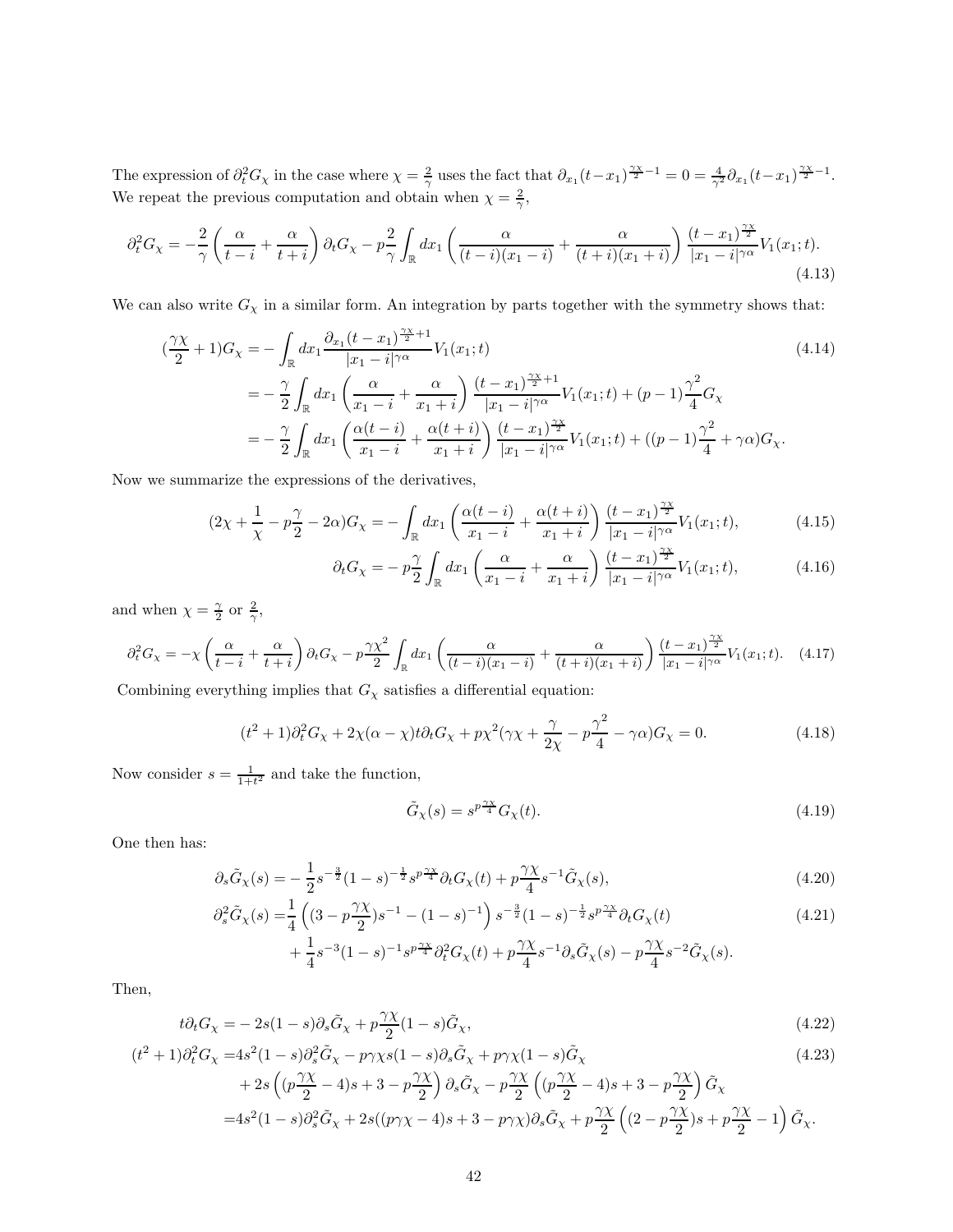This allows to transform the equation of  $G_\chi$  into a hypergeometric equation of  $\tilde{G}_\chi$ ,

$$
s(1-s)\partial_s^2 \tilde{G}_\chi + (C - (A + B + 1)s)\partial_s \tilde{G}_\chi - AB \tilde{G}_\chi = 0,
$$
\n(4.24)

with the parameters defined by

$$
A = -p\frac{\gamma \chi}{4}, B = 1 + \chi(\chi - \alpha - p\frac{\gamma}{4}), C = \frac{3}{2} + \chi(\chi - \alpha - p\frac{\gamma}{2}).
$$
\n(4.25)

 $\Box$ 

## <span id="page-42-0"></span>4.2 Boundary three-point case

Moving on to the equation used in Section [3.](#page-21-0)

<span id="page-42-1"></span>**Proposition 4.3.** Let  $\chi = \frac{\gamma}{2}$  or  $\frac{2}{\gamma}$  and  $q = \frac{1}{\gamma}(2Q - \beta_1 - \beta_2 - \beta_3 + \chi)$ . In the parameter range,

$$
\beta_i < Q, \quad \mu_1 \in (0, \infty), \ \mu_2, \mu_3 \in -\overline{\mathbb{H}}, \quad q < \frac{4}{\gamma^2} \land \min_i \frac{2}{\gamma} (Q - \beta_i), \quad t \in \mathbb{H}, \tag{4.26}
$$

*we define the function,*

$$
H_X(t) = \mathbb{E}\left[\left(\int_{\mathbb{R}} \frac{(t-x)^{\frac{\gamma x}{2}}}{|x|^{\frac{\gamma \beta_1}{2}}|x-1|^{\frac{\gamma \beta_2}{2}}} g(x)^{\frac{\gamma^2}{8}(q-1)} e^{\frac{\gamma}{2}X(x)} d\mu(x)\right)^q\right].
$$
\n(4.27)

*Then*  $H_{\chi}(t)$  *obeys the hypergeometric equation,* 

$$
t(1-t)\partial_t^2 H_\chi + (C - (A+B+1)t)\partial_t H_\chi - ABH_\chi = 0,
$$
\n(4.28)

*with parameters:*

$$
A = -q\frac{\gamma \chi}{2}, B = -1 + \chi(\beta_1 + \beta_2 - 2\chi + q\frac{\gamma}{2}), C = \chi(\beta_1 - \chi). \tag{4.29}
$$

*Furthermore the exact same hypergeometric equation holds for the dual function,*

$$
\tilde{H}_{\chi}(t) = \mathbb{E}\left[\left(\int_{\mathbb{R}} \frac{(x-t)^{\frac{\gamma x}{2}}}{|x|^{\frac{\gamma \beta_1}{2}}|x-1|^{\frac{\gamma \beta_2}{2}}} g(x)^{\frac{\gamma^2}{8}(q-1)} e^{\frac{\gamma}{2}X(x)} d\mu(x)\right)^q\right],\tag{4.30}
$$

*this time in the range of parameters:*

$$
t \in -\mathbb{H}, \ \beta_i < Q, \ \mu_1, \mu_2 \in -\overline{\mathbb{H}}, \ \mu_3 \in (0, \infty), \quad \text{and} \quad q < \frac{4}{\gamma^2} \land \min_i \frac{2}{\gamma} (Q - \beta_i). \tag{4.31}
$$

*Proof.* We denote for a small  $\epsilon > 0$ ,

$$
R_{\epsilon} = \mathbb{R} \setminus \{ (-\epsilon, \epsilon) \cup (1 - \epsilon, 1 + \epsilon) \}.
$$
\n(4.32)

Consider

$$
H_{\chi,\epsilon}(t) = \mathbb{E}\left[\left(\int_{R_{\epsilon}} \frac{(t-x)^{\frac{\gamma\chi}{2}}}{|x|^{\frac{\gamma\beta_1}{2}}|x-1|^{\frac{\gamma\beta_2}{2}}} g(x)^{\frac{\gamma^2}{8}(q-1)} e^{\frac{\gamma}{2}X(x)} d\mu(x)\right)^{q}\right].
$$
\n(4.33)

For simplicity, we introduce the notations,

$$
V_{\epsilon}(x_1;t) = \mathbb{E}\left[\left(\int_{R_{\epsilon}} \frac{(t-x)^{\frac{\gamma x}{2}}}{|x|^{\frac{\gamma \beta_1}{2}}|x-1|^{\frac{\gamma \beta_2}{2}}|x-x_1|^{\frac{\gamma^2}{2}}} g(x)^{\frac{\gamma^2}{8}(q-2)} e^{\frac{\gamma}{2}X(x)} d\mu(x)\right)^{q-1}\right],
$$
(4.34)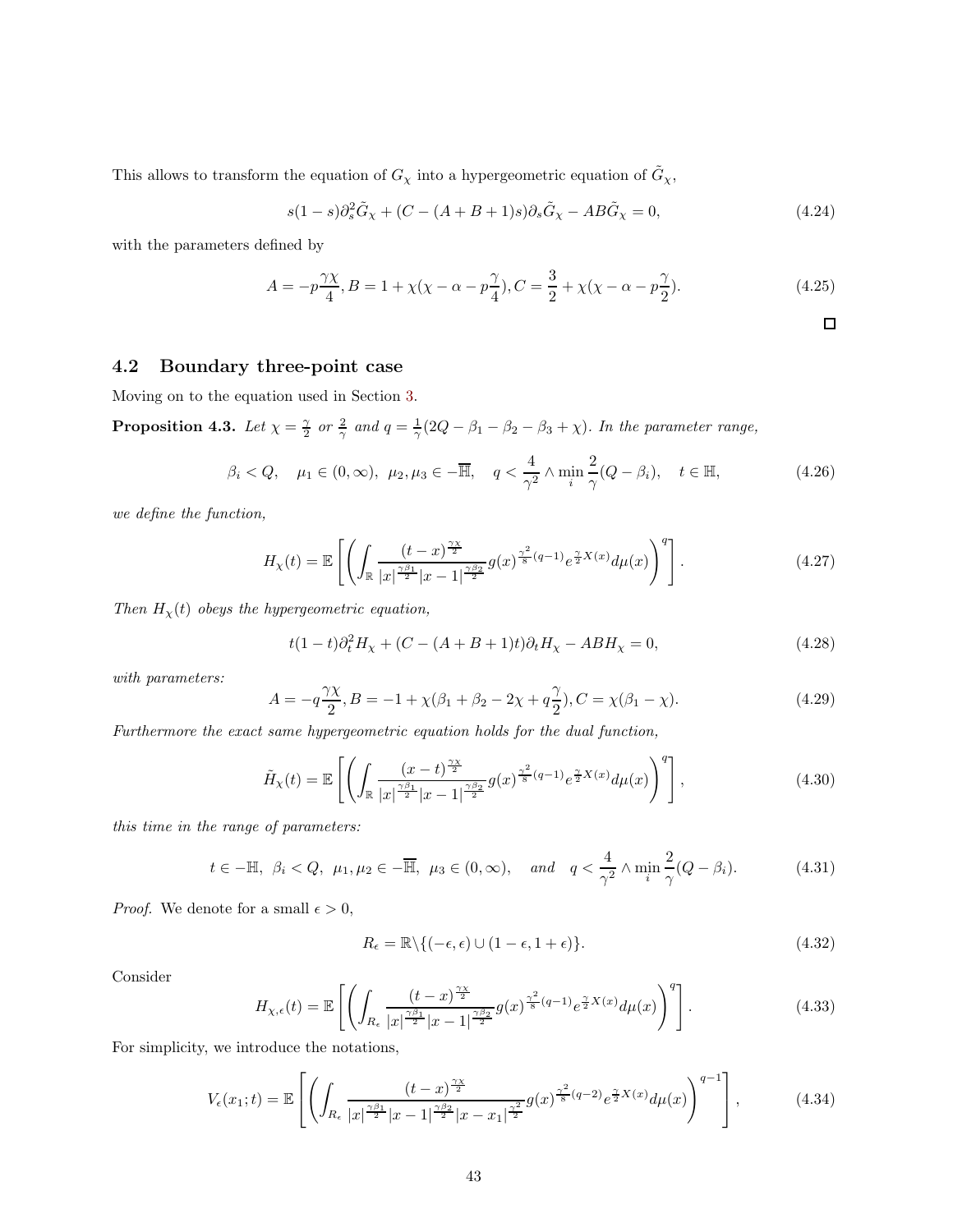$$
E_{0,\epsilon}^{-}(t) = \mu_1 \frac{(t+\epsilon)^{\frac{\gamma \chi}{2}}}{\epsilon^{\frac{\gamma \beta_1}{2}} (1+\epsilon)^{\frac{\gamma \beta_2}{2}}} V_{\epsilon}(-\epsilon; t), \qquad E_{0,\epsilon}^{+}(t) = \mu_2 \frac{(t-\epsilon)^{\frac{\gamma \chi}{2}}}{\epsilon^{\frac{\gamma \beta_1}{2}} (1-\epsilon)^{\frac{\gamma \beta_2}{2}}} V_{\epsilon}(\epsilon; t), \tag{4.35}
$$

$$
E_{1,\epsilon}^{-}(t) = \mu_2 \frac{(t-1+\epsilon)^{\frac{\gamma \chi}{2}}}{(1-\epsilon)^{\frac{\gamma \beta_1}{2}} \epsilon^{\frac{\gamma \beta_2}{2}}} V_{\epsilon}(1-\epsilon;t), \quad E_{1,\epsilon}^{+}(t) = \mu_3 \frac{(t-1-\epsilon)^{\frac{\gamma \chi}{2}}}{(1+\epsilon)^{\frac{\gamma \beta_1}{2}} \epsilon^{\frac{\gamma \beta_2}{2}}} V_{\epsilon}(1+\epsilon;t). \tag{4.36}
$$

The proof follows the same step as the previous case, the only difference is that here we have additional boundary terms when performing integration by parts due to the presence of the insertions at 0 and 1. Similarly we compute,

$$
(2\chi + \frac{1}{\chi} - q\frac{\gamma}{2} - \beta_1 - \beta_2)H_{\chi,\epsilon} = -\int_{R_{\epsilon}} d\mu(x_1) \left(\frac{\beta_1 t}{x_1} + \frac{\beta_2(t-1)}{x_1 - 1}\right) \frac{(t-x_1)^{\frac{\gamma x}{2}}}{|x_1|^{\frac{\gamma \beta_1}{2}}|x_1 - 1|^{\frac{\gamma \beta_2}{2}}} V_{\epsilon}(x_1;t)
$$
  
 
$$
+ \frac{2}{\gamma} \left(-(t+\epsilon)E_{0,\epsilon}^-(t) + (t-\epsilon)E_{0,\epsilon}^+(t) - (t-1+\epsilon)E_{1,\epsilon}^-(t) + (t-1-\epsilon)E_{1,\epsilon}^+(t)\right), \qquad (4.37)
$$

$$
\partial_t H_{\chi,\epsilon} = -q \frac{\gamma}{2} \int_{R_{\epsilon}} d\mu(x_1) \left( \frac{\beta_1}{x_1} + \frac{\beta_2}{x_1 - 1} \right) \frac{(t - x_1)^{\frac{\gamma \chi}{2}}}{|x_1|^{\frac{\gamma \beta_1}{2}} |x_1 - 1|^{\frac{\gamma \beta_2}{2}}} V_{\epsilon}(x_1; t) + q \left( -E_{0,\epsilon}^-(t) + E_{0,\epsilon}^+(t) - E_{1,\epsilon}^-(t) + E_{1,\epsilon}^+(t) \right), \tag{4.38}
$$

$$
\partial_t^2 H_{\chi,\epsilon} = -\chi \left( \frac{\beta_1}{t} + \frac{\beta_2}{t-1} \right) \partial_t H_{\chi,\epsilon} - q \frac{\gamma \chi^2}{2} \int_{R_{\epsilon}} d\mu(x_1) \left( \frac{\beta_1}{tx_1} + \frac{\beta_2}{(t-1)(x_1-1)} \right) \frac{(t-x_1)^{\frac{\gamma \beta_1}{2}}}{|x_1|^{\frac{\gamma \beta_1}{2}} |x_1-1|^{\frac{\gamma \beta_2}{2}}} V_{\epsilon}(x_1;t)
$$

$$
+ q \chi^2 \left( -\frac{1}{t+\epsilon} E_{0,\epsilon}^{-}(t) + \frac{1}{t-\epsilon} E_{0,\epsilon}^{+}(t) - \frac{1}{t-1+\epsilon} E_{1,\epsilon}^{-}(t) + \frac{1}{t-1-\epsilon} E_{1,\epsilon}^{+}(t) \right). \tag{4.39}
$$

Then we have

$$
t(1-t)\partial_t^2 H_{\chi,\epsilon} + (C - (A + B + 1)t)\partial_t H_{\chi,\epsilon} - ABH_{\chi,\epsilon}
$$
  
=  $q\chi^2 \left( \frac{\epsilon(1+\epsilon)}{t+\epsilon} E_{0,\epsilon}^-(t) + \frac{\epsilon(1-\epsilon)}{t-\epsilon} E_{0,\epsilon}^+(t) - \frac{\epsilon(1-\epsilon)}{t-1+\epsilon} E_{1,\epsilon}^-(t) - \frac{\epsilon(1+\epsilon)}{t-1-\epsilon} E_{1,\epsilon}^+(t) \right),$  (4.40)

with the parameters given by:

$$
A = -q\frac{\gamma \chi}{2}, B = -1 + \chi(\beta_1 + \beta_2 - 2\chi + q\frac{\gamma}{2}), C = \chi(\beta_1 - \chi). \tag{4.41}
$$

To complete the proof the only thing left is to argue that the boundary terms  $\epsilon E_{\cdot,\epsilon}^{\pm}(t)$  converge to 0 as  $\epsilon$ goes to 0 locally uniformly in t. This has been done in [\[32\]](#page-65-5). Finally the exact same argument works for  $\tilde{H}_{\chi}(t)$ .  $\Box$ 

# <span id="page-43-0"></span>5 Appendix

## <span id="page-43-1"></span>5.1 Useful facts in probability

We start by explaining how to construct our GFF  $X$  from the standard Neumann boundary GFF  $X_{\mathbb{D}}$  on D, also called free boundary GFF. This field has a covariance given by, for  $x, y ∈ D$ ,

<span id="page-43-2"></span>
$$
\mathbb{E}[X_{\mathbb{D}}(x)X_{\mathbb{D}}(y)] = \ln \frac{1}{|x-y||1-x\bar{y}|}.
$$
\n
$$
(5.1)
$$

The field  $X_{\mathbb{D}}$  has zero average on the unit circle. Notice also that if x or y is on the unit circle, the covariance [\(5.1\)](#page-43-2) reduces to  $-2 \ln |x-y|$ . One can then conformally map the disk D equipped with the Euclidean metric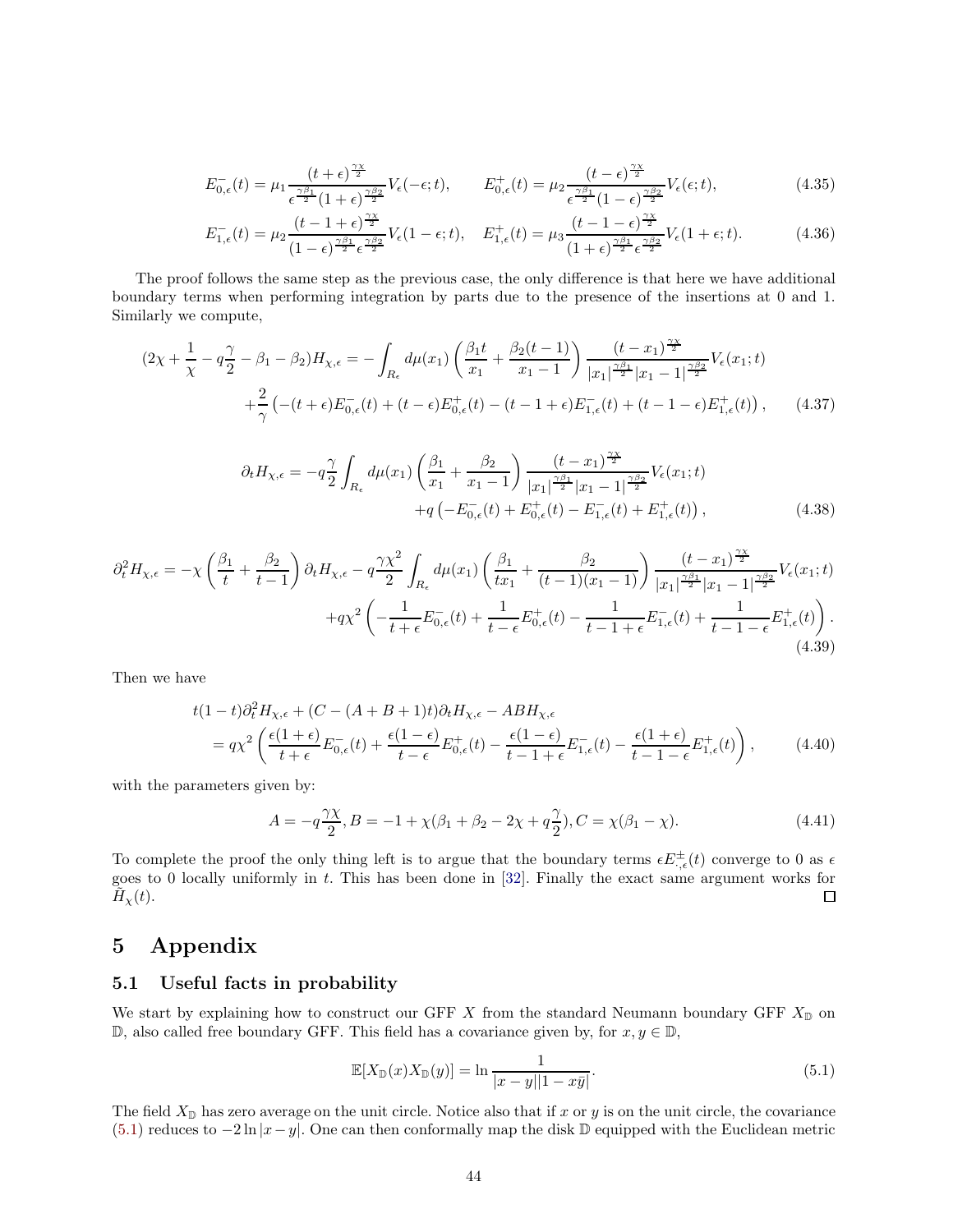to the upper-half plane  $\mathbb{H}$  equipped with the metric  $\hat{g}(x) = \frac{4}{|x+i|^4}$ . By this map from the field  $X_{\mathbb{D}}$  we obtain the field  $X_{\hat{g}}$  defined on  $\mathbb H$  which has covariance

<span id="page-44-1"></span>
$$
\mathbb{E}[X_{\hat{g}}(x)X_{\hat{g}}(y)] = \ln \frac{1}{|x - y||x - \bar{y}|} - \frac{1}{2}\ln \hat{g}(x) - \frac{1}{2}\ln \hat{g}(y),\tag{5.2}
$$

and zero average on R in the metric  $\hat{g}$ . Finally the field X can be obtained from the field  $X_{\hat{g}}$  by simply setting:

$$
X(x) = X_{\hat{g}}(x) - \frac{1}{\pi} \int_0^{\pi} X_{\hat{g}}(e^{i\theta}) d\theta.
$$
\n(5.3)

Next we state a result of finiteness of moments of the GMC measure covering all situations encountered in the main text.

<span id="page-44-0"></span>**Proposition 5.1** (Finiteness of moments of GMC). *Fix*  $\gamma \in (0, 2)$ *. The following claims hold.* 

- For  $\beta < Q$  and  $\frac{\gamma}{2} \alpha < \frac{\beta}{2} < \alpha$  we have E  $\lceil$  $\overline{1}$  $\left($ R  $g(x)^{\frac{\gamma}{4}(\frac{2}{\gamma}-\alpha-\frac{\beta}{2})}$  $\left[\frac{\gamma}{4}(\frac{2}{\gamma}-\alpha-\frac{\beta}{2})}{|x-i|^{\gamma\alpha}}e^{\frac{\gamma}{2}X(x)}dx\right]^{\frac{2}{\gamma}(Q-\alpha-\frac{\beta}{2})}$  $\vert < \infty.$  (5.4)
- *For*  $(\mu_i)_{i=1,2,3}$  *satisfying Definition [1.3,](#page-4-1)*  $\beta_i < Q$ ,  $\frac{1}{\gamma}(2Q \sum_{i=1}^3 \beta_i) < \frac{4}{\gamma^2} \wedge \min_i \frac{2}{\gamma}(Q \beta_i)$  *we have*

$$
\mathbb{E}\left[\left|\int_{\mathbb{R}}\frac{g(x)^{\frac{\gamma}{8}(\frac{4}{\gamma}-\sum_{i=1}^{3}\beta_{i})}}{|x|^{\frac{\gamma\beta_{1}}{2}}|x-1|^{\frac{\gamma\beta_{2}}{2}}}e^{\frac{\gamma}{2}X(x)}d\mu(x)\right|^{\frac{1}{\gamma}(2Q-\sum_{i=1}^{3}\beta_{i})}\right]<+\infty.
$$
\n(5.5)

• *For*  $\chi \in \{\frac{\gamma}{2}, \frac{2}{\gamma}\}\$ ,  $p = \frac{2}{\gamma}(Q - \alpha - \frac{\beta}{2} + \frac{\chi}{2})$ ,  $\beta < Q$ ,  $p < \frac{4}{\gamma^2} \wedge \frac{2}{\gamma}(Q - \beta)$ ,  $t \in \mathbb{H}$  we have

$$
\mathbb{E}\left[\left|\int_{\mathbb{R}}\frac{(t-x)^{\frac{\gamma\chi}{2}}}{|x-i|^{\gamma\alpha}}g(x)^{\frac{\gamma}{8}(p-1)}e^{\frac{\gamma}{2}X(x)}dx\right|^{p}\right]<\infty.
$$
\n(5.6)

•  $For \chi \in {\frac{\gamma}{2}, \frac{2}{\gamma}}, q = \frac{1}{\gamma}(2Q - \beta_1 - \beta_2 - \beta_3 + \chi), \beta_i < Q, \mu_1 \in (0, \infty), \mu_2, \mu_3 \in -\overline{\mathbb{H}}, q < \frac{4}{\gamma^2} \wedge \min_i \frac{2}{\gamma}(Q - \beta_i),$ t ∈ H *we have*

$$
\mathbb{E}\left[\left|\int_{\mathbb{R}}\frac{(t-x)^{\frac{\gamma x}{2}}}{|x|^{\frac{\gamma\beta_1}{2}}|x-1|^{\frac{\gamma\beta_2}{2}}}g(x)^{\frac{\gamma^2}{8}(q-1)}e^{\frac{\gamma}{2}X(x)}d\mu_X(x)\right|^q\right]<\infty.
$$
\n(5.7)

*Proof.* For the first claim, since a positive function is integrated against the GMC measure, we are in the classical case of the existence of moments of GMC with an insertion of weight  $\beta$  (here the insertion is placed at infinity, but this changes nothing to the result). Following [\[5,](#page-64-4) Lemma 3.10], adapted to the case of one-dimensional GMC, the condition is thus  $\beta < Q$  and  $\frac{2}{\gamma}(Q - \alpha - \frac{\beta}{2}) < \frac{4}{\gamma^2} \wedge \frac{2}{\gamma}(Q - \beta)$ . One can check this last condition translates into  $\frac{\gamma}{2} - \alpha < \frac{\beta}{2} < \alpha$ .

The second claim does not fit exactly into the framework of  $[5]$  since the  $\mu_i$  can be complex and therefore we have a complex valued quantity integrated against the GMC. Let  $q_0 := \frac{1}{\gamma} (2Q - \sum_{i=1}^3 \beta_i)$ . For the case of positive moments  $q_0 \geq 0$  one can simply use the bound

$$
\mathbb{E}\left[\left|\int_{\mathbb{R}}\frac{g(x)^{\frac{\gamma}{8}(\frac{4}{\gamma}-\sum_{i=1}^{3}\beta_{i})}}{|x|^{\frac{\gamma\beta_{1}}{2}}|x-1|^{\frac{\gamma\beta_{2}}{2}}}e^{\frac{\gamma}{2}X(x)}d\mu(x)\right|^{q_{0}}\right] \leq M\mathbb{E}\left[\left(\int_{\mathbb{R}}\frac{g(x)^{\frac{\gamma}{8}(\frac{4}{\gamma}-\sum_{i=1}^{3}\beta_{i})}}{|x|^{\frac{\gamma\beta_{1}}{2}}|x-1|^{\frac{\gamma\beta_{2}}{2}}}e^{\frac{\gamma}{2}X(x)}dx\right)^{q_{0}}\right],\qquad(5.8)
$$

which is valid for  $M = \max_i |\mu_i| > 0$ . The claim then reduces to the first case.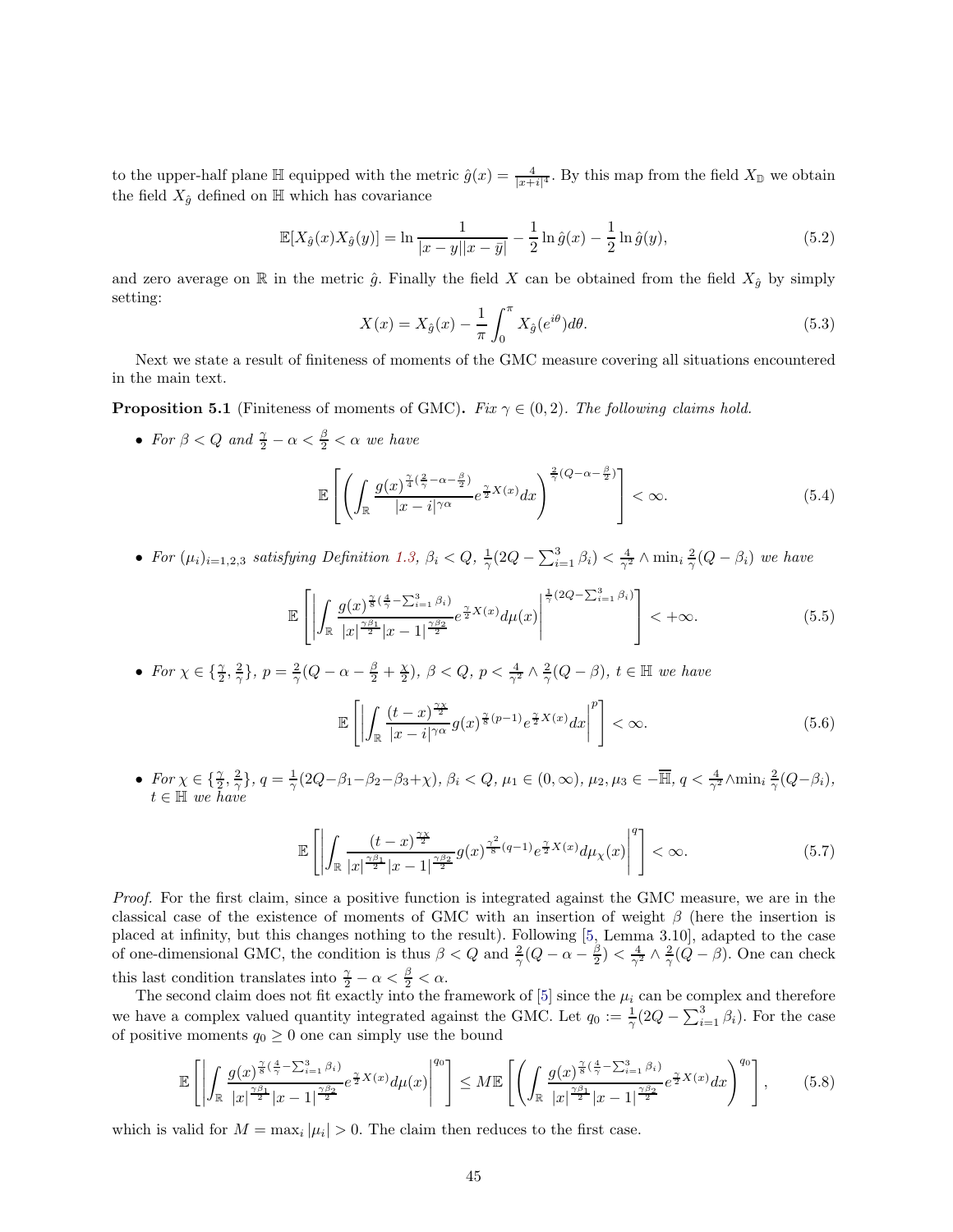Now for negative moments corresponding to  $q_0 < 0$ , this is precisely where we are going to use the half-space condition of Definition [1.3](#page-4-1) on the  $\mu_i$  parameters. The condition implies  $\mu_1, \mu_2, \mu_3$  are contained in a half-space H. Let  $v_1 \in \mathbb{C}$  be a normal vector contained in the half-space, and let  $v_2 \in \mathbb{C}$  be perpendicular to  $v_1$ . For each  $i = 1, 2, 3$ , write  $\mu_i = \lambda_i v_1 + \lambda'_i v_2$  where  $\lambda_i \geq 0$  and  $\lambda'_i \in \mathbb{R}$ . By Definition [1.3](#page-4-1) at least one  $\lambda_i$  is non zero. From this one can deduce the upper bound

$$
\mathbb{E}\left[\left|\int_{\mathbb{R}}\frac{g(x)^{\frac{\gamma}{8}(\frac{4}{\gamma}-\sum_{i=1}^{3}\beta_{i})}}{|x|^{\frac{\gamma\beta_{1}}{2}}|x-1|^{\frac{\gamma\beta_{2}}{2}}}e^{\frac{\gamma}{2}X(x)}d\mu(x)\right|^{q_{0}}\right] \leq M'\mathbb{E}\left[\left(\int_{\mathbb{R}}\frac{g(x)^{\frac{\gamma}{8}(\frac{4}{\gamma}-\sum_{i=1}^{3}\beta_{i})}}{|x|^{\frac{\gamma\beta_{1}}{2}}|x-1|^{\frac{\gamma\beta_{2}}{2}}}e^{\frac{\gamma}{2}X(x)}d\lambda(x)\right)^{q_{0}}\right] \tag{5.9}
$$

for some  $M' > 0$  and where  $d\lambda(x)$  is defined in the same as  $d\mu(x)$  but with  $\mu_i$  replaced by  $\lambda_i$ . We can now apply again the first case to show finiteness. Lastly the third case and fourth cases are treated similarly to the second one. П

Remark 5.2. *Let us discuss what happens in the above proposition if we are in the limiting case of the half-*space condition of Definition [1.3,](#page-4-1) meaning the  $\mu_i$  are lying on the boundary of the half-space. For instance assume  $\mu_1, \mu_2$  are real and positive and  $\mu_3$  is  $e^{i\pi}$  times a positive number. In this case the second claim of *the above proposition will remain true if*  $q_0 := \frac{1}{\gamma} (2Q - \sum_{i=1}^3 \beta_i) \geq 0$ , the proof being exactly the same. On *the other hand if*  $q_0 < 0$  *then there are cancellations that appear and the claim is no longer true. It seems the condition for finiteness then becomes*  $q_0 > -1$  *but this seems a little technical to show and we will not require it in the present paper.*

Finally we recall some theorems in probability that we will use without further justification. In the following D is a compact subset of  $\mathbb{R}^d$ .

<span id="page-45-0"></span>Theorem 5.3 (Girsanov theorem). Let  $(Z(x))_{x\in D}$  be a continuous centered Gaussian process and Z a *Gaussian variable which belongs to the*  $L^2$  *closure of the vector space spanned by*  $(Z(x))_{x\in D}$ *. Let* F *be a real continuous bounded function from*  $\mathcal{C}(D, \mathbb{R})$  *to*  $\mathbb{R}$ *. Then we have the following identity:* 

$$
\mathbb{E}\left[e^{Z-\frac{\mathbb{E}[Z^2]}{2}}F((Z(x))_{x\in D})\right]=\mathbb{E}[F((Z(x)+\mathbb{E}[Z(x)Z])_{x\in D})].\tag{5.10}
$$

When applied to our case, although the log-correlated field  $X$  is not a continuous Gaussian process, we can still make the arguments rigorous by using a regularization procedure (see [\[32\]](#page-65-5) for a more detailed explanation). Next we recall Kahane's inequality:

<span id="page-45-1"></span>**Theorem 5.4** (Kahane's inequality). Let  $(Z_0(x))_{x\in D}$ ,  $(Z_1(x))_{x\in D}$  be two continuous centered Gaussian *processes such that for all*  $x, y \in D$ :

$$
|\mathbb{E}[Z_0(x)Z_0(y)] - \mathbb{E}[Z_1(x)Z_1(y)]| \le C.
$$
\n(5.11)

*Define for*  $u \in [0, 1]$ *:* 

$$
Z_u = \sqrt{1 - u} Z_0 + \sqrt{u} Z_1, \quad W_u = \int_D e^{Z_u(x) - \frac{1}{2} \mathbb{E}[Z_u(x)^2]} \sigma(dx).
$$
 (5.12)

*Then for all smooth function* F *with at most polynomial growth at infinity, and* σ *a complex Radon measure over* D*,*

$$
\left| \mathbb{E}\left[F\left(\int_{D} e^{Z_0(x) - \frac{1}{2}\mathbb{E}[Z_0(x)^2]} \sigma(dx)\right) \right] - \mathbb{E}\left[F\left(\int_{D} e^{Z_1(x) - \frac{1}{2}\mathbb{E}[Z_1(x)^2]} \sigma(dx)\right) \right] \right| \leq \sup_{u \in [0,1]} \frac{C}{2} \mathbb{E}[|W_u|^2|F''(W_u)|].
$$
\n(5.13)

The same remark as for Theorem [5.3](#page-45-0) is valid to justify one can use this inequality in the case where  $Z_0$ and  $Z_1$  are log-correlated fields. Finally we provide the Williams decomposition theorem, see for instance [\[35\]](#page-65-11) for a reference.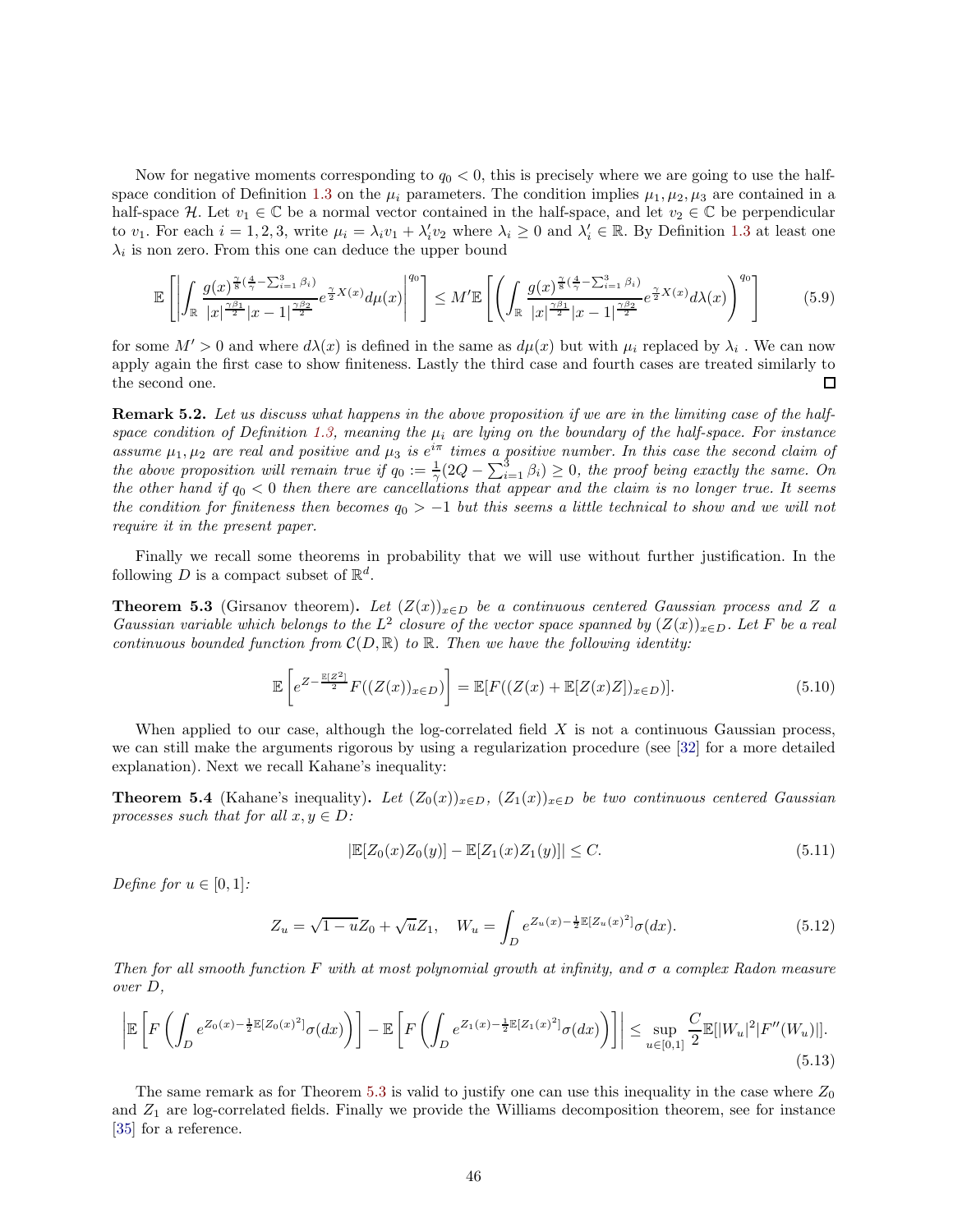<span id="page-46-2"></span>**Theorem 5.5.** Let  $(B_s - vs)_{s>0}$  be a Brownian motion with negative drift, i.e.  $v > 0$  and let  $M =$  $\sup_{s\geq 0} (B_s - vs)$ . Then conditionally on M the law of the path  $(B_s - vs)_{s\geq 0}$  is given by the joining of two *independent paths:*

1) A Brownian motion  $(B_s^1 + vs)_{0 \le s \le \tau_M}$  with positive drift v run until its hitting time  $\tau_M$  of M.

 $2)$   $(M+B_t^2-vt)_{t\geq0}$  *where*  $(B_t^2-vt)_{t\geq0}$  *is a Brownian motion with negative drift conditioned to stay negative. Moreover, one has the following time reversal property for all*  $C > 0$  *(where*  $\tau_C$  *denotes the hitting time of* C*),*

$$
(B_{\tau_C - s}^1 + v(\tau_C - s) - C)_{0 \le s \le \tau_C} \stackrel{law}{=} (\tilde{B}_s - vs)_{0 \le s \le L_{-C}},
$$
\n(5.14)

 $where \ (\tilde{B}_s - vs)_{s \geq 0}$  *is a Brownian motion with drift*  $-v$  *conditioned to stay negative and*  $L_{-C}$  *is the last*  $time \ (\tilde{B}_s - vs)_{s \geq 0} \ hits -C.$ 

## <span id="page-46-0"></span>5.2 Technical estimates on GMC

We repeat here several proofs found in [\[19,](#page-64-9) [32\]](#page-65-5) that must be adapted because our objects are complex valued.

#### 5.2.1 OPE with reflection

We want to compute the asymptotic expansion of the functions  $\tilde{G}_{\chi}$  and  $H_{\chi}$  in the case where there will be reflection. This has been performed in the previous works [\[19,](#page-64-9) [32\]](#page-65-5) but it is not straightforward to adapt the proofs as we are working with complex valued quantities so there are many inequalities that need to be adapted. We will treat separately the cases where  $\chi = \frac{\gamma}{2}$  and  $\chi = \frac{2}{\gamma}$ . Starting with the case where  $\chi = \frac{2}{\gamma}$ .

<span id="page-46-1"></span>**Lemma 5.6.** *(OPE with reflection for*  $\chi = \frac{2}{\gamma}$ *) Recall*  $p = \frac{2}{\gamma}(Q - \alpha - \frac{\beta}{2} + \frac{1}{\gamma})$  *and consider*  $s \in (-1,0)$ *. There exists a small parameter*  $\beta_0 > 0$  *such that for*  $\beta \in (Q - \beta_0, Q)$  *and*  $\alpha$  *such that*  $p < \frac{4}{\gamma^2} \wedge \frac{2}{\gamma} (Q - \beta)$ *, the following asymptotic expansion holds:*

$$
\tilde{G}_{\frac{2}{\gamma}}(s) - \tilde{G}_{\frac{2}{\gamma}}(0) = -s^{\frac{1}{2} + \frac{2}{\gamma^2} - \frac{\beta}{\gamma}} \frac{\Gamma(1 - \frac{2}{\gamma}(Q - \beta))\Gamma(\frac{2}{\gamma}(Q - \beta) - p)}{\Gamma(-p)} \overline{R}(\beta, 1, -1) \overline{G}(\alpha, 2Q - \beta - \frac{2}{\gamma}) + o(|s|^{\frac{1}{2} + \frac{2}{\gamma^2} - \frac{\beta}{\gamma}}).
$$
\n(5.15)

*Similarly, recall*  $q = \frac{1}{\gamma}(2Q - \beta_1 - \beta_2 - \beta_3 + \frac{2}{\gamma})$  and consider  $t \in (0,1)$ . Then in the following parameter *range,*

$$
\beta_1 \in (Q - \beta_0, Q), \quad q < \frac{4}{\gamma^2} \land \min_i \frac{2}{\gamma} (Q - \beta_i), \quad \mu_1 \in (0, +\infty), \quad \mu_2, \mu_3 \in (-\infty, 0), \tag{5.16}
$$

*the following asymptotic also holds:*

$$
H_{\frac{2}{\gamma}}(it) - H_{\frac{2}{\gamma}}(0) = -(it)^{1-\frac{2\beta_1}{\gamma} + \frac{4}{\gamma^2}} \frac{\Gamma(1 - \frac{2}{\gamma}(Q - \beta_1))\Gamma(\frac{2}{\gamma}(Q - \beta_1) - q)}{\Gamma(-q)} \overline{R}(\beta_1, \mu_1, \mu_2) \overline{H}_{(\mu_1, -\mu_2, -\mu_3)}^{(2Q - \beta_1 - \frac{2}{\gamma}, \beta_2, \beta_3)} + o(|t|^{1-\frac{2\beta_1}{\gamma} + \frac{4}{\gamma^2}}).
$$
\n
$$
(5.17)
$$

*Proof.* We will prove only the case of  $H_{\frac{2}{\gamma}}$ , the case of  $\tilde{G}_{\frac{2}{\gamma}}$  can be treated in a similar fashion. For a Borel set  $I \subseteq \mathbb{R}$ , we introduce the notation,

$$
K_I(it) := \int_I \frac{it - x}{|x|^{\frac{\gamma \beta_1}{2}} |x - 1|^{\frac{\gamma \beta_2}{2}}} g(x)^{\frac{\gamma^2}{8}(q - 1)} e^{\frac{\gamma}{2} X(x)} d\mu(x), \tag{5.18}
$$

where as always  $d\mu(x) = \mu_1 \mathbf{1}_{(-\infty,0)}(x) dx + \mu_2 \mathbf{1}_{(0,1)}(x) dx + \mu_3 \mathbf{1}_{(1,\infty)}(x) dx$ . In the following it is convenient to use  $d|\mu|(x)$  to denote the measure  $\mu_1\mathbf{1}_{(-\infty,0)}(x)dx - \mu_2\mathbf{1}_{(0,1)}(x)dx - \mu_3\mathbf{1}_{(1,\infty)}(x)dx$  which is a positive measure thanks to our choice  $\mu_1 \in (0, +\infty)$ ,  $\mu_2, \mu_3 \in (-\infty, 0)$ . The signs of the parameters  $\mu_i$  allows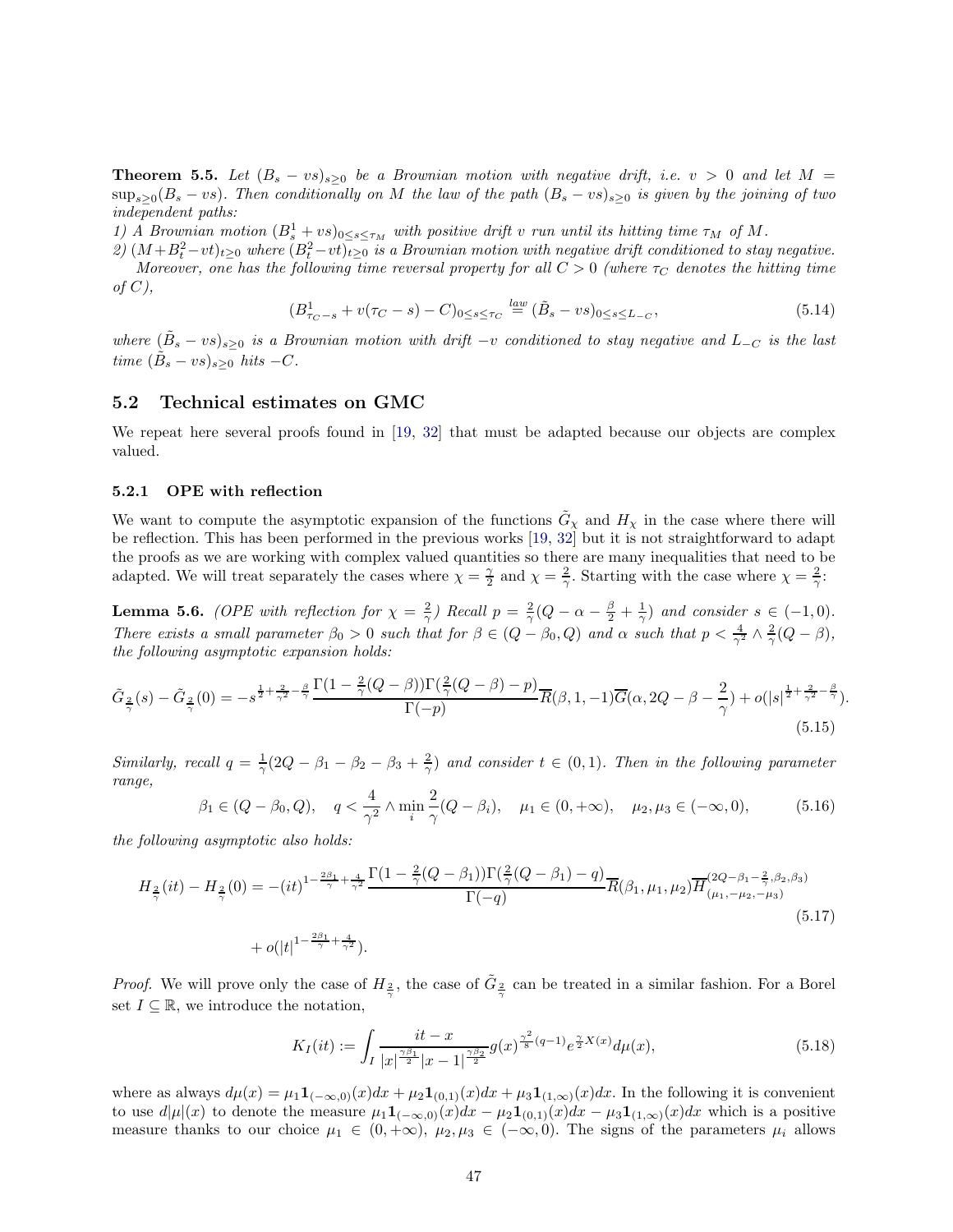to separate  $K_I(it)$  into a positive real part  $K_I(0)$  and an imaginary part. This remark is used to bound  $|K_I(it)|^{q-1}$  by  $|K_I(0)|^{q-1}$  and in several other similar cases (remark that necessarily  $q-1 < 0$ ). Now we want to study the asymptotic of,

$$
\mathbb{E}[K_{\mathbb{R}}(it)^{q}] - \mathbb{E}[K_{\mathbb{R}}(0)^{q}] =: T_1 + T_2,
$$
\n(5.19)

where we defined:

$$
T_1 := \mathbb{E}[K_{(-t,t)^c}(it)^q] - \mathbb{E}[K_{\mathbb{R}}(0)^q], \quad T_2 := \mathbb{E}[K_{\mathbb{R}}(it)^q] - \mathbb{E}[K_{(-t,t)^c}(it)^q]. \tag{5.20}
$$

 $\Diamond$  First we consider  $T_1$ . The goal is to show that  $T_1 = o(|t|^{1-\frac{2\beta_1}{\gamma}+\frac{4}{\gamma^2}}) = o(|t|^{\frac{2}{\gamma}(Q-\beta_1)})$ . By interpolation,

$$
|T_1| \leq |q| \int_0^1 du \mathbb{E} \left[ |K_{(-t,t)^c}(it) - K_{\mathbb{R}}(0)| |uK_{(-t,t)^c}(it) + (1-u)K_{\mathbb{R}}(0)|^{q-1} \right]
$$
  
\n
$$
\leq |q| \mathbb{E} \left[ \left( |K_{(-t,t)^c}(it) - K_{(-t,t)^c}(0)| + |K_{(-t,t)^c}(0) - K_{\mathbb{R}}(0)| \right) |K_{(-t,t)^c}(0)|^{q-1} \right]
$$
  
\n
$$
= |q|(A_1 + A_2), \tag{5.21}
$$

with:

$$
A_1 := \mathbb{E}\left[|K_{(-t,t)^c}(it) - K_{(-t,t)^c}(0)||K_{(-t,t)^c}(0)|^{q-1}\right], \quad A_2 := \mathbb{E}\left[|K_{(-t,t)^c}(0) - K_{\mathbb{R}}(0)||K_{(-t,t)^c}(0)|^{q-1}\right].
$$
\n(5.22)

We have

$$
A_{1} \leq t \int_{(-t,t)^{c}} d|\mu|(x_{1}) \frac{1}{|x_{1}|^{\frac{\gamma\beta_{1}}{2}}|x_{1}-1|^{\frac{\gamma\beta_{2}}{2}}}\mathbb{E}\left[\left(\int_{(-t,t)^{c}} \frac{g(x)^{\frac{\gamma^{2}}{8}(q-2)}e^{\frac{\gamma}{2}X(x)}d|\mu|(x)}{|x|^{\frac{\gamma\beta_{1}}{2}}|x-x_{1}|^{\frac{\gamma^{2}}{2}}}\right)^{q-1}\right] \tag{5.23}
$$
  

$$
\leq t \int_{\mathbb{R}} d|\mu|(x_{1}) \frac{2|x_{1}|1_{(-\frac{1}{2},\frac{1}{2})^{c}} + 1_{(-\frac{1}{2},-t)\cup(t,\frac{1}{2})}}{|x_{1}|^{\frac{\gamma\beta_{1}}{2}}|x_{1}-1|^{\frac{\gamma\beta_{2}}{2}}}\mathbb{E}\left[\left(\int_{(-t,t)^{c}} \frac{g(x)^{\frac{\gamma^{2}}{8}(q-2)}e^{\frac{\gamma}{2}X(x)}d|\mu|(x)}{|x|^{\frac{\gamma\beta_{1}}{2}}|x-x_{1}|^{\frac{\gamma\beta_{2}}{2}}}\right)^{q-1}\right]
$$
  

$$
\leq 2t \mathbb{E}\left[\left(\int_{(-t,t)^{c}} \frac{g(x)^{\frac{\gamma^{2}}{8}(q-1)}e^{\frac{\gamma}{2}X(x)}d|\mu|(x)}{|x|^{\frac{\gamma\beta_{1}}{2}}|x-x_{1}|^{\frac{\gamma\beta_{2}}{2}}}\right)^{q}\right] + O(t^{2-\frac{\gamma\beta_{1}}{2}}) = O(t^{2-\frac{\gamma\beta_{1}}{2}}).
$$

In the last equality we have ignored the first term since it is a  $O(t)$  and we will take  $\beta_1 > \frac{2}{\gamma}$ . On the other hand,

$$
A_2 \le c_1 \int_{(-t,t)} d|\mu|(x_1) \frac{1}{|x_1|^{\frac{\gamma \beta_1}{2} - 1}|x_1 - 1|^{\frac{\gamma \beta_2}{2}}} = O(t^{2 - \frac{\gamma \beta_1}{2}}),\tag{5.24}
$$

for some constant  $c_1 > 0$ . When  $\beta_1 > \frac{\frac{4}{\gamma^2} - 1}{\frac{\gamma}{2} - \frac{2}{\gamma}}$  is satisfied, i.e.,  $\beta_0 < \frac{1 - \frac{\gamma^2}{4}}{\frac{\gamma}{2} - \frac{2}{\gamma}}$ , we have  $O(t^{2 - \frac{\gamma \beta_1}{2}}) = o(t^{\frac{2}{\gamma}(Q-\beta_1)})$ . This proves that 2

$$
T_1 = o(t^{\frac{2}{\gamma}(Q-\beta_1)}).
$$
\n(5.25)

 $\diamond$  Now we focus on  $T_2$ . The goal is to restrict K to  $(-\infty, -t) \cup (-t^{1+h}, t^{1+h}) \cup (t, \infty)$ , with  $h > 0$  a small positive constant to be fixed, and then the GMC measures on the three disjoint parts will be weakly correlated. We have by interpolation and by dropping the imaginary part,

$$
\begin{split} &\left| \mathbb{E}[K_{\mathbb{R}}(it)^{q}] - \mathbb{E}[K_{(-\infty,-t)\cup(-t^{1+h},t^{1+h})\cup(t,\infty)}(it)^{q}] \right| \\ &\leq |q| \int_{0}^{1} du \mathbb{E}\left[ |K_{(-t,-t^{1+h})\cup(t^{1+h},t)}(it)| |uK_{\mathbb{R}}(0) + (1-u)K_{(-\infty,-t)\cup(-t^{1+h},t^{1+h})\cup(t,\infty)}(0)|^{q-1} \right] \\ &\leq c_{2}|q| \int_{(-t,-t^{1+h})\cup(t^{1+h},t)} d|\mu|(x_{1}) \frac{t+|x_{1}|}{|x_{1}|^{\frac{\gamma\beta_{1}}{2}}|x_{1}-1|^{\frac{\gamma\beta_{2}}{2}}}{|x_{1}-1|^{\frac{\gamma\beta_{2}}{2}}} \\ &= O(t^{1+(1+h)(1-\frac{\gamma\beta_{1}}{2})}), \end{split} \tag{5.26}
$$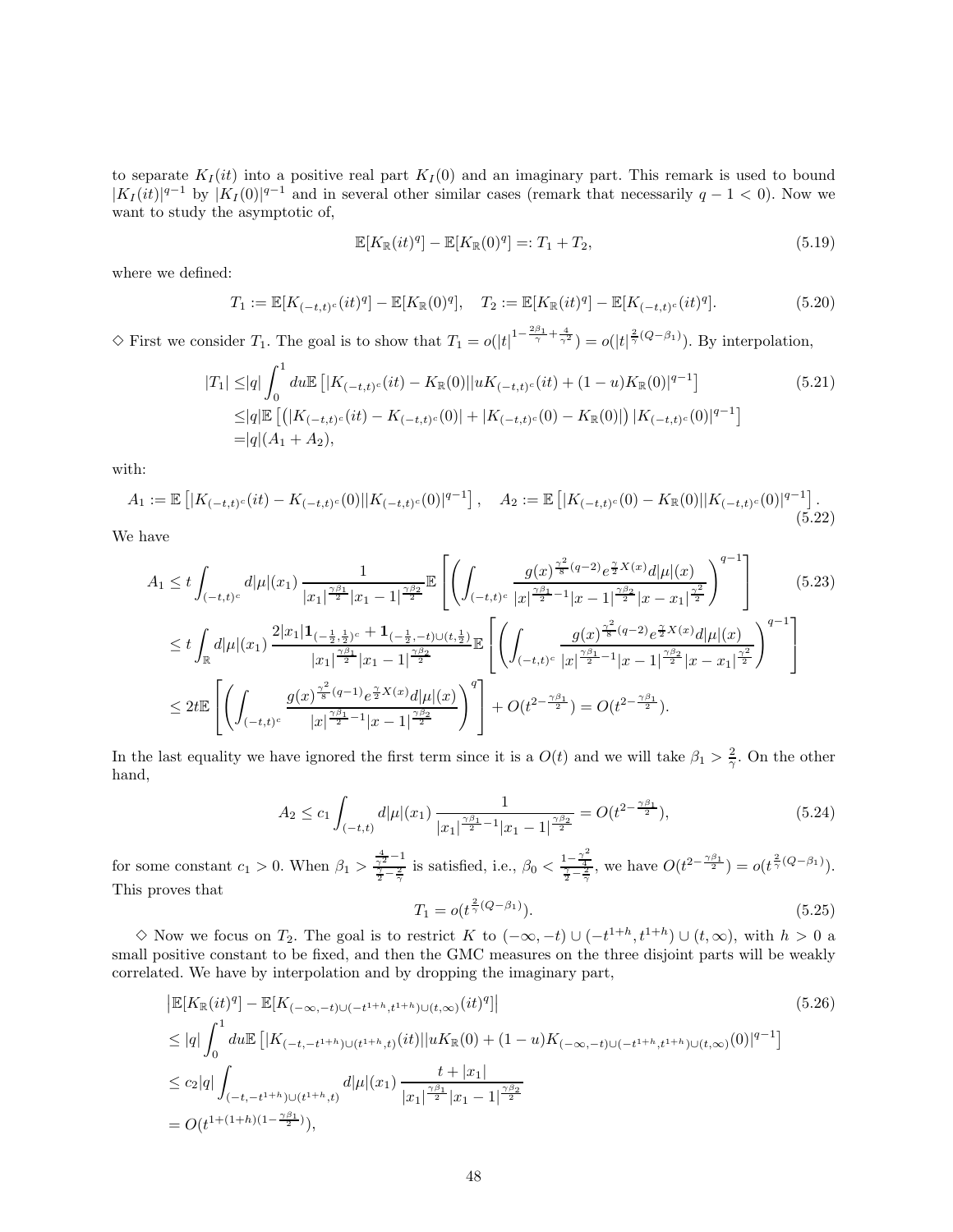for some constant  $c_2 > 0$ . By taking h satisfying the condition,

$$
h < \frac{1 + \left(\frac{2}{\gamma} - \frac{\gamma}{2}\right)\beta_1 - \frac{4}{\gamma^2}}{\frac{\gamma \beta_1}{2} - 1},\tag{5.27}
$$

we have:

$$
\mathbb{E}[K_{\mathbb{R}}(it)^{q}] - \mathbb{E}[K_{(-\infty, -t)\cup(-t^{1+h}, t^{1+h})\cup(t, \infty)}(it)^{q}] = o(t^{\frac{2}{\gamma}(Q-\beta_{1})}).
$$
\n(5.28)

It remains to evaluate  $\mathbb{E}[K_{(-\infty,-t)\cup(-t^{1+h},t^{1+h})\cup(t,\infty)}(it)^q] - \mathbb{E}[K_{(-t,t)^c}(it)^q]$ . We now introduce the radial decomposition of the field  $\hat{X}$ ,

$$
X(x) = B_{-2\ln|x|} + Y(x),\tag{5.29}
$$

where B, Y are independent Gaussian processes with  $(B_s)_{s\in\mathbb{R}}$  a Brownian motion starting from 0 for  $s \geq 0$ ,  $B_s = 0$  when  $s < 0$ , and Y is a centered Gaussian process with covariance,

<span id="page-48-0"></span>
$$
\mathbb{E}[Y(x)Y(y)] = \begin{cases} 2\ln\frac{|x|\vee|y|}{|x-y|}, & |x|, |y| \le 1, \\ 2\ln\frac{1}{|x-y|} - \frac{1}{2}\ln g(x) - \frac{1}{2}\ln g(y), & \text{else.} \end{cases}
$$
(5.30)

One can wonder why the process Y with the above covariance is well-defined. To construct Y, starting from  $X$  set:

$$
Y(x) = \begin{cases} X(x) - \frac{1}{\pi} \int_0^{\pi} X(|x|e^{i\theta}) d\theta, & |x| \le 1, \\ X(x), & |x| \ge 1. \end{cases}
$$
(5.31)

Now with this decomposition one can write:

$$
K_{I}(it) = \int_{I} \frac{it - x}{|x|^{\frac{\gamma \beta_1}{2} - \frac{\gamma^2}{4}} |x - 1|^{\frac{\gamma \beta_2}{2}}} g(x)^{\frac{\gamma^2}{8}(q - 1)} e^{\frac{\gamma}{2}B_{-2 \ln|x|}} e^{\frac{\gamma}{2}Y(x)} d\mu(x).
$$
 (5.32)

From [\(5.30\)](#page-48-0), we deduce that for  $|x'| \leq t^{1+h}$  and  $|x| \geq t$ ,

$$
\left|\mathbb{E}[Y(x)Y(x')] \right| = \left| 2\ln\left| 1 - \frac{x'}{x} \right| \right| \le 4t^h,
$$
\n(5.33)

where we used the inequality  $|\ln |1-x|| \leq 2|x|$  for  $x \in [-\frac{1}{2}, \frac{1}{2}]$ . Define the processes,

$$
P(x) := Y(x)\mathbf{1}_{|x| \le t^{1+h}} + Y(x)\mathbf{1}_{|x| \ge t},\tag{5.34}
$$

$$
\tilde{P}(x) := \tilde{Y}(x) \mathbf{1}_{|x| \le t^{1+h}} + Y(x) \mathbf{1}_{|x| \ge t},\tag{5.35}
$$

where  $\tilde{Y}$  is an independent copy of Y. Then we have the inequality over the covariance:

$$
\left| \mathbb{E}[P(x)P(y)] - \mathbb{E}[\tilde{P}(x)\tilde{P}(y)] \right| \le 4t^h.
$$
\n(5.36)

Consider now for  $u \in [0, 1]$ :

$$
P_u(x) = \sqrt{1 - u} P(x) + \sqrt{u} \tilde{P}(x),\tag{5.37}
$$

$$
K_{I}(it,u) = \int_{I} \frac{it - x}{|x|^{\frac{\gamma \beta_1}{2} - \frac{\gamma^2}{4}} |x - 1|^{\frac{\gamma \beta_2}{2}}} g(x)^{\frac{\gamma^2}{8}(q-1)} e^{\frac{\gamma}{2}B_{-2\ln|x|}} e^{\frac{\gamma}{2}P_u(x)} d\mu(x).
$$
 (5.38)

By applying Kahane's inequality of Theorem [5.4,](#page-45-1)

$$
\left| \mathbb{E} \left[ K_{(-\infty, -t) \cup (-t^{1+h}, t^{1+h}) \cup (t, \infty)}(it)^q \right] - \mathbb{E} \left[ \left( K_{(-\infty, -t) \cup (t, \infty)}(it) + \tilde{K}_{(-t^{1+h}, t^{1+h})}(it) \right)^q \right] \right|
$$
\n
$$
\leq 2|q(q-1)|t^h \sup_{u \in [0, 1]} \mathbb{E} \left[ |K_I(it, u)|^q \right]
$$
\n
$$
\leq c_3 t^h,
$$
\n(5.39)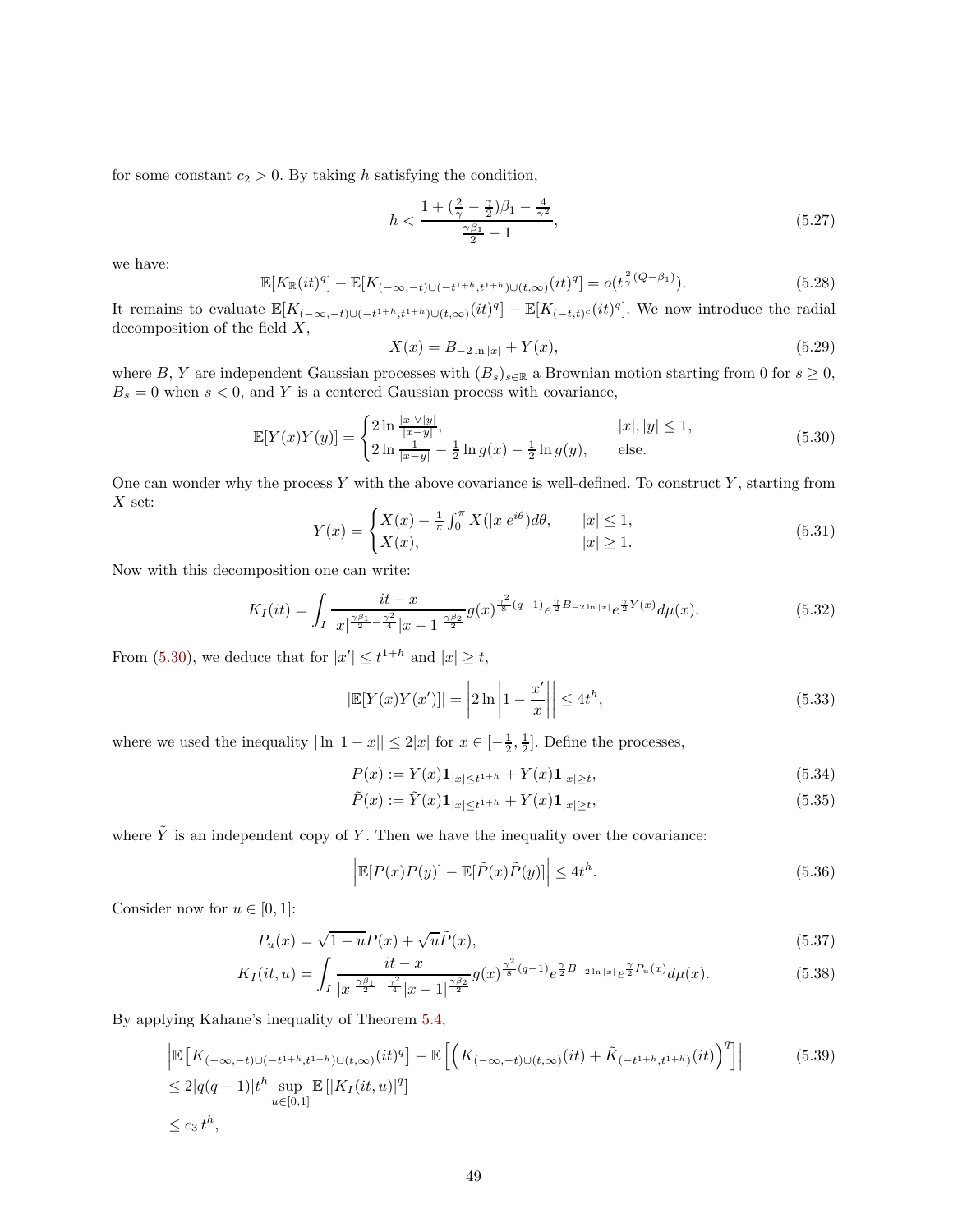for some constant  $c_3 > 0$ , and where in  $\tilde{K}_{(-t^{1+h},t^{1+h})}(it)$  we simply use the field  $\tilde{Y}$  instead of Y. When  $h > \frac{2}{\gamma}(Q - \beta_1)$ , we can bound the previous term by  $o(t^{\frac{2}{\gamma}(Q - \beta_1)})$ .

Consider now the change of variable  $x = t^{1+h}e^{-s/2}$  for the field  $\tilde{K}_{(-t^{1+h},t^{1+h})}(it)$ . By the Markov property of the Brownian motion and stationarity of

$$
d\mu_{\tilde{Y}}(s) := \mu_1 e^{\frac{\gamma}{2}\tilde{Y}(-e^{-s/2})} ds + \mu_2 e^{\frac{\gamma}{2}\tilde{Y}(e^{-s/2})} ds,\tag{5.40}
$$

we have

$$
\tilde{K}_{(-t^{1+h},t^{1+h})}(it) = \frac{1}{2}it^{1+(1+h)(1-\frac{\gamma\beta_1}{2}+\frac{\gamma^2}{4})}e^{\frac{\gamma}{2}B_{2(1+h)\ln(1/t)}}\int_0^\infty \frac{(1+it^he^{-s/2})}{|t^{1+h}e^{-s/2}-1|^{\frac{\gamma\beta_2}{2}}}e^{\frac{\gamma}{2}(\tilde{B}_s-\frac{s}{2}(Q-\beta_1))}d\mu_{\tilde{Y}}(s),\tag{5.41}
$$

with  $\tilde{B}$  an independent Brownian motion. We denote

$$
\sigma_t := t^{1 + (1+h)(1 - \frac{\gamma \beta_1}{2} + \frac{\gamma^2}{4})} e^{\frac{\gamma}{2} B_{2(1+h)\ln(1/t)}}, \quad V := \frac{1}{2} \int_0^\infty e^{\frac{\gamma}{2} (\tilde{B}_s - \frac{s}{2}(Q - \beta_1))} d\mu_{\tilde{Y}}(s).
$$
(5.42)

By interpolation, we can prove that for some constant  $c_4 > 0$ :

$$
\begin{split} &\left| \mathbb{E}[(K_{(-t,t)^{c}}(it) + \tilde{K}_{(-t^{1+h},t^{1+h})}(it))^q] - \mathbb{E}\left[ \left(K_{(-t,t)^{c}}(it) + i\sigma_t V\right)^q \right] \right| \\ &\leq c_4 |q| t^{1+h + (1+h)(1-\frac{\gamma\beta_1}{2} + \frac{\gamma^2}{4})} \mathbb{E}\left[ e^{\frac{\gamma}{2}B_{2(1+h)\ln(1/t)}} \int_0^\infty e^{\frac{\gamma}{2}(\tilde{B}_s - \frac{s}{2}(Q-\beta_1))} d\mu_{\tilde{Y}}(s) |K_{(1,2)}(0)|^{q-1} \right]. \end{split} \tag{5.43}
$$

Since  $B_{2(1+h)\ln(1/t)}$ ,  $(\tilde{B}_s)_{s\geq0}$ ,  $(\tilde{Y}(x))_{|x|\leq1}$ , and  $K_{(1,2)}(0)$  are independent, we can easily bound the last term by, for some  $c_5 > 0$ ,

$$
c_5 t^{(1+h)(2-\frac{\gamma \beta_1}{2})} = o(t^{\frac{2}{\gamma}(Q-\beta_1)}).
$$
\n(5.44)

By the Williams path decomposition of Theorem [5.5](#page-46-2) we can write,

$$
V = e^{\frac{\gamma}{2}M} \frac{1}{2} \int_{-L_M}^{\infty} e^{\frac{\gamma}{2}B_s^{\frac{Q-\beta_1}{2}}} \mu_{\tilde{Y}}(ds), \tag{5.45}
$$

where  $M = \sup_{s \geqslant 0} (\tilde{B}_s - \frac{Q - \beta_1}{2} s)$  and  $L_M$  is the last time  $\left( \mathcal{B}_s - \frac{Q - \beta_1}{2} s \right)$  $\frac{Q-\beta_1}{2}$ <br>- s  $\setminus$  $s \geq 0$ hits  $-M$ . Recall that the law of M is known, for  $v \geq 1$ ,

$$
\mathbb{P}(e^{\frac{\gamma}{2}M} > v) = \frac{1}{v^{\frac{2}{\gamma}(Q-\beta_1)}}.
$$
\n(5.46)

For simplicity, we introduce the notation:

$$
\rho(\beta_1) := \frac{1}{2} \int_{-\infty}^{\infty} e^{\frac{\gamma}{2} \mathcal{B}_s^{\frac{Q-\beta_1}{2}} } \mu_{\tilde{Y}}(ds). \tag{5.47}
$$

Again by interpolation and then independence we can show that

$$
\begin{split} &\left| \mathbb{E} \left[ \left( K_{(-t,t)^c}(it) + i\sigma_t V \right)^q \right] - \mathbb{E} \left[ \left( K_{(-t,t)^c}(it) + i\sigma_t e^{\frac{\gamma}{2}M} \rho(\beta_1) \right)^q \right] \right| \\ &\leq \frac{1}{2} |q| t^{1 + (1+h)(1 - \frac{\gamma \beta_1}{2} + \frac{\gamma^2}{4})} \mathbb{E} \left[ e^{\frac{\gamma}{2}B_{2(1+h)\ln(1/t)}} \int_{-\infty}^0 e^{\frac{\gamma}{2}B_s^{\frac{Q-\beta_1}{2}} \mu_{\tilde{Y}}(ds)} \left| K_{(1,2)}(0) \right|^{q-1} \right] \\ & = O(t^{1 + (1+h)(1 - \frac{\gamma \beta_1}{2})}) = o(t^{\frac{2}{\gamma}(Q-\beta_1)}). \end{split} \tag{5.48}
$$

In summary,

$$
T_2 = \mathbb{E}[(K_{(-t,t)^c}(it) + i\sigma_t e^{\frac{\gamma}{2}M}\rho(\beta_1))^q] - \mathbb{E}[K_{(-t,t)^c}(it)^q] + o(t^{\frac{2}{\gamma}(Q-\beta_1)}).
$$
(5.49)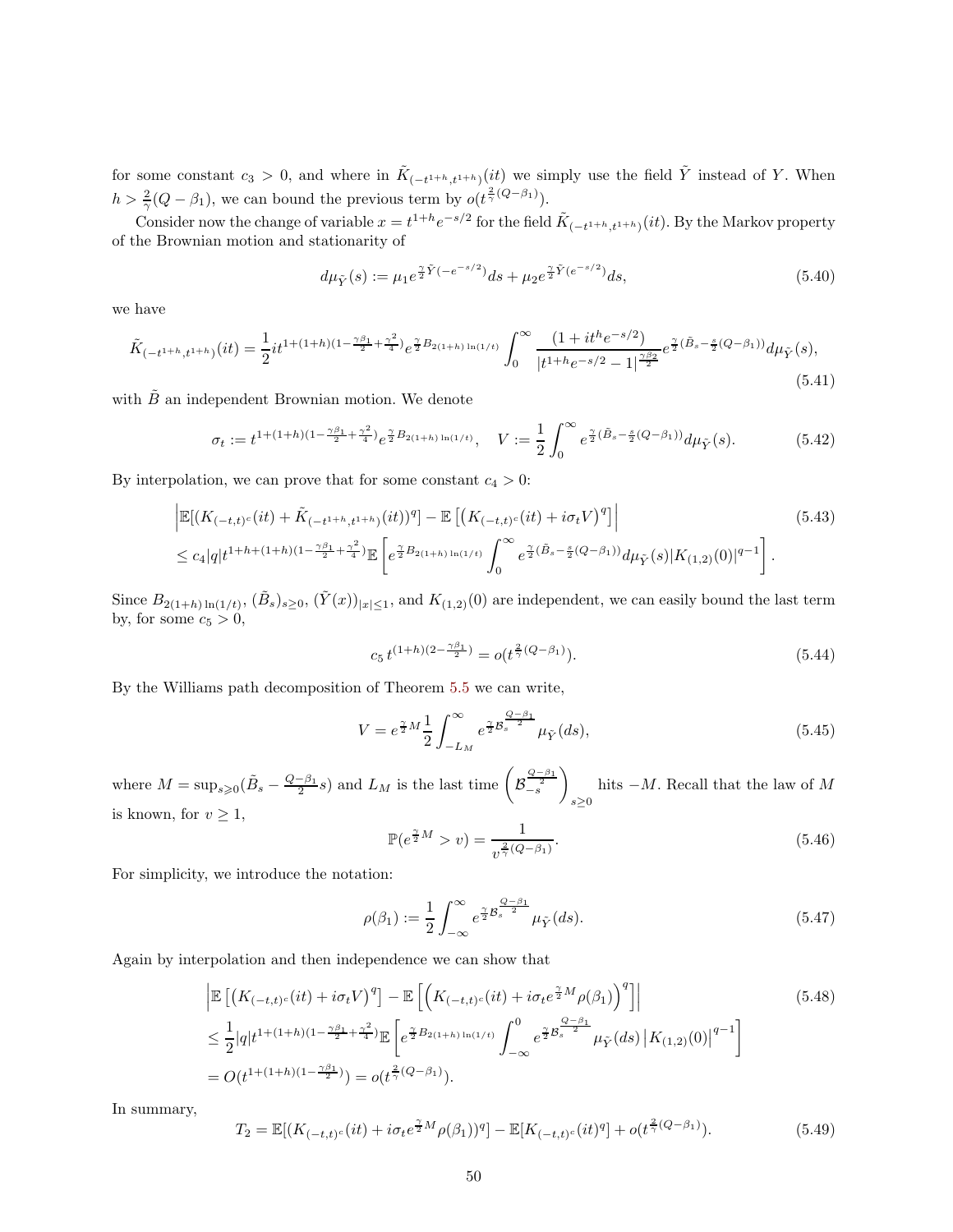Finally, we evaluate the above difference at first order explicitly using the fact that density of  $e^{\frac{\gamma}{2}M}$  is known:

$$
\mathbb{E}[(K_{(-t,t)^{c}}(it) + i\sigma_{t}e^{\frac{\gamma}{2}M}\rho(\beta_{1}))^{q}] - \mathbb{E}[K_{(-t,t)^{c}}(it)^{q}] \tag{5.50}
$$
\n
$$
= \frac{2}{\gamma}(Q - \beta_{1})\mathbb{E}\left[\int_{1}^{\infty}\frac{dv}{v^{\frac{2}{\gamma}(Q-\beta_{1})+1}}\left((K_{(-t,t)^{c}}(it) + i\sigma_{t}\rho(\beta_{1})v)^{q} - K_{(-t,t)^{c}}(it)^{q}\right)\right]
$$
\n
$$
= t^{\frac{2}{\gamma}(Q-\beta_{1})}\frac{2}{\gamma}(Q - \beta_{1})\mathbb{E}\left[\int_{\frac{\delta_{t}\rho(\beta_{1})}{K_{(-t,t)^{c}}(it)}}^{\infty}\frac{du}{u^{\frac{2}{\gamma}(Q-\beta_{1})+1}}((iu+1)^{q}-1)\rho(\beta_{1})^{\frac{2}{\gamma}(Q-\beta_{1})}\hat{K}_{(-t,t)^{c}}(it)^{q-\frac{2}{\gamma}(Q-\beta_{1})}\right].
$$
\n(5.50)

In the last equality we have applied Theorem [5.3.](#page-45-0) Next,

$$
\hat{K}_{(-t,t)^c}(it) = \int_{(-t,t)^c} \frac{it - x}{|x|^{\frac{\gamma}{2}(2Q - \beta_1 - \frac{2}{\gamma})}|x - 1|^{\frac{\gamma \beta_2}{2}}} g(x)^{\frac{\gamma^2}{8}(q - 1)} e^{\frac{\gamma}{2}X(x)} d\mu(x) \xrightarrow[a.s.]{t \to 0+} \hat{K}_{\mathbb{R}}(0),
$$
(5.51)

and for  $h < \frac{2}{\gamma(Q-\beta_1)} - 1$ ,

$$
\hat{\sigma}_t = t^{1 - (1 + h)(1 - \frac{\gamma \beta_1}{2} + \frac{\gamma^2}{4})} e^{\frac{\gamma}{2} B_{2(1 + h)\ln(1/t)}} \stackrel{t \to 0_+}{\longrightarrow} 0. \tag{5.52}
$$

With some simple arguments of uniform integrability, we conclude that:

$$
\mathbb{E}\left[\left(K_{(-t,t)^{c}}(it) + i\sigma_{t}e^{\frac{\gamma}{2}M}\rho(\beta_{1})\right)^{q}\right] - \mathbb{E}[K_{(-t,t)^{c}}(it)^{q}] \qquad (5.53)
$$
\n
$$
\stackrel{t\to 0+}{\sim} t^{\frac{2}{\gamma}(Q-\beta_{1})} \frac{2}{\gamma}(Q-\beta_{1})\left(\int_{0}^{\infty} \frac{du}{u^{\frac{2}{\gamma}(Q-\beta_{1})+1}}((iu+1)^{q}-1)\right) \mathbb{E}\left[\rho(\beta_{1})^{\frac{2}{\gamma}(Q-\beta_{1})}\right] \mathbb{E}\left[\hat{K}_{\mathbb{R}}(0)^{q-\frac{2}{\gamma}(Q-\beta_{1})}\right]
$$
\n
$$
= (it)^{\frac{2}{\gamma}(Q-\beta_{1})} \frac{2}{\gamma}(Q-\beta_{1}) \frac{\Gamma(\frac{2}{\gamma}(\beta_{1}-Q))\Gamma(\frac{2}{\gamma}(Q-\beta_{1})-q)}{\Gamma(-q)} \overline{R}(\beta_{1},\mu_{1},\mu_{2}) \overline{H}^{(2Q-\beta_{1}-\frac{2}{\gamma},\beta_{2},\beta_{3})}_{(\mu_{1},-\mu_{2},-\mu_{3})}.
$$
\n(5.53)

The power of i comes from the evaluation of the integral. Inspecting the proof we see that the conditions on  $\beta_0$  and h indeed allow us to find small values of these parameters that make the arguments work. Therefore we have proved the claim.  $\Box$ 

Now the analogue result for  $\chi = \frac{\gamma}{2}$ :

<span id="page-50-0"></span>**Lemma 5.7.** *(OPE with reflection for*  $\chi = \frac{\gamma}{2}$ ) *Recall*  $p = \frac{2}{\gamma}(Q - \alpha - \frac{\beta}{2} + \frac{\gamma}{4})$  *and consider*  $s \in (0,1)$ *. There exists a small parameter*  $\beta_0 > 0$  *such that for*  $\beta \in (Q - \beta_0, Q)$  *and*  $\alpha$  *such that*  $p < \frac{4}{\gamma^2} \wedge \frac{2}{\gamma} (Q - \beta)$ , the *following asymptotic expansion holds:*

$$
\tilde{G}_{\frac{\gamma}{2}}(s) - \tilde{G}_{\frac{\gamma}{2}}(0) = -s^{\frac{1}{2} + \frac{\gamma^2}{8} - \frac{\gamma \beta}{4}} \frac{\Gamma(1 - \frac{2(Q - \beta)}{\gamma})\Gamma(-p + \frac{2}{\gamma}(Q - \beta))}{\Gamma(-p)} \overline{R}(\beta, 1, e^{i\pi \frac{\gamma^2}{4}}) \overline{G}(\alpha, 2Q - \beta - \frac{\gamma}{2}) + o(|s|^{\frac{1}{2} + \frac{\gamma^2}{8} - \frac{\gamma \beta}{4}}).
$$
\n(5.54)

*Similarly, recall*  $q = \frac{1}{\gamma}(2Q - \beta_1 - \beta_2 - \beta_3 + \frac{\gamma}{2})$  and consider  $t \in (0, 1)$ . Then for  $\mu_1, \mu_2, \mu_3 \in (0, +\infty)$ ,  $\beta_1 \in (Q - \beta_0, Q)$  and  $\beta_2, \beta_3$  chosen so that  $q < \frac{4}{\gamma^2} \wedge \min_i \frac{2}{\gamma} (Q - \beta_i)$ , the following asymptotic also holds:

$$
H_{\frac{\gamma}{2}}(t) - H_{\frac{\gamma}{2}}(0) = t^{1 - \frac{\gamma \beta_1}{2} + \frac{\gamma^2}{4}} \frac{2(Q - \beta_1)}{\gamma} \frac{\Gamma(\frac{2}{\gamma}(\beta_1 - Q))\Gamma(\frac{2}{\gamma}(Q - \beta_1) - q)}{\Gamma(-q)} \overline{R}(\beta_1, \mu_1, \mu_2) \overline{H}^{(2Q - \beta_1 - \frac{\gamma}{2}, \beta_2, \beta_3)}_{(\mu_1, e^{i\pi \frac{\gamma^2}{4}} \mu_2, e^{i\pi \frac{\gamma^2}{4}} \mu_3)} + o(|t|^{1 - \frac{\gamma \beta_1}{2} + \frac{\gamma^2}{4}}). \tag{5.55}
$$

*Proof.* We will keep the notations in the proof of Lemma [5.6](#page-46-1) although there are some slight differences. This time K is defined with the  $\chi = \frac{\gamma}{2}$  insertion:

$$
K_I(t) := \int_I \frac{(t-x)^{\frac{\gamma^2}{4}}}{|x|^{\frac{\gamma\beta_1}{2}}|x-1|^{\frac{\gamma\beta_2}{2}}} g(x)^{\frac{\gamma^2}{8}(q-1)} e^{\frac{\gamma}{2}X(x)} d\mu(x). \tag{5.56}
$$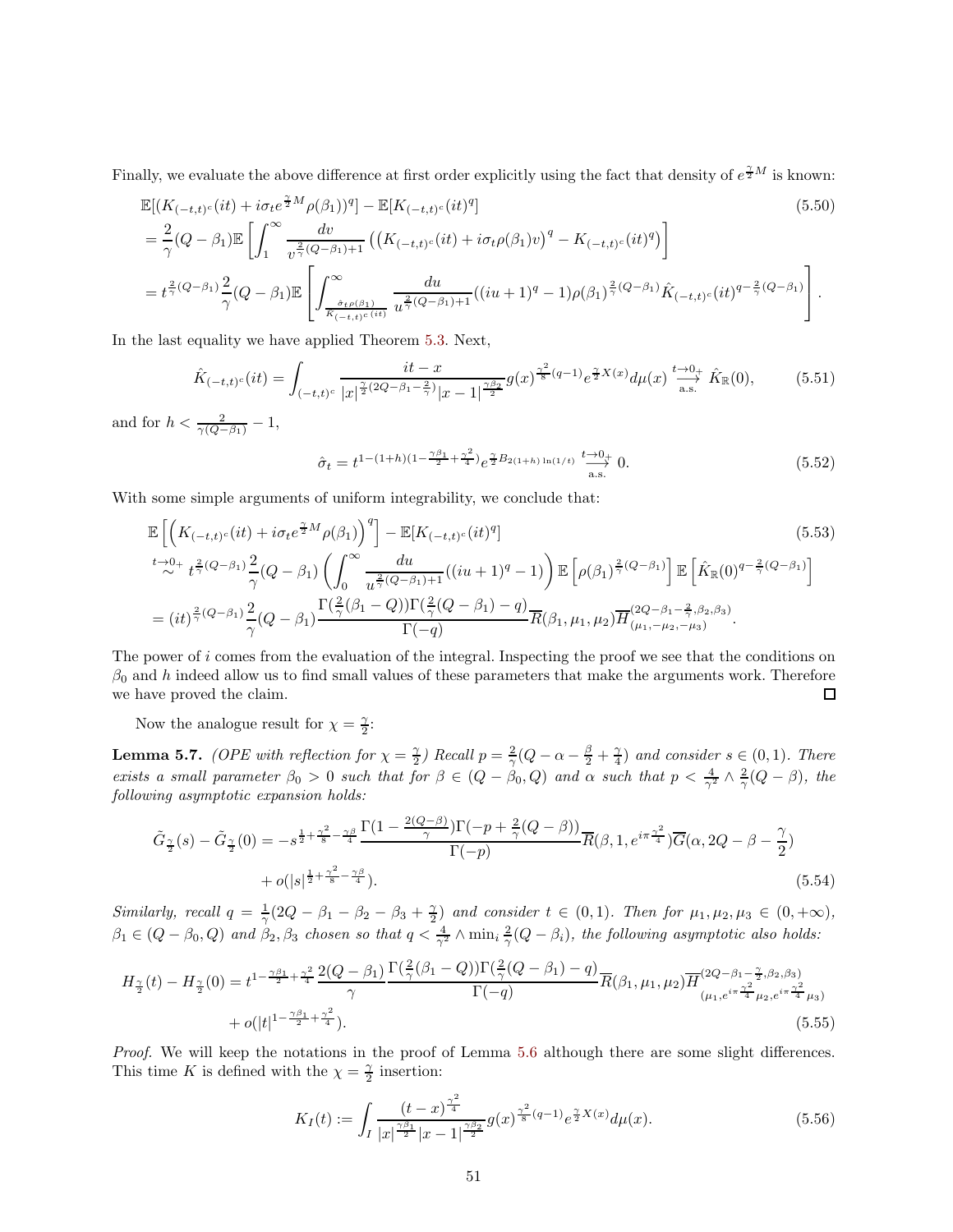To deal with the complex phases we will simply use the following inequality. For a fixed  $p < 1$  and  $\varphi \in [0, \pi)$ , there exists a constant  $c > 0$  such that for all  $x_1, x_2, y_1, y_2 \in (0, +\infty)$ :

<span id="page-51-0"></span>
$$
|(x_1 + e^{i\varphi}y_1)^p - (x_2 + e^{i\varphi}y_2)^p| \le c(|x_1^p - x_2^p| + |y_1^p - y_2^p|). \tag{5.57}
$$

This inequality can be proved by studying the derivative of the function  $(x, y) \mapsto (x^{1/p} + e^{i\varphi} y^{1/p})^p$ . With the help of this inequality we will be able to perform the same proof as in the case of the previous lemma. Following the same steps as in [\[32\]](#page-65-5), we have:

$$
\mathbb{E}[|K_{(-\infty,-t)}(t)^q - K_{(-\infty,0)}(0)^q|] = o(t^{\frac{\gamma}{2}(Q-\beta_1)}),\tag{5.58}
$$

$$
\mathbb{E}[||K_{(t,\infty)}(t)|^q - |K_{(0,\infty)}(0)|^q|| = o(t^{\frac{\gamma}{2}(Q-\beta_1)}).
$$
\n(5.59)

Applying [\(5.57\)](#page-51-0) implies that:

$$
\mathbb{E}[|K_{(-t,t)^c}(t)^q - K_{\mathbb{R}}(0)^q|] = \mathbb{E}[|(K_{(-\infty,-t)}(t) + e^{i\pi \frac{\gamma^2}{4}}|K_{(t,\infty)}(t)|)^q - (K_{(-\infty,0)}(0) + e^{i\pi \frac{\gamma^2}{4}}|K_{(0,\infty)}(0)|)^q|]
$$
  
\n
$$
\leq c\mathbb{E}[|K_{(-\infty,-t)}(t)^q - K_{(-\infty,0)}(0)^q|] + c\mathbb{E}[||K_{(t,\infty)}(t)|^q - |K_{(t,\infty)}(0)|^q|]
$$
  
\n
$$
\leq o(t^{\frac{\gamma}{2}(Q-\beta_1)}).
$$
\n(5.60)

Next we repeat the step where we introduce a small  $h > 0$  and want to compare  $K_{\mathbb{R}}(t)$  and  $K_{(-\infty,-t)\cup(-t^{1+h},t^{1+h})\cup(t,\infty)}(t)$ . Following again the steps of [\[32\]](#page-65-5), under the constraint on h,

$$
h < \frac{\frac{\gamma \beta_1}{2} - 1}{1 - \frac{\gamma \beta_1}{2} + \gamma^2},\tag{5.61}
$$

one can show that:

$$
\mathbb{E}[|K_{(-\infty,t)}(t)^q - K_{(-\infty,-t)\cup (-t^{1+h},t^{1+h})}(t)^q|] = o(t^{\frac{\gamma}{2}(Q-\beta_1)}).
$$
\n(5.62)

By applying again [\(5.57\)](#page-51-0) one obtains,

$$
\mathbb{E}[|K_{\mathbb{R}}(t)^{q} - K_{(-\infty, -t)\cup(-t^{1+h}, t^{1+h})\cup(t, \infty)}(t)^{q}|] \leq c\mathbb{E}[|K_{(-\infty, t)}(t)^{q} - K_{(-\infty, -t)\cup(-t^{1+h}, t^{1+h})}(t)^{q}|] = o(t^{\frac{\gamma}{2}(Q-\beta_1)}).
$$
\n(5.63)

Therefore as in the previous lemma we have now reduced the problem to studying the difference:

$$
\mathbb{E}[K_{(-\infty,-t)\cup(-t^{1+h},t^{1+h})\cup(t,\infty)}(t)^q] - \mathbb{E}[K_{(-t,t)^c}(t)^q].
$$
\n(5.64)

We proceed exactly in the same way as the case  $\chi = \frac{2}{\gamma}$ , using Kahane's inequality of Theorem [5.4](#page-45-1) to obtain:

$$
\mathbb{E}[K_{(-\infty,-t)\cup(-t^{1+h},t^{1+h})\cup(t,\infty)}(t)^q] - \mathbb{E}[(K_{(-t,t)^c}(t) + \sigma_t V)^q] = O(t^h) + O(t^{(1+h)(1-\frac{\gamma\beta_1}{2} + \frac{\gamma^2}{4})}).
$$
 (5.65)

When  $h > \frac{\gamma}{2}(Q - \beta_1)$  this term is also a  $o(t^{\frac{\gamma}{2}(Q - \beta_1)})$ . Here the expression of  $\sigma_t$  is slightly different:

$$
\sigma_t = t^{\frac{\gamma^2}{4} + (1+h)(1 - \frac{\gamma \beta_1}{2} + \frac{\gamma^2}{4})} e^{\frac{\gamma}{2} B_{2(1+h)\ln(1/t)}}.
$$
\n(5.66)

As in our previous work [\[32\]](#page-65-5), we can show that

$$
\mathbb{E}[(K_{(-\infty,-t)}(t) + \sigma_t V)^q] - \mathbb{E}[K_{(-\infty,-t)}(t)^q]
$$
\n
$$
= \mathbb{E}[(K_{(-\infty,-t)}(t) + \sigma_t e^{\frac{\gamma}{2}M} \rho(\beta_1))^q] - \mathbb{E}[K_{(-\infty,-t)}(t)^q] + o(t^{\frac{\gamma}{2}(Q-\beta_1)}).
$$
\n(5.67)

This result is proved using inequalities, the lower bound and upper bound are then equivalent to a term with order  $t^{\frac{\gamma}{2}(\tilde{Q}-\beta_1)}$ . As a consequence,

$$
\mathbb{E}[(K_{(-\infty,-t)}(t) + \sigma_t V)^q] - \mathbb{E}[(K_{(-\infty,-t)}(t) + \sigma_t e^{\frac{\gamma}{2}M} \rho(\beta_1))^q] = o(t^{\frac{\gamma}{2}(Q-\beta_1)}).
$$
(5.68)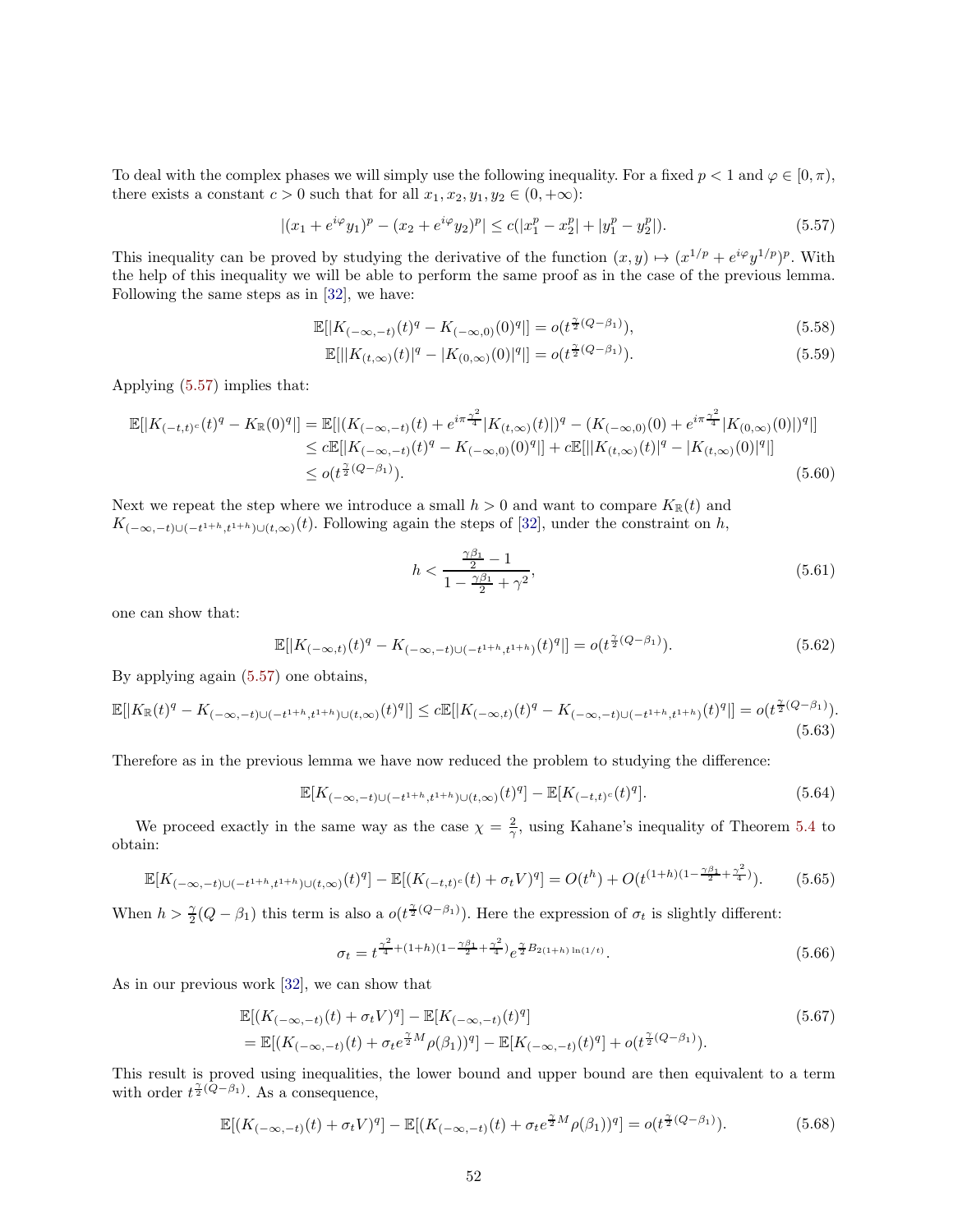Furthermore, we can write  $V$  as

$$
\sigma_t V = \sigma_t e^{\frac{\gamma}{2} M} \frac{1}{2} \int_{-L_M}^{\infty} e^{\frac{\gamma}{2} \mathcal{B}_s^{\frac{Q-\beta_1}{2}}} \mu_{\tilde{Y}}(ds) \leq \sigma_t e^{\frac{\gamma}{2} M} \rho(\beta_1). \tag{5.69}
$$

This allows us to put an absolute value in expectation:

$$
\mathbb{E}[|(K_{(-\infty,-t)}(t) + \sigma_t V)^q - (K_{(-\infty,-t)}(t) + \sigma_t e^{\frac{\gamma}{2}M} \rho(\beta_1))^q|] = o(t^{\frac{\gamma}{2}(Q-\beta_1)}).
$$
(5.70)

We can conclude by using  $(5.57)$  that:

$$
\mathbb{E}[(K_{(-t,t)^c}(t) + \sigma_t V)^q] - \mathbb{E}[(K_{(-t,t)^c}(t) + \sigma_t e^{\frac{\gamma}{2}M} \rho(\beta_1))^q] = o(t^{\frac{\gamma}{2}(Q-\beta_1)}).
$$
\n(5.71)

We estimate as in the case  $\chi = \frac{2}{\gamma}$ :

$$
\mathbb{E}[(K_{(-t,t)^{c}}(t) + \sigma_{t}e^{\frac{\gamma}{2}M}\rho(\beta_{1}))^{q}] - \mathbb{E}[K_{(-t,t)^{c}}(t)^{q}]
$$
\n
$$
= t^{\frac{\gamma}{2}(Q-\beta_{1})}\frac{2(Q-\beta_{1})}{\gamma}\frac{\Gamma(\frac{2}{\gamma}(\beta_{1}-Q))\Gamma(\frac{2}{\gamma}(Q-\beta_{1})-q)}{\Gamma(-q)}\overline{R}(\beta_{1},\mu_{1},\mu_{2})\overline{H}^{(2Q-\beta_{1}-\frac{\gamma}{2},\beta_{2},\beta_{3})}_{(\mu_{1},\mu_{2}e^{i\pi}\frac{\gamma^{2}}{4},\mu_{3}e^{i\pi\frac{\gamma^{2}}{4}})} + o(t^{\frac{\gamma}{2}(Q-\beta_{1})}).
$$
\n(5.72)

Finally it is again possible to choose suitable small  $h > 0$  and  $\beta_0 > 0$  which make the argument work. This concludes the proof of the lemma.  $\Box$ 

#### 5.2.2 Analytic continuation

In this section we prove the lemma of analyticity of the moments of GMC that we have used repetitively throughout the paper. This fact has been first shown in [\[19\]](#page-64-9) in the case of the correlation functions on the sphere. The main idea is that starting from the range of real parameters of  $\beta_i$  or  $\alpha$  where a given GMC expression is defined, one can find a small neighborhood in  $\mathbb C$  of the parameter range where the quantity will still be well-defined and is complex analytic on this neighborhood. We also use in Section [3](#page-21-0) the fact that the three-point function is complex analytic in the  $\mu_i$ . This fact is obtained directly by differentiating with respect to  $\mu_i$ .

<span id="page-52-0"></span>**Lemma 5.8.** *(Analycity in insertions weights and in*  $\mu_i$  *of moments of GMC) Consider the following functions defined in the given parameter range:*

- $(\alpha, \beta) \mapsto \overline{G}(\alpha, \beta)$  *for*  $\beta < Q$ ,  $\frac{\gamma}{2} \alpha < \frac{\beta}{2} < \alpha$ *.*
- $(\alpha, \beta) \mapsto G_{\chi}(t)$  *for*  $t \in \mathbb{H}$ ,  $\beta < Q$ ,  $\frac{2}{\gamma} \left(Q \alpha \frac{\beta}{2} + \frac{\chi}{2}\right) < \frac{4}{\gamma^2} \wedge \frac{2}{\gamma} (Q \beta)$ .
- $(\beta_1, \beta_2, \beta_3) \mapsto \overline{H}_{(\mu_1, \mu_2, \mu_3)}^{(\beta_1, \beta_2, \beta_3)}$  $(\mu_1,\mu_2,\mu_3)$  for:

$$
(\mu_i)_{i=1,2,3} \quad satisfies \; Definition \; 1.3, \quad \beta_i < Q, \quad \frac{1}{\gamma} (2Q - \sum_{i=1}^3 \beta_i) < \frac{4}{\gamma^2} \wedge \min_i \frac{2}{\gamma} (Q - \beta_i).
$$

•  $(\beta_1, \beta_2, \beta_3) \mapsto H_{\gamma}(t)$  *for:* 

$$
\beta_i < Q, \quad \mu_1 \in (0, \infty), \ \mu_2, \mu_3 \in -\overline{\mathbb{H}}, \quad q < \frac{4}{\gamma^2} \wedge \min_i \frac{2}{\gamma} (Q - \beta_i), \quad t \in \mathbb{H}.
$$

*Then for each function above, and for each of the function's variables, it is complex analytic in a small complex neighborhood of any compact set* K *contained in the domain of definition of the function for real parameters. Furthermore the function*  $\overline{H}$  *now viewed as a function of*  $\mu_1, \mu_2, \mu_3$  *is complex analytic in any compact*  $\tilde{K}$  *contained in the range of parameters written above.*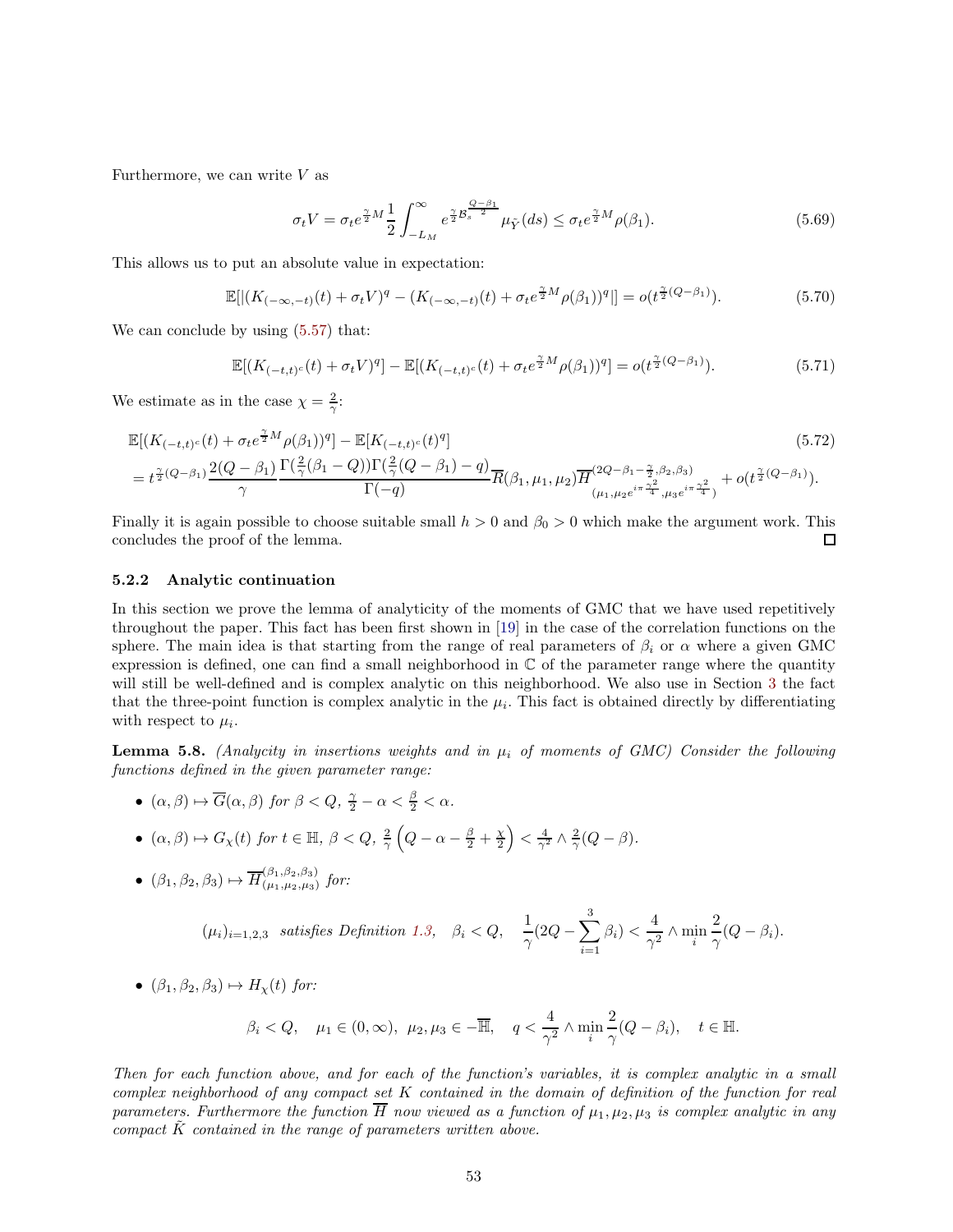*Proof.* We briefly adapt the proof of [\[19\]](#page-64-9) for the function  $H_{(u_1, u_2, u_3)}^{(\beta_1, \beta_2, \beta_3)}$  $(\mu_1,\mu_2,\mu_3)$  as the other cases can be treated in a similar manner. The first step performed in [\[19\]](#page-64-9) is to apply the Girsanov Theorem [5.3](#page-45-0) to pull out the insertions outside of the GMC expectation. It will be convenient to assume the three insertions are not located at 0, 1 and  $\infty$  but rather at three points  $s_1, s_2, s_3$  all in R and obeying the extra constraints  $|s_i| > 2$ and  $|s_i - s_{i'}| > 2$  respectively for all  $i \in \{1, 2, 3\}$  and for all  $i \neq i'$ . The reason it is possible to assume this is that the Liouville correlations are conformally invariant in the sense of [\[16,](#page-64-5) Theorem 3.5.]. It will be convenient to use the notations  $\boldsymbol{\beta} = (\beta_1, \beta_2, \beta_3)$  and  $\mathbf{s} = (s_1, s_2, s_3)$ . Our starting point is thus that it is possible to write,

$$
\overline{H}^{(\beta_1,\beta_2,\beta_3)}_{(\mu_1,\mu_2,\mu_3)} = C\overline{H}^{(\beta_1,\beta_2,\beta_3)}_{(\mu_1,\mu_2,\mu_3)}(\mathbf{s}),\tag{5.73}
$$

for C an explicit prefactor that is analytic in the  $\beta_i$  and hence can be ignored and where we have introduced:

$$
\overline{H}^{(\beta_1, \beta_2, \beta_3)}_{(\mu_1, \mu_2, \mu_3)}(\mathbf{s}) = \mathbb{E}\left[\left(\int_{\mathbb{R}} \frac{g(x)^{\frac{\gamma}{8}(\frac{4}{\gamma}-\sum_{i=1}^3 \beta_i)}}{\prod_{i=1}^3 |x-s_i|^{\frac{\gamma \beta_i}{2}}} e^{\frac{\gamma}{2}X(x)} d\mu(x)\right)^{\frac{1}{\gamma}(2Q-\sum_{i=1}^3 \beta_i)}\right].
$$
\n(5.74)

Now by applying Theorem [5.3](#page-45-0) we can obtain  $\overline{H}_{(\mu_1,\mu_2,\mu_3)}^{(\beta_1,\beta_2,\beta_3)}$  $(\mu_1,\mu_2,\mu_3)(s)$  from the following limit,

$$
H_{(\mu_1,\mu_2,\mu_3)}^{(\beta_1,\beta_2,\beta_3)}(\mathbf{s}) = \lim_{r \to \infty} \mathcal{F}_r(\boldsymbol{\beta}),\tag{5.75}
$$

 $(5.77)$ 

where we have introduced,

$$
\mathcal{F}_r(\boldsymbol{\beta}) = \mathbb{E}\left[\prod_{i=1}^3 e^{\beta_i X_r(s_i) - \frac{\beta_i^2}{2} \mathbb{E}[X_r(s_i)^2]} \left(\int_{\mathbb{R}_r} g(x)^{\frac{1}{2}} e^{\frac{\gamma}{2} X(x)} d\mu(x)\right)^{p_0}\right],\tag{5.76}
$$

 $p_0 = \frac{1}{\gamma} (2Q - \sum_{i=1}^3 \beta_i)$  and:  $\mathbb{R}_r := \mathbb{R} \setminus \bigcup_{i=1}^3 (s_i - e^{-r/2}, s_i + e^{-r/2})$ 

The fields  $X_r(s_i)$  are the radial parts of  $X(s_i)$  obtained by taking the mean of  $X(s_i)$  over the upper-half circles of radius  $e^{-r/2}$ ,  $\partial B(s_i, e^{-r/2})_+$ .

Now when  $\beta_i$  are complex numbers, we write  $\beta_i = a_i + ib_i$ . We want to prove there exists a complex neighborhood V in  $\mathbb{C}^3$  containing the domain of definition for real  $\beta_i$  such that for all compact sets contained in V,  $\mathcal{F}_r(\beta)$  converges uniformly as  $r \to +\infty$  over the compact set. It is known that  $X_{r+t}(s_i) - X_r(s_i)$  are independent Brownian motions for different  $s_i$ . Hence,

$$
\begin{split} |\mathcal{F}_{r+1}(\beta) - \mathcal{F}_{r}(\beta)| &= \left| \mathbb{E} \left[ \prod_{i=1}^{3} e^{ib_{i}X_{r+1}(s_{i}) + \frac{b_{i}^{2}}{2}} \mathbb{E}[X_{r+1}(s_{i})^{2}] \left( \left( \int_{\mathbb{R}_{r+1}} e^{\frac{\gamma}{2}X(x)} f(x) d\mu(x) \right)^{p_{0}} - \left( \int_{\mathbb{R}_{r}} e^{\frac{\gamma}{2}X(x)} f(x) d\mu(x) \right)^{p_{0}} \right) \right] \right| \\ &\leq c \, e^{\frac{r+1}{2} \sum_{i=1}^{3} b_{i}^{2}} \mathbb{E} \left[ \left| \left( \int_{\mathbb{R}_{r+1}} e^{\frac{\gamma}{2}X(x)} f(x) d\mu(x) \right)^{p_{0}} - \left( \int_{\mathbb{R}_{r}} e^{\frac{\gamma}{2}X(x)} f(x) d\mu(x) \right)^{p_{0}} \right| \right], \end{split} \tag{5.78}
$$

where we denote  $f(x) = \frac{g(x)^{\frac{\gamma^2}{8}(p_0-1)}}{\gamma^2}$  $\frac{g(x)^{\frac{r}{8}(p_0-1)}}{\prod_{i=1}^3 |x-s_i|^{\frac{\gamma a_i}{2}}}$ . Set  $Z_r := \int_{\mathbb{R}_r} e^{\frac{\gamma}{2}X(x)} f(x) d\mu(x)$  and  $Y_r := Z_{r+1} - Z_r$ . We want to estimate

$$
\mathbb{E}[|(Z_r + Y_r)^{p_0} - Z_r^{p_0}|] \le \mathbb{E}[\mathbf{1}_{|Y_r| < \epsilon} | (Z_r + Y_r)^{p_0} - Z_r^{p_0}|] + \mathbb{E}[\mathbf{1}_{|Y_r| \ge \epsilon} | (Z_r + Y_r)^{p_0} - Z_r^{p_0}|],\tag{5.79}
$$

where  $\epsilon > 0$  will be fixed later. By interpolation,

$$
\mathbb{E}[\mathbf{1}_{|Y_r|<\epsilon}|(Z_r+Y_r)^{p_0}-Z_r^{p_0}|\leq|p_0|\epsilon \sup_{u\in[0,1]}\mathbb{E}[|(1-u)Z_r+uY_r|^{\text{Re}(p_0)-1}]\leq c\,\epsilon. \tag{5.80}
$$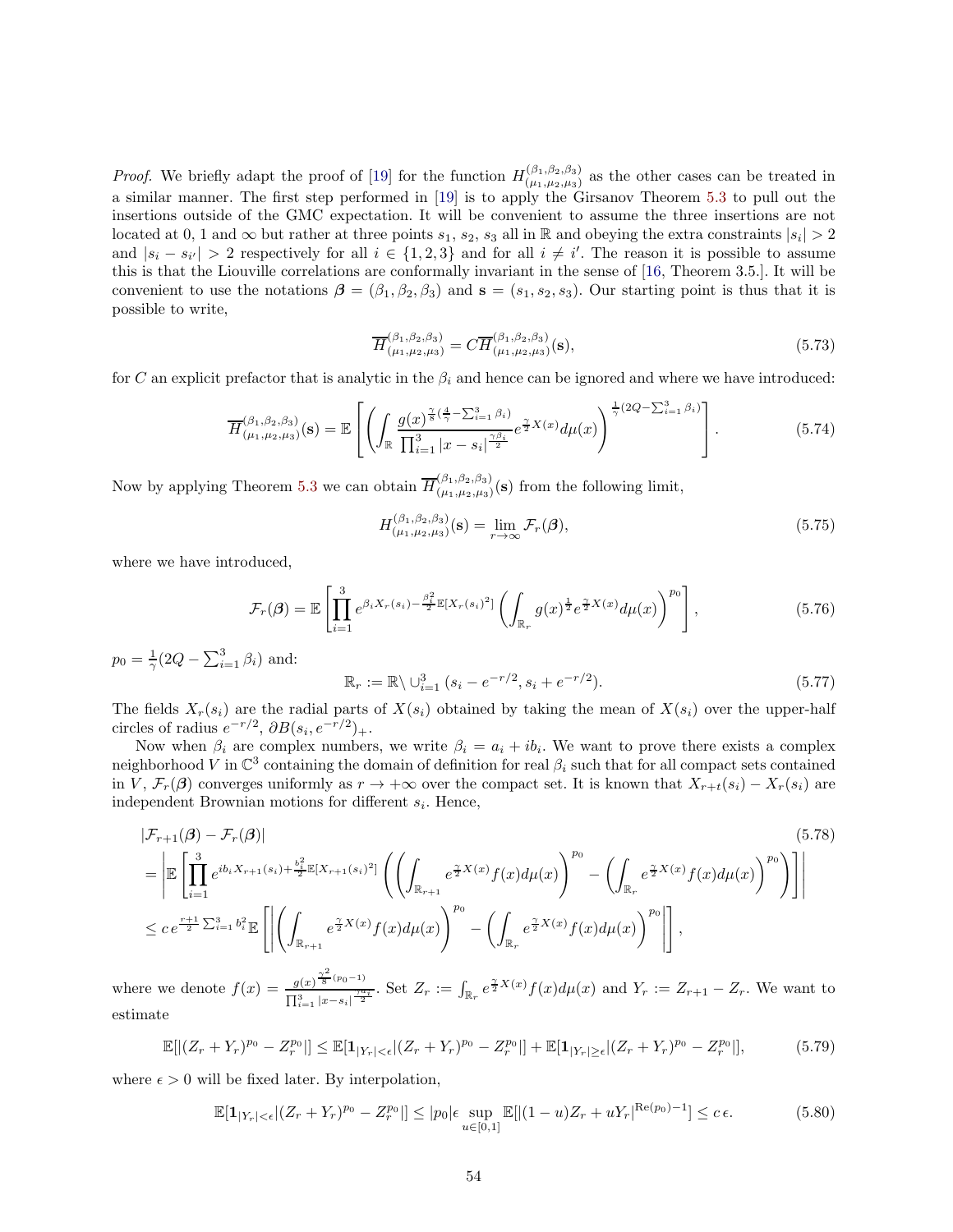For the other term, we use the Hölder inequality with  $\lambda > 1$  such that  $\frac{\lambda}{\lambda-1}\text{Re}(p_0) < \min_{i=1}^3 \frac{2}{\gamma}(Q - a_i) \wedge \frac{4}{\gamma^2}$ , and  $0 < m < \frac{4}{\gamma^2}$ ,

$$
\mathbb{E}[\mathbf{1}_{|Y_r| \ge \epsilon} | (Z_r + Y_r)^{p_0} - Z_r^{p_0} |] \le c \mathbb{P}(|Y_r| \ge \epsilon)^{\frac{1}{\lambda}} \le c\epsilon^{-\frac{m}{\lambda}} \mathbb{E}[|Y_r|^m]^{\frac{1}{\lambda}}
$$
(5.81)  

$$
\le c\epsilon^{-\frac{m}{\lambda}} \mathbb{E}\left[\left|\sum_{i=1}^3 \int_{(s_i - e^{-r/2}, s_i + e^{r/2})} e^{\frac{\gamma}{2}X(x)} f(x) d\mu(x)\right|^m\right]^{\frac{1}{\lambda}}
$$
  

$$
\le c'\epsilon^{-\frac{m}{\lambda}} \left(\max_{i} e^{-\frac{r}{2}((1 + \frac{\gamma^2}{2} - \frac{\gamma a_i}{2})m - \frac{\gamma^2 m^2}{2})}\right)^{\frac{1}{\lambda}} =: c'\epsilon^{-\frac{m}{\lambda}} e^{-\frac{\theta}{\lambda}r},
$$

where in the last step  $\theta \in \mathbb{R}$  is defined by the last equality and we have used the multifractional scaling property of the GMC. We can choose a suitable m such that  $\theta > 0$ . Now take  $\epsilon = e^{-\eta r}$  with  $\eta = \frac{\theta}{\lambda + m}$ , then:

$$
\mathbb{E}[|(Z_r + Y_r)^{p_0} - Z_r^{p_0}|] \le c e^{\frac{r+1}{2} \sum_{i=1}^3 b_i^2} (\epsilon + \epsilon^{-\frac{m}{\lambda}} e^{-\frac{\theta}{\lambda}r}) \le c' e^{-(\eta - \frac{1}{2} \sum_{i=1}^3 b_i^2)r}.
$$
 (5.82)

Hence if one chooses the open set V in such a way that  $\frac{1}{2}\sum_{i=1}^{3} b_i^2 < \eta$  always holds, all the inequalities we have done before hold true and thus we have shown that  $\mathcal{F}_r(\beta)$  converges locally uniformly. This proves the analycity result.

Lastly we very briefly justify all the other cases. The analycity of  $\overline{G}(\alpha,\beta)$  can be proved in the exact same way as done above for  $\overline{H}_{(\mu_1,\mu_2,\mu_3)}^{(\beta_1,\beta_2,\beta_3)}$  $(\mu_1,\mu_2,\mu_3)$ . Furthermore adding the dependence t to get the functions  $G_{\chi}(t)$ and  $H_{\chi}(t)$  also changes nothing to the above argument and so the same claim also holds in this case. Lastly for the analycity in  $\mu_i$  of  $\overline{H}^{(\beta_1,\beta_2,\beta_3)}_{(\mu_1,\mu_2,\mu_3)}$  $(\mu_1,\mu_2,\mu_3)$ , one simply needs to notice the complex derivatives are well-defined. For instance for  $\mu_1$  one can write,

$$
\partial_{\mu_{1}} \overline{H}^{(\beta_{1},\beta_{2},\beta_{3})}_{(\mu_{1},\mu_{2},\mu_{3})} = \partial_{\mu_{1}} \mathbb{E}\left[\left(\int_{\mathbb{R}} \frac{g(x)^{\frac{\gamma}{8}(\frac{4}{\gamma}-\sum_{i=1}^{3}\beta_{i})}}{|x|^{\frac{\gamma\beta_{1}}{2}}|x-1|^{\frac{\gamma\beta_{2}}{2}}} e^{\frac{\gamma}{2}X(x)} d\mu(x)\right)^{\frac{1}{\gamma}(2Q-\sum_{i=1}^{3}\beta_{i})}\right]
$$
\n
$$
= \int_{-\infty}^{0} dx_{1} \frac{g(x_{1})^{\frac{\gamma}{8}(\frac{4}{\gamma}-\sum_{i=1}^{3}\beta_{i})}}{|x|^{\frac{\gamma\beta_{1}}{2}}|x-1|^{\frac{\gamma\beta_{2}}{2}}}\mathbb{E}\left[e^{\frac{\gamma}{2}X(x_{1})}\left(\int_{\mathbb{R}} \frac{g(x)^{\frac{\gamma}{8}(\frac{4}{\gamma}-\sum_{i=1}^{3}\beta_{i})}}{|x|^{\frac{\gamma\beta_{2}}{2}}|x-1|^{\frac{\gamma\beta_{2}}{2}}} e^{\frac{\gamma}{2}X(x)} d\mu(x)\right)^{\frac{1}{\gamma}(2Q-\sum_{i=1}^{3}\beta_{i})-1}\right],
$$
\n(5.83)

where the last expression is clearly well-defined. Furthermore one can check that  $\partial_{\overline{\mu}_1} \overline{H}_{(\mu_1,\mu_2,\mu_3)}^{(\beta_1,\beta_2,\beta_3)} = 0$ . Therefore  $\mu_1 \mapsto \overline{H}^{(\beta_1,\beta_2,\beta_3)}_{(\mu_1,\mu_2,\mu_3)}$  $\Box$  $(\mu_1,\mu_2,\mu_3)$  is complex analytic in the claimed domain.

## <span id="page-54-0"></span>5.2.3 The limit of  $\overline{H}$  recovers  $\overline{R}$

Here we will prove Lemma [1.9.](#page-8-2) With our choice of  $\mu_i$  satisfying Definition [1.3](#page-4-1) this is an easy adaptation of the positive case as performed in [\[19,](#page-64-9) [32\]](#page-65-5).

*Proof.* We prove the lemma in the first case where  $\beta_2 < \beta_1$ . Let us denote  $\epsilon = \frac{\beta_3 - (\beta_1 - \beta_2)}{\gamma}$ ,  $p_1 = \frac{2}{\gamma} (Q - \beta_1)$ . For  $I\subseteq \mathbb{R}$  a Borel set, we introduce the notation:

$$
K_{I} = \int_{I} \frac{1}{|x|^{\frac{\gamma \beta_{1}}{2}} |x - 1|^{\frac{\gamma \beta_{2}}{2}}} g(x)^{\frac{\gamma^{2}}{8}(p - 1 - \epsilon)} e^{\frac{\gamma}{2} X(x)} dx.
$$
 (5.84)

In our previous paper [\[32\]](#page-65-5) it is proved that:

$$
\epsilon \mathbb{E}[K_{[0,1]}^{p_1-\epsilon}] \stackrel{\epsilon \to 0}{\longrightarrow} p_1 \overline{R}(\beta_1, 0, 1). \tag{5.85}
$$

Using the density of  $e^{\frac{\gamma}{2}M}$ , we have by definition of the reflection coefficient,

$$
\epsilon \mathbb{E}\left[\left(e^{\frac{\gamma}{2}M}\rho_+(\beta_1)\right)^{p_1-\epsilon}\right] \xrightarrow{\epsilon \to 0} p_1 \overline{R}(\beta_1, 0, 1),\tag{5.86}
$$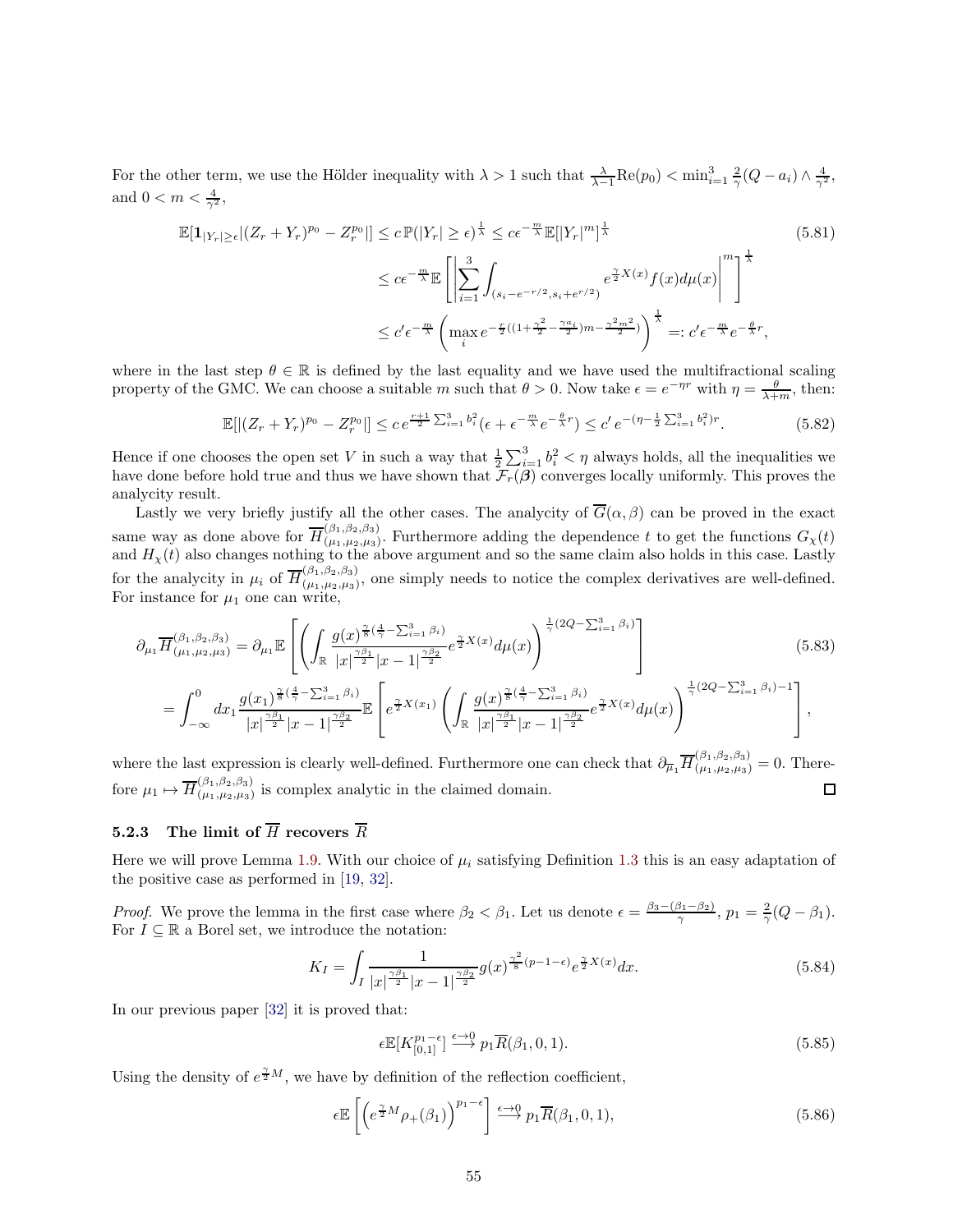where:

$$
\rho_{\pm}(\beta_1) := \frac{1}{2} \int_{-\infty}^{\infty} e^{\frac{\gamma}{2} B_s^{\frac{Q-\beta_1}{2}}} e^{\frac{\gamma}{2} Y (\pm e^{-s/2})} ds.
$$
\n(5.87)

On the other hand, by the William's path decomposition of Theorem [5.5](#page-46-2) we can write:

$$
K_{[0,1]} = e^{\frac{\gamma}{2}M} \frac{1}{2} \int_{-L_M}^{\infty} e^{\frac{\gamma}{2} \mathcal{B}_s^{\frac{Q-\beta_1}{2}}} e^{\frac{\gamma}{2} Y (e^{-s/2})} ds \le e^{\frac{\gamma}{2}M} \rho_+(\beta_1). \tag{5.88}
$$

Therefore, the result from [\[32\]](#page-65-5) implies that:

$$
\mathbb{E}\left[\left|K_{[0,1]}^{p_1-\epsilon}-(e^{\frac{\gamma}{2}M}\rho_{+}(\beta_1))^{p_1-\epsilon}\right|\right]=o(\epsilon^{-1}).\tag{5.89}
$$

Similarly we also have

$$
\mathbb{E}\left[\left|K_{[-1,0)}^{p_1-\epsilon} - \left(e^{\frac{\gamma}{2}M}\rho_-(\beta_1)\right)^{p_1-\epsilon}\right|\right] = o(\epsilon^{-1}).\tag{5.90}
$$

We will use these results to prove the complex  $\mu_i$  case. Consider first the case  $p_1 > 1$ . Using interpolation and Hölder's inequality, for  $\lambda > 1$ ,

$$
\mathbb{E}\left[\left|\left(\mu_{1}K_{(-\infty,0)} + \mu_{2}K_{[0,1]} + \mu_{3}K_{(1,\infty)}\right)^{p_{1}-\epsilon} - \left(\mu_{1}K_{[-1,0)} + \mu_{2}K_{[0,1]}\right)^{p_{1}-\epsilon}\right|\right] \tag{5.91}
$$
\n
$$
\leq \mathbb{E}\left[\left|\mu_{1}K_{(-\infty,-1)} + \mu_{3}K_{(1,\infty)}\right|^{\lambda}\right]^{\frac{1}{\lambda}}
$$
\n
$$
\times \sup_{u\in[0,1]}\mathbb{E}\left[\left|(1-u)(\mu_{1}K_{(-\infty,0)} + \mu_{2}K_{[0,1]} + \mu_{3}K_{(1,\infty)}) + u(\mu_{1}K_{[-1,0)} + \mu_{2}K_{[0,1]})\right|^{(p_{1}-1-\epsilon)\frac{\lambda}{\lambda-1}}\right]^{\frac{\lambda-1}{\lambda}}.
$$

Take  $p_1 < \lambda < \min\{\frac{4}{\gamma^2}, \frac{2}{\gamma}(Q-\beta_2 \vee \beta_3)\}\$ , then both expectations can be bounded by  $O(1)$ . By the same techniques with  $\lambda = p - \epsilon$  we prove:

$$
\mathbb{E}\left[\left|\left(\mu_{1}K_{[-1,0)}+\mu_{2}K_{[0,1]}\right)^{p_{1}-\epsilon}-\left(\mu_{1}e^{\frac{\gamma}{2}M}\rho_{-}(\beta_{1})+\mu_{2}e^{\frac{\gamma}{2}M}\rho_{+}(\beta_{1})\right)^{p_{1}-\epsilon}\right|\right] \tag{5.92}
$$
\n
$$
\leq \mathbb{E}\left[\left(e^{\frac{\gamma}{2}M}\frac{1}{2}\int_{-\infty}^{-L_{M}}e^{\frac{\gamma}{2}B_{s}^{\frac{Q-\beta_{1}}{2}}}\left(|\mu_{1}|e^{\frac{\gamma}{2}Y(-e^{-s/2})}+|\mu_{2}|e^{\frac{\gamma}{2}Y(e^{-s/2})}\right)ds\right)^{p_{1}-\epsilon}\right]^{\frac{1}{p_{1}-\epsilon}} \times \mathbb{E}\left[\left(|\mu_{1}|e^{\frac{\gamma}{2}M}\rho_{-}(\beta_{1})+|\mu_{2}|e^{\frac{\gamma}{2}M}\rho_{+}(\beta_{1})\right)^{p_{1}-\epsilon}\right]^{\frac{p_{1}-1-\epsilon}{p_{1}-\epsilon}}.
$$

The second expectation is a  $O(\epsilon^{-1})$ . For the first expectation, we use the inequality that for  $x, y > 0$  one has  $x^{p_1-\epsilon} + y^{p_1-\epsilon} < (x+y)^{p_1-\epsilon}$ . This shows that:

$$
\mathbb{E}\left[\left(e^{\frac{\gamma}{2}M}\frac{1}{2}\int_{-\infty}^{-L_M}e^{\frac{\gamma}{2}B_s^{\frac{Q-\beta_1}{2}}}\left(|\mu_1|e^{\frac{\gamma}{2}Y(-e^{-s/2})}+|\mu_2|e^{\frac{\gamma}{2}Y(e^{-s/2})}\right)ds\right)^{p_1-\epsilon}\right]
$$
\n
$$
\leq \mathbb{E}\left[\left(|\mu_1|e^{\frac{\gamma}{2}M}\rho_{-}(\beta_1)+|\mu_2|e^{\frac{\gamma}{2}M}\rho_{+}(\beta_1)\right)^{p-\epsilon}\right]-\mathbb{E}\left[\left(|\mu_1|K_{[-1,0)}+|\mu_2|K_{[0,1]}\right)^{p_1-\epsilon}\right]=o(\epsilon^{-1}).
$$
\n(5.93)

The last inequality comes from the fact that the two expectations are equivalent when  $\epsilon \to 0$  to a term  $O(\epsilon^{-1})$ . Therefore:

$$
\mathbb{E}\left[\left|\left(\mu_1 K_{[-1,0)} + \mu_2 K_{[0,1]}\right)^{p_1-\epsilon} - \left(\mu_1 e^{\frac{\gamma}{2}M}\rho_-(\beta_1) + \mu_2 e^{\frac{\gamma}{2}M}\rho_+(\beta_1)\right)^{p_1-\epsilon}\right|\right] = o(\epsilon^{-1}).\tag{5.94}
$$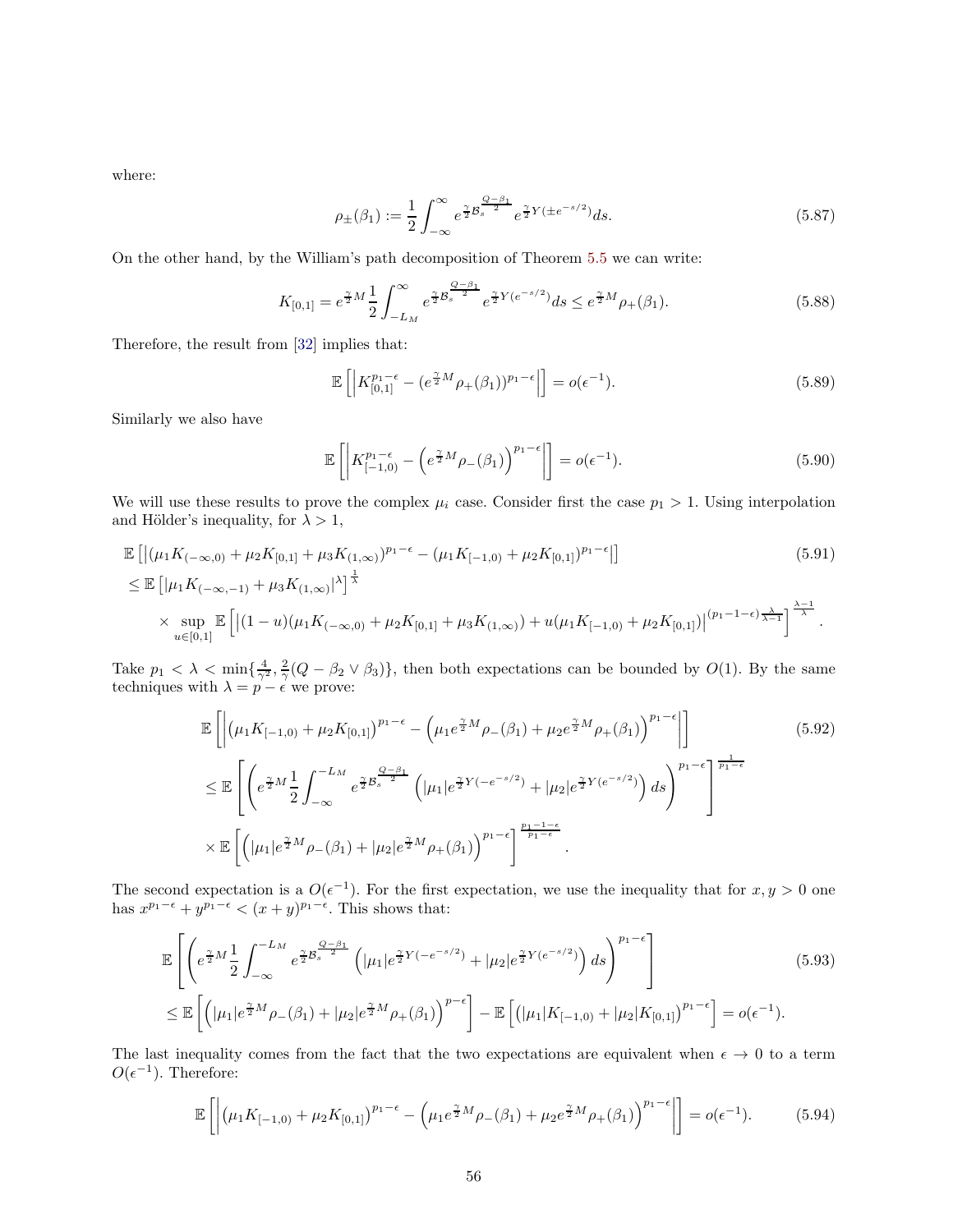Now consider the case  $p_1 \leq 1$ . Since  $p_1 = \frac{2}{\gamma}(Q - \beta_1) > 0$ , we are in the case  $0 < p_1 \leq 1$ . By studying the first order derivatives of the function,

$$
(\mathbb{R}^*)^3 \ni (x_1, x_2, x_3) \mapsto \left(\mu_1 x_1^{\frac{1}{p_1}} + \mu_2 x_2^{\frac{1}{p_1}} + \mu_3 x_3^{\frac{1}{p_1}}\right)^{p_1},\tag{5.95}
$$

we can prove the following inequality with a constant  $c > 0$  depending only on the  $\mu_i$ . For  $x_i, x'_i > 0$ ,

$$
\left| \left( \sum_{i=1}^{3} \mu_i x_i \right)^{p_1} - \left( \sum_{i=1}^{3} \mu_i x_i' \right)^{p_1} \right| \leq c \sum_{i=1}^{3} |x_i^{p_1} - x_i'^{p_1}|. \tag{5.96}
$$

Applying the inequality,

$$
\mathbb{E}\left[\left|(\mu_1 K_{[-\infty,0)} + \mu_2 K_{[0,1]} + \mu_3 K_{(1,\infty)})^{p_1-\epsilon} - \left(\mu_1 e^{\frac{\gamma}{2}M} \rho_{-}(\beta_1) + \mu_2 e^{\frac{\gamma}{2}M} \rho_{+}(\beta_1)\right)^{p_1-\epsilon}\right]\right] \tag{5.97}
$$
\n
$$
\leq c \mathbb{E}\left[\left|K_{(-\infty,0)}^{p_1-\epsilon} - (e^{\frac{\gamma}{2}M} \rho_{-}(\beta_1))^{p_1-\epsilon}\right|\right] + c \mathbb{E}\left[\left|K_{[0,1]}^{p_1-\epsilon} - (e^{\frac{\gamma}{2}M} \rho_{+}(\beta_1))^{p_1-\epsilon}\right|\right] + O(1)
$$
\n
$$
\leq c \mathbb{E}\left[\left|K_{(-\infty,0)}^{p_1-\epsilon} - (e^{\frac{\gamma}{2}M} \rho_{-}(\beta_1))^{p_1-\epsilon}\right|\right] + o(\epsilon^{-1}).
$$

Moreover, by sub-additivity,

$$
\mathbb{E}[|K_{(-\infty,0)}^{p_1-\epsilon} - K_{(-1,0)}^{p_1-\epsilon}|] = \mathbb{E}[K_{(-\infty,0)}^{p_1-\epsilon} - K_{(-1,0)}^{p_1-\epsilon}] \leq \mathbb{E}[K_{(-\infty,-1)}^{p_1-\epsilon}] = O(1).
$$
\n(5.98)

Therefore we can bound

$$
\mathbb{E}\left[\left|K_{(-\infty,0)}^{p_1-\epsilon} - (e^{\frac{\gamma}{2}M}\rho_{-}(\beta_1))^{p_1-\epsilon}\right|\right] \leq \mathbb{E}\left[\left|K_{(-1,0)}^{p_1-\epsilon} - (e^{\frac{\gamma}{2}M}\rho_{-}(\beta_1))^{p_1-\epsilon}\right|\right] + o(\epsilon^{-1}) = o(\epsilon^{-1}).\tag{5.99}
$$

In conclusion,

$$
\lim_{\epsilon \to 0} \epsilon \mathbb{E} \left[ \left( \mu_1 K_{(-\infty,0)} + \mu_2 K_{[0,1]} + \mu_3 K_{(1,\infty)} \right)^{p_1 - \epsilon} \right] = \lim_{\epsilon \to 0} \epsilon \mathbb{E} \left[ \left( \mu_1 e^{\frac{\gamma}{2} M} \rho_{-}(\beta_1) + \mu_2 e^{\frac{\gamma}{2} M} \rho_{+}(\beta_1) \right)^{p_1 - \epsilon} \right]
$$
\n
$$
= p_1 \overline{R}(\beta_1, \mu_1, \mu_2).
$$
\n(5.100)

This finishes the proof of the lemma.

## <span id="page-56-0"></span>5.3 Mapping GMC moments from ∂D to R

We prove here a lemma providing a very concrete computation linking the moment of GMC on ∂D to the moment on R. This will be used to relate the moment formula for GMC on the circle of [\[30\]](#page-65-4) to the  $\overline{U}(\alpha)$ defined in our paper.

<span id="page-56-1"></span>**Lemma 5.9.** *Consider*  $\beta < Q$  *and*  $\frac{\gamma}{2} - \alpha < \frac{\beta}{2} < \alpha$  *and let* X *and*  $X_{\mathbb{D}}$  *be the GFF respectively on* H *and*  $\mathbb{D}$ *with covariance given by equations* [\(1.10\)](#page-4-3) *and* [\(5.1\)](#page-43-2)*. Then the following equality holds,*

$$
\mathbb{E}\left[\left(\int_0^{2\pi} \frac{1}{|e^{i\theta}-1|^{\frac{\gamma\beta}{2}}} e^{\frac{\gamma}{2}X_{\mathbb{D}}(e^{i\theta})} d\theta\right)^{\frac{2Q-2\alpha-\beta}{\gamma}}\right] = 2^{(\alpha-\frac{\beta}{2})(Q-\alpha-\frac{\beta}{2})}\mathbb{E}\left[\left(\int_{\mathbb{R}} \frac{e^{\frac{\gamma}{2}X(x)}}{|x-i|^{\gamma\alpha}} g(x)^{\frac{1}{2}-\frac{\alpha\gamma}{4}} dx\right)^{\frac{2Q-2\alpha-\beta}{\gamma}}\right],\tag{5.101}
$$

*where both GMC measures are defined by a renormalization according to variable as performed in Definition [1.2.](#page-4-4) Setting*  $\beta = 0$ *, we obtain for*  $\alpha > \frac{\gamma}{2}$  *the equation* 

$$
\mathbb{E}\left[\left(\int_0^{2\pi} e^{\frac{\gamma}{2}X_{\mathbb{D}}(e^{i\theta})} d\theta\right)^{\frac{2Q-2\alpha}{\gamma}}\right] = 2^{\alpha(Q-\alpha)} \mathbb{E}\left[\left(\int_{\mathbb{R}} \frac{e^{\frac{\gamma}{2}X(x)}}{|x-i|^{\gamma\alpha}} g(x)^{\frac{1}{2}-\frac{\alpha\gamma}{4}} dx\right)^{\frac{2Q-2\alpha}{\gamma}}\right].
$$
 (5.102)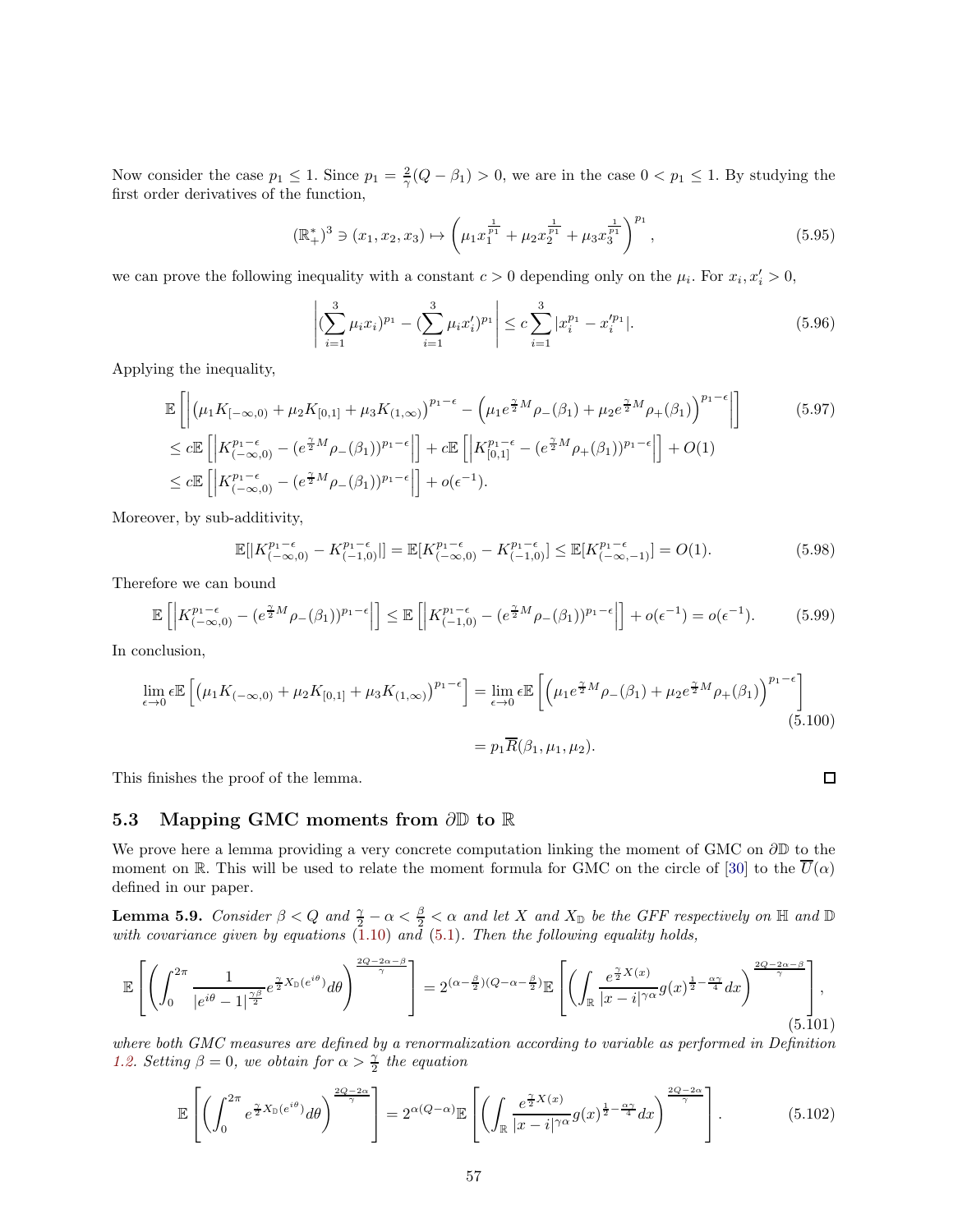*Proof.* Take  $\psi: z \mapsto i \frac{1+z}{1-z}$  the conformal map that maps the unit disk D equipped with the Euclidean metric 1−*z*<sub>1−z</sub> and comorning may may maps the time disk  $\omega$  equipped with the Education metric to the upper-half plane  $\mathbb{H}$  equipped with the metric  $\hat{g}(x) = \frac{4}{|x+i|^4}$ . This also maps the field  $X_{\mathbb{D}}$  to the fie  $X_{\hat{g}}$  with covariance given by [\(5.2\)](#page-44-1). Record the following:

$$
\hat{g}(x)^{-\frac{\gamma\alpha}{4}} = 2^{-\frac{\gamma\alpha}{2}}|x - i|^{\gamma\alpha}, \quad \frac{1}{|e^{i\theta} - 1|^{\frac{\gamma\beta}{2}}} = 2^{-\frac{\gamma\beta}{4}}\hat{g}(x)^{-\frac{\gamma\beta}{8}}, \quad d\theta = \hat{g}(x)^{1/2}dx. \tag{5.103}
$$

This change of coordinates applied to the GMC implies the following relation:

<span id="page-57-0"></span>
$$
\mathbb{E}\left[\left(\int_{0}^{2\pi} \frac{1}{|e^{i\theta}-1|^{\frac{\gamma\beta}{2}}} e^{\frac{\gamma}{2}X_{\mathbb{D}}(e^{i\theta})-\frac{\gamma^{2}}{8}} \mathbb{E}[X_{\mathbb{D}}(e^{i\theta})^{2}] d\theta\right)^{\frac{2Q-2\alpha-\beta}{\gamma}}\right]
$$
\n
$$
=2^{(\alpha-\frac{\beta}{2})(Q-\alpha-\frac{\beta}{2})} \mathbb{E}\left[\left(\int_{\mathbb{R}} \frac{e^{\frac{\gamma}{2}X_{\hat{g}}(x)-\frac{\gamma^{2}}{8}} \mathbb{E}[X_{\hat{g}}(e^{i\theta})^{2}]}{|x-i|^{\gamma\alpha}} \hat{g}(x)^{\frac{\gamma}{4}(\frac{2}{\gamma}-\alpha-\frac{\beta}{2})} dx\right)^{\frac{2Q-2\alpha-\beta}{\gamma}}\right].
$$
\n(5.104)

Notice in the above expression we explicitly wrote the renormalization of the GMC to emphasize the formula holds when the GMC is renormalized by variance. Now lets momentarily assume  $\alpha + \frac{\beta}{2} > Q$  and introduce the following integral over  $c$ :

$$
\mathbb{E}\left[\left(\int_{\mathbb{R}}\frac{e^{\frac{\gamma}{2}X_{\hat{g}}(x)}}{|x-i|^{\gamma\alpha}}\hat{g}(x)^{\frac{\gamma}{4}(\frac{2}{\gamma}-\alpha-\frac{\beta}{2})}dx\right)^{\frac{2Q-2\alpha-\beta}{\gamma}}\right]
$$
\n
$$
=\frac{\gamma}{2}\frac{e^{\frac{\alpha}{2}(Q-\alpha-\frac{\beta}{2})\ln\hat{g}(i)}}{\Gamma(\frac{2}{\gamma}(\alpha+\frac{\beta}{2}-Q))}\int_{\mathbb{R}}dce^{(\alpha+\frac{\beta}{2}-Q)c}\mathbb{E}\left[e^{\alpha X_{\hat{g}}(i)-\frac{\alpha^{2}}{2}\mathbb{E}[X_{\hat{g}}(i)^{2}] }e^{-e^{\frac{\gamma c}{2}}\int_{\mathbb{R}}e^{\frac{\gamma}{2}X_{\hat{g}}(x)-\frac{\gamma^{2}}{8}\mathbb{E}[X_{\hat{g}}(x)^{2}] }\hat{g}(x)^{\frac{1}{2}-\frac{\gamma\beta}{8}}dx\right].
$$
\n(5.105)

To go from the field  $X_{\hat{g}}$  to the field X we must perform the change of variable  $X = X_{\hat{g}} - Y$  with  $Y = \frac{1}{\pi} \int_0^{\pi} X_{\hat{g}}(e^{i\theta}) d\theta$ . We perform this replacement and at the same time shift the integration over c obtain:

$$
\int_{\mathbb{R}} dce^{(\alpha + \frac{\beta}{2} - Q)c} \mathbb{E}\left[e^{(Q - \frac{\beta}{2})Y} e^{\alpha X(i) - \frac{\alpha^2}{2}\mathbb{E}[X_{\hat{g}}(i)^2]} e^{-e^{\frac{\gamma c}{2}} \int_{\mathbb{R}} e^{\frac{\gamma}{2}X(x) - \frac{\gamma^2}{8}\mathbb{E}[X_{\hat{g}}(x)^2]} \hat{g}(x)^{\frac{1}{2} - \frac{\gamma \beta}{8}} dx}\right]
$$
\n
$$
= \int_{\mathbb{R}} dce^{(\alpha + \frac{\beta}{2} - Q)c} \mathbb{E}\left[e^{\frac{(Q - \frac{\beta}{2})^2}{2}\mathbb{E}[Y^2]} e^{\alpha X(i) + \alpha(Q - \frac{\beta}{2})\mathbb{E}[X(i)Y] - \frac{\alpha^2}{2}\mathbb{E}[X_{\hat{g}}(i)^2]} \right]
$$
\n
$$
\times e^{-e^{\frac{\gamma c}{2}} \int_{\mathbb{R}} e^{\frac{\gamma}{2}X(x) + \frac{\gamma}{2}(Q - \frac{\beta}{2})\mathbb{E}[X(x)Y] - \frac{\gamma^2}{8}\mathbb{E}[X_{\hat{g}}(x)^2]} \hat{g}(x)^{\frac{1}{2} - \frac{\gamma \beta}{8}} dx}\right].
$$
\n(5.106)

In the last line we have applied the Girsanov Theorem [5.3](#page-45-0) to  $e^{(Q-\frac{\beta}{2})Y}$ . Record the following easy computations:

$$
\mathbb{E}[Y^2] = -\frac{1}{\pi} \int_0^{\pi} \ln \hat{g}(e^{i\theta}) d\theta, \qquad \mathbb{E}[YX_{\hat{g}}(x)] = \frac{1}{2} \ln \frac{g(x)}{\hat{g}(x)} + \frac{1}{2} \mathbb{E}[Y^2],
$$
\n
$$
\mathbb{E}[YX(x)] = \frac{1}{2} \ln \frac{g(x)}{\hat{g}(x)} - \frac{1}{2} \mathbb{E}[Y^2], \qquad \mathbb{E}[X_{\hat{g}}(x)^2] = \mathbb{E}[X(x)^2] + \ln \frac{g(x)}{\hat{g}(x)}.
$$
\n(5.107)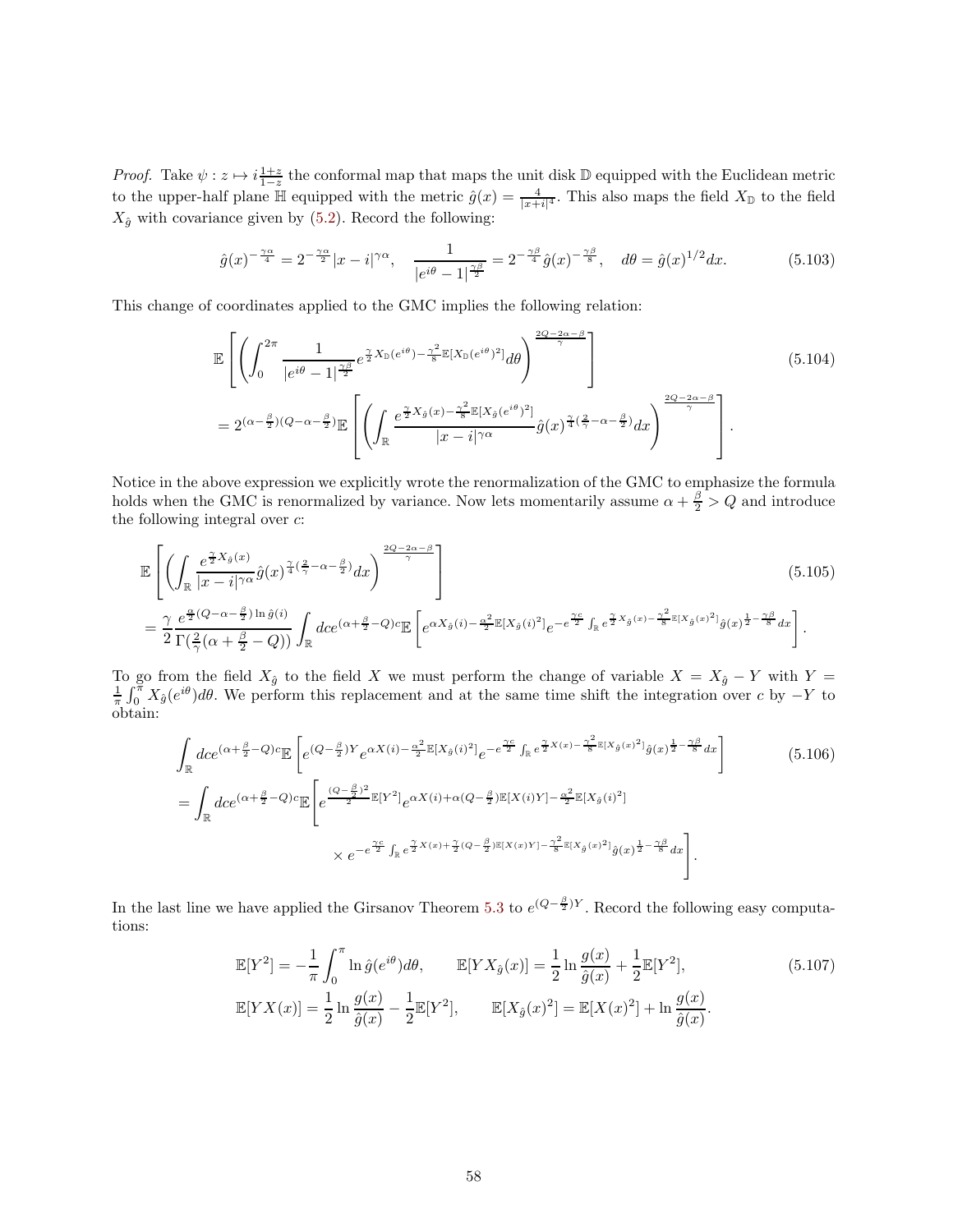Then we get:

$$
\int_{\mathbb{R}} dce^{(\alpha + \frac{\beta}{2} - Q)c} \mathbb{E}\left[e^{\frac{1}{2}(Q - \frac{\beta}{2})(Q - \alpha - \frac{\beta}{2})\mathbb{E}[Y^{2}]} e^{\frac{\alpha}{2}(Q - \alpha - \frac{\beta}{2})\ln\frac{g(i)}{g(i)}} e^{\alpha X(i) - \frac{\alpha^{2}}{2}\mathbb{E}[X(i)^{2}]}\right] \times e^{-e^{\frac{\gamma c}{2} - \frac{\gamma}{4}(Q - \frac{\beta}{2})\mathbb{E}[Y^{2}]} \int_{\mathbb{R}} e^{\frac{\gamma}{2}X(x) - \frac{\gamma^{2}}{8}\mathbb{E}[X(x)^{2}]} g(x)^{\frac{1}{2} - \frac{\gamma\beta}{8}} dx}\right]
$$
\n
$$
= e^{\frac{\alpha}{2}(Q - \alpha - \frac{\beta}{2})\ln\frac{g(i)}{\hat{g}(i)}} \int_{\mathbb{R}} dce^{(\alpha + \frac{\beta}{2} - Q)c} \mathbb{E}\left[e^{\alpha X(i) - \frac{\alpha^{2}}{2}\mathbb{E}[X(i)^{2}] } e^{-e^{\frac{\gamma c}{2}} \int_{\mathbb{R}} e^{\frac{\gamma}{2}X(x) - \frac{\gamma^{2}}{8}\mathbb{E}[X(x)^{2}] } g(x)^{\frac{1}{2} - \frac{\gamma\beta}{8}} dx\right]
$$
\n
$$
= \frac{2}{\gamma} \Gamma\left(\frac{2}{\gamma}(\alpha + \frac{\beta}{2} - Q)\right) e^{\frac{\alpha}{2}(\alpha + \frac{\beta}{2} - Q)\ln\hat{g}(i)} \mathbb{E}\left[\left(\int_{\mathbb{R}} \frac{e^{\frac{\gamma}{2}X(x) - \frac{\gamma^{2}}{8}\mathbb{E}[X(x)^{2}]} |g(x)^{\frac{1}{2} - \frac{\alpha\gamma}{4} - \frac{\gamma\beta}{8}} dx}\right)^{\frac{2Q - 2\alpha - \beta}{\gamma}}\right].
$$
\n(5.108)

To obtain the second line we have shifted the integral over c by  $\frac{1}{2}(Q - \frac{\beta}{2})\mathbb{E}[Y^2]$  and to obtain the last one we have computed the integral over  $c$ . The conclusion of the above is thus that:

$$
\mathbb{E}\left[\left(\int_{\mathbb{R}}\frac{e^{\frac{\gamma}{2}X_{\hat{g}}(x)}}{|x-i|^{\gamma\alpha}}\hat{g}(x)^{\frac{\gamma}{4}(\frac{2}{\gamma}-\alpha-\frac{\beta}{2})}dx\right)^{\frac{2Q-2\alpha-\beta}{\gamma}}\right]=\mathbb{E}\left[\left(\int_{\mathbb{R}}\frac{e^{\frac{\gamma}{2}X(x)-\frac{\gamma^{2}}{8}}\mathbb{E}[X(x)^{2}]}{|x-i|^{\gamma\alpha}}g(x)^{\frac{1}{2}-\frac{\alpha\gamma}{4}-\frac{\beta\gamma}{8}}dx\right)^{\frac{2Q-2\alpha-\beta}{\gamma}}\right].\tag{5.109}
$$

To lift the constraint  $\alpha + \frac{\beta}{2} > Q$  we have introduced to write the integral over c we can simply use analycity in  $\alpha$  of both sides of the above equation given by Lemma [5.8.](#page-52-0) Then combining this equation with [\(5.104\)](#page-57-0) implies the claim of the lemma.  $\Box$ 

## <span id="page-58-2"></span><span id="page-58-0"></span>5.4 Special functions

#### 5.4.1 Hypergeometric equations

Here we recall some facts we have used on the hypergeometric equation and its solution space. For  $A > 0$ let  $\Gamma(A) = \int_0^\infty t^{A-1} e^{-t} dt$  denote the standard Gamma function which can then be analytically extended to  $\mathbb{C} \setminus \{-\mathbb{N}\}.$  We recall the following useful properties:

$$
\Gamma(A + 1) = A\Gamma(A), \quad \Gamma(A)\Gamma(1 - A) = \frac{\pi}{\sin(\pi A)}, \quad \Gamma(A)\Gamma(A + \frac{1}{2}) = \sqrt{\pi}2^{1-2A}\Gamma(2A).
$$
 (5.110)

Let  $(A)_n := \frac{\Gamma(A+n)}{\Gamma(A)}$  $\frac{(A+n)}{\Gamma(A)}$ . For A, B, C, and t real numbers we define the hypergeometric function F by:

<span id="page-58-1"></span>
$$
F(A, B, C, t) := \sum_{n=0}^{\infty} \frac{(A)_n (B)_n}{n!(C)_n} t^n.
$$
\n(5.111)

This function can be used to solve the following hypergeometric equation:

$$
\left(t(1-t)\frac{d^2}{dt^2} + (C - (A+B+1)t)\frac{d}{dt} - AB\right)f(t) = 0.
$$
\n(5.112)

We can give the following three bases of solutions corresponding respectively to a power series expansion around  $t = 0$ ,  $t = 1$ , and  $t = \infty$ . Under the assumption that C is not an integer:

$$
f(t) = C_1 F(A, B, C, t) + C_2 t^{1-C} F(1 + A - C, 1 + B - C, 2 - C, t).
$$
 (5.113)

Under the assumption that  $C - A - B$  is not an integer:

$$
f(t) = B_1 F(A, B, 1 + A + B - C, 1 - t)
$$
  
+ 
$$
B_2 (1 - t)^{C - A - B} F(C - A, C - B, 1 + C - A - B, 1 - t).
$$
 (5.114)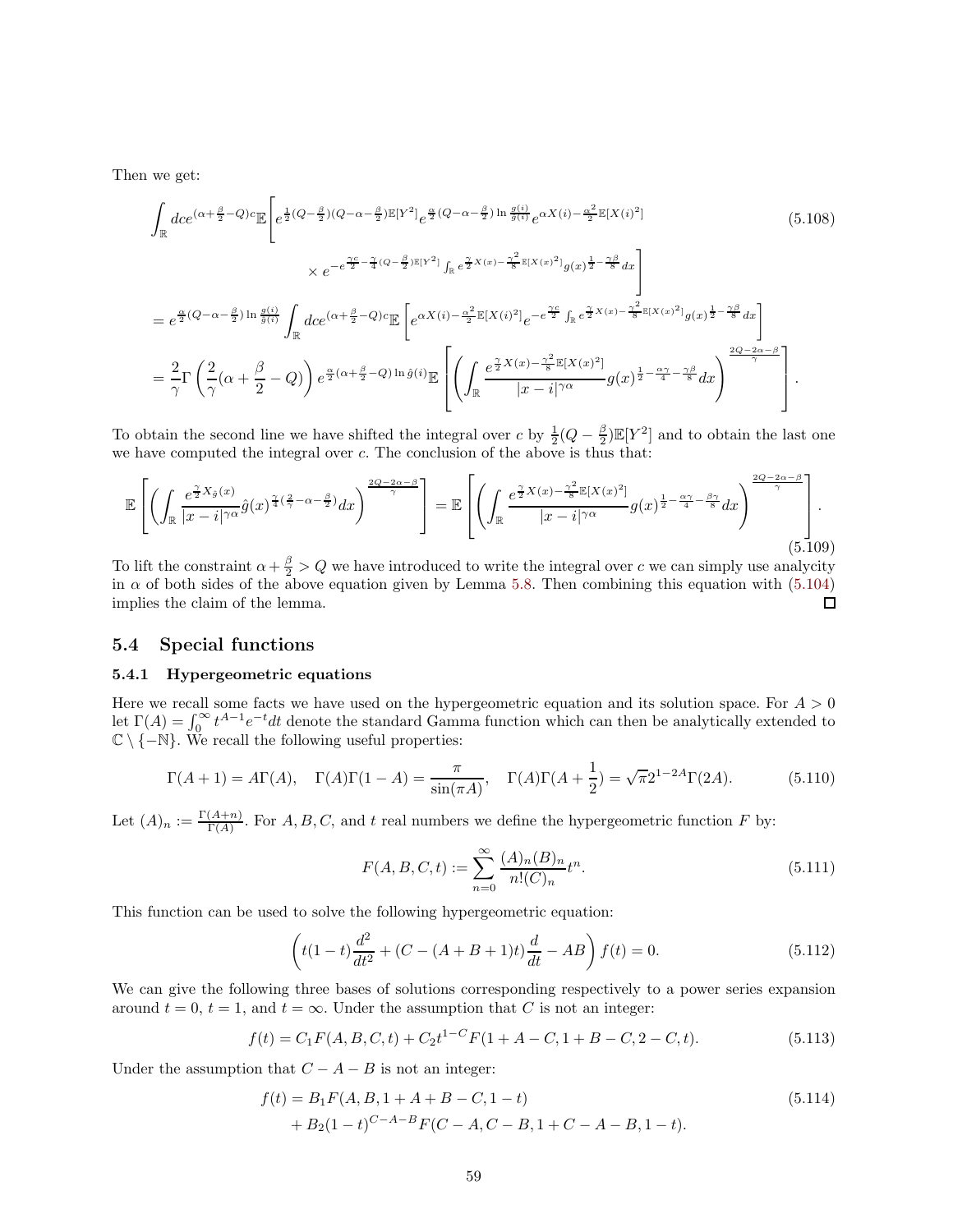Under the assumption that  $A - B$  is not an integer:

$$
f(t) = D_1 t^{-A} F(A, 1 + A - C, 1 + A - B, t^{-1})
$$
  
+ 
$$
D_2 t^{-B} F(B, 1 + B - C, 1 + B - A, t^{-1}).
$$
 (5.115)

For each basis we have two real constants that parametrize the solution space,  $C_1, C_2, B_1, B_2$ , and  $D_1, D_2$ . We thus expect to have an explicit change of basis formula that will give a link between  $C_1, C_2, B_1, B_2$ , and  $D_1, D_2$ . This is precisely what gives the so-called connection formulas,

<span id="page-59-2"></span>
$$
\begin{pmatrix} C_1 \ C_2 \end{pmatrix} = \begin{pmatrix} \frac{\Gamma(1-C)\Gamma(A-B+1)}{\Gamma(A-C+1)\Gamma(1-B)} & \frac{\Gamma(1-C)\Gamma(B-A+1)}{\Gamma(B-C+1)\Gamma(1-A)} \\ \frac{\Gamma(C-1)\Gamma(A-B+1)}{\Gamma(A)\Gamma(C-B)} & \frac{\Gamma(C-1)\Gamma(B-A+1)}{\Gamma(B)\Gamma(C-A)} \end{pmatrix} \begin{pmatrix} D_1 \\ D_2 \end{pmatrix},
$$
\n(5.116)

<span id="page-59-1"></span>
$$
\begin{pmatrix} B_1 \ B_2 \end{pmatrix} = \begin{pmatrix} \frac{\Gamma(C)\Gamma(C-A-B)}{\Gamma(C-A)\Gamma(C-B)} & \frac{\Gamma(2-C)\Gamma(C-A-B)}{\Gamma(1-A)\Gamma(1-B)} \\ \frac{\Gamma(C)\Gamma(A+B-C)}{\Gamma(A)\Gamma(B)} & \frac{\Gamma(2-C)\Gamma(A+B-C)}{\Gamma(A-C+1)\Gamma(B-C+1)} \end{pmatrix} \begin{pmatrix} C_1 \\ C_2 \end{pmatrix}.
$$
 (5.117)

These relations come from the theory of hypergeometric equations and we will extensively use them in Section [2](#page-15-0) and Section [3](#page-21-0) to deduce our shift equations.

## <span id="page-59-0"></span>5.4.2 The double gamma function

We will now provide some explanations on the functions  $\Gamma_{\frac{\gamma}{2}}(x)$  and  $S_{\frac{\gamma}{2}}(x)$  that we have introduced. For all  $\gamma \in (0, 2)$  and for  $\text{Re}(x) > 0$ ,  $\Gamma_{\frac{\gamma}{2}}(x)$  is defined by the integral formula,

$$
\ln \Gamma_{\frac{\gamma}{2}}(x) = \int_0^\infty \frac{dt}{t} \left[ \frac{e^{-xt} - e^{-\frac{Qt}{2}}}{(1 - e^{-\frac{\gamma t}{2}})(1 - e^{-\frac{2t}{\gamma}})} - \frac{(\frac{Q}{2} - x)^2}{2} e^{-t} + \frac{x - \frac{Q}{2}}{t} \right],\tag{5.118}
$$

where we have  $Q = \frac{\gamma}{2} + \frac{2}{\gamma}$ . Since the function  $\Gamma_{\frac{\gamma}{2}}(x)$  is continuous it is completely determined by the following two shift equations

$$
\frac{\Gamma_{\frac{\gamma}{2}}(x)}{\Gamma_{\frac{\gamma}{2}}(x+\frac{\gamma}{2})} = \frac{1}{\sqrt{2\pi}} \Gamma\left(\frac{\gamma x}{2}\right) \left(\frac{\gamma}{2}\right)^{-\frac{\gamma x}{2}+\frac{1}{2}},\tag{5.119}
$$

$$
\frac{\Gamma_{\frac{\gamma}{2}}(x)}{\Gamma_{\frac{\gamma}{2}}(x+\frac{2}{\gamma})} = \frac{1}{\sqrt{2\pi}}\Gamma(\frac{2x}{\gamma})(\frac{\gamma}{2})^{\frac{2x}{\gamma}-\frac{1}{2}},\tag{5.120}
$$

and by its value in  $\frac{Q}{2}$ ,  $\Gamma_{\frac{\gamma}{2}}(\frac{Q}{2})=1$ . Furthermore  $x \mapsto \Gamma_{\frac{\gamma}{2}}(x)$  admits a meromorphic extension to all of  $\mathbb C$ with single poles at  $x = -n\frac{\gamma}{2} - m\frac{2}{\gamma}$  for any  $n, m \in \mathbb{N}$  and  $\Gamma_{\frac{\gamma}{2}}(x)$  is never equal to 0. We have also used the double sine function defined by:

<span id="page-59-3"></span>
$$
S_{\frac{\gamma}{2}}(x) = \frac{\Gamma_{\frac{\gamma}{2}}(x)}{\Gamma_{\frac{\gamma}{2}}(Q-x)}.\tag{5.121}
$$

It obeys the following two shift equations:

$$
\frac{S_{\frac{\gamma}{2}}(x+\frac{\gamma}{2})}{S_{\frac{\gamma}{2}}(x)} = 2\sin(\frac{\gamma\pi}{2}x), \quad \frac{S_{\frac{\gamma}{2}}(x+\frac{2}{\gamma})}{S_{\frac{\gamma}{2}}(x)} = 2\sin(\frac{2\pi}{\gamma}x). \tag{5.122}
$$

The double sine function admits a meromorphic extension to  $\mathbb C$  with poles at  $x = -n\frac{\gamma}{2} - m\frac{2}{\gamma}$  and with zeros at  $x = Q + n\frac{\gamma}{2} + m\frac{2}{\gamma}$  for any  $n, m \in \mathbb{N}$ . We also record the following asymptotic for  $S_{\frac{\gamma}{2}}(x)$ :

$$
S_{\frac{\gamma}{2}}(x) \sim \begin{cases} e^{-i\frac{\pi}{2}x(x-Q)} & \text{as } \operatorname{Im}(x) \to \infty, \\ e^{i\frac{\pi}{2}x(x-Q)} & \text{as } \operatorname{Im}(x) \to -\infty. \end{cases} \tag{5.123}
$$

Finally in Section [1.4.2](#page-10-0) in order to state Corollaries [1.12](#page-10-2) and [1.13](#page-11-3) on the law of the GMC measures we have used the following random variable  $\beta_{2,2}$  defined in [\[25\]](#page-65-8). Its moments involve the function  $\Gamma_{\frac{\gamma}{2}}$ .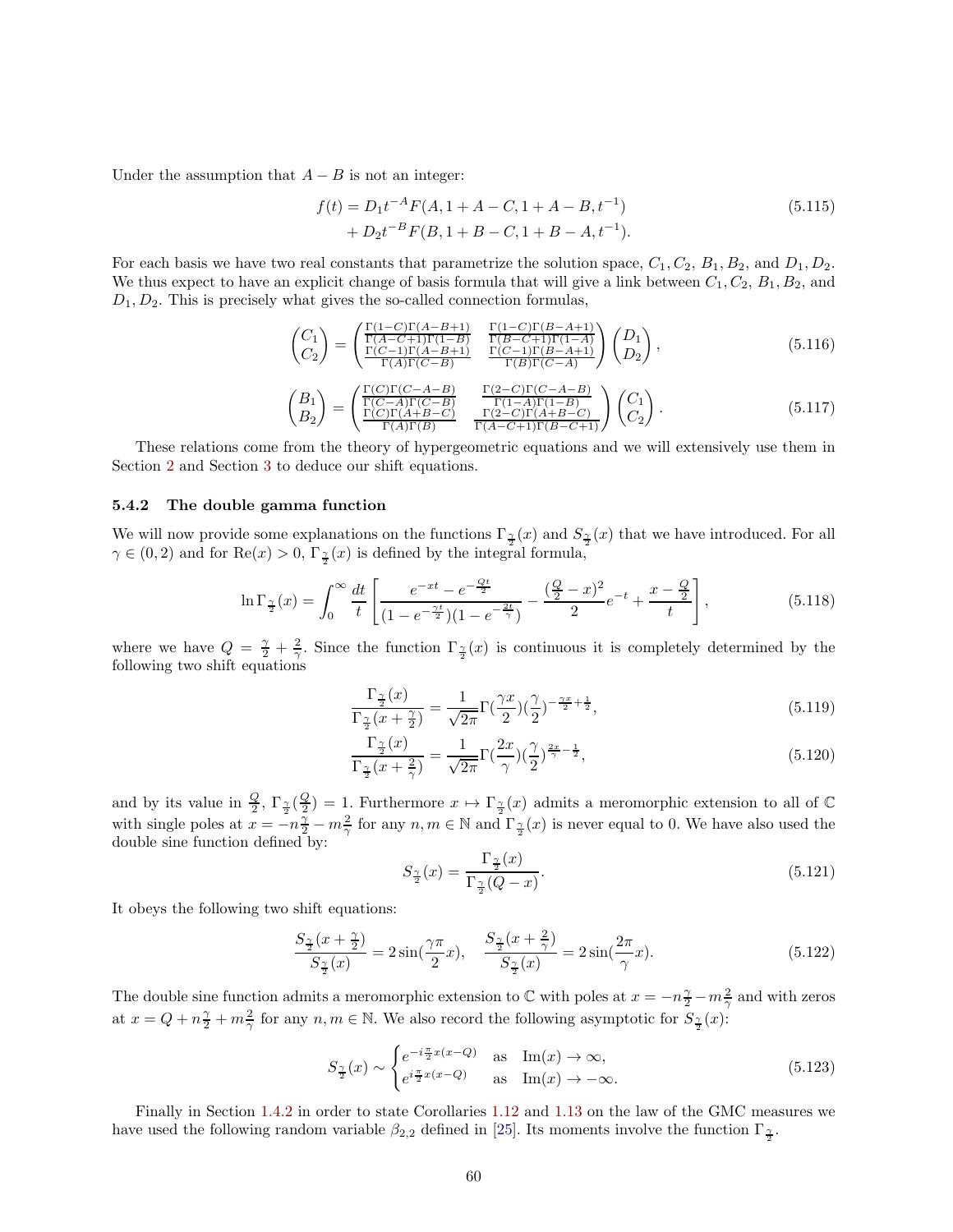#### Definition 5.10 (Existence theorem).

*The distribution*  $-\ln \beta_{2,2}(a_1, a_2; b_0, b_1, b_2)$  *is infinitely divisible on*  $[0, \infty)$  *and has the Lévy-Khintchine decomposition for*  $\text{Re}(p) > -b_0$ *:* 

$$
\mathbb{E}[\exp(p\ln\beta_{2,2}(a_1,a_2;b_0,b_1,b_2))] = \exp\Big(\int_0^\infty (e^{-pt}-1)e^{-b_0t}\frac{(1-e^{-b_1t})(1-e^{-b_2t})}{(1-e^{-a_1t})(1-e^{-a_2t})}\frac{dt}{t}\Big). \tag{5.124}
$$

*Furthermore, the distribution*  $\ln \beta_{2,2}(a_1, a_2; b_0, b_1, b_2)$  *is absolutely continuous with respect to the Lebesgue measure.*

We only work with the case  $(a_1, a_2) = (1, \frac{4}{\gamma^2})$ . Then  $\beta_{2,2}(1, \frac{4}{\gamma^2}; b_0, b_1, b_2)$  depends on 4 parameters  $\gamma, b_0, b_1, b_2$  and its real moments  $p > -b_0$  are given by the formula:

$$
\mathbb{E}[\beta_{2,2}(1,\frac{4}{\gamma^2};b_0,b_1,b_2)^p] = \frac{\Gamma_{\frac{\gamma}{2}}(\frac{\gamma}{2}(p+b_0))\Gamma_{\frac{\gamma}{2}}(\frac{\gamma}{2}(b_0+b_1))\Gamma_{\frac{\gamma}{2}}(\frac{\gamma}{2}(b_0+b_2))\Gamma_{\frac{\gamma}{2}}(\frac{\gamma}{2}(p+b_0+b_1+b_2))}{\Gamma_{\frac{\gamma}{2}}(\frac{\gamma}{2}(b_0)\Gamma_{\frac{\gamma}{2}}(\frac{\gamma}{2}(p+b_0+b_1))\Gamma_{\frac{\gamma}{2}}(\frac{\gamma}{2}(p+b_0+b_2))\Gamma_{\frac{\gamma}{2}}(\frac{\gamma}{2}(b_0+b_1+b_2))}.
$$
(5.125)

Of course we have  $\gamma \in (0, 2)$  and the real numbers  $p, b_0, b_1, b_2$  must be chosen so that the arguments of all the  $\Gamma_{\frac{\gamma}{2}}$  are positive.

#### <span id="page-60-0"></span>5.4.3 The exact formula  $I$

We provide here an analysis of the formula T we have written to give the expression for  $\overline{H}$ . This formula comes from taking the limit  $\mu \to 0$  in formula for the boundary three-point function proposed in [\[29\]](#page-65-2). We denote the integral it contains by  $\mathcal J$  and first give a condition of convergence for  $\mathcal J$ .

<span id="page-60-1"></span>**Lemma 5.11.** *Consider parameters*  $\beta_1, \beta_2, \beta_3 \in \mathbb{C}$  *and*  $\sigma_1, \sigma_2, \sigma_3 \in \mathbb{C}$  *such that the inequality* 

<span id="page-60-2"></span>
$$
Q > \text{Re}\left(\sigma_3 - \sigma_2 + \frac{\beta_2}{2}\right) \tag{5.126}
$$

*holds. Then the following integral is well-defined as meromorphic function of all its parameters*

$$
\mathcal{J} := \int_{\mathcal{C}} \frac{S_{\frac{\gamma}{2}}(Q - \frac{\beta_2}{2} + \sigma_3 - \sigma_2 + r)S_{\frac{\gamma}{2}}(\frac{\beta_3}{2} + \sigma_3 - \sigma_1 + r)S_{\frac{\gamma}{2}}(Q - \frac{\beta_3}{2} + \sigma_3 - \sigma_1 + r)}{S_{\frac{\gamma}{2}}(Q + \frac{\beta_1}{2} - \frac{\beta_2}{2} + \sigma_3 - \sigma_1 + r)S_{\frac{\gamma}{2}}(2Q - \frac{\beta_1}{2} - \frac{\beta_2}{2} + \sigma_3 - \sigma_1 + r)S_{\frac{\gamma}{2}}(Q + r)} e^{i\pi(-\frac{\beta_2}{2} + \sigma_2 - \sigma_3)r} \frac{dr}{i},\tag{5.127}
$$

where the contour C of the integral goes from  $-i\infty$  to i $\infty$  passing to the right of the poles at  $r = -(Q - \frac{\beta_2}{2} + \sigma_3 - \sigma_2) - n\frac{\gamma}{2} - m\frac{2}{\gamma}$ ,  $r = -(\frac{\beta_3}{2} + \sigma_3 - \sigma_1) - n\frac{\gamma}{2} - m\frac{2}{\gamma}$ ,  $r = -(Q - \frac{\beta_3}{2} + \sigma_3 - \sigma_1)$ *the left of the poles at*  $r = -(\frac{\beta_1}{2} - \frac{\beta_2}{2} + \sigma_3 - \sigma_1) + n\frac{\gamma}{2} + m\frac{2}{\gamma}$ ,  $r = -(Q - \frac{\beta_1}{2} - \frac{\beta_2}{2} + \sigma_3 - \sigma_1) + n\frac{\gamma}{2} + m\frac{2}{\gamma}$ ,  $r = n\frac{\gamma}{2} + m\frac{2}{\gamma}$  with  $m, n \in \mathbb{N}^2$ . Furthermore the poles of the function  $\mathcal J$  occur when  $\zeta = n\frac{\gamma}{2} + m\frac{2}{\gamma}$  where  $n, m \in \mathbb{N}$  and  $\zeta$  *is equal to any of the following* 

$$
-Q + \sigma_2 + \frac{\beta_1}{2} - \sigma_1, \qquad \sigma_2 - \sigma_1 - \frac{\beta_1}{2}, \qquad \qquad -Q + \frac{\beta_2}{2} - \sigma_3 + \sigma_2,
$$
  

$$
\frac{\beta_1}{2} - \frac{\beta_2}{2} - \frac{\beta_3}{2}, \qquad \qquad Q - \frac{\beta_1}{2} - \frac{\beta_2}{2} - \frac{\beta_3}{2}, \qquad -\frac{\beta_3}{2} - \sigma_3 + \sigma_1,
$$
  

$$
-Q + \frac{\beta_1}{2} - \frac{\beta_2}{2} + \frac{\beta_3}{2}, \qquad \frac{\beta_3}{2} - \frac{\beta_1}{2} - \frac{\beta_2}{2}, \qquad -Q + \frac{\beta_3}{2} - \sigma_3 + \sigma_1.
$$

*Proof.* In the process of proving the above claims, we will also explain in detail the way the contour  $\mathcal C$  is chosen. Notice first how the poles of the integrand of  $\mathcal J$  are located. There are three lattices of poles starting from  $-(Q-\frac{\beta_2}{2}+\sigma_3-\sigma_2), -(\frac{\beta_3}{2}+\sigma_3-\sigma_1), -(Q-\frac{\beta_3}{2}+\sigma_3-\sigma_1)$  and extending to  $-\infty$  by increments of  $\frac{\gamma}{2}$  and  $\frac{2}{\gamma}$ . We call these the left lattices. Similarly we have three lattices of poles starting from  $0, -(\frac{\beta_1}{2} - \frac{\beta_2}{2} + \sigma_3 - \sigma_1)$ ,  $-(Q - \frac{\beta_1}{2} - \frac{\beta_2}{2} + \sigma_3 - \sigma_1)$  and extending to  $+\infty$  by similar increments, we call them the right lattices. The situation where it is the easiest to draw the correct contour  $\mathcal C$  is when the parameters are chosen such that the poles of the six different latices all have different imaginary parts. Then it is clear how to draw a line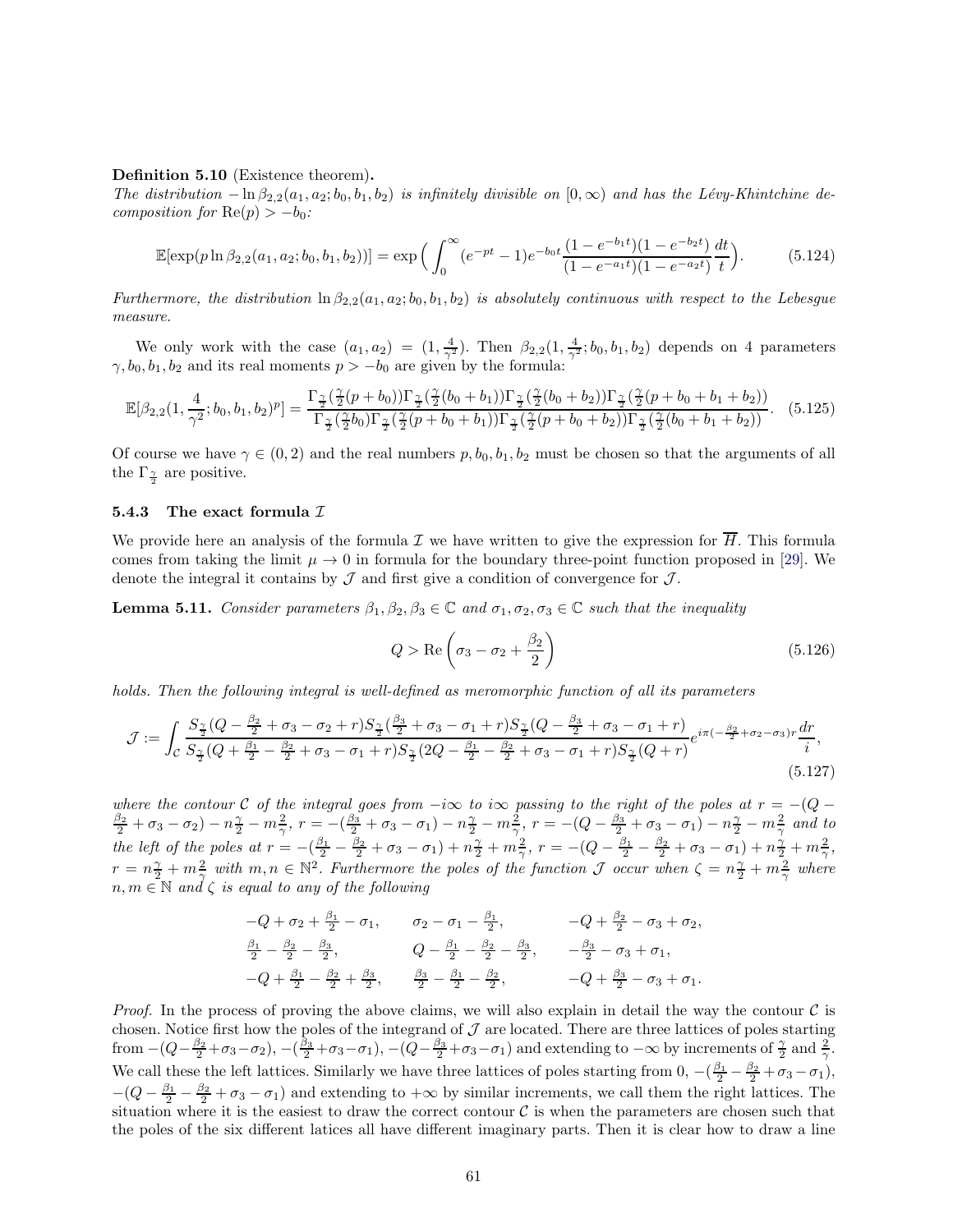starting from  $-i\infty$ , passing to the right of the left lattices of poles, to the left of the right lattices of poles, and finally continuing to  $+i\infty$ .

Lets us check why the condition [\(5.126\)](#page-60-2) implies the convergence of such a contour at  $-i\infty$  and  $+i\infty$ . Using the asymptotic of  $S_2$  given by [\(5.123\)](#page-59-3) one obtains the integrand of  $\mathcal J$  as  $r \to i\infty$  is equivalent to  $c_1e^{2i\pi Qr}e^{-i\pi r(2\sigma_3-2\sigma_2+\beta_2)}$  for  $c_1 \in \mathbb{C}$  a constant independent of r. In the other direction, as  $r \to -i\infty$ , one finds similarly that the integrand is equivalent to  $c_2e^{-2i\pi Qr}$ , which is always convergent. The asymptotic as  $r \to i\infty$  thus tells us the integral converges if  $Q > \text{Re}(\sigma_3 - \sigma_2 + \frac{\beta_2}{2})$ .

Lastly let us discuss the poles of  $\mathcal J$  as function of its parameters. This problem is related to being able to choose correctly the contour C in any situation. It turns out the poles of  $\mathcal J$  occur when the parameters  $\beta_i, \sigma_i$  are chosen such that there is pole from one of the left lattices that coincides with a pole from of one of the right lattices. In such a situation it is clearly not possible to choose the contour  $\mathcal C$  as required. To solve this issue one can for instance deform the contour  $\mathcal C$  in a small neighborhood of the collapsing poles so that it crosses one of the two poles before they collapse. By the residue theorem this adds a meromorphic function along side the contour integral in the expression of  $\mathcal J$ . This meromorphic function then has a pole precisely in situation we described, where the parameters are such that poles from the left and right lattices collapse. Lastly one can see by drawing a picture of all the poles that in any other situation one can always draw the contour C. There is one tricky situation where a pole from a left lattice is to the right of a pole from the right lattice, and both poles have the same imaginary part. But in the setup the condition on  $\mathcal C$ can be satisfied by choosing an eight shaped contour around the two poles.

The conclusion is thus that it is possible to choose consistently the contour  $\mathcal C$  passing to the left and right of the right and left lattices of poles, except when the parameters are such that two poles of a right and a left lattice coincide. These special points then correspond to poles of the meromorphic function  $\mathcal J$ and are given by the values taken by  $\zeta$  in the statement of the lemma.

<span id="page-61-0"></span> $\Box$ 

Building upon the previous lemma we can easily deduce the following result about  $\mathcal{I}$ .

Lemma 5.12. *Recall the expression*

$$
\mathcal{I}\begin{pmatrix}\n\beta_{1},\beta_{2},\beta_{3} \\
\sigma_{1},\sigma_{2},\sigma_{3}\n\end{pmatrix}
$$
\n
$$
= \mathcal{J} \times \frac{(2\pi)^{\frac{2Q-\overline{\beta}}{\gamma}+1}(\frac{2}{\gamma})^{(\frac{\gamma}{2}-\frac{2}{\gamma})(Q-\frac{\overline{\beta}}{2})-1}}{\Gamma(1-\frac{\gamma^{2}}{4})^{\frac{2Q-\overline{\beta}}{\gamma}}\Gamma(\frac{\overline{\beta}-2Q}{\gamma})} \frac{\Gamma_{\frac{\gamma}{2}}(2Q-\frac{\overline{\beta}}{2})\Gamma_{\frac{\gamma}{2}}(\frac{\beta_{1}+\beta_{3}-\beta_{2}}{2})\Gamma_{\frac{\gamma}{2}}(Q-\frac{\beta_{1}+\beta_{2}-\beta_{3}}{2})\Gamma_{\frac{\gamma}{2}}(Q-\frac{\beta_{2}+\beta_{3}-\beta_{1}}{2})}{\Gamma(\frac{\gamma}{2})^{\frac{2Q-\overline{\beta}}{\gamma}}\Gamma(\frac{\overline{\beta}-2Q}{\gamma})} \frac{\Gamma_{\frac{\gamma}{2}}(2Q-\frac{\beta_{1}}{2})\Gamma_{\frac{\gamma}{2}}(Q-\beta_{1})\Gamma_{\frac{\gamma}{2}}(Q-\beta_{2})\Gamma_{\frac{\gamma}{2}}(Q-\beta_{3})}{\Gamma_{\frac{\gamma}{2}}(Q)\Gamma_{\frac{\gamma}{2}}(Q-\beta_{1})\Gamma_{\frac{\gamma}{2}}(Q-\beta_{2})\Gamma_{\frac{\gamma}{2}}(Q-\beta_{3})} \times \frac{e^{i\frac{\pi}{2}(-(2Q-\frac{\beta_{1}}{2}-\sigma_{1}-\sigma_{2})(Q-\frac{\beta_{1}}{2}-\sigma_{1}-\sigma_{2})+(Q+\frac{\beta_{2}}{2}-\sigma_{2}-\sigma_{3})(\frac{\beta_{2}}{2}-\sigma_{1}-\sigma_{3})(\frac{\beta_{3}}{2}-\sigma_{1}-\sigma_{3})-2\sigma_{3}(2\sigma_{3}-Q))}{S_{\frac{\gamma}{2}}(\frac{\beta_{1}}{2}+\sigma_{1}-\sigma_{2})S_{\frac{\gamma}{2}}(\frac{\beta_{3}}{2}+\sigma_{3}-\sigma_{1})}.
$$
\n(A)

 ${\cal I}$  *is defined as a meromorphic function of all its parameters on the domain given by*  $Q > \text{Re}\left(\sigma_3-\sigma_2+\frac{\beta_2}{2}\right)$ . *The poles occur when*  $\zeta = n\frac{\gamma}{2} + m\frac{2}{\gamma}$  *where*  $n, m \in \mathbb{N}$  *and*  $\zeta$  *is equal to any of the following* 

$$
-Q + \sigma_2 + \frac{\beta_1}{2} - \sigma_1, \qquad \sigma_2 - \sigma_1 - \frac{\beta_1}{2}, \qquad \qquad -Q + \frac{\beta_2}{2} - \sigma_3 + \sigma_2,
$$
  
\n
$$
\frac{\beta_1}{2} - \frac{\beta_2}{2} - \frac{\beta_3}{2}, \qquad Q - \frac{\beta_1}{2} - \frac{\beta_2}{2} - \frac{\beta_3}{2}, \qquad -\frac{\beta_3}{2} - \sigma_3 + \sigma_1,
$$
  
\n
$$
-Q + \frac{\beta_1}{2} - \frac{\beta_2}{2} + \frac{\beta_3}{2}, \qquad \frac{\beta_3}{2} - \frac{\beta_1}{2} - \frac{\beta_2}{2}, \qquad -Q + \frac{\beta_3}{2} - \sigma_3 + \sigma_1,
$$
  
\n
$$
\frac{\beta_1}{2} + \frac{\beta_2}{2} + \frac{\beta_3}{2} - 2Q, \qquad \frac{\beta_2}{2} - \frac{\beta_1}{2} - \frac{\beta_3}{2}, \qquad -Q + \frac{\beta_1}{2} + \frac{\beta_2}{2} - \frac{\beta_3}{2},
$$
  
\n
$$
-Q + \frac{\beta_2}{2} + \frac{\beta_3}{2} - \frac{\beta_1}{2}, \qquad -Q + \frac{\beta_1}{2} + \sigma_1 - \sigma_2, \qquad -Q + \frac{\beta_3}{2} + \sigma_3 - \sigma_1.
$$

*Proof.* The proof of this claim is a direct consequence of Lemma [5.11,](#page-60-1) since  $\mathcal I$  is obtained from  $\mathcal J$  by multiplying by an explicit meromorphic function with a known pole structure. One simply adds in the list of poles of  $J$  the poles coming from this function.  $\Box$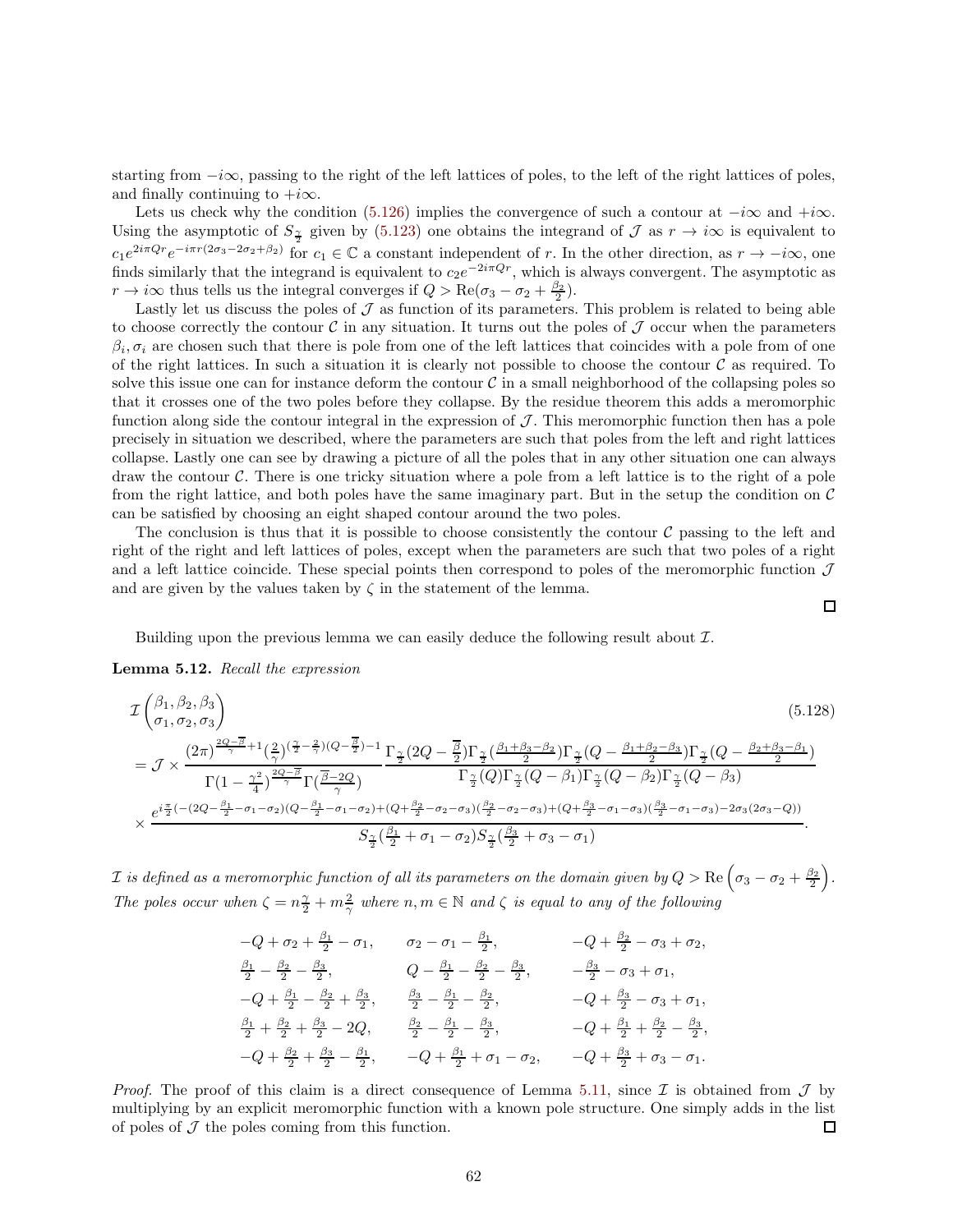The obvious drawback of the expression of  $\mathcal I$  is that the integral  $\mathcal J$  it contains forces one to work under the condition  $Q > \text{Re}(\sigma_3 - \sigma_2 + \frac{\beta_2}{2})$ . Luckily thanks to the result of the main text we can propose a meromorphic extension of  $\mathcal I$  to all of  $\mathbb C^6$ . The logic is as follows. First by the result of Lemma [3.6,](#page-27-1) we know the function  $\overline{H}$  defined using GMC admits a meromorphic extension to a subset of  $\mathbb{C}^6$ , where the  $\beta_i$  are in complex neighborhood of  $\mathbb R$  and the  $\sigma_i$  in  $\mathbb C$ . Then thanks to the results of Section [3.3,](#page-33-0) we know that the function I matches on its domain of definition with the meromorphic extension of  $\overline{H}$ . Therefore I admits a meromorphic extension to the same subset of  $\mathbb{C}^6$ . Furthermore by using simple symmetries of the function  $\overline{H}$  proved in the main text it is actually possible to deduce an analytic continuation of  $\mathcal I$  to  $\mathbb C^6$ . The two symmetries we will use correspond to performing a cyclic permutation of the parameters and to using the reflection principle link  $\beta_i$  and  $2Q - \beta_i$ . For this purpose consider the following list of domains with the associated function I.

$$
\mathcal{I}\begin{pmatrix}\n\beta_{1},\beta_{2},\beta_{3} \\
\sigma_{1},\sigma_{2},\sigma_{3}\n\end{pmatrix},\n\mathcal{D}_{1} = \left\{ (\beta_{i},\sigma_{i})_{i=1,2,3} \in \mathbb{C}^{6} | \operatorname{Re}\left(Q-\sigma_{3}+\sigma_{2}-\frac{\beta_{2}}{2}\right) > 0 \right\},
$$
\n
$$
\mathcal{I}\begin{pmatrix}\n\beta_{1},2Q-\beta_{2},\beta_{3} \\
\sigma_{1},\sigma_{2},\sigma_{3}\n\end{pmatrix},\n\mathcal{D}_{2} = \left\{ (\beta_{i},\sigma_{i})_{i=1,2,3} \in \mathbb{C}^{6} | \operatorname{Re}\left(-\sigma_{3}+\sigma_{2}+\frac{\beta_{2}}{2}\right) > 0 \right\},
$$
\n
$$
\mathcal{I}\begin{pmatrix}\n\beta_{2},\beta_{3},\beta_{1} \\
\sigma_{2},\sigma_{3},\sigma_{1}\n\end{pmatrix},\n\mathcal{D}_{3} = \left\{ (\beta_{i},\sigma_{i})_{i=1,2,3} \in \mathbb{C}^{6} | \operatorname{Re}\left(Q-\sigma_{1}+\sigma_{3}-\frac{\beta_{3}}{2}\right) > 0 \right\},
$$
\n
$$
\mathcal{I}\begin{pmatrix}\n\beta_{2},2Q-\beta_{3},\beta_{1} \\
\sigma_{2},\sigma_{3},\sigma_{1}\n\end{pmatrix},\n\mathcal{D}_{4} = \left\{ (\beta_{i},\sigma_{i})_{i=1,2,3} \in \mathbb{C}^{6} | \operatorname{Re}\left(-\sigma_{1}+\sigma_{3}+\frac{\beta_{3}}{2}\right) > 0 \right\},
$$
\n
$$
\mathcal{I}\begin{pmatrix}\n\beta_{3},\beta_{1},\beta_{2} \\
\sigma_{3},\sigma_{1},\sigma_{2}\n\end{pmatrix},\n\mathcal{D}_{5} = \left\{ (\beta_{i},\sigma_{i})_{i=1,2,3} \in \mathbb{C}^{6} | \operatorname{Re}\left(Q-\sigma_{2}+\sigma_{1}-\frac{\beta_{1}}{2}\right) > 0 \right\},
$$
\n
$$
\mathcal{I}\begin{pmatrix}\n\beta_{3},\beta_{1},\beta_{2} \\
\sigma_{3},\sigma_{1},\sigma_{2}\n\end
$$

We first give the following lemma about the domains  $\mathcal{D}_i$ .

<span id="page-62-0"></span>**Lemma 5.13.** Consider the six domains  $\mathcal{D}_i$ ,  $i = 1, \ldots, 6$ , defined above. Then one has  $\cup_{i=1}^6 \mathcal{D}_i = \mathbb{C}^6$ . *Furthermore for any i*, *j the set*  $\mathcal{D}_i \cap \mathcal{D}_j$  *is non-empty and contains an open ball of*  $\mathbb{C}^6$ *.* 

*Proof.* To see why the first claim is true, assume a point  $(\beta_i, \sigma_i)_{i=1,2,3} \in \mathbb{C}^6$  is contained in none of the domains  $\mathcal{D}_i$ . Then it satisfies the reverse inequalities of those defining the domains  $\mathcal{D}_i$ . By summing all those inequalities one obtains  $3Q < 0$ . Hence the contradiction. The second claim of the lemma is straightforward to check from the inequalities. П

Using the above the lemma it is now possible to express the analytic continuation of  $\mathcal I$  to  $\mathbb C^6$  simply by patching the different domains  $\mathcal{D}_i$  since their overlap always contains an open set.

**Lemma 5.14.** *The function*  $\mathcal I$  *of the six parameters*  $\beta_1, \beta_2, \beta_3, \sigma_1, \sigma_2, \sigma_3$  *originally defined on the domain*  $\mathcal D_1$  $admits a meromorphic extension to  $\mathbb{C}^6$ . Furthermore its expression on any of the domains  $\mathcal{D}_i$  can be given$ *up to an explicit prefactor in terms of the function* I *written to the left of the definition of the corresponding*  $\mathcal{D}_i$  *in the above table.* 

*Proof.* From the result of the main text we know I matches with  $\overline{H}$  on the intersection of  $\mathcal{D}_1$  and of the subset of  $\mathbb{C}^6$  where  $\overline{H}$  has been analytically extended. Next using the probabilistic definition of  $\overline{H}$ one can check that this function is invariant under a cyclic permutation of the indices  $i = 1, 2, 3$ , applied simultaneously to both set of variables  $\beta_i$  and  $\sigma_i$ . Similarly under the reflection  $\beta_i \to 2Q - \beta_i$  the function  $\overline{H}$  gets multiplied by an explicit meromorphic function given in Lemma [3.4.](#page-26-3) These same properties must then hold for the function  $\mathcal{I}$ . But by performing the cyclic permutation or the reflection, the domain of valid of I changes from  $\mathcal{D}_1$  to one of the other  $\mathcal{D}_i$ . By the result of Lemma [5.13](#page-62-0) the different expressions are the meromorphic extension of one another, and jointly they cover all of  $\mathbb{C}^6$ .  $\Box$ 

Lastly we include here a sanity check on the formula of  $\mathcal I$ . We check that it obeys the scaling property verified by the probabilistic formula for  $\overline{H}$  that was used in the proof of Lemma [3.6.](#page-27-1)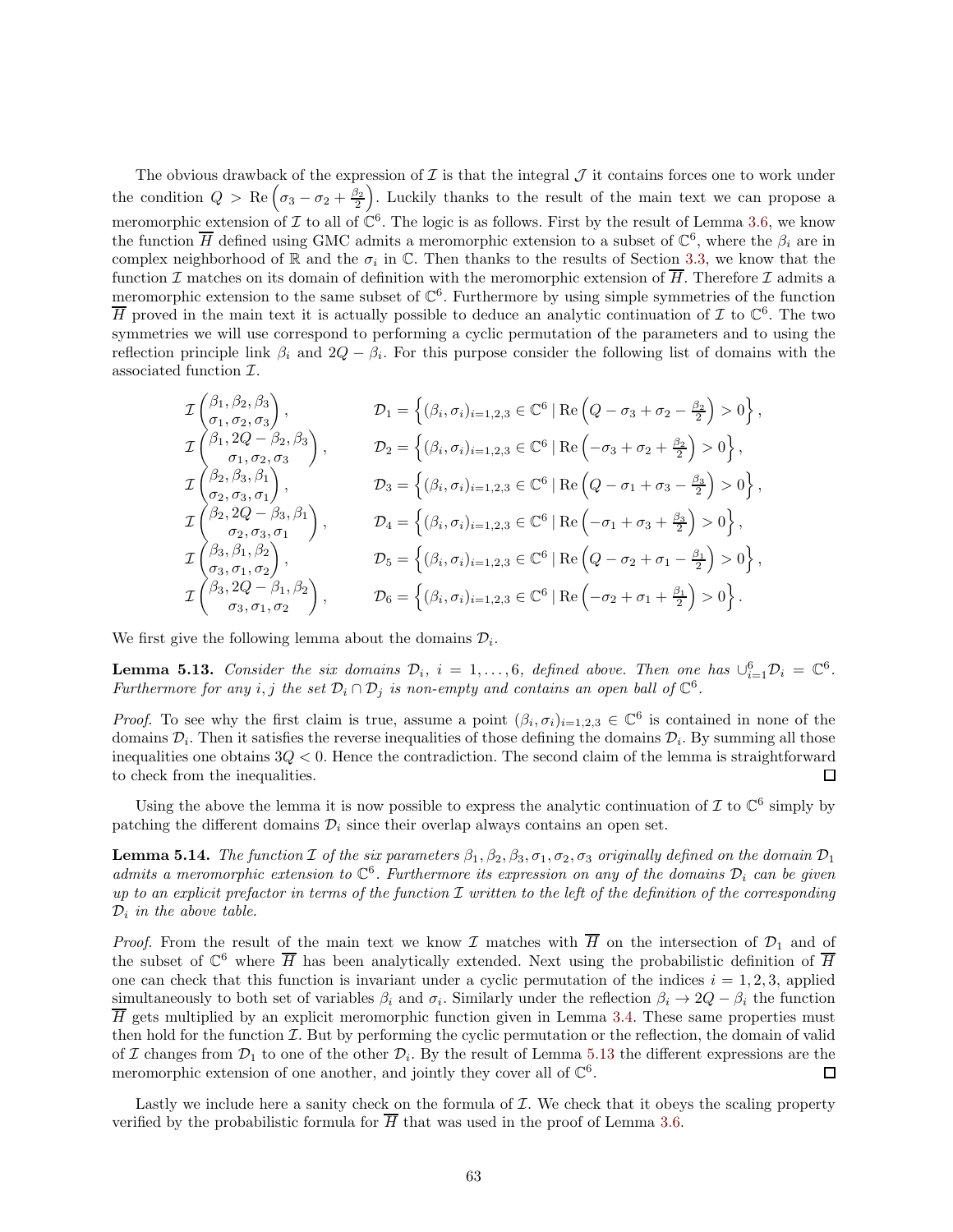<span id="page-63-4"></span>**Lemma 5.15.** Let  $A \in \mathbb{C}$ . Then the following holds as an equality of meromorphic functions of  $\mathbb{C}^6$ 

$$
\mathcal{I}\left(\beta_{1}, \beta_{2}, \beta_{3}\right) = e^{i\pi A(2Q - \beta_{1} - \beta_{2} - \beta_{3})} \mathcal{I}\left(\beta_{1}, \beta_{2}, \beta_{3}\right).
$$
\n(5.129)

*Proof.* Notice that when replacing all the  $\sigma_i$  by  $\sigma_i + A$ , the function  $\mathcal J$  does not change. The only thing that changes in  $\mathcal I$  is the function

$$
e^{i\frac{\pi}{2}(-(2Q-\frac{\beta_1}{2}-\sigma_1-\sigma_2)(Q-\frac{\beta_1}{2}-\sigma_1-\sigma_2)+(Q+\frac{\beta_2}{2}-\sigma_2-\sigma_3)(\frac{\beta_2}{2}-\sigma_2-\sigma_3)+(Q+\frac{\beta_3}{2}-\sigma_1-\sigma_3)(\frac{\beta_3}{2}-\sigma_1-\sigma_3)-2\sigma_3(2\sigma_3-Q))}.
$$

A direct computation then shows the change gives precisely a factor  $e^{i\pi A(2Q-\beta_1-\beta_2-\beta_3)}$ .

#### <span id="page-63-2"></span>5.4.4 Some useful integrals

**Lemma 5.16.** *For*  $\theta_0 \in [-\pi, \pi]$ ,  $-1 < g < 1$  *and*  $1 \vee (1 + g) < b < 2$  *we have the identity:* 

<span id="page-63-3"></span>
$$
\int_{\mathbb{R}_{+}e^{i\theta_{0}}} \frac{(1+u)^{g}-1}{u^{b}} du = \frac{\Gamma(1-b)\Gamma(-1+b-g)}{\Gamma(-g)}.
$$
\n(5.130)

 $By \mathbb{R}_{+}e^{i\theta_0}$  we mean a complex contour that is obtained by rotating the half-line  $(0, +\infty)$  by an angle  $e^{i\theta_0}$ . *In particular for*  $\theta_0 = \pi$  *it is passing above* −1 *and for*  $\theta_0 = -\pi$  *it is passing below.* 

*Proof.* Denote by  $(x)_n := x(x+1)...(x+n-1)$ . We start by the case  $\theta_0 = 0$ :

$$
\int_0^\infty \frac{(1+u)^g - 1}{u^b} du = \sum_{n=0}^\infty \frac{(-1)^n}{n!} (-g)_n \frac{1}{n+1-b} - \sum_{n=0}^\infty \frac{(-1)^n}{n!} (-g)_n \frac{1}{1-b+g-n}
$$
(5.131)  

$$
= \frac{1}{1-b} \sum_{n=0}^\infty \frac{(-1)^n}{n!} \frac{(-g)_n (1-b)_n}{(2-b)_n} - \frac{1}{1-b+g} \sum_{n=0}^\infty \frac{(-1)^n}{n!} \frac{(-g)_n (-1+b-g)_n}{(b-g)_n}
$$
  

$$
= \frac{1}{1-b} F(-g, 1-b, 2-b, -1) - \frac{1}{1-b+g} F(-g, -1+b-g, b-g, -1)
$$
  

$$
= \frac{\Gamma(1-b)\Gamma(-1+b-g)}{\Gamma(-g)},
$$
(5.131)

where in the last line we used the formula, for suitable  $\overline{a}, \overline{b} \in \mathbb{R}$ ,

$$
\bar{b} F(\bar{a} + \bar{b}, \bar{a}, \bar{a} + 1, -1) + \bar{a} F(\bar{a} + \bar{b}, \bar{b}, \bar{b} + 1, -1) = \frac{\Gamma(\bar{a} + 1)\Gamma(\bar{b} + 1)}{\Gamma(\bar{a} + \bar{b})}.
$$
\n(5.132)

Then by rotating the contour, it is easy to observe that the value of the integral is the same for all  $\theta_0 \in [-\pi, \pi]$ , which finishes the proof.  $[-\pi, \pi]$ , which finishes the proof.

A direct consequence by a change of variable is the following identity:

**Lemma 5.17.** *For*  $\theta_0 \in [-\pi, \pi]$ ,  $-1 < g < 1$  *and*  $g < b < 1 \wedge (1 + g)$  *we have the identity:* 

$$
\int_{\mathbb{R}_{+}e^{i\theta_{0}}} \frac{(1+u)^{g} - u^{g}}{u^{b}} du = \frac{\Gamma(1-b)\Gamma(-1+b-g)}{\Gamma(-g)}.
$$
\n(5.133)

# <span id="page-63-0"></span>References

- <span id="page-63-1"></span>[1] Ang M., Remy G., Sun X.: in preparation.
- [2] Baverez G., Wong M. D.: Fusion asymptotics for Liouville correlation functions, arXiv:1807.10207.

 $\Box$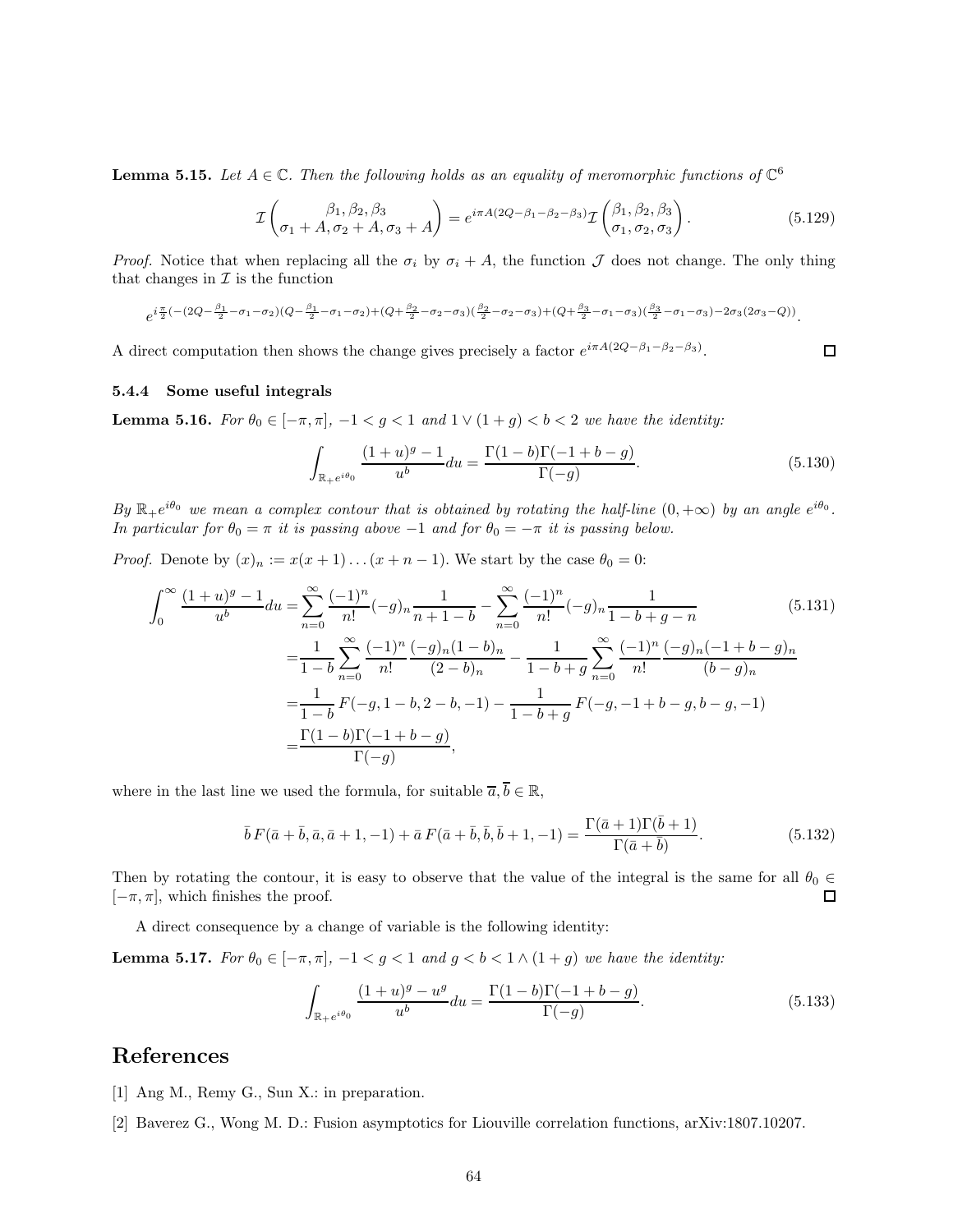- <span id="page-64-13"></span><span id="page-64-0"></span>[3] Belavin A.A., Polyakov A.M., Zamolodchikov A.B.: Infinite conformal symmetry in two-dimensional quantum field theory, *Nuclear. Physics.*, B241, 333-380, (1984).
- [4] Berestycki N.: An elementary approach to Gaussian multiplicative chaos, *Electron. Commun. Probab.*, 22 (2017), paper no. 27, doi:10.1214/17-ECP58, https://projecteuclid.org/euclid.ecp/1494554429.
- <span id="page-64-4"></span>[5] David F., Kupiainen A., Rhodes R., Vargas V.: Liouville quantum gravity on the Riemann sphere, *Commun. Math. Phys.*, 342: 869-907 (2016).
- <span id="page-64-6"></span>[6] David F., Rhodes R., Vargas V.: Liouville quantum gravity on complex tori, *J. Math. Phys.*, 57: 022302 (2016).
- <span id="page-64-1"></span>[7] Dorn H., Otto H.-J.: Two and three point functions in Liouville theory, *Nuclear Physics B*, 429 (2), 375-388 (1994).
- <span id="page-64-17"></span><span id="page-64-2"></span>[8] Duplantier B., Miller J., Sheffield S.: Liouville quantum gravity as a mating of trees, arXiv:1409.7055.
- [9] Fateev V., Zamolodchikov A., Zamolodchikov Al.: Boundary Liouville Field Theory I. Boundary State and Boundary Two-point Function, arXiv:hep-th/0001012.
- <span id="page-64-10"></span>[10] Fyodorov Y.V., Bouchaud J.P.: Freezing and extreme value statistics in a Random Energy Model with logarithmically correlated potential, *Journal of Physics A: Mathematical and Theoretical*, Volume 41, Number 37, 372001 (2008).
- <span id="page-64-14"></span>[11] Fyodorov Y.V., Le Doussal P., Rosso A.: Statistical Mechanics of Logarithmic REM: Duality, Freezing and Extreme Value Statistics of 1/f Noises generated by Gaussian Free Fields, *J. Stat. Mech.* P10005 (2009).
- <span id="page-64-16"></span>[12] Ghosal P., Remy G., Sun X., Sun Y.: Probabilistic conformal blocks for Liouville CFT on the torus, arXiv:2003.03802 (2020).
- <span id="page-64-11"></span>[13] Guillarmou C., Kupiainen A., Rhodes R., Vargas V.: Conformal bootstrap in Liouville Theory, arXiv:2005.11530 (2020).
- <span id="page-64-7"></span>[14] Guillarmou C., Rhodes R., Vargas V.: Polyakov's formulation of 2d bosonic string theory, *Publ. math. IHES* (2019) 130: 111, https://doi.org/10.1007/s10240-019-00109-6.
- <span id="page-64-3"></span>[15] Hosomichi K.: Bulk-boundary propagator in Liouville theory on a disc, *Journal of High Energy Physics*, Volume 2001, JHEP11 (2001).
- <span id="page-64-5"></span>[16] Huang Y., Rhodes R., Vargas V.: Liouville Quantum Gravity on the unit disk, *Ann. Inst. H. Poincar´e Probab. Statist.* 54 (2018), no. 3, 1694-1730, doi:10.1214/17-AIHP852.
- <span id="page-64-12"></span><span id="page-64-8"></span>[17] Kahane J.-P.: Sur le chaos multiplicatif, *Ann. Sci. Math. Qu´ebec*, 9(2), 105-150 (1985).
- [18] Kupiainen A., Rhodes R., Vargas V.: Local conformal structure of Liouville quantum gravity, *Commun. Math. Phys.* (2019) 371:1005. https://doi.org/10.1007/s00220-018-3260-3.
- <span id="page-64-9"></span>[19] Kupiainen A., Rhodes R., Vargas V.: Integrability of Liouville theory: Proof of the DOZZ formula, *Annals of Math.*, pp 81-166, Vol 191 Issue 1, (2020).
- <span id="page-64-19"></span><span id="page-64-18"></span>[20] Lacoin, H., Rhodes, R., Vargas, V., Path integral for quantum Mabuchi K-energy arXiv:1807.01758.
- [21] Martinec E. J.: The annular report on non-critical string theory, arXiv:hep-th/0305148.
- <span id="page-64-15"></span>[22] Nakayama Y.: Liouville field theory - a decade after the revolution, arXiv:hep-th/0402009.
- [23] Ostrovsky D.: Mellin transform of the limit lognormal distribution, *Commun. Math. Phys.*, 288: 287- 310 (2009).